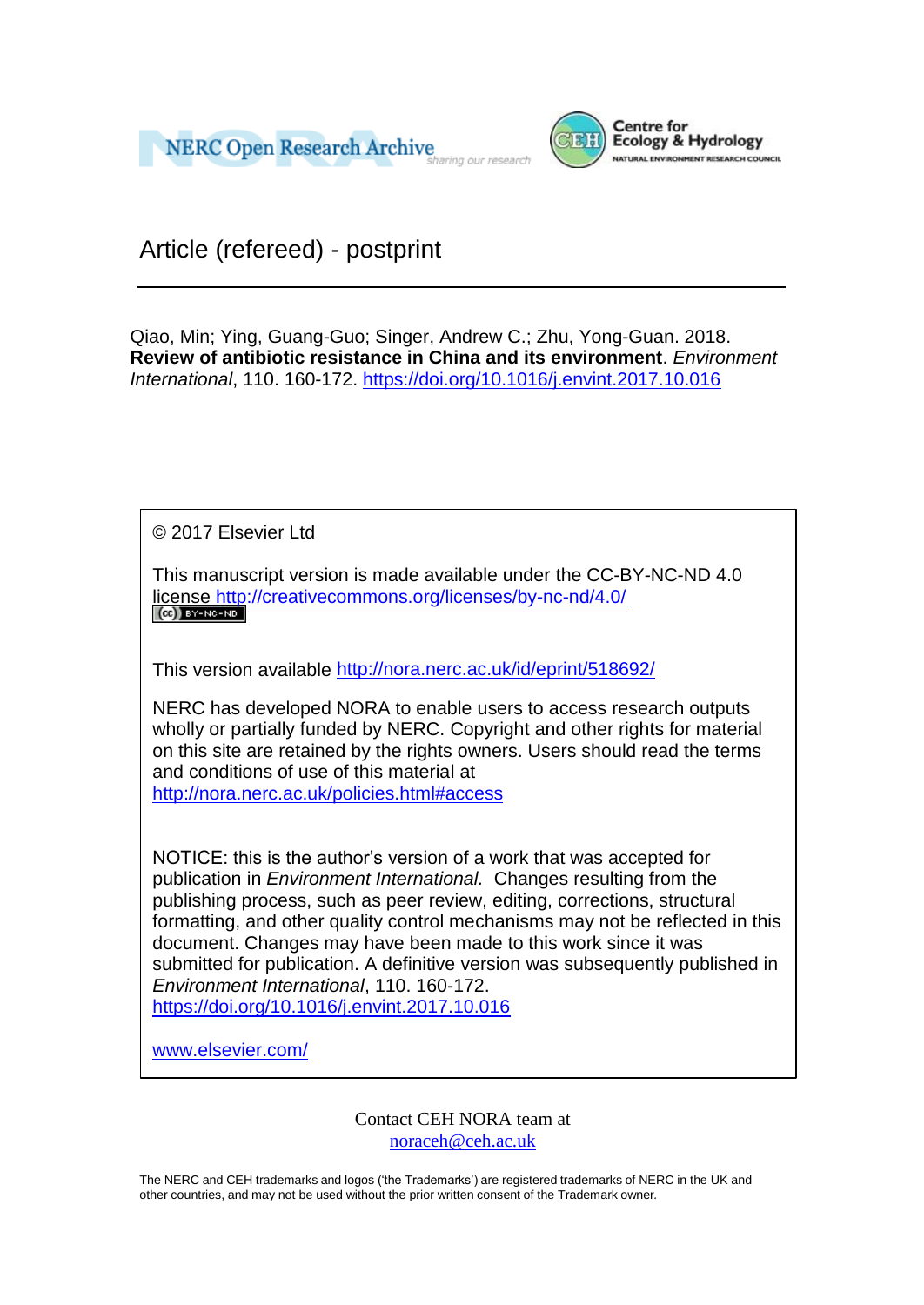# Review of Antibiotic Resistance in China and its Environment

Min Qiao<sup>1,2</sup>, Guang-GuoYing<sup>3</sup>, Andrew C. Singer<sup>4</sup>, Yong-Guan Zhu<sup>1, 5\*</sup>

State Key Lab of Urban and Regional Ecology, Research Center for Eco-Environmental Sciences, Chinese Academy of Sciences, Beijing 100085, China University of Chinese Academy of Sciences, Beijing 100049, China <sup>3</sup>State Key Laboratory of Organic Geochemistry, Guangzhou Institute of Geochemistry, Chinese Academy of Sciences, Guangzhou 510640, China NERC Centre for Ecology & Hydrology, Wallingford, OX10 8BB, United Kingdom Key Lab of Urban Environment and Health, Institute of Urban Environment, Chinese Academy of Sciences, Xiamen 361021, China

\*Corresponding author E-mail address: ygzhu@rcees.ac.cn Tel.:+86 1062936940

#### **Abstract**

Antibiotic resistance is a global health crisis linked to increased, and often unrestricted, antibiotic use in humans and animals. As one of the world's largest producers and consumers of antibiotics, China is witness to some of the most acute symptoms of this crisis. Antibiotics and antibiotic resistance genes (ARGs) are widely distributed in surface water, sewage treatment plant effluent, soils and animal wastes. The emergence and increased prevalence of ARGs in the clinic/hospitals, especially carbapenem-resistant gram negative bacteria, has raised the concern of public health officials. It is important to understand the current state of antibiotic use in China and its relationship to ARG prevalence and diversity in the environment. Here we review these relationships and their relevance to antimicrobial resistance (AMR) trends witnessed in the clinical setting. This review highlights the issues of enrichment and dissemination of ARGs in the environment, and also future needs in mitigating the spread of antibiotic resistance in the environment, particularly under the 'planetary health' perspective, i.e., the systems that sustain or threaten human health.

*Keywords:* Antibiotics; Antibiotic resistance gene; Environment; Clinical setting; Planetary health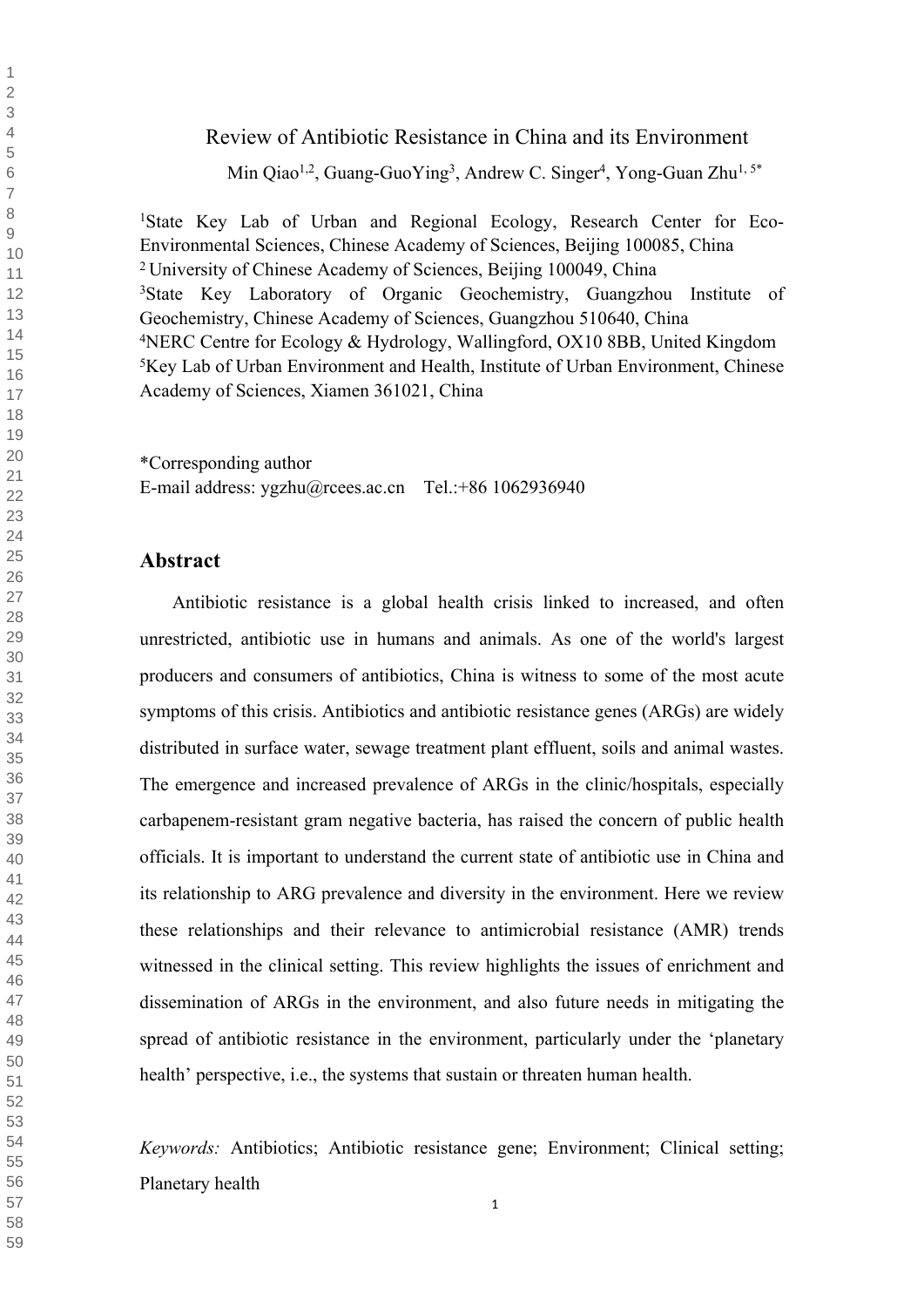# **1. Introduction**

Antibiotics are used for treatment or prevention of bacterial infection. Nearly all classes of antibiotic are based on the structure of antibiotics naturally found in environmental microorganisms; with many of the antibiotics in widespread use being synthetic derivatives of these natural structures (Demain 1999). Ever since penicillin was introduced into medical therapy in 1942, hundreds of other antibiotics have been isolated or synthesized for the treatment of human and animal infections. Antibiotics played a significant role in the increase in life expectancy witnessed in the secondhalf of the 20th century. Antibiotics transformed modern agriculture and livestock industries, the latter of which used antibiotics for prophylaxis, meta-prophylaxis, treatment for infection, and as a growth promoter to enhance feed efficiency in healthy livestock (Sarmah et al. 2006).

The overuse and misuse of antibiotics stimulated the more rapid emergence of antibiotic-resistant bacteria (ARB) and antibiotic resistant genes (ARGs), reducing their therapeutic potential against human and animal pathogens (Wright 2010). World Health Organization characterises antimicrobial resistance as a global public health crisis that must be managed with the utmost urgency (WHO 2015).

The problem is particularly acute in China because of its antibiotic prescribing practices, strong incentives for overprescribing, and the widespread use and misuse of sub-therapeutic doses of antibiotics in agriculture (Yezli and Li 2012). Multidrug resistance (MDR) bacteria, or 'superbugs', which are resistant to several different antibiotics have been reported in China and antibiotic-resistant bacteria (ARB) previously reported in China are now being seen to cause infections in other countries. For example, Liu et al reported the emergence of the first plasmid-mediated colistin resistance mechanism, *mcr-1*, in *Escherichia coli* from pigs, pork products, and humans in 2015. At the time, it stated the belief that the gene is "currently confined to China." However, since then, scientists have found the MCR-1 gene in countries all over the globe; additional colistin-resistance genes—MCR-2 and MCR-3—and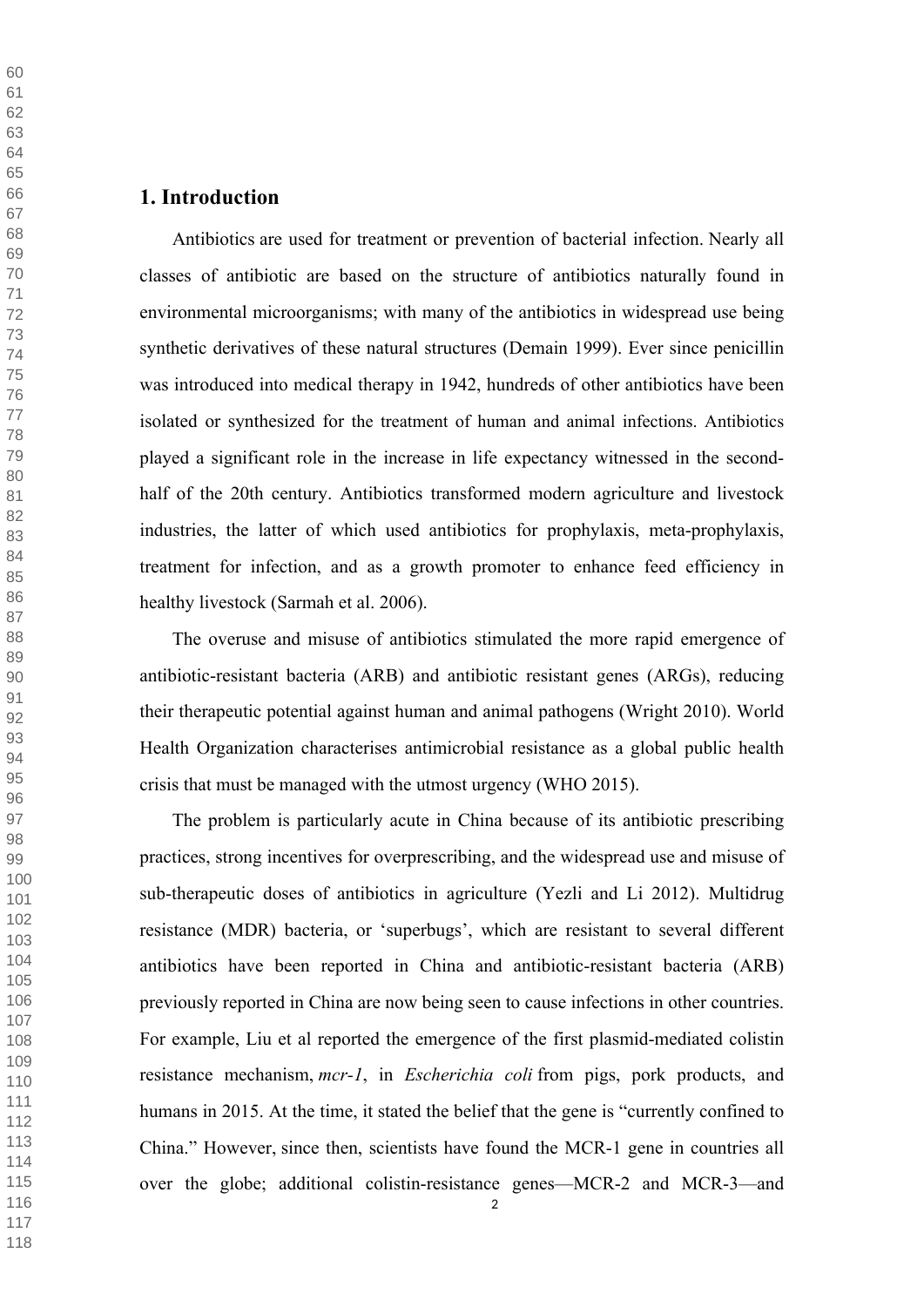variants of those genes have also emerged and spread. The global AMR crisis has only recently been met by a substantial increase in the number of studies focusing on antibiotic resistance in the environment, aiming towards bridging the many knowledge gaps (Singer et al. 2016). Here we aim to consolidate this recentlyacquired knowledge base on antibiotics and ARGs in the Chinese environment with the intention of informing evidence-based strategies towards mitigating AMR in the environment, a poorly acknowledged goal at the national and international level (Singer 2017).

#### **2. Use and abuse of antibiotics in China**

China is one of the world's largest producers and consumers of antibiotics, widely used for disease treatment in humans and livestocks, and as prophylaxis and growth promoters for the latter. A recent study showed that 92,700 tonnes of antibiotic (inclusive of 36 antibiotics), were consumed in China in 2013; 48% of which were consumed by humans, with the remaining by animals (Zhang et al. 2015c). Approximately 46% of the antibiotics were ultimately released into rivers through sewage effluent with the remaining to land through manure and sludge land spreading (Zhang et al. 2015c). These usage estimates exceed usage in the UK and much of northern Europe (normalised by the defined daily dose), by a factor of 6.

 Approximately 50% of hospital outpatients in China are reported to use antibiotics. Of these outpatients prescribed antibiotics, 74.0% were prescribed one antibiotic, and 25.3% prescribed two or more antibiotics (Yin et al. 2013). The prescription of antibiotics accounts for around half of all drugs prescribed by hospitals, compared with just 10 percent in hospitals in high-income countries (RFA 2015). Cephalexin, amoxicillin, ofloxacin, tetracycline, and norfloxacin were the top 5 antibiotics used for human in 2013 in China (Zhang et al. 2015c). The excessive use of antibiotics is particularly more problematic in lower-level hospitals and less developed western China (Yin et al. 2013). About 75% of patients with seasonal influenza are estimated to be prescribed antibiotics, and the rate of antibiotic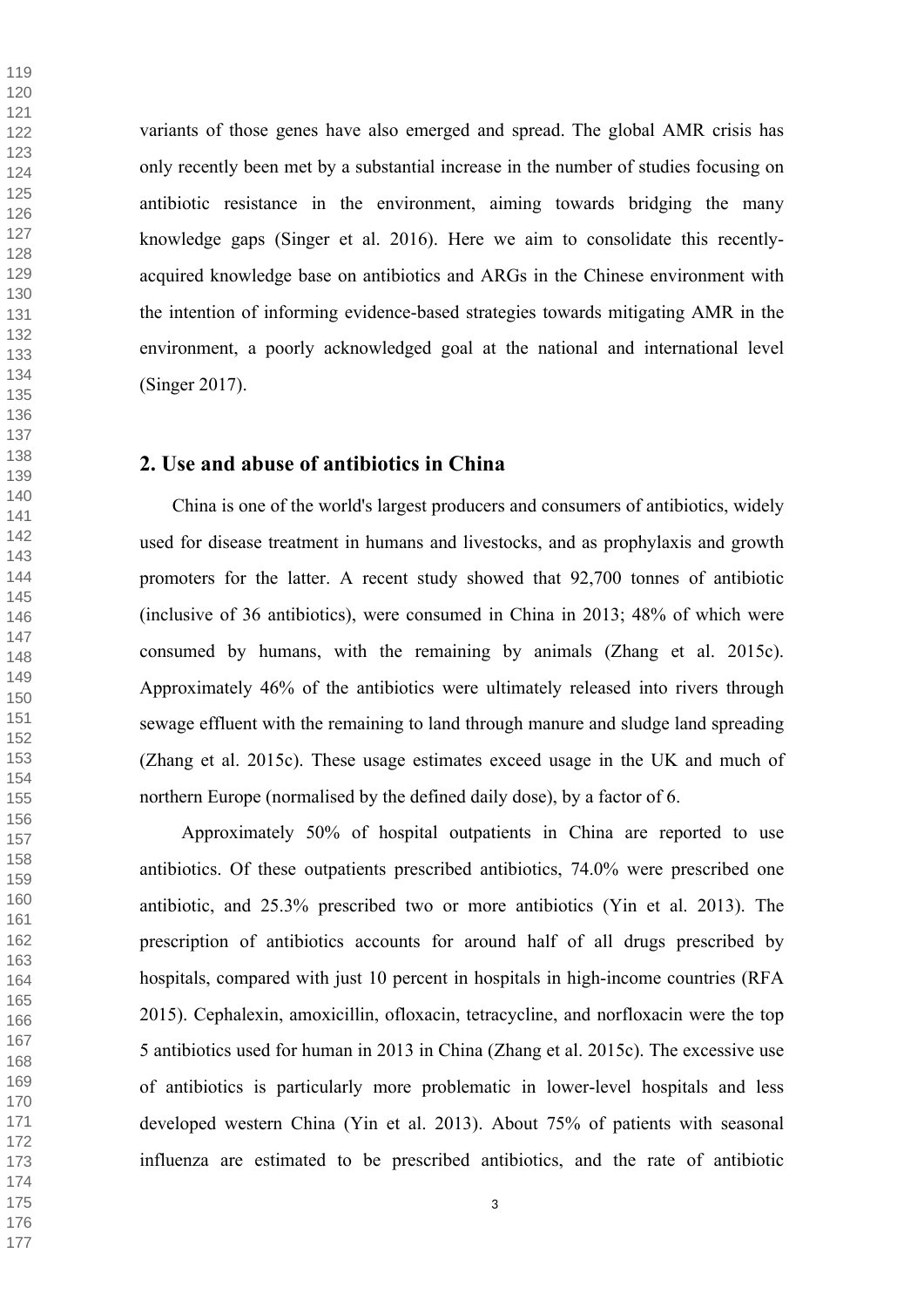prescription for inpatients is 80% (Li 2014) which is much higher than the World Health Organization recommended maximum level of 30%. This over prescription may be because the drug sales occupy a significant part of hospital revenues (Currie et al. 2014). Antibiotic prescription in a total of 48 primary health care facilities in China showed that the most frequently prescribed antibiotics were cephalosporins (28%), fluoroquinolones (15.7%), penicillins (13.9%), imidazoles (12.6%) and macrolides (7.3%)(Wang et al. 2014c). The prescribing patterns of antibiotics are not effectively controlled in China until the human medical system reform initiated by the Ministry of Health of China in 2011 (Bao et al. 2015). Xiao et al. reported that the percentage of hospitalised patients who were prescribed antibiotics fell by 10% in just one year, from 68% in 2011 to 58% by the end of 2012. It also dropped10% in outpatients in the same time period, from 25% to 15% (Xiao and Li 2013). Sun et al reported a significant reduction in overall inpatient antibiotic consumption in Chinese public general tertiary hospitals after the interventions (Sun et al. 2015).

Modern animal husbandry often involves large and densely managed herds optimal conditions for the spread of infectious diseases. Antibiotic are routinely used in an effort to manage this disease risk (Holman and Chenier 2015). Livestock antibiotic use (52% of total antibiotic use) has been estimated at marginally higher than human use (48%), as a percentage of antibiotic use in 2013 (subset of 36 highest use antibiotics) (Zhang et al. 2015c). Consumption of veterinary antibiotics increased from 46% in 2007 to 52% in 2013, totaling approximately 84,240 tonnes. Amoxicillin, florfenicol, lincomycin, penicillin and enrofloxacin are the majority veterinary antibiotics consumed at a rate >4000 tonnes in China (Van Boeckel et al. 2015; Zhang et al. 2015c). It has been estimated that the share of global antibiotic consumption in food animal production for China will increase from 23% in 2010 to 30% in 2030 (Van Boeckel et al. 2015).

For therapeutic usage, animals are typically treated with antibiotics for a period of 3 to 7 days and then treated for another 3 or 4 days at prophylactic dosages (Wei and Zhong 2011). Nontherapeutic use of antibiotics is the major contributor to usage (Collignon and Voss 2015). Sub-therapeutic, in-feed antibiotics have been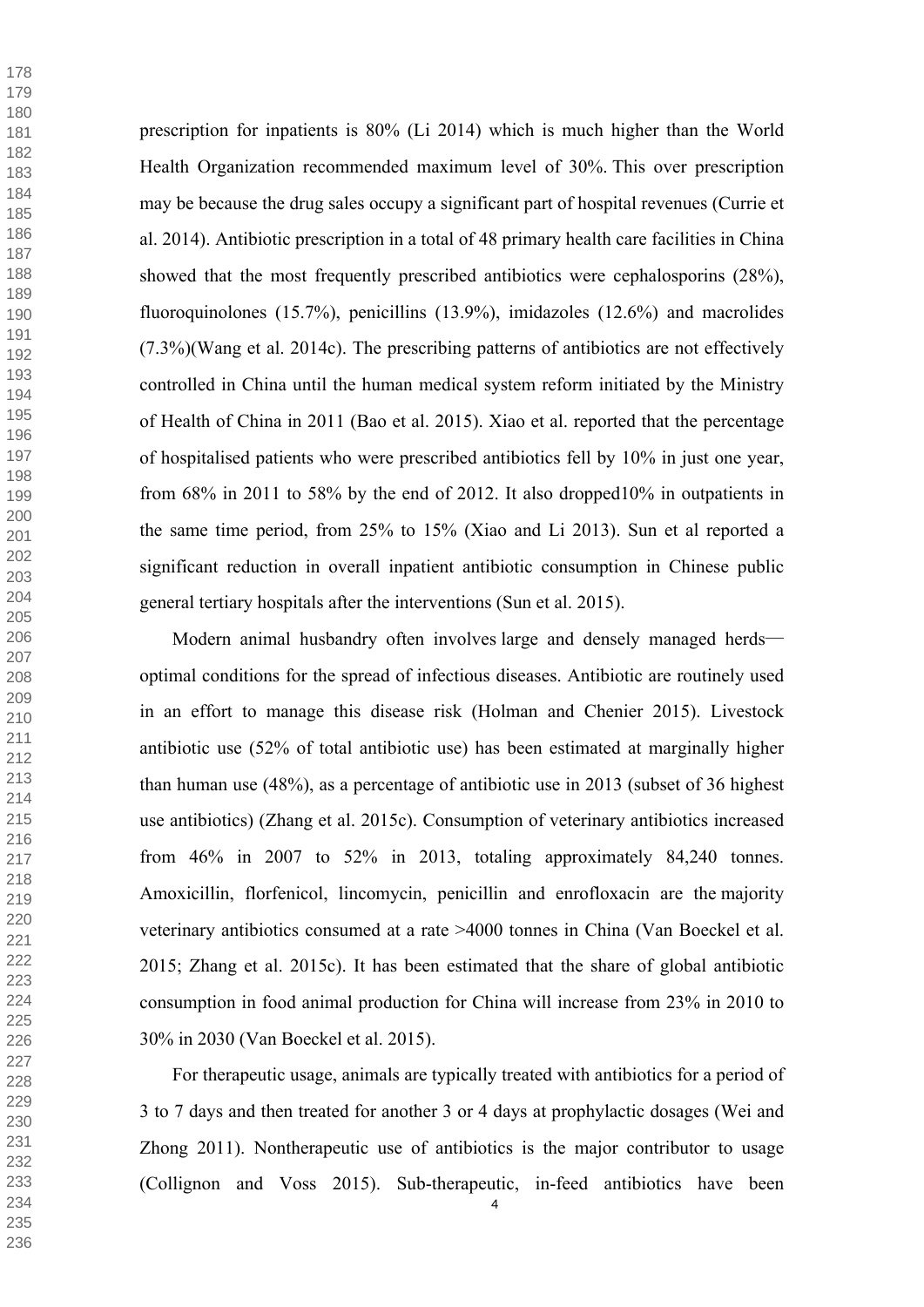investigated for livestock production since the late-1940's, only seven years after the mass production of penicillin (Stokstad and Jukes 1950) and four years after the discovery of chlortetracycline (Moore et al. 1946). Its use as a growth promoter increased year on year, despite the recognition that such a practice selected for resistance in the animals, farmers and veterinarians (Dibner and Richards 2005; Marshall and Levy 2011).

The use of antibiotics in animal feeds has been regulated since 1989 in China (Wang et al. 2008). Antibiotics may be added to feed at concentrations between 2.5 and 125 mg/kg of feed to improve growth for an undefined duration (weeks to months), depending on the type and size of the animal and the type of antibiotic (Marshall and Levy 2011). Therefore, the nontherapeutic use of antibiotics might have played a larger role in the evolution and dissemination of multiple antibiotic resistance than did therapeutic use since it usually involved long-term, continuous exposure in a very large number of animals (McEwen and Fedorka-Cray 2002).

In general, antibiotics are poorly metabolised by humans and animals and as such are excreted as the active parent chemical in the faeces and urine, entering the environment through wastewater and manure. Antibiotic metabolites can also be bioactive, and even if they are not bioactive, they can often be transformed back into the parent compound or another bioactive substance. For example, the composition of excreted sulfonamides (SAs) may contain approximately 9-30% parent compounds, and between 5% and 60% acetylated conjugates. The metabolites, *N*4 acetylsulfapyridine and *N*4-acetylsulfamethazine can be converted back to the parent form (Bonvin et al. 2013; Garcia-Galan et al. 2012). Therefore, it is critical to know about the environmental fate of antibiotics and their metabolites, which invariably contribute to the increased prevalence and diversity of antibiotic resistance in China.

## **3. Antibiotics residues in the environment**

Antibiotics enter into the environment via multiple pathways that include effluents from the disposal of human waste, waste from agricultural food animal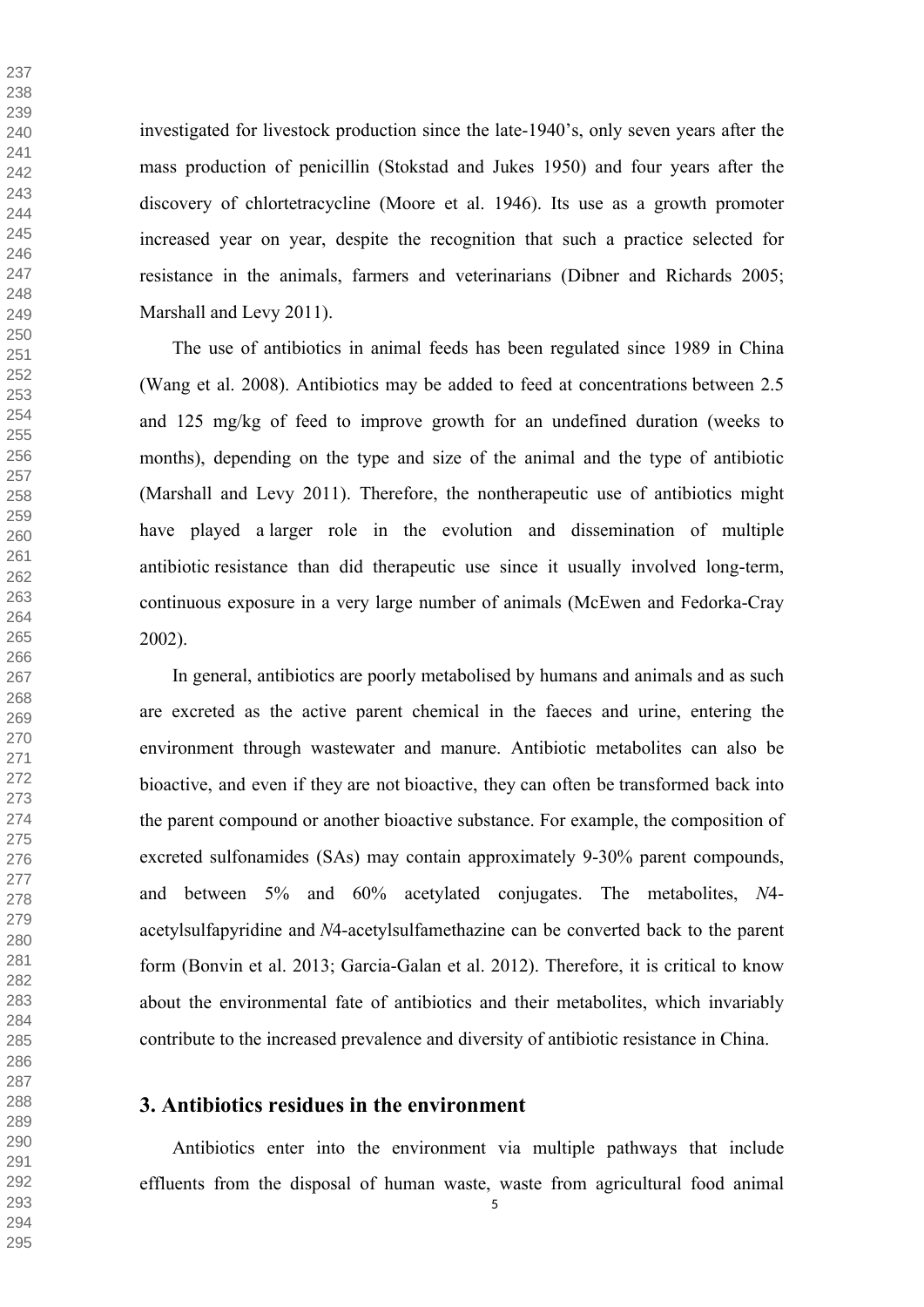production and aquaculture, direct application to some plants, industrial effluents from pharmaceutical production, and agricultural run-off.

## *3.1 Antibiotics in sewage treatment plants (STPs)*

Many studies have reported the detection of antibiotics in influent and effluent of STPs in China (Chang et al. 2008; Chang et al. 2010; Gao et al. 2012; Gulkowska et al. 2008; Hou et al. 2016; Hu et al. 2012; Jia et al. 2012; Leung et al. 2012; Li and Zhang 2011; Li et al. 2009; Li et al. 2013a; Peng et al. 2006; Shao et al. 2009; Sun et al. 2016; Wang et al. 2014a; Xu et al. 2015; Xu et al. 2007; Yan et al. 2014; Zhang et al. 2013; Zhang et al. 2015b; Zhou et al. 2013b). The frequently reported compounds include sulfadiazine, sulfamerazine, sulfamethazine, sulfamethoxazole, trimethoprim, tetracycline, oxytetracycline, ciprofloxacin, enrofloxacin, norfloxacin, ofloxacin, roxithromycin, and erythromycin- $H_2O$  (Figure S1). The concentrations of these antibiotics in both influents and effluents ranged from a few ng/L to tens of μg/L, reflecting incomplete removal in conventional STPs. Antibiotic removal efficiencies varied among different compounds and STPs. However, the reasons for the difference in removal efficiencies among these STPs remains largely unknown. Different physicochemical properties and daily loading of antibiotics, the types of treatment processes and operational conditions of individual STPs, even the rainwater input, can all affect the removal efficiencies. For example, cephalexin, as one of the most human consumed antibiotics, the removal efficiencies ranged between 9 and 100% (Gulkowska et al. 2008; Li and Zhang 2011; Li et al. 2009) in STPs of Hongkong. βlactams, like cephalexin and ampicillin, are easy to remove due to the ready hydrolysis of the β-lactam ring and the ubiquity of β-lactamases in wastewater. Despite the labile nature of some antibiotics, they can still be recovered from wastewater, suggestive of their pseudopersistence (i.e., the rate of loss closely matches the rate it enters the wastestream) (Leung et al. 2012). Another three highly human consumed antibiotics, ofloxacin, norfloxacin and tetracycline were also widely detected in STPs of China. The highest concentration of ofloxacin, norfloxacin and tetracycline were found in the STP of Hongkong (7900 ng/L, 5430 ng/L and 1510 ng/L in influent and 7780 ng/L, 3700 ng/L and 1420 ng/L in effluent, respectively)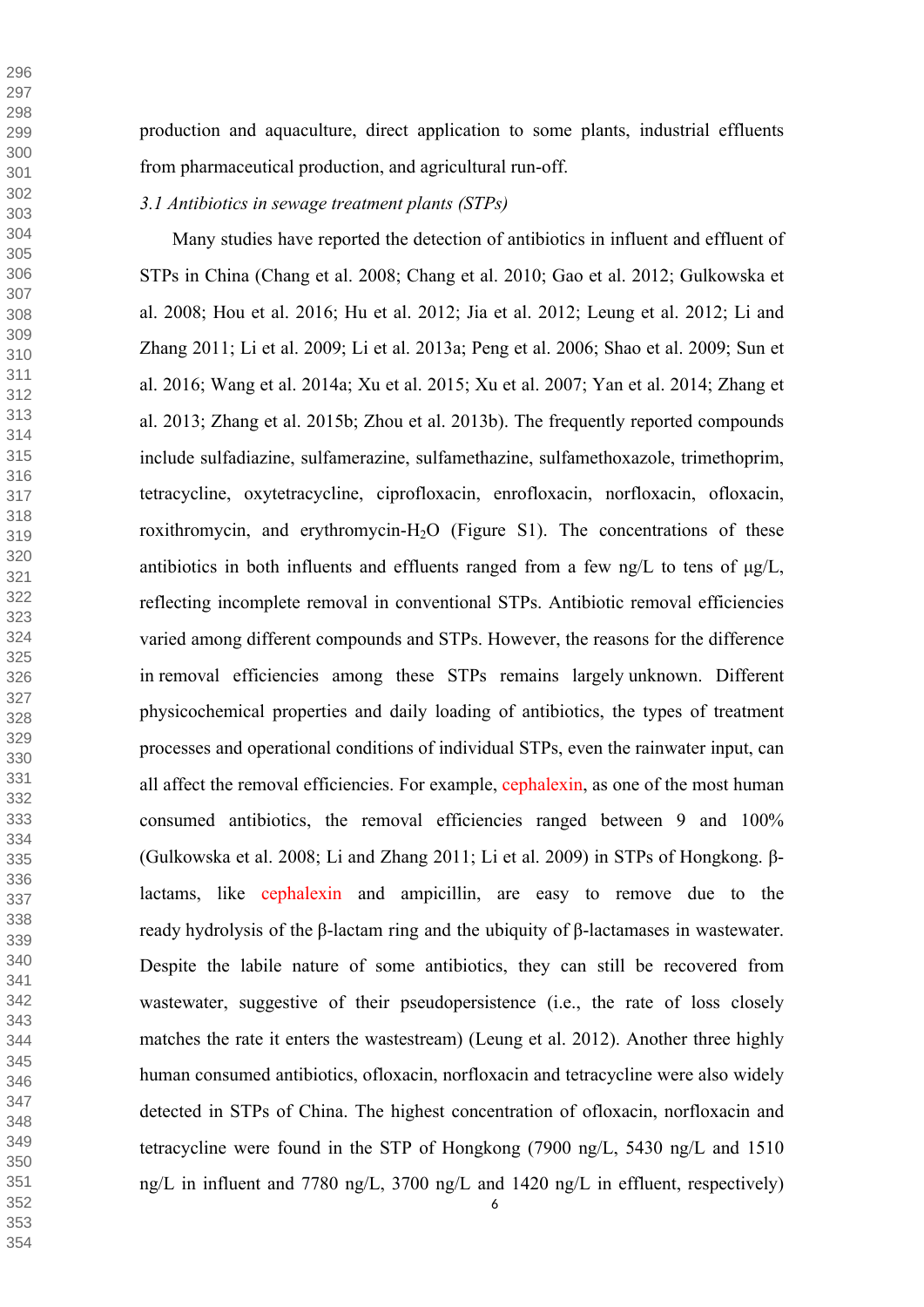(Leung et al. 2012). Although their removal efficiencies vary among STPs, the relatively higher removal rates of fluoroquinolones and tetracyclines (>70%) may because these more hydrophobic antibiotics experience substantial removal from wastewater as a result of partitioning to the solid (sludge) phase (Gulkowska et al. 2008; Li and Zhang 2011; Li et al. 2009; Peng et al. 2006; Xu et al. 2007). For many sulfonamides, sorption to sludge was found to be negligible, therefore removal by sorption to sludge is unlikely to be a primary removal mechanism for these compounds. Limited removal of macrolides, like erythromycin-H2O, were reported in several STPs of China (Gulkowska et al. 2008; Leung et al. 2012; Li and Zhang 2011). It may because macrolides are mainly excreted in bile to faeces and the faecal materials are digested during biological treatment, consequently increasing the dissolved mass loads in effluent (Leung et al. 2012). The highest concentration of ofloxacin (7900 ng/L) and norfloxacin (5430 ng/L) detected in influent of STP in Hongkong was much higher than those reported in the USA (1000 ng/L) (Brown et al. 2006), Finland (960 ng/L) (Vieno et al. 2007) and Italy (980 ng/L) (Verlicchi et al. 2014). While the highest concentration of erythromycin-H<sub>2</sub>O (4740 ng/L) was relatively lower than the maximum concentration detected in influent from United Kingdom (10025 ng/L) (Kasprzyk-Hordern et al. 2009). Sulfamethoxazole (SMX) is one of the most frequently detected antibiotic compound in STP. The mean concentration of SMX in STP influent (650 ng/L) in China was higher than that reported in Korea (120 ng/L) (Behera et al. 2011), but comparable to that in Germany (515 ng/L) (Rossmann et al. 2014) (Table S1).

#### *3.2 Antibiotics in receiving aquatic environment*

There exist large differences in antibiotic emission from both human and agricultural sources within each of the river basins of China (Zhang et al. 2015c). Pearl River basin, located in south China, has the highest emission densities, followed by the Haihe River basin, located in north China, and Taihu Lake and Qiantang River, located in east China. The megacities of Guangzhou and Shenzhen are located in Pearl River basin, while Beijing is located in the Haihe River basin. The east and west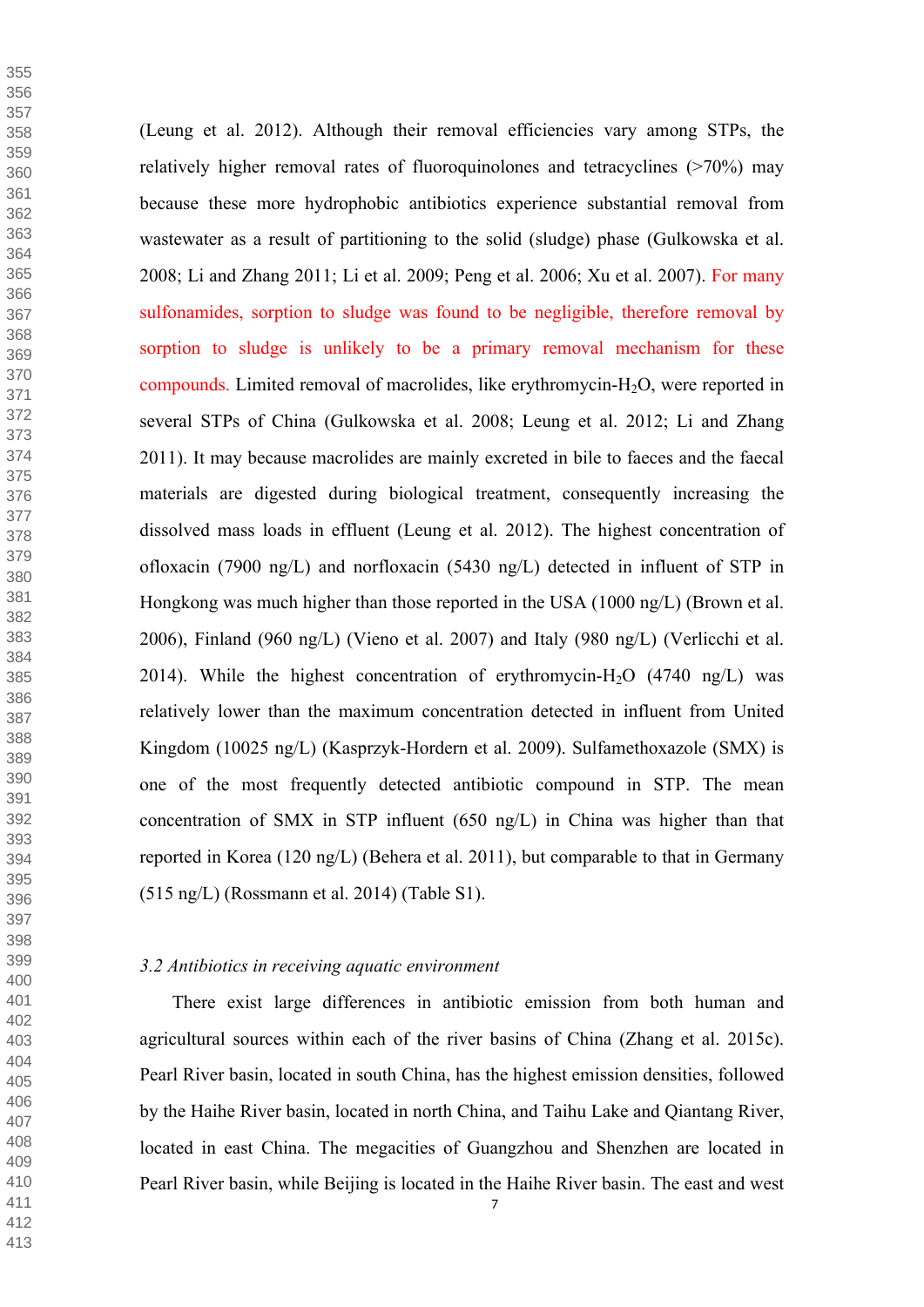China basins are separated by the "Hu Huanyong line" (i.e., a line that runs from Tengchong in the south to Aihui in the north), where the basins to the east of the line have 94% of the population of China, but only 43% of the land area. In general, the average emission densities of antibiotics followed the general population trends set by the "Hu Huanyong" line, with six times higher emission in the east and south, than in the west. This spatial trend is consistent with the antibiotic monitoring results for the surface water in China. Most studies reported the occurrence of antibiotics in the fast developing areas of China, such as Pearl River basin, however, little information is available in western China (Zhao et al. 2016).

A wide range of human and animal antibiotics have been detected in surface water and sediments of major Chinese rivers (Chen et al. 2013a; Chen and Zhou 2014; Jia et al. 2012; Li et al. 2014a; Luo et al. 2011; Tong et al. 2014; Xu et al. 2013; Xue et al. 2013; Yan et al. 2013; Yang et al. 2010; Yang et al. 2011; Zhang et al. 2012; Zheng et al. 2011; Zhou et al. 2011; Zhu et al. 2013a). The concentrations of antibiotics in surface water were found to range from below the detection limit  $(i.e., <10's$  ng/L) to the low  $\mu$ g/L (Figure S2). Among them, sulfamethoxazole, oxytetracycline, ciprofloxacin, norfloxacin, ofloxacin, clarithromycin, and erythromycin-H2O were frequently detected in the aqueous phase of rivers with concentrations up to a few  $\mu$ g/L. A wide range of antibiotics at the upper end of environmental concentrations are typical of rivers routinely receiving urban wastewater discharge and animal waste. The concentrations of antibiotics in sediments ranged from below detection limits (i.e., <10's ng/g) to the low  $\mu$ g/g (Figure S3). Zhou et al. reported relatively low concentrations for sulfonamides (maximum 22  $ng/g$ ) and macrolides (maximum 67 ng/g), but high concentrations for fluoroquinolones (maximum 5770 ng/g) and tetracyclines (maximum 653 ng/g) in the sediments of the Yellow River, Hai River and Liao River in northern China (Zhou et al. 2011). Yang et al. reported similar results in the Pearl River in the southern China (Yang et al. 2010). Antibiotics, like fluoroquinolones and tetracyclines, strongly adsorb to suspended particles and sediment (Kümmerer 2009), indicating sediment could be a reservoir of antibiotics in the environment. Extremely high concentrations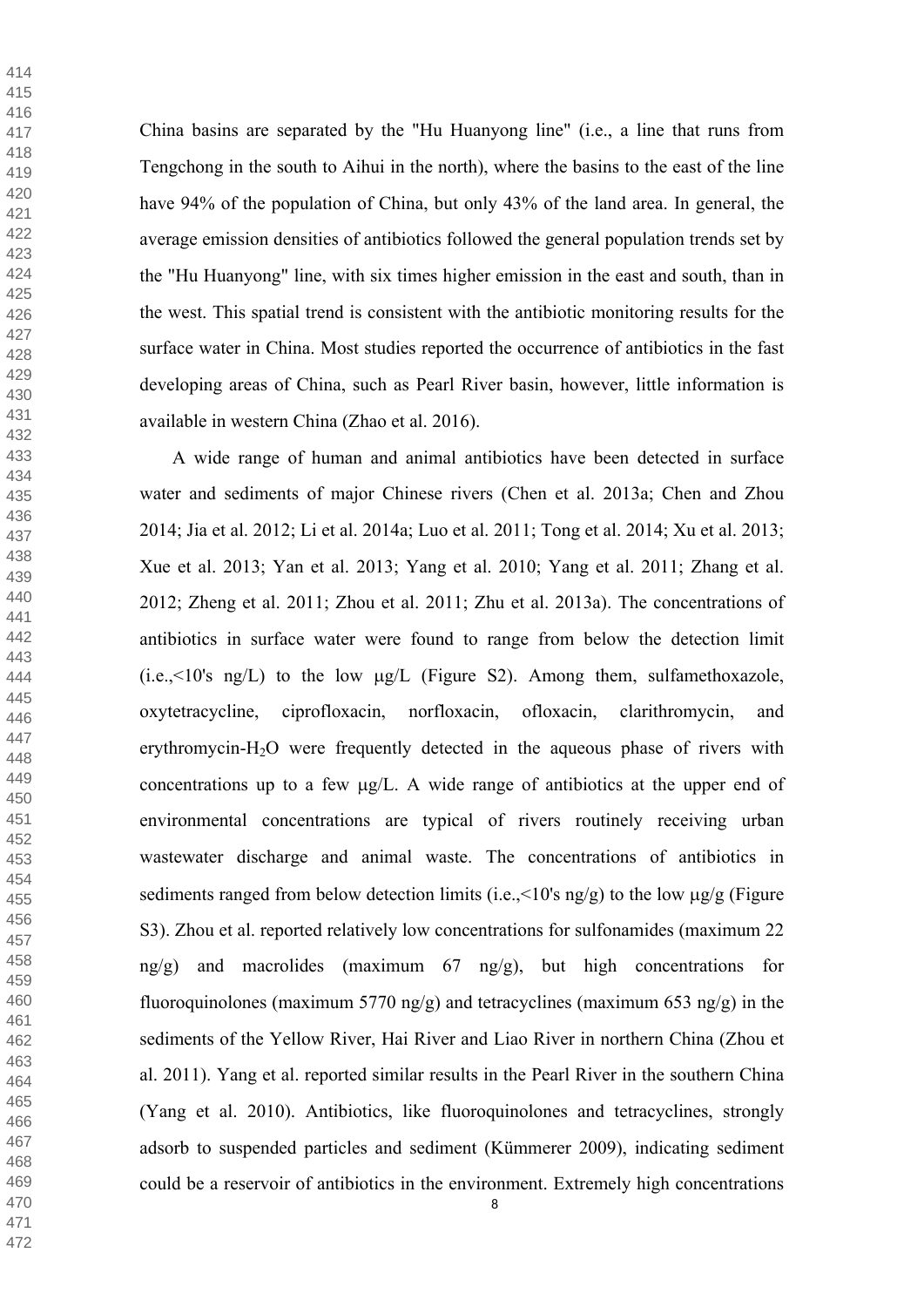of antibiotics were found in Haihe River, especially for sulfonamides, the highest concentration of sulfachloropyridazine and sulfamethoxazole in tributaries of Haihe River was 37000 ng/L and 3900 ng/L, respectively (Luo et al. 2011). The highest concentrations of tetracyclines (oxytetracycline and tetracycline) and macrolides (erythromycin-H<sub>2</sub>O and roxithromycin) were all above 1500 ng/L level in tributaries of Haihe River (Luo et al. 2011). Relatively high concentrations were also found in the Pearl River (Yang et al. 2011), indicating the effects of a high population density. Notwithstanding the high concentrations of antibiotics in the Haihe River, environmental concentrations of antibiotics in surface waters in China are comparable to or slightly higher than those reported in USA (Arikan et al. 2008; Kim and Carlson 2007), France (Tuc Dinh et al. 2011), Germany (Christian et al. 2003), Finland (Vieno et al. 2007), Italy (Verlicchi et al. 2014) and Korea (Kim et al. 2007) (Table S1).

#### *3.3 Antibiotics in livestock farm wastes*

The great boom in the number of concentrated animal feeding operations (CAFOs) for swine, poultry, and cattle production has driven demand for antibiotics. Antibiotics use in animal husbandry ends up in the manure, due to the combination of poor absorption and metabolism of the antibiotic in vivo. The total usage of antibiotics for animals was 84240 tonnes in China (Zhang et al. 2015c), with a large fraction of this held within the manure, which exceeds 2000 million tonnes for nearly all animals in 2011 in China (Zhu and Ma 2014). Hence, livestock manure is a major source of antibiotics, which enters through their application as fertilisers and soil enhancers in agricultural fields and as diffuse pollution in stormwater runoff from manure-amended fields.

Multiple classes of antibiotics have been recovered in the manure of swine, chicken and cattle (Hou et al. 2015; Hu et al. 2008b; Hu et al. 2010; Huang et al. 2013b; Ji et al. 2012; Li et al. 2013c; Li et al. 2012; Pan et al. 2011; Qiao et al. 2012; Zhang et al. 2015a; Zhao et al. 2010; Zhou et al. 2013a; Zhou et al. 2012; Zhou et al. 2013c). Fluoroquinolones (FQ), sulfonamides (SA) and tetracyclines (TC) were the most frequently detected antibiotics and exhibited a broad concentration range (Figure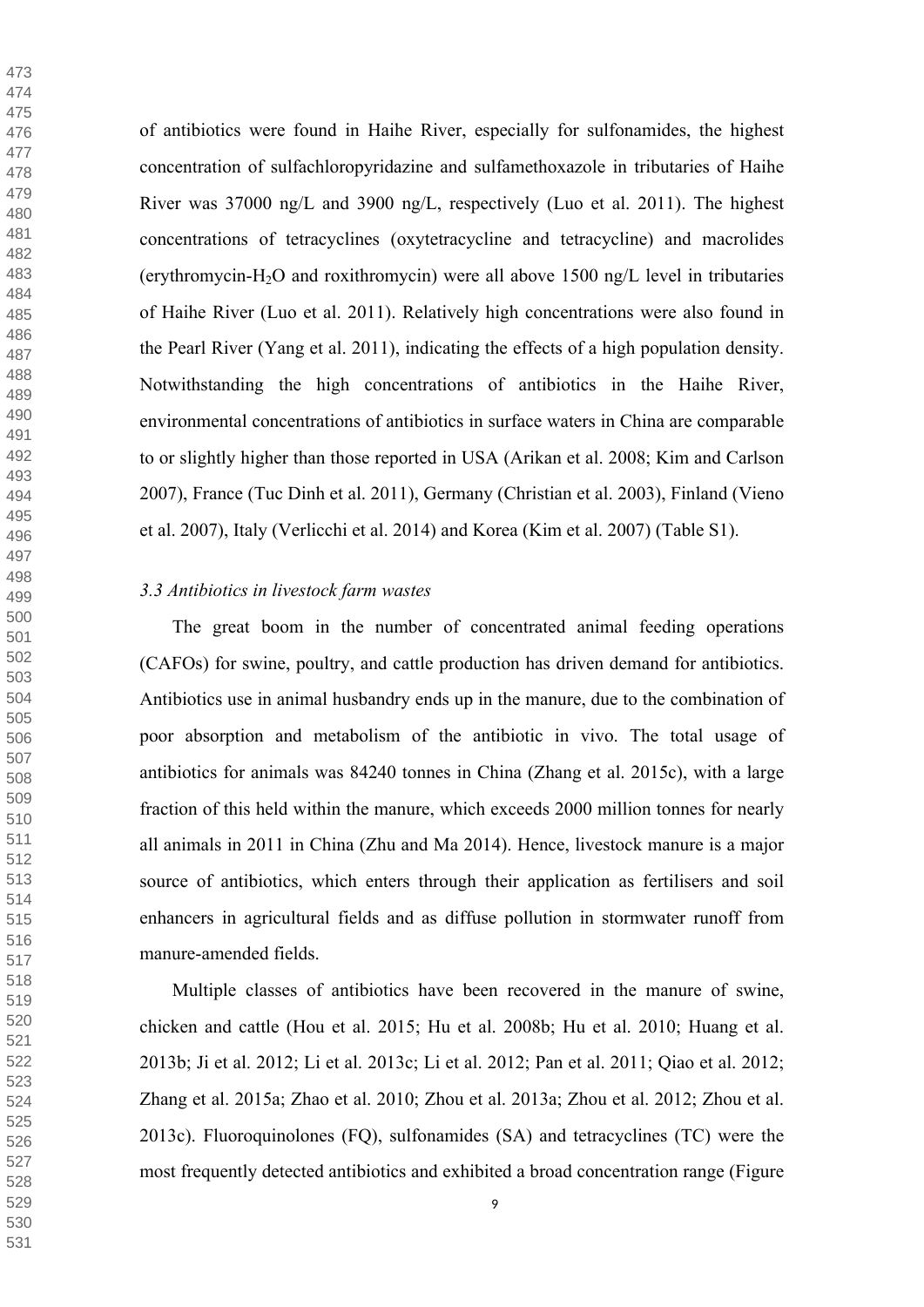S4). Zhao et al. (2010), recorded the maximum concentration of enrofloxacin in chicken litter ever reported in China, 1421 mg/kg. The authors also reported the highest ever recorded concentration of norfloxacin in chicken manure, 225 mg/kg (Zhao et al. 2010). Notably, the authors reported no appreciable sulfonamide antibiotic concentrations (less than 10 mg/kg) in any animal dung. Zhang (2015), reported oxytetracycline and chlortetracycline were the two most frequently recovered antibiotics in animal manures and the highest concentration was 417 mg/kg in chicken manure (Zhang et al. 2015a) and 764 mg/kg in swine manure (Pan et al. 2011), respectively. In general, tetracyclines and fluoroquinolones were detected with higher occurrence and higher concentrations than SAs; likely a result of the recalcitrance and high partitioning of TC and FQ in manure. The highest concentrations of veterinary antibiotics (enrofloxacin 1421 mg/kg and chlortetracycline 764 mg/kg) exceeded those reported from Turkey (enrofloxacin 0.06 mg/kg and chlortetracycline 0.38mg/kg) (Karci and Balcioglu 2009), Austria (enrofloxacin 8.3 mg/kg and chlortetracycline 46 mg/kg)(Martinez-Carballo et al. 2007), Germany (chlortetracycline 50.8 mg/kg)(Holzel et al. 2010) and Canada (chlortetracycline 0.4 mg/kg)(Aust et al. 2008) (Table S1).

#### *3.4 Antibiotics in soil*

Antibiotics can be introduced into soil through irrigation with reclaimed water, sludge and manure land application to crops or landfill, and the use of livestock wastes as soil fertilisers. The concentration of antibiotics varies greatly across soils of different origins, typically in the mid- to high- µg antibiotic per kg soil (Chen et al. 2014; Hou et al. 2015; Hu et al. 2010; Huang et al. 2013b; Ji et al. 2012; Li et al. 2014c; Qiao et al. 2012; Wang et al. 2014b; Wu et al. 2013; Wu et al. 2010; Zhou et al. 2013a; Zhou et al. 2012; Zhou et al. 2013c) (Figure S5). Higher concentrations of antibiotics were detected in soils adjacent to feedlots. For example, the maximum chlortetracycline concentration (12.9 mg/kg) was found in soil near the effluent discharge from a swine farm (Zhou et al. 2013a). Oxytetracycline was found with the highest concentration of 4.24 mg/kg in an agricultural field adjacent to a swine farm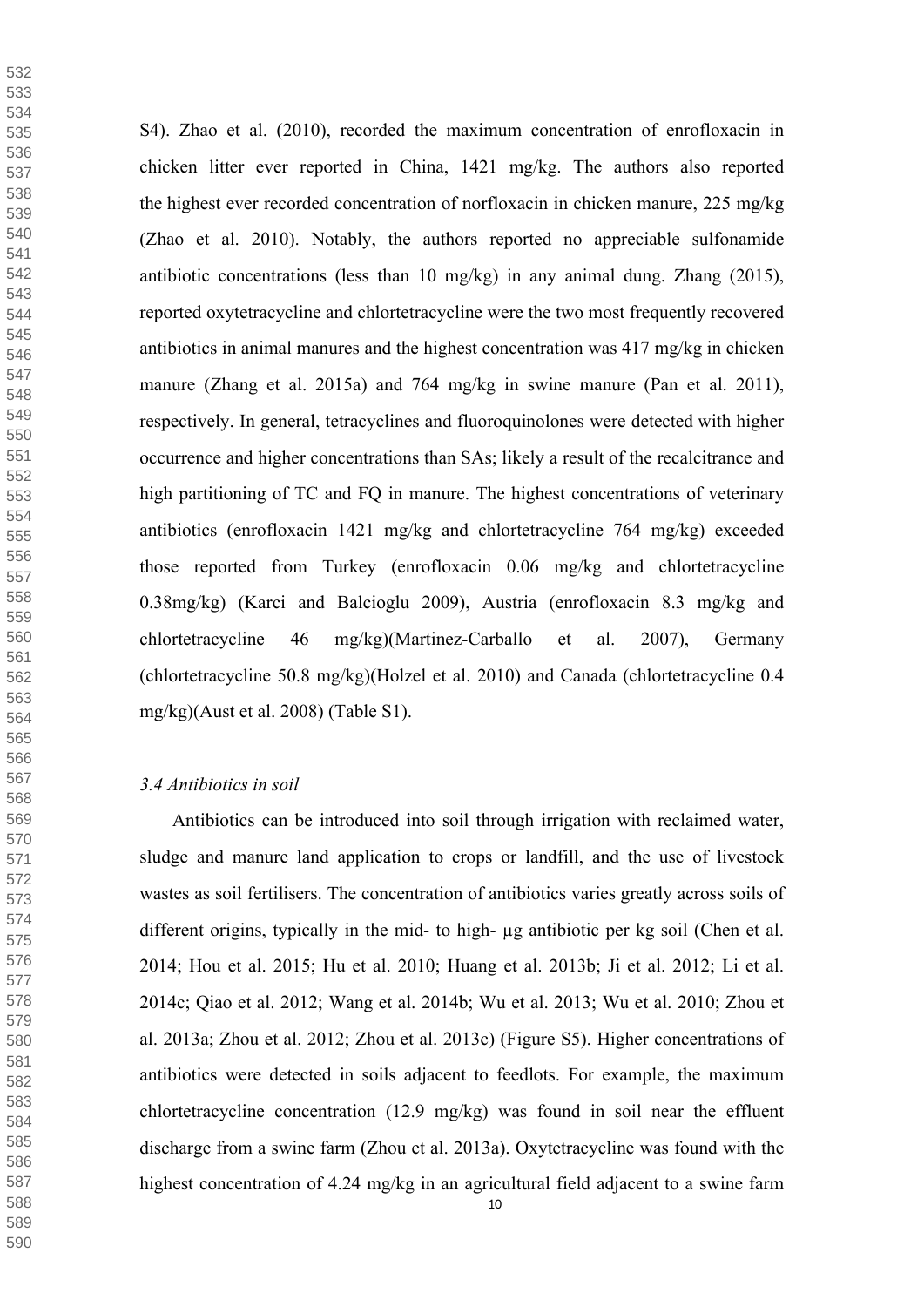(Ji et al. 2012). Sulfadiazine and sulfamethoxazole from sulfonamide (SA) groups were also found with the highest concentration of 2.45 mg/kg and 2.41mg/kg in soils adjacent to a poultry farm (Ji et al. 2012). Antibiotic residues in organic vegetable production are of particular concern since 'organic' sources of fertiliser (e.g., manure) is often preferred over chemical fertilisers for building soil organic matter (Xie et al. 2016). Higher residues of FQs have been reported in an important vegetable-growing region in Shandong province, China, with the maximum ciprofloxacin and ofloxacin concentration of 0.652 mg/kg (Li et al. 2013b) and 0.288 mg/kg (Li et al. 2014c), respectively. Accumulations of antibiotics were also found in soils irrigated with either reclaimed water (Fang et al. 2015) or wastewater (Li et al. 2014c), but the concentrations were lower as compared to soils sampled around feedlots. The concentration of oxytetracycline in Chinese soils were similar to those in Turkey (20- 510 ng/g) (Karci and Balcioglu 2009), but lower than those in UK (322-1691 ng/g) (Kay et al. 2004). Concentrations of sulfonamide in Chinese soils were comparable with many other countries (Aust et al. 2008; Garcia-Galan et al. 2013; Ok et al. 2011; Shelver et al. 2010; Watanabe et al. 2010) (Table S1).

# **4. Antibiotic resistance in the environment and its potential health**

# **impacts**

ARGs are a natural component of all environments (e.g., soil, water, microbiomes). However, their increased prevalence as a result of human activities has led to their characterisation as an emerging environmental contaminant (Pruden et al. 2006). The ARG burden in the environment has serious implications for human health owing to the potential transfer of ARGs from environmental bacteria to human pathogens, thereby impairing the efficacy of antibiotic treatment and compromising public health. The frequent detected ARGs and their abundance levels in different environmental media of China are listed in Table S2.

*4.1 ARGs in sewage treatment plants (STPs)*

STPs contribute to a reduction in the load of antibiotics and pathogenic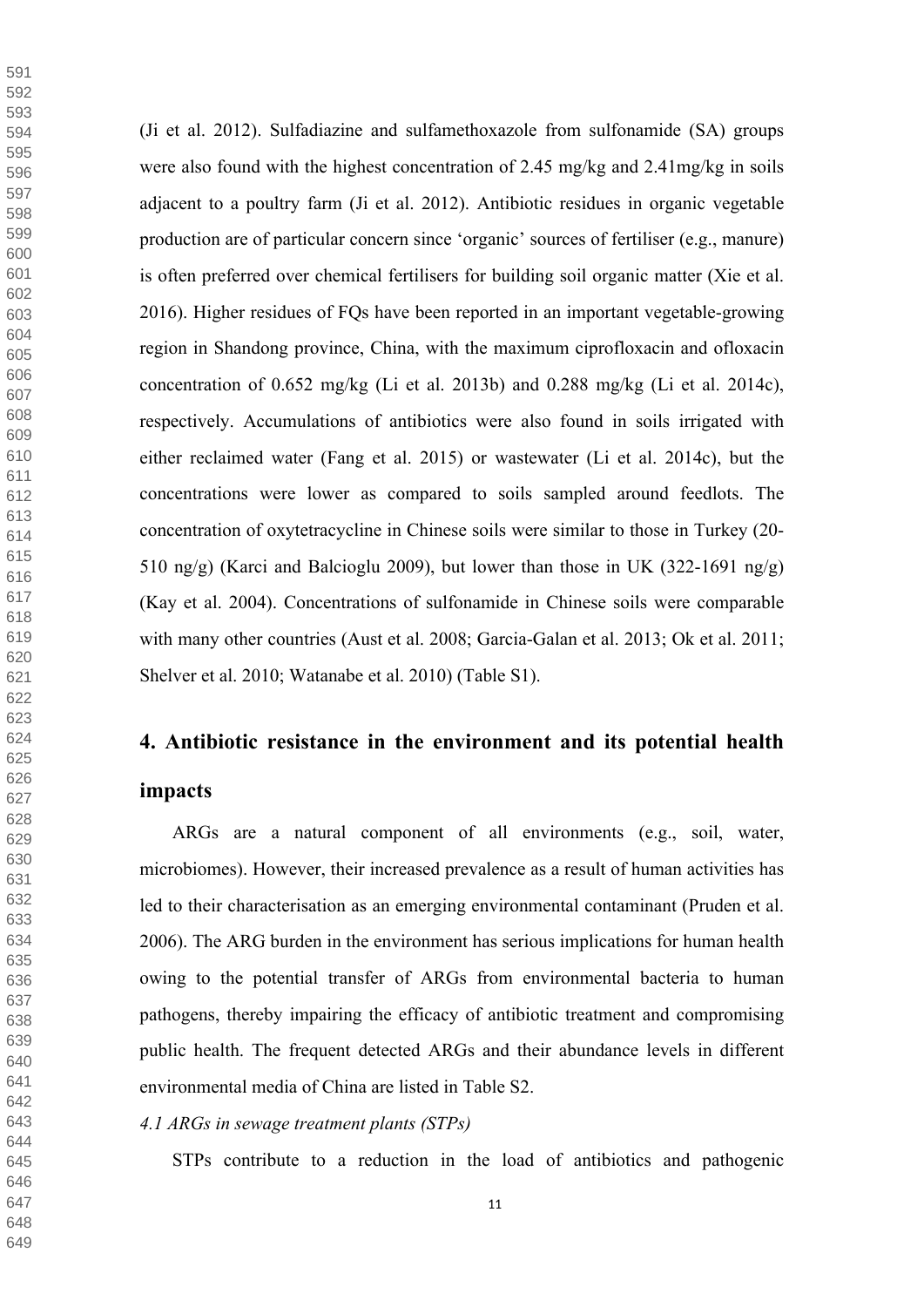microorganisms into the receiving water body, however, this might not translate into a significant reduction in overall risk, as the ratio of ARGs to total bacteria in STP effluent can increase during treatment as could the frequency of recovering multi-drug resistance (Czekalski et al. 2012). STPs are a highly favourable environment for the selection of ARB or the horizontal gene transfer and propagation of ARGs because of high microbial density, high nutrient content and sub-inhibitory concentrations of antibiotics, biocides and metals.

Based on culture-dependent methods, 109 lactose-fermenting *Enterobacteriaceae* (LFE) strains, important human pathogens, were isolated from the activated sludge of the STP in Hong Kong and tetracycline-resistant LFE accounted for 32% of the total 109 LFE strains (Zhang et al. 2009a). Huang et al. investigated the antibiotic tolerance of total heterotrophic bacteria and the concentration distribution of bacterial resistance to six different antibiotics in the secondary effluent of the STP in Beijing. The average percentages of chloramphenicol-, penicillin-, cephalothin-, ampicillin-, rifampicin- tetracycline-resistant heterotrophic bacteria in the effluents were: 69%, 63%, 55%, 47%, 11% and 2.6% respectively. Above six ARB species were widely distributed in four types of enterobacteria (*Aeromonas, Enterobacter, Escherichia or Shigella,* and *Klebsiella*) from the secondary effluent (Huang et al. 2012).

DNA-based techniques, like PCR and quantitative real-time PCR, are increasingly used to detect and quantify resistance genes in environmental samples in addition to culture-based methods. Tetracycline (*tet*) and sulfonamide (*sul*) ARGs are commonly detected because of the widespread use of the corresponding antibiotics and their persistence in the environment. Mobile elements, such as integrons and transposons, were also included in many studies because of their significant contribution to the horizontal transfer of ARGs among bacterial species. The integrase gene (*intI*1), belonging to class 1 integrons, was proposed to serve as a proxy of pollution for resistant bacteria and other anthropogenic pollutants because of its rapid response to diverse environmental pressures (Gillings et al. 2015). Among the tetracycline resistance genes, three efflux pump genes (*tet*A, *tet*C and *tet*G), four ribosomal protection proteins gene (*tet*M, *tet*O, *tet*Q and *tet*W) and one enzymatic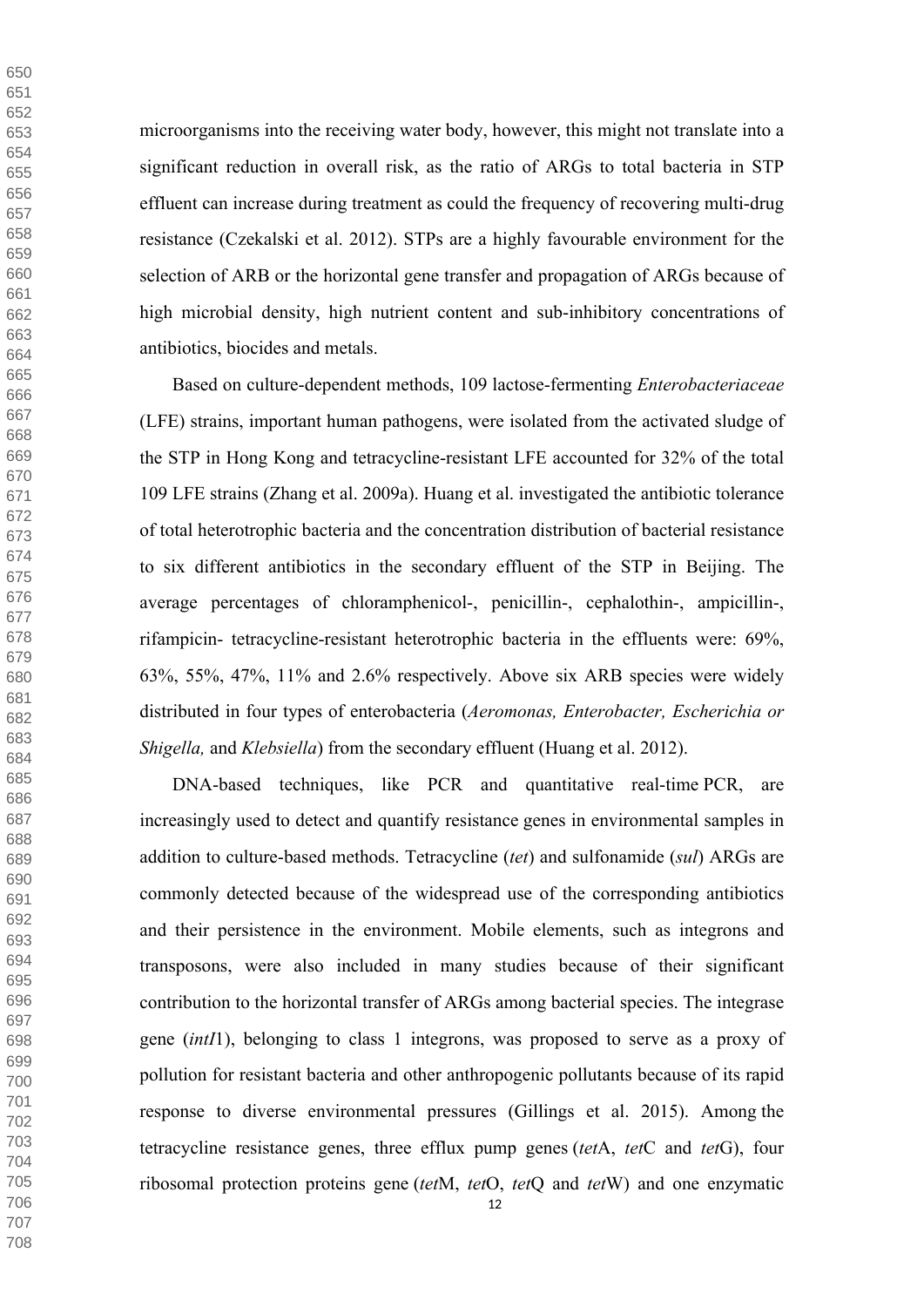modification gene (*tet*X) seem to be the most common *tet* genes in the STPs of China (Chen and Zhang 2013a; Du et al. 2014; Wen et al. 2016; Zhang et al. 2009a). Sulfonamide-resistance genes: *su*lI and *sul*II were detected at high frequency across China STPs. The ARG concentrations in STPs varied significantly across a range of STPs; normalized by sample volumes, the concentrations of *tet* genes ranged from 10<sup>2</sup> to 10<sup>10</sup> copies/mL (Chen and Zhang 2013a; Du et al. 2014; Li et al. 2016c; Pu et al. 2009; Wen et al. 2016; Zhang et al. 2009a). The maximum concentration of *tet* gene in influent was found in a STP in Zhejiang province, in the east of China,  $10^{11.17}$ copies/mL (Li et al. 2016c). The concentrations of ARGs in effluent samples (from 10<sup>1</sup> to 10<sup>7</sup> copies/mL) can decrease by 0.3 to 3 orders of magnitude (Chen and Zhang 2013a; Du et al. 2014; Li et al. 2016c; Mao et al. 2015; Pu et al. 2009; Wen et al. 2016; Zhang et al. 2009a). Compared to influent and effluent samples, sludge samples had higher ARG abundance (from  $10^7$  to  $10^{11}$  copies/g) and diversity (Chen and Zhang 2013a; Du et al. 2014; Li et al. 2016c; Mao et al. 2015; Pu et al. 2009; Wen et al. 2016; Zhang et al. 2009a; Zhang and Zhang 2011). *Tet*A and *tet*C, with a broad host range, were often detected with high concentrations (Huang et al. 2015a; Zhang et al. 2009a). Horizontal co-transfer of *tet*A and class I integrons have been observed among some species like *Aeromonas* in fish farms (Schmidt et al. 2001). A positive correlation between efflux pump gene (*tet*A, *tet*G) and *intI*1 was also observed in some STPs, indicating the role of class I integrons in efflux pump genes (Chen and Zhang 2013b; Huang et al. 2015b). In general, the abundance of *sul* was higher than that of *tet*, likely because *sul*I is often associated with class I integrons. Based on the normalized concentration of ARGs (relative to the total 16S rRNA gene copy number), higher total loads of ARGs was observed in pharmaceutical STPs (10<sup>-4</sup>-10<sup>0</sup>) copies/copy 16SrRNA gene) than in municipal STPs  $(10^{-9} - 10^{-1}$  copies/copy 16SrRNA gene) (Huang et al. 2015a; Li et al. 2016a; Liu et al. 2012; Xu et al. 2015; Zhai et al. 2016).

In addition to the *tet* and *sul* genes, the occurrence of other ARGs including quinolone (*qnr*), macrolide resistance gene (*erm*) and multidrug-resistant New Delhi metallo-β-lactamase genes (NDM-1) have also been reported in the effluent and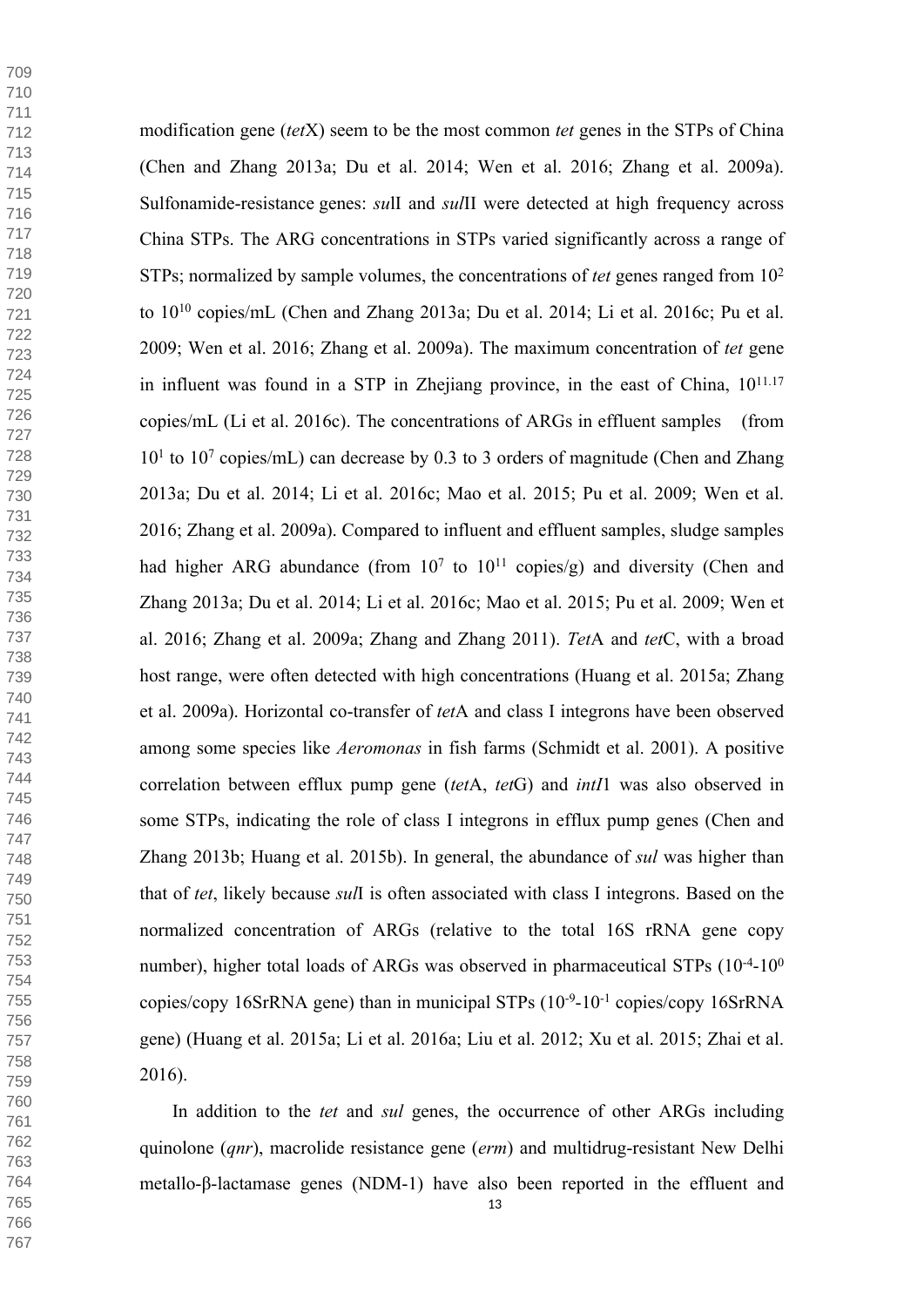dewatered waste sludge in STPs of northern China (Luo et al. 2014; Mao et al. 2015). In recent years, high-throughput sequencing-based metagenomic analysis has been applied to simultaneously investigate the broad-spectrum profiles and fate of ARGs in STPs, yielding a significantly higher diversity of ARGs than could be demonstrated by qPCR alone. For example, a total of 271 ARGs subtypes belonging to 18 ARGs types were identified in a typical full-scale STP in Hong Kong (Yang et al. 2014). Influent had the highest ARGs abundance, followed by effluent, anaerobic digestion sludge and activated sludge (Yang et al. 2014). Seasonal and geographical distribution of antibiotic resistome from Chinese urban sewage were also characterised based on metagenomic analysis. The demographic "Hu Huanyong line" separated the regional ARG burden into two main regions, suggesting human activities might be the major driver of antibiotic resistance burden distribution (Su et al. 2017).

Extensive studies have illustrated the change in abundance of typical ARGs and intI1 in STPs of China (Chen and Zhang 2013a; Du et al. 2014; Ju et al. 2016; Li et al. 2016c; Mao et al. 2015; Pu et al. 2009; Wen et al. 2016). The removal efficiency varied among different ARGs and different treatment processes. For example, selected *tet* genes were significantly reduced by almost 2 to 3 orders of magnitude (Chen and Zhang 2013b) which exceeds the removal efficiency observed for six ARGs (0.3-2.7) (Wen et al. 2016). However, *tet* genes (1.2-2.7) were found to be more readily lost in STP treatment than *sul* genes (<1) (Wen et al. 2016). Measuring removal of ARGs from the STP influent by sampling the effluent is complicated by the fact that ARGs accumulate in the sludge which has another disposal route into the environment (Zhang and Zhang 2011). It has been reported that the total load of ARGs discharged through dewatered sludge was 7 to 308 fold higher than that in the raw influents and 16 to 638 fold higher than that in the final effluents (Wang et al. 2015). ARGs have also been shown to proliferate through biological treatment stages (Du et al. 2014; Luo et al. 2014; Pu et al. 2009; Zhang et al. 2009a), such as conventional activated sludge, due to microbial growth. Therefore, more advanced technologies such as Advanced Oxidation Processes (AOPs) which have been recommended to improve the removal of ARGs in STP (Chen and Zhang 2013a;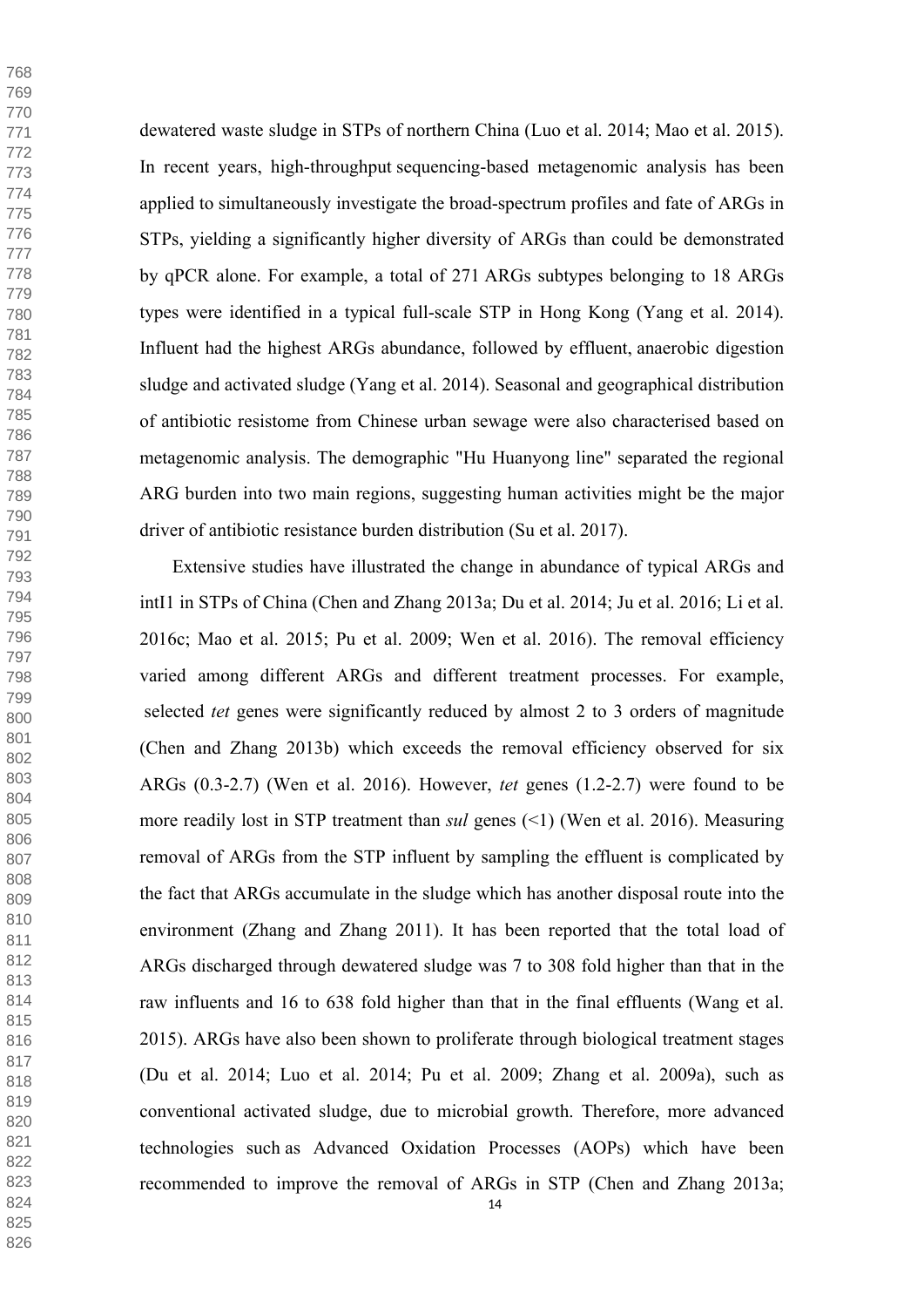Zhang et al. 2016b).

#### *4.2 ARGs in receiving aquatic environment*

Discharges from STPs, antibiotic production plants, livestock farms and aquaculture contribute to the ARBs and ARGs reported in aquatic environment. However, it is largely unknown the extent to which each one contributes to the ARGs/ARBs recovered in any particular location (Singer et al. 2016)

Many studies focused on antibiotic resistance within *Escherichia coli* in the aquatic environment owing to its relevance to environmental standards and human health. For example, *E. coli* resistant to one or more antibiotics among nine antibiotics was screened from Wenyu River Basin in Beijing, China, with mean frequency of 48.7±8.7% of 388 isolates in summer and 47±6% of 236 isolates in winter. The highest proportion of resistance appeared for sulfonamides, tetracycline, and ampicillin (Hu et al. 2008a). *E. coli* isolates from several rivers in Southern China, including Minjiang River, (Chen et al. 2011a) Dongjiang River (Su et al. 2012) and Jiulongjiang River (Ou et al. 2015), were screened for susceptibility to a range of antibiotics, and MDR. MDR was also found in strains of *E. coli* isolated from Taihu Lake based on culture-dependent approaches (Zhang et al. 2015e). Through a combination of culture-dependent approaches and qualitative PCR methods, tetracycline, sulfonamide, fluoroquinolone, ampicillin, extended-spectrum betalactamase-producing bacteria, chloramphenicol-resistant bacteria and associated ARGs were detected in fresh and marine water in China (Dang et al. 2008; Li et al. 2010; Sun et al. 2012; Tao et al. 2010; Zou et al. 2012), supporting the hypothesis that human activities contributed to the dispersal and maintenance of antibiotic resistance in the aquatic environment in China.

Among the detected ARGs, *tet* and *sul* are the most common resistance genes quantified by qPCR. For example, two sulfonamide ARGs (*sul*I and *sul*II) and seven tetracycline ARGs (*tet*A, *tet*C, *tet*G, *tet*X, *tet*O, *tet*Q and *tet*M) were quantified in 20 water samples collected in the Beijiang River, South China (Ling et al. 2013) The levels of *sul*I were higher than *sulII* ( $p < 0.05$ ), with the mean values of (1.41  $\pm$  1.12)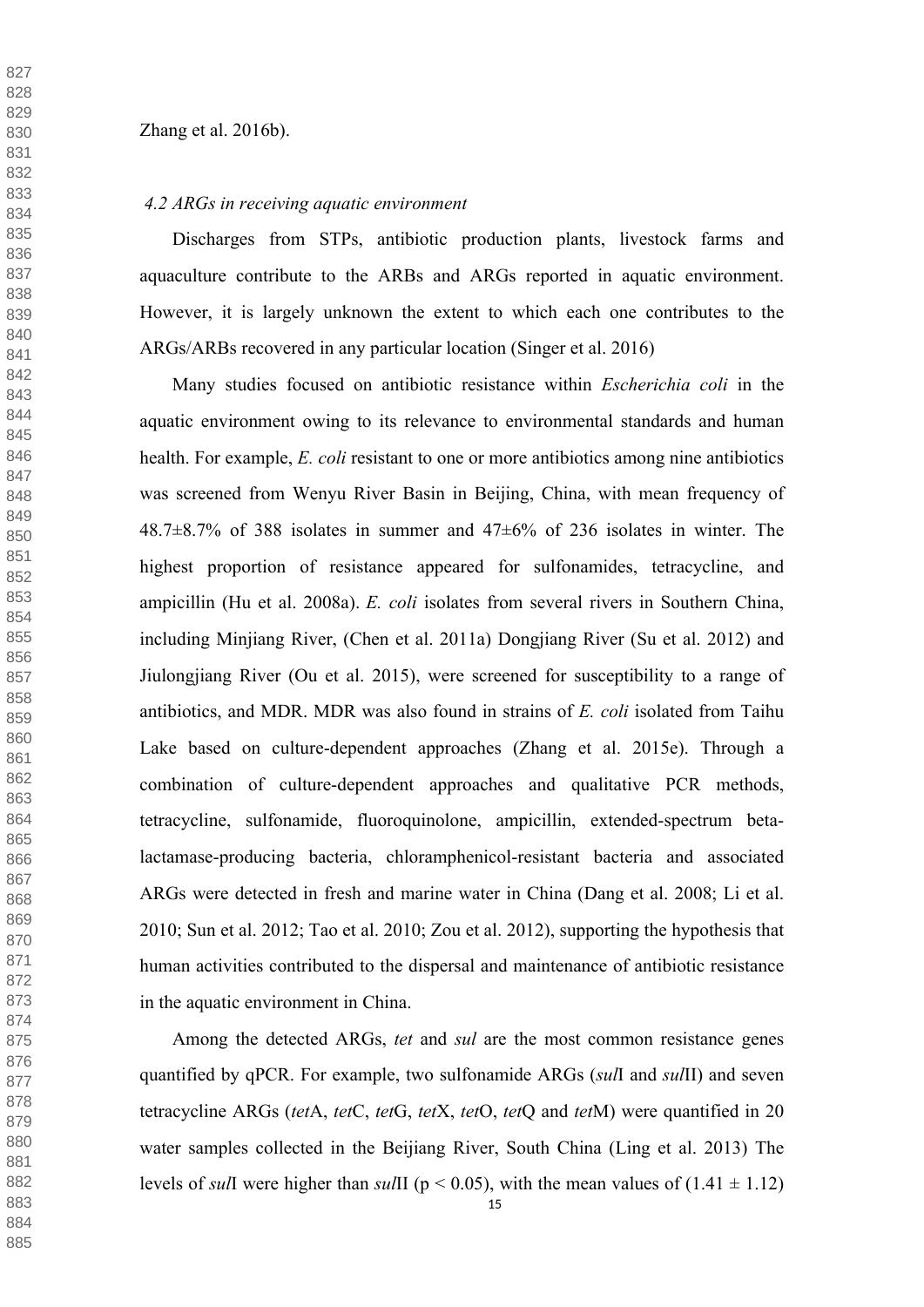$\times$  10<sup>-2</sup> and (1.58  $\pm$  1.71)  $\times$  10<sup>-3</sup> copies/16S rDNA, respectively. Among *tet* genes, *tet*C had the highest concentration, ranging from  $8.30 \times 10^{-2}$  to 13.20 copies/16S rDNA (Ling et al. 2013). Jiang et al. also quantified two sulfonamide ARGs (*sul*I and *sul*II), eight tetracycline ARGs (*tet*A, *tet*B, *tet*C, *tet*G, *tet*X, *tet*O, *tet*Q and *tet*M) and one β–lactam ARG (TEM) in the Huangpu River, Shanghai, China (Jiang et al. 2013). The average concentrations of ranged from  $3.66 \times 10^{1}$  copies/mL (*tet*B) to  $1.62 \times 10^{5}$ copies/mL (*sul*II). Lake water samples from the northern part of Taihu Lake contained a significant number of *tet*A (10<sup>4</sup>-10<sup>5</sup> copies/ml) *tet*C (10<sup>5</sup> copies/ml) genes and class 1 integron (10<sup>3</sup> copies/ml) (Zhang et al. 2009b). The absolute abundance of ARGs (*sul*I, *sul*II, *tet*A, *tet*B, *tet*E, *tet*W, *tet*M and *tet*Z) in the urban rivers in Beijing, China, ranged from  $7.0 \times 10^{1}$  to  $5.9 \times 10^{6}$  copies/mL in surface water, and from  $4.2 \times 10^{2}$  to  $2.0 \times 10^8$  copies/g in the sediment (Xu et al. 2016). A positive correlation was observed between *int*1 and *sul*I genes in many studies (Chen et al. 2015; Lin et al. 2015; Luo et al. 2010; Na et al. 2014), confirming that the class 1 integron plays an important role in the proliferation of the *sul*I gene.

As compared to water samples, sediment samples can contain higher concentrations of ARGs. For instance, Luo *et al* showed that *sul*I and *sul*II concentrations in sediments were 120 to 2000 times higher than those in water collected from the Haihe River in China (Luo et al. 2010). Similar results were also found in samples from the Northern Yellow Sea where the *sul*I and *sul*II concentrations in sediments were  $10<sup>3</sup>$  times higher than those in water, indicating sediment was an important reservoir of some ARGs (Na et al. 2014). On a volumetric basis, the Taihu lake sediments contained higher concentrations of intI1, *tet*A and *tet*C genes by four to five orders of magnitude than the overlying water samples. While copy numbers normalized to DNA mass from sediment samples were similar to those from water samples, which highlights the question of the most informative measure of ARG abundance (Zhang et al. 2009b). In this particular case, it might be that differences in the microbial diversity between the sediment and the overlying freshwater or the differential extractability of DNA from the two matrices impacts the comparisons. Tetracycline, sulfonamide, and macrolide resistance genes, as well as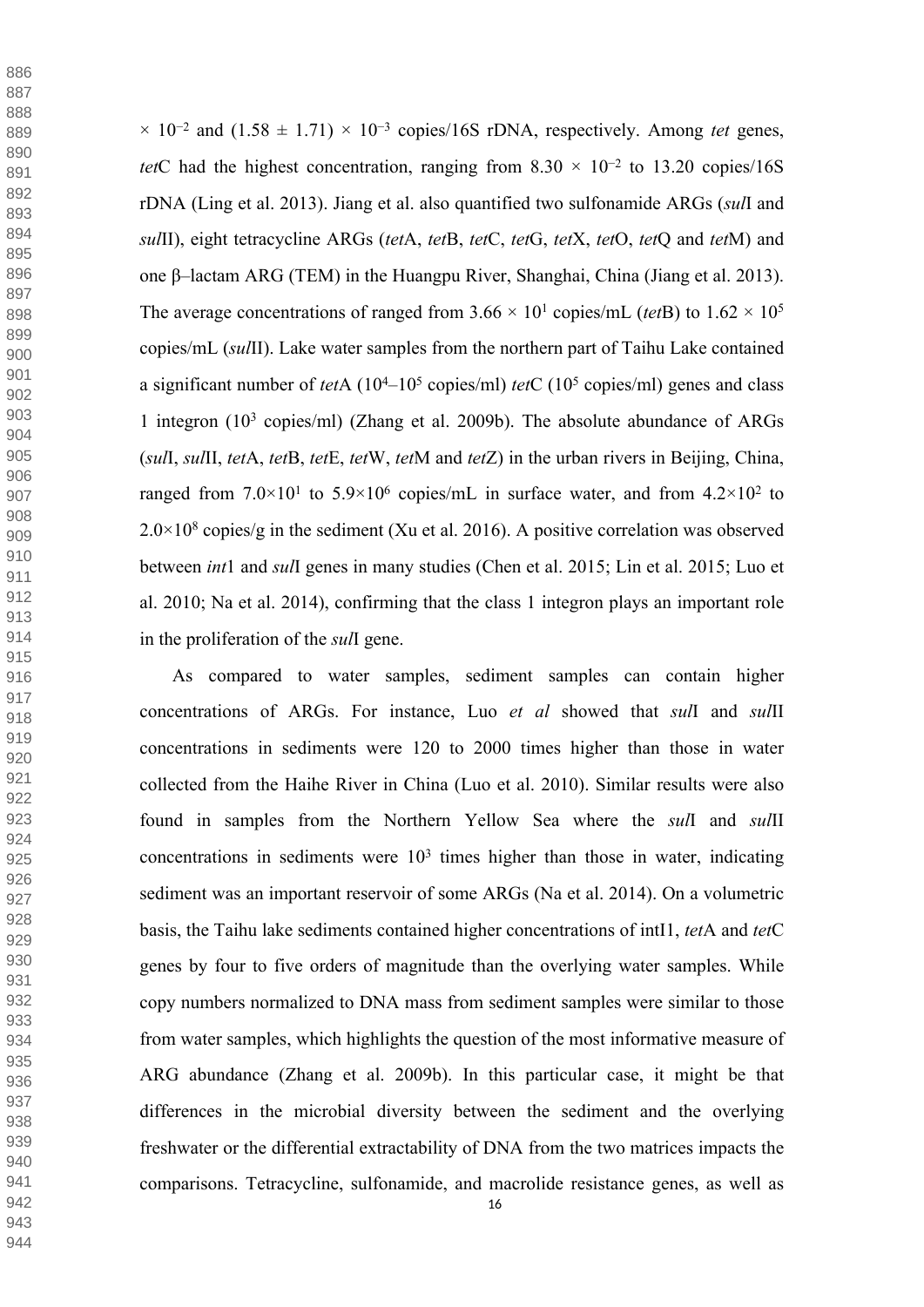integrons in the sediments were also detected at a catchment scale (Dongjiang River basin of South China), and *sul*II was the most abundant resistance gene, with the concentration of  $10^8$  copies/g (Su et al. 2014a).

The resistance genotype and mechanisms recovered by metagenomics in the sediments from the highly human-impacted Pearl River Estuary (PRE) and the relatively pristine deep South China Sea (SCS) were more diverse and the ARG abundance was much higher in the polluted PRE sediments than in the relatively pristine SCS sediments (Chen et al. 2013a). In comparison, the three most abundant ARGs in the PRE sediments were related to commonly used antibiotics including sulfonamides, fluoroquinolones, and aminoglycosides, indicating the significant anthropogenic impact on the dissemination of ARGs in this region (Chen et al. 2013a). Culture-based methods and high-throughput qPCR quantified, the abundance of MDR bacteria and ARGs in water samples collected from an urban stream and source of Jiulongjiang River, China. The total abundance of ARGs in urban samples (ranging from  $9.72 \times 10^{10}$  to  $1.03 \times 10^{11}$  copies/L) was over two orders of magnitude higher than that in pristine samples  $(7.18 \times 10^8 \text{ copies/L})$  (Ouyang et al. 2015). ARGs were also profiled in sediments from 18 estuaries over 4,000 km of coastal China (Zhu et al. 2017). The high abundance and enrichment of diverse ARGs and MGEs further demonstrated the contribution of anthropogenic activities to the emergence and dissemination of ARGs (Ouyang et al. 2015; Zhu et al. 2017).

*4.3 ARGs in livestock farm wastes*

Livestock manure has routinely been shown to be an important reservoir of resistant bacteria (Bibbal et al. 2007; Enne et al. 2008; Schwaiger et al. 2009), antibiotic resistance genes (Binh et al. 2010; Duriez and Topp 2007; Heuer et al. 2008) and transferable plasmids carrying ARGs (Binh et al. 2008; Heuer et al. 2009). Livestock waste has been shown to be a hotspot of antibiotic residues that can affect the gut microbiota of animals and perpetuate the increased prevalence of antibiotic resistance in bacteria in manure (Langford et al. 2003; Looft et al. 2012; Witte 2000).

In China, the most frequently reported studies on animal manures are on swine, chicken and cattle which are the major food-producing animals. Resistant bacteria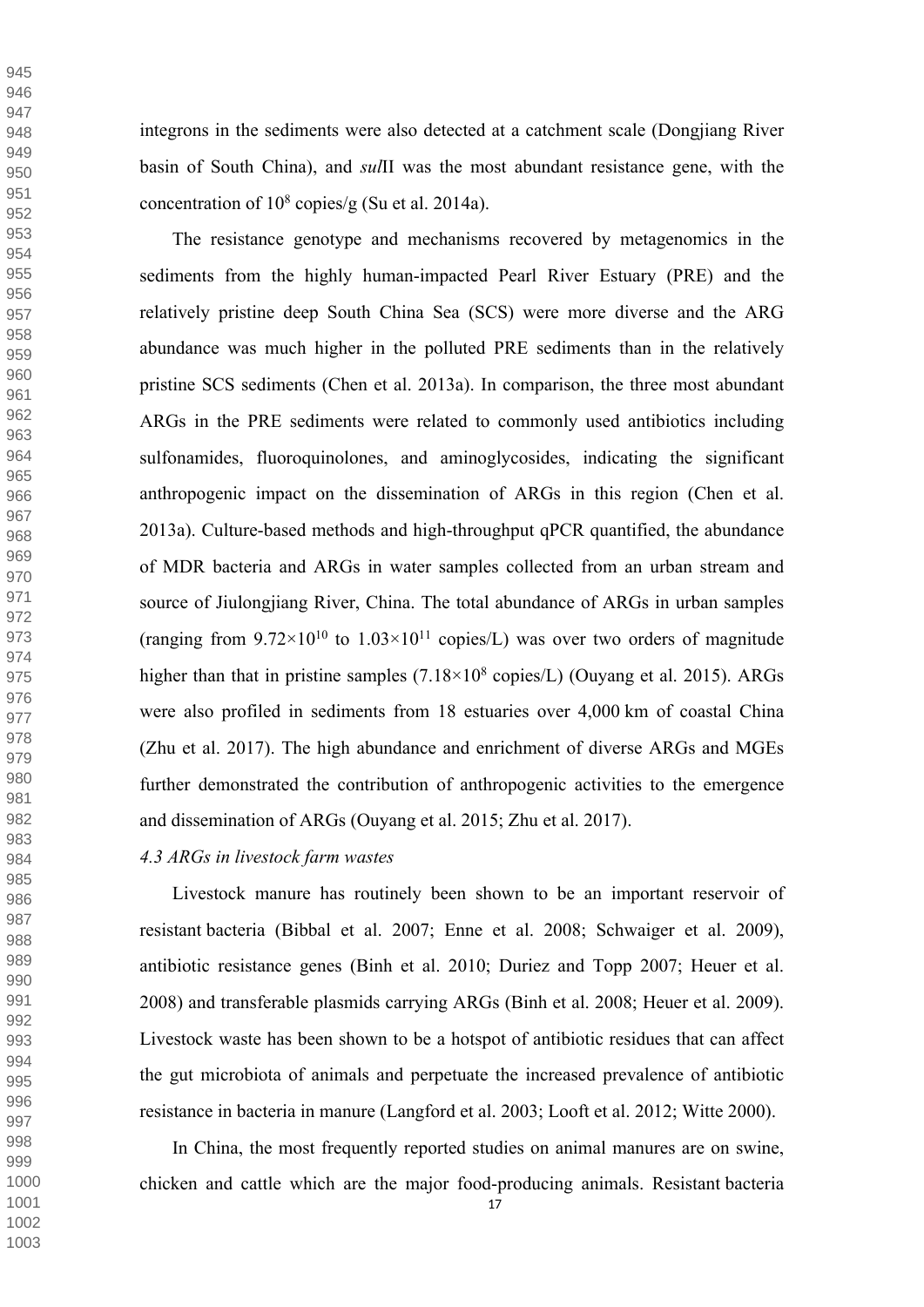isolated from these animals have largely been reported based on the culture-dependent assays. For example, Yang et al. (Yang et al. 2004) analysed the antimicrobial susceptibility of *E. coli* isolates from pig and chicken farms in Beijing and Heibei Province, China in 2000 and found that most *E. coli* isolates were resistant to multiple classes of antimicrobials. Isolates displayed resistance to tetracycline (98%), sulfamethoxazole (84%), ampicillin (79%), streptomycin (77%), and trimethoprimsulfamethoxazole (76%). Fluoroquinolones resistance in *E. coli* ranged from 64% for levofloxacin, 79% for ciprofloxacin, and 95% for difloxacin. Meanwhile, class 1 integrons were also identified in 19% (17) of isolates from swine and 47% (42) of isolates from chickens. Similar findings have been reported for *E. coli* isolates from cattle, swine and chicken farms in Shandong Province, Eastern China, where 52% of chicken isolates, 25% of swine isolates and 30% of cattle isolates were resistant to 12, 10 and 1 antimicrobial agents, respectively. The percentage of class 1 gene cassettepositive isolates in dairy cattle, swine and chicken farm was 5%, 20% and 42%, respectively. Resistance rates of chicken farm isolates were highest (Lu et al. 2010b). In addition to the intensively farmed animals, a total of 129 *E. coli* and 84 *Enterococcus* isolates from free-ranging pigs also showed resistance to a variety of antibiotics in Tibet, indicating AMR bacteria in China is widespread (Li et al. 2014b).

 Tetracycline and sulfonamide resistance genes and the class 1 integrase gene were widely reported in livestock manures. Ji et al. quantified eight ARGs (*tet*B (P), *tet*M, *tet*O, *tet*W, *su*lI, *sul*II, *sul*III and *sul*A) in manure samples from representative swine, poultry and cattle feedlots in Shanghai, China (Ji et al. 2012). All ARGs tested were detected in the collected samples except *tet*B(P). The relative abundance of sulfonamide and tetracycline resistance genes ranged from approximately 10<sup>-5</sup> to −2, and 10−6 to 10−3, respectively. Overall, sulfonamide ARGs were more abundant than tetracycline ARGs and only a weak positive correlation was found between ARGs and their corresponding antibiotics except for *sul*II (Ji et al. 2012). Cheng et al. investigated the abundance and diversity of ten *tet* genes (*tet*A, *tet*B, *tet*C, *tet*G, *tet*L, *tet*M, *tet*O, *tet*Q, *tet*W, and *tet*X), two *sul* genes (*sul*I and *sul*II), and class 1 integron (*intI*1) in eight livestock farms in Hangzhou, eastern China. No significant difference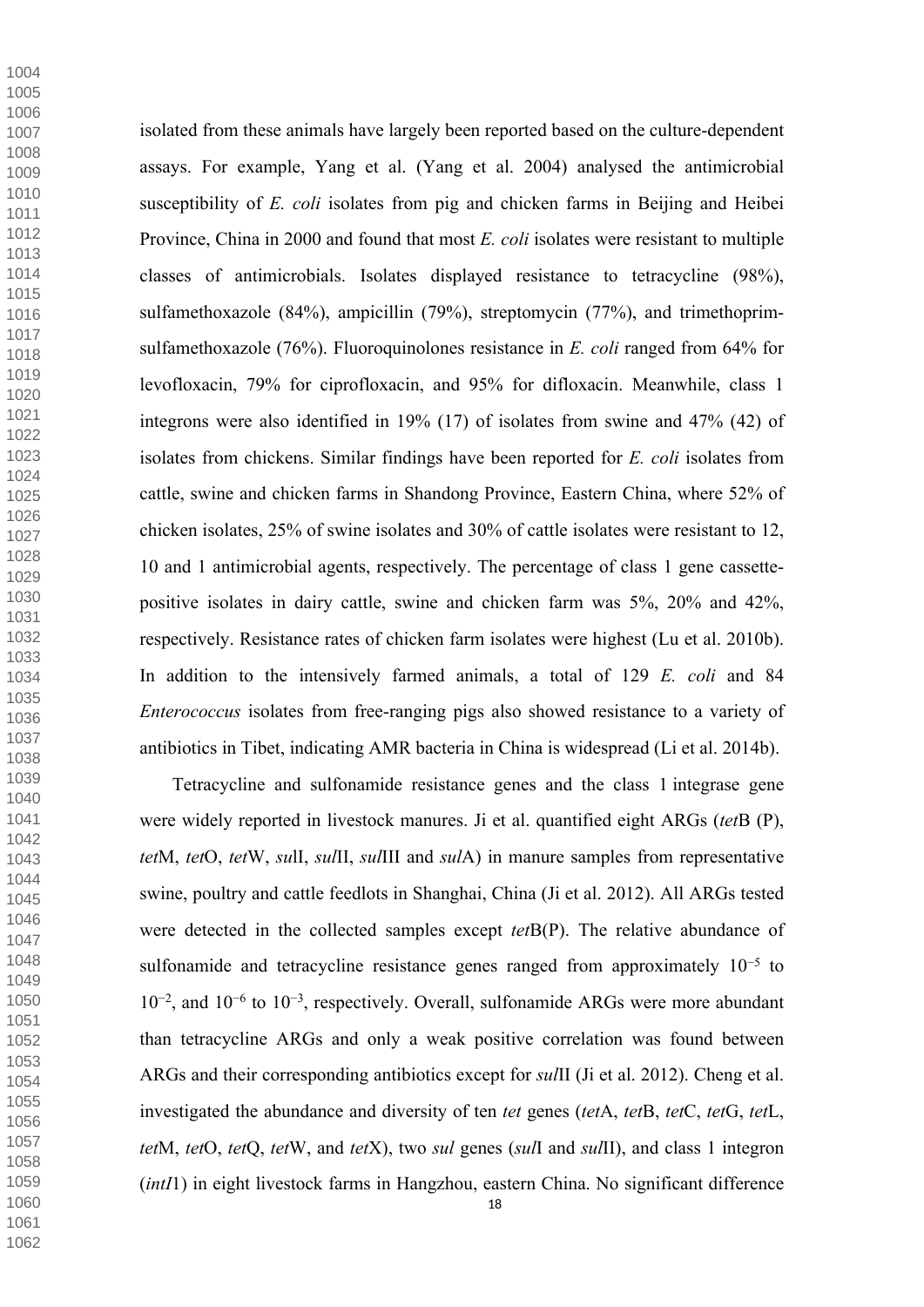was found in the abundance of the *tet* and *sul* genes among similar farm types with varying scales (P >0.05). *tet*Q had the highest relative abundance in all manure samples (the average abundance was  $7.12 \times 10^{-2} \pm 2.99 \times 10^{-2}$  ARG copies/16S rRNA copies), followed by three ribosomal protection protein (RPP) genes (*tet*M, *tet*W, and *tet*O), with *tet*C having the least relative abundance in their study (Cheng et al. 2013). *tet* and *sul* genes were widely reported in animal manure from many other cities of China (Cheng et al. 2016; Wang et al. 2016a; Zhang et al. 2015d). Quinolone-, macrolide-, aminoglycoside-, and MDR-genes were also analysed in concentrated livestock feedlots of China (Mu et al. 2015; Wang et al. 2016b). With the development of culture-independent methods, including high- capacity q-PCR and metagenomics, hundreds of resistance genes and multiple samples can be detected simultaneously. For example, Zhu et al. used high-capacity qPCR with 313 validated primer sets, which target 244 ARGs from all major classes of ARGs, to assess types and concentrations of ARGs at three stages from manure processing to land disposal at three large-scale swine farms. 149 unique resistance genes were detected and 63 ARGs were enriched from 192-fold (median) up to 28,000-fold (maximum) as compared with their respective antibiotic-free manure or soil control. The potential for horizontal transfer of ARGs was implicated by the enrichment of transposases—the top six alleles being enriched 189-fold (median) up to 90,000-fold in manure (Zhu et al. 2013b). Li et al. used a metagenomic approach to investigate the wide-spectrum profiles of ARGs and their co-occurrence pattern in a range of environmental samples. ARG abundances were consistent with the levels of anthropogenic impacts on these environments (Li et al. 2015).

#### *4.4 ARGs in Soil*

The soil is one of the largest and most diverse microbial habitats on earth and a natural habitat for the Actinomycete genus *Streptomyces*, whose species account for the majority of mass-produced antibiotics of natural origin. Soil microbiota represent an ancient evolutionary origin for antibiotic resistance (D'Costa et al. 2011; Forsberg et al. 2012). The transfer of environmentally-derived antibiotic resistance genes into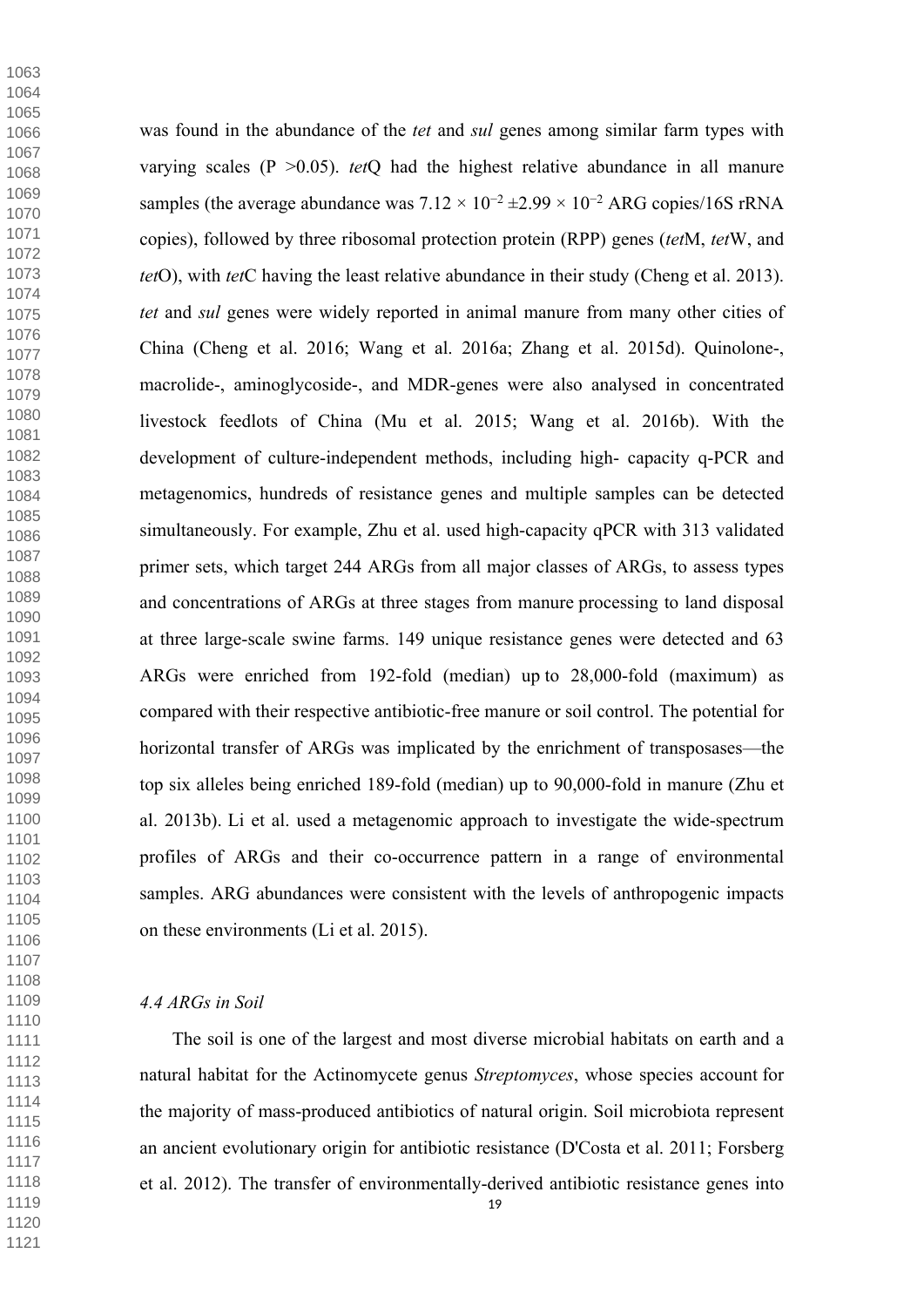clinical pathogens has been a long argued aetiology of clinical ARGs (Benveniste and Davies 1973). However, the high antibiotic residues caused by human activities significantly accelerates the selection and expansion of the bacterial resistome in the soil (Graham et al. 2016).

In China, manure and/or manure-based compost application as fertiliser is one of the main pathways for antibiotics release into agricultural soils. Many studies reported a noticeable increase in ARGs diversity and abundance in soils that received longterm applications of livestock manure (Chen et al. 2016; Cheng et al. 2016; Ji et al. 2012; Mu et al. 2015; Wang et al. 2014d; Wu et al. 2010; Zhang et al. 2015d; Zhou et al. 2017). Sulfonamide and tetracycline resistance genes have frequently been detected in manure or composted manure-amended soils (Cheng et al. 2016; Ji et al. 2012; Peng et al. 2015; Wang et al. 2014d; Wu et al. 2010; Zhang et al. 2015d; Zhou et al. 2017). Extended-spectrum beta-lactamase (ESBL)-producing *E. coli* have also been detected from a pig farm in the rural regions of Tai'an, China and the ESBLproducing isolates from compost, treated soil, and manure showed high overlaps in terms of resistance phenotypes, ESBL genes, plasmid replicon type, and genomic backbone characterization, which implies the dissemination of ARB and ARGs of animal origins to soil after treated with animal manure (Gao et al. 2015). The dissipation of plasmid-mediated quinolone resistance (PMQR) genes in arable soil were slowed down by introducing (fluoro) quinolones (FQNs)-containing manure as reported in a soil microcosm experiment (Xiong et al. 2015). Based on the functional metagenomic approach, Su et al. identified multiple ARGs, with the majority of ARGs recovered from manure-amended soil. The results suggest manure amendment increases the diversity of ARGs in soil bacteria (Su et al. 2014b). Fang et al. investigated the diversity and abundance of ARGs, human pathogenic bacteria (HPB), and HPB carrying ARGs in chicken manures and greenhouse soils. The highest relative abundance was tetracycline resistance genes (manures) and multidrug resistance genes (greenhouse soils). A positive correlation was also observed between the levels of antibiotics, ARGs, HPB, and HPB carrying ARGs in manures and greenhouse soils (Fang et al. 2015).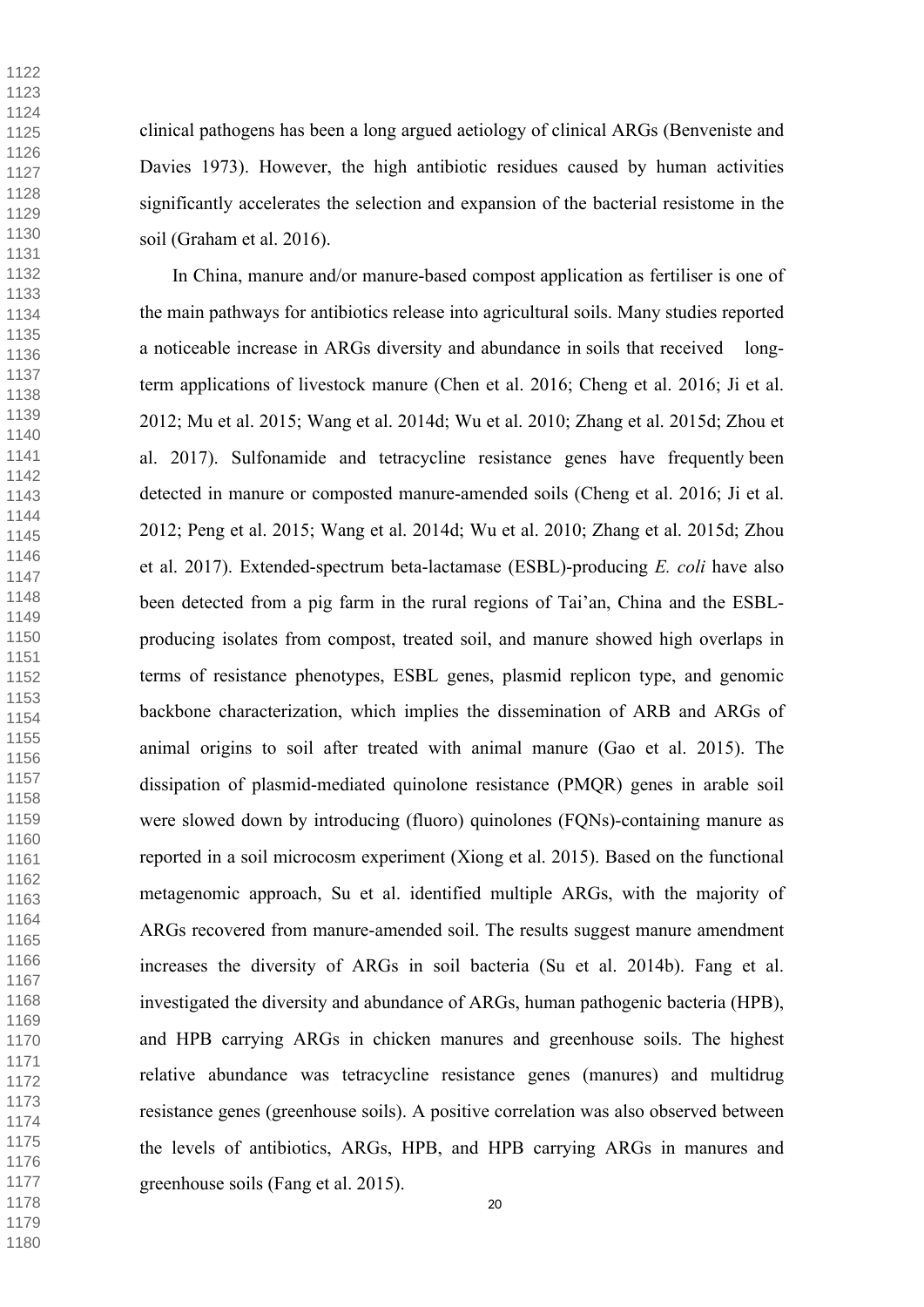Irrigation water quality is another important factor in stimulating ARGs in soil besides manure application. Chen et al. collected non-irrigated and wastewaterirrigated soils from five wastewater irrigation areas in Beijing and Tianjin, China and analysed the abundances of antibiotic-resistant bacteria and thirteen *tet* and three *sul* resistance genes. No significant difference in antibiotic resistance bacteria was observed between irrigated and non-irrigated soils. However, the concentrations of antibiotics and abundances of ARGs were significantly greater in irrigated soils, indicating the potential role of quality of water on the occurrence of antibiotics and resistance genes in the soils (Chen et al. 2014). Wang et al. used high-capacity qPCR to show enrichment of ARGs in urban park soils as a result of reclaimed water irrigation. A total of 147 ARGs encoding for resistance to a broad-spectrum of antibiotics were detected among all park soil samples. Aminoglycoside and betalactam were the two most dominant types of ARGs, and antibiotic deactivation and efflux pump were the two most dominant detoxification mechanisms. Four transposase genes were also detected and were positively correlated with ARGs and transposase abundances, indicating the potential facilitation of ARGs transfer (Wang et al. 2014b).

As antibiotics can migrate to deeper soil layers, an abundance of ARGs with increasing soil depths was observed in some studies (Tang et al. 2015). Selection for ARGs in soils amended with antibiotics free manure was previously reported, a likely result of the co-selective pressure provided by heavy metals that can also be present in manure at high levels (Lin et al. 2016). Therefore, considering the various soil types, climatic regions, and cultivation conditions of China, more field studies should be conducted to identify the relative contribution of each of the factors that influence the fate of ARGs.

Significant positive correlations between ARGs and corresponding antibiotics or a different class of antibiotics were found in multiple environmental media in China (Cheng et al. 2016; Huang et al. 2013a; Luo et al. 2010; Su et al. 2014a; Wang et al. 2016a; Wu et al. 2010; Zhu et al. 2013b). While weak or no correlation was also reported in many studies (Ji et al. 2012; Pei et al. 2006; Wang et al. 2016a; Wang et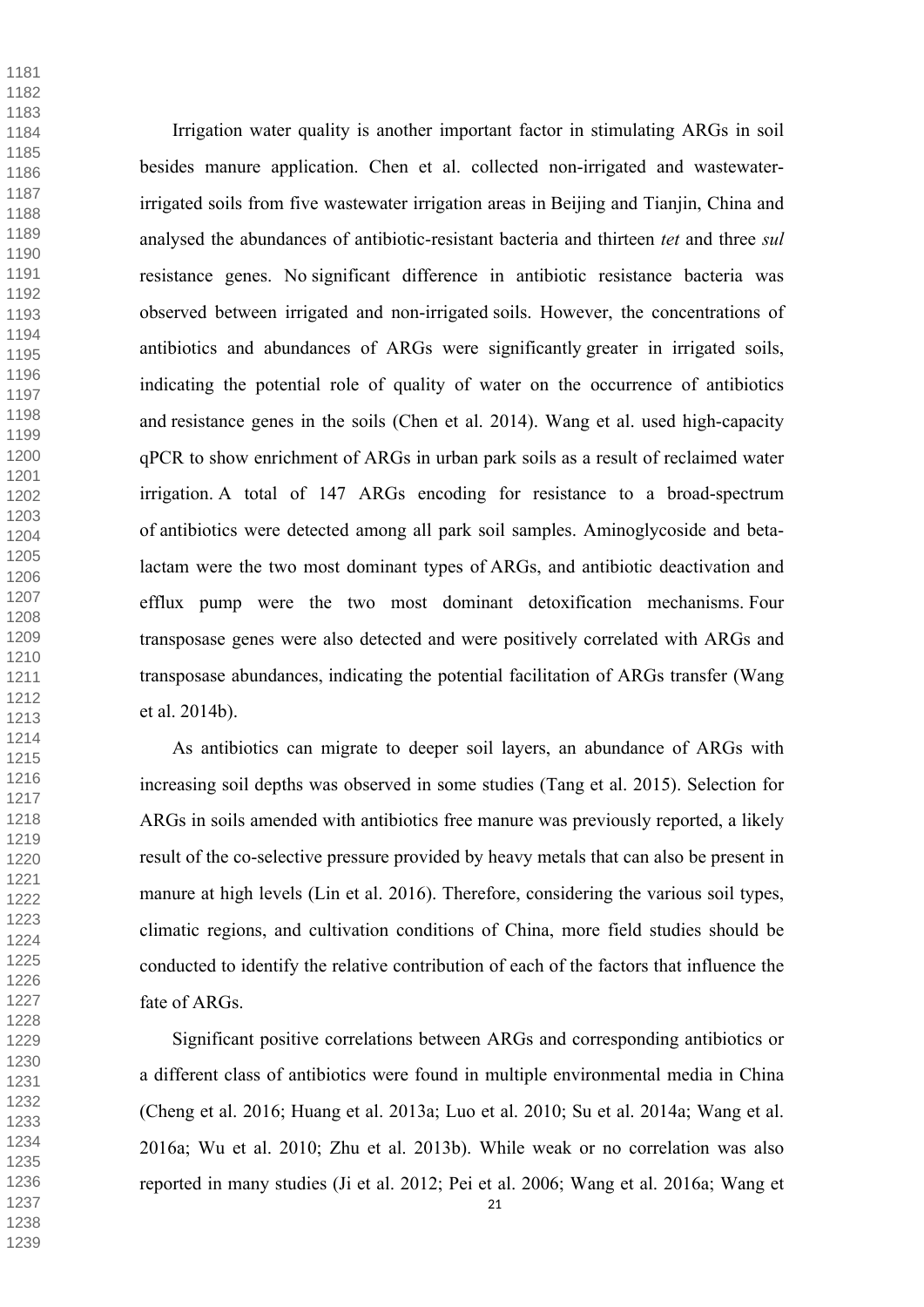al. 2016b). The inconsistencies in the correlations between antibiotics and ARGs can be attributed to several factors. First, ARGs and antibiotics have different environmental fate and transport mechanisms. The environmental degradation of antibiotics and the physicochemical parameters of environmental media, e.g. total organic matter, may affect the correlation analysis results (Wang et al. 2016b). ARGs could have been primarily selected by past activities and microbial populations may retain resistance genes long after their initial exposure, which could contribute to the lack of direct correlation (Hall and Colegrave 2008). Additionally, co-selection and cross-selection effects could also disrupt the correlations (Wardwell et al. 2009). Many ARGs are often found on the same plasmid or mobile genetic elements which results in the correlations found among resistance to different antibiotics. Heavy metals can exert a co-selection pressure for antibiotic resistance also because both the antibiotics and heavy metal resistance genes are commonly found to be encoded on mobile genetic elements together (Berg et al. 2010). Therefore, further studies should be carried out to illustrate the exact reasons of the correlations.

# **5. Antibiotic resistance in the clinical environment**

Antibiotics are among the most commonly prescribed drugs used in human medicine, enabling antibiotic resistance to emerge as the serious public health crisis that it has become (Li et al. 2016b; Zeng et al. 2017). The growth rate of resistance in China is much higher than that of other countries, averaging 22% in 6 years (1994– 2000) compared with 6% for the USA (1999–2002) (Zhang et al. 2006). Excessive and often unnecessary use of antibiotics is considered to be the major driving force towards increased antibiotic resistance in clinic settings. Additionally, the frequent use of broad-spectrum antibiotics and the frequent change of antibiotics can contribute to the antibiotic resistance, especially the multi-drug resistance strains (Ding et al. 2008).

In 2004, the Chinese Ministry of Health (MOH) National Antibacterial Resistance Investigation Net (Mohnarin) was established—a nationwide antimicrobial resistant surveillance network. Initially, seventeen tertiary hospitals located in 15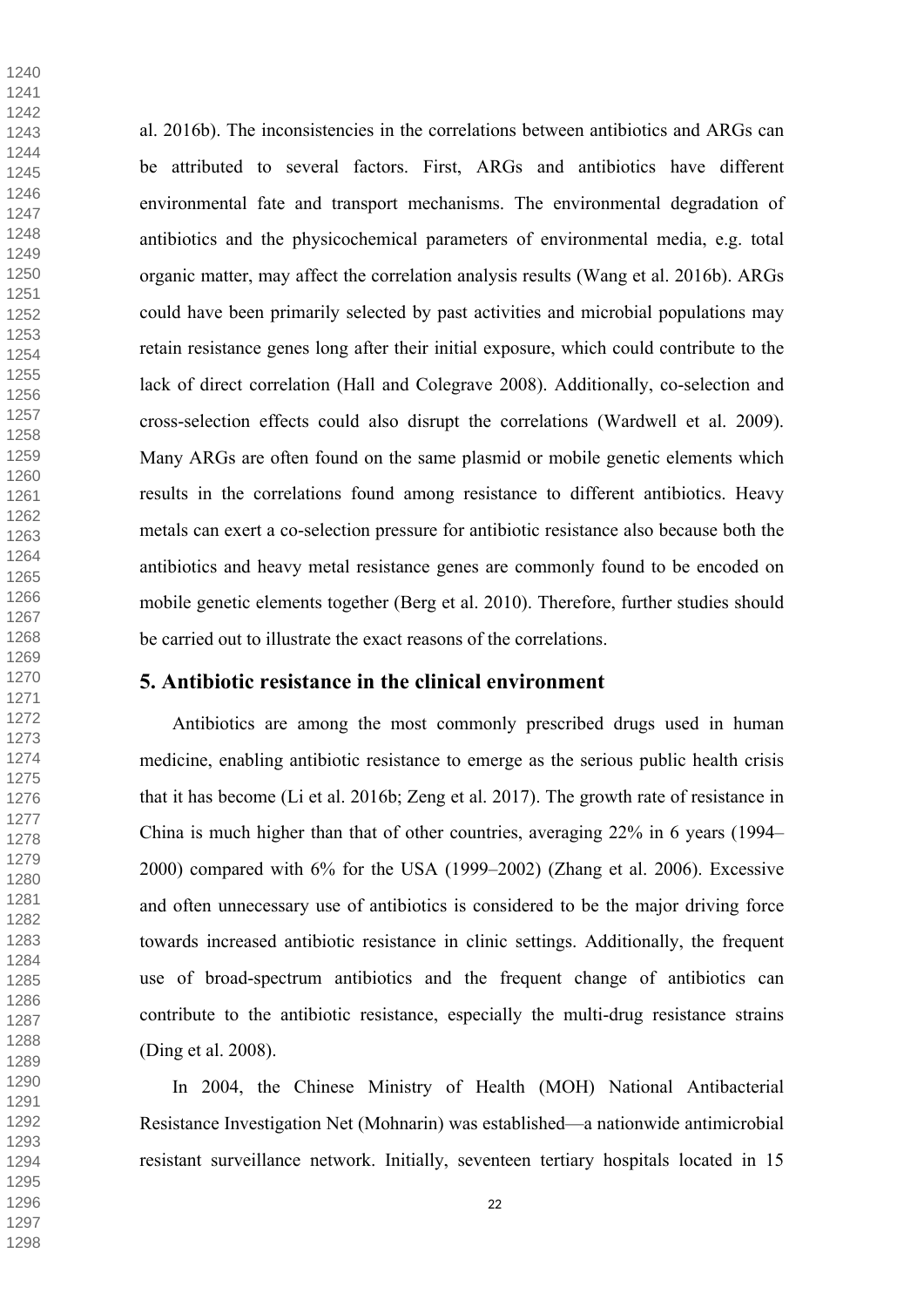different cities throughout China participated in the network (Xiao et al. 2008). Mohnarin has gradually expanded to more than one thousand member hospitals and in 2014, the network became the China Antimicrobial Resistance Surveillance System (CARSS). To date, CARSS remains the only government-leading surveillance network in China and it includes 1412 member hospitals from 31 provincial-level administrative units, representing the widest coverage in China. In the CARSS 2015 report, it demonstrated the presence of severe bacterial resistance in China. A total of 2,400,786 strains of culturable bacteria in samples (sputum, blood, urine, stool, etc.) from outpatients and inpatients were detected in the surveillance program from October 2014 to September 2015, including 695,066 Gram-positive bacteria (28.9%) and 1,705,720 Gram-negative bacteria (71.1%). The five most frequently detected Gram-positive strains are: *Staphylococcus aureus*, *Staphylococcus epidermidis, Enterococcus. faecalis, Streptococcus pneumoniae* and *Enterococcus faecium*, *E. coli*, *Klebsiella pneumoniae*, *Psuedomonas aeruginosa*, *Acinetobacter baumannii* and *Enterobacter cloacae* are the five most frequently detected Gram-negative bacteria five gram-negative bacteria. The resistance rates of methicillin-resistant *Staphylococci*, erythrocin-insensitive *S. pneumoniae*, cephalosporin-resistant *Enterobacteriaceae*, fluoroquinolone-resistant *E. coli* and carbapenems-resistant *A. baumannii* were all more than 50% in the CARSS 2015 report. Of growing concern is the increase in resistance to imipenem reported in *A. baumannii* and *K. pneumoniae* between 2012 and 2015 (CARSS et al. 2016). Another nation-wide surveillance system, CHINET, was organised in 2005 by Fudan University. It analysed the temporal trend of bacterial resistance in samples (sputum, urine, blood, cerebrospinal fluid, stool, etc) from outpatients and inpatients in 19 hospitals between 2005 and 2014 (two hospitals dropped out in 2012) (Hu et al. 2016a). Most of the hospitals included are the largest in each province or city, representing 14 provinces or cities. During the study period, the number of bacterial isolates ranged between 22,774 and 84,572 annually. The resistance of *E. coli* and *K. pneumoniae* to amikacin, ciprofloxacin, piperacillin/tazobactam and cefoperazone/sulbactam decreased with time, while the resistance increased for cefotaxime. Carbapenem resistance among *K.*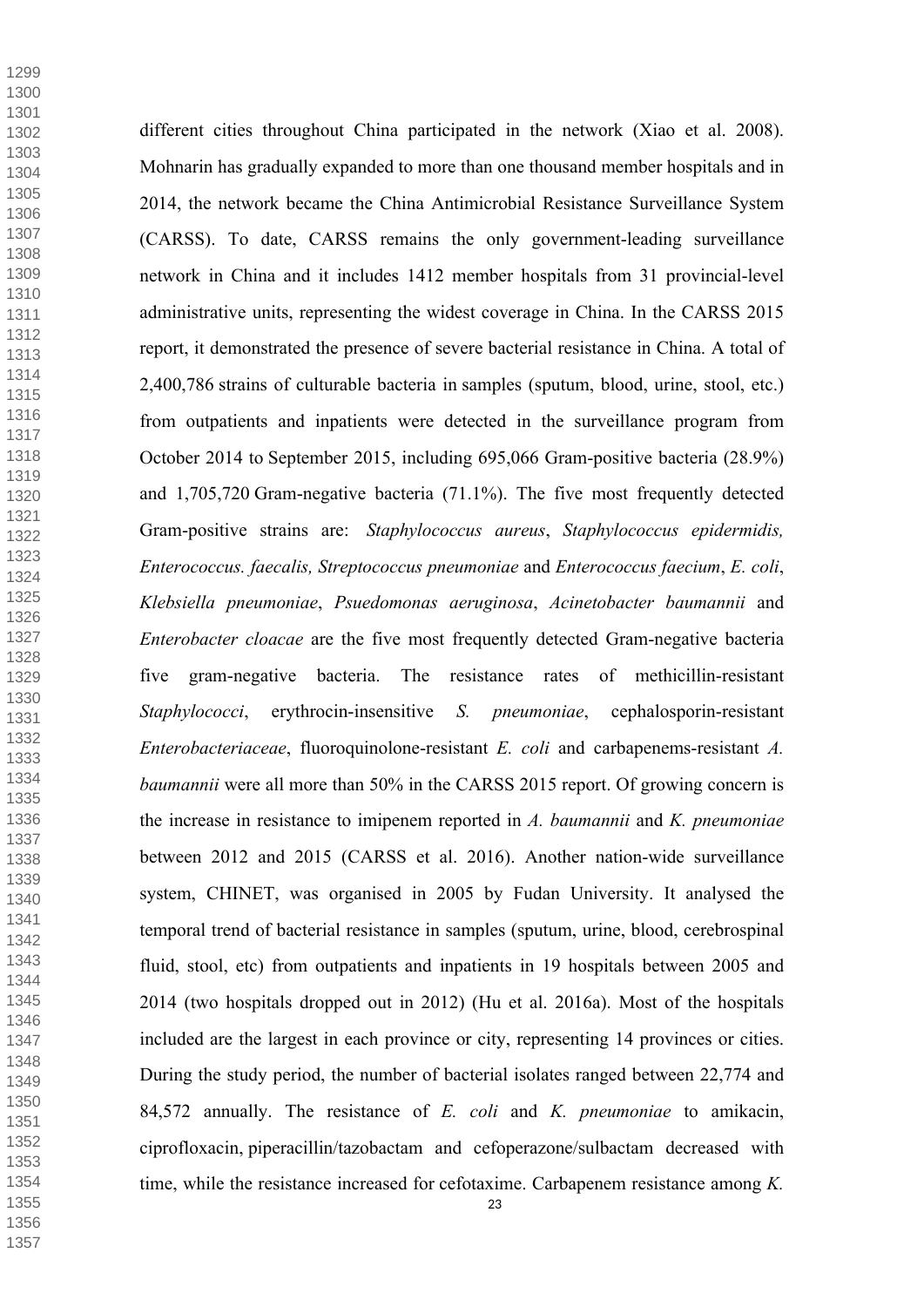*pneumoniae* and *A. baumannii* isolates both increased significantly between 2005 and 2014. In the latest CHINET 2015 report, it collected a total of 88,778 clinical isolates from similar samples (sputum, urine, blood, cerebrospinal fluid, stool, etc.) in 18 general hospitals and two children's hospitals. Gram-negative organisms and Grampositive cocci accounted for 70 % and 30 %, respectively. The prevalence of carbapenem-resistant *K. pneumoniae* and *A. baumannii* continues to increase on 2014 levels, similar to that which was reported in the CARSS report (Hu et al. 2016b). The carbapenem family of antibiotics is the last resort for most Gram-negative bacterial infections. Therefore, infections due to carbapenem-resistant strains become an increasingly serious threat to patients in clinics.

There are also several provincial surveillance systems, such as in Beijing, Zhejiang, and Guangzhou. And a number of studies have shown the emergence of antibiotic-resistant bacterial strains, including multi-drug resistance of bacteria, in Chinese hospitals during the past decades (Chen et al. 2013b; Dai et al. 2014; Liang et al. 2015; Song et al. 2014; Tang et al. 2016; Xia et al. 2012). However, the current survey system mainly focuses on urban hospitals and does not include the county or rural medical institutions. For example, in the CARSS 2015 report, 76.2% of the member hospitals are tertiary hospitals and 23.8% are secondary hospitals. Taking into account different socioeconomic development, prescription behaviour, etc., it is apparent that antibiotic resistance varies geographically in China. Only a few studies reported resistance prevalence in county medical institutes (Xiao et al. 2015).

In general, the survey systems are based on culture-depended methods to detect the antibiotic resistance in clinics, while isolated studies have characterised antimicrobial resistance using molecular biology approaches (Cui et al. 2015; Yang et al. 2015; Zhang et al. 2016a). The most common resistance mechanism of carbapenem is the production of carbapenemases, including enzymes of Ambler classes A, D and B [metallo-β-lactamases (MBLs)], with the corresponding genes often being associated with mobile genetic elements. New Delhi MBL 1 (NDM-1), a new type of MBL, was first reported in *A. baumannii* isolates in four different provinces in China (Chen et al. 2011b). Later, PCR based detection of carbapenem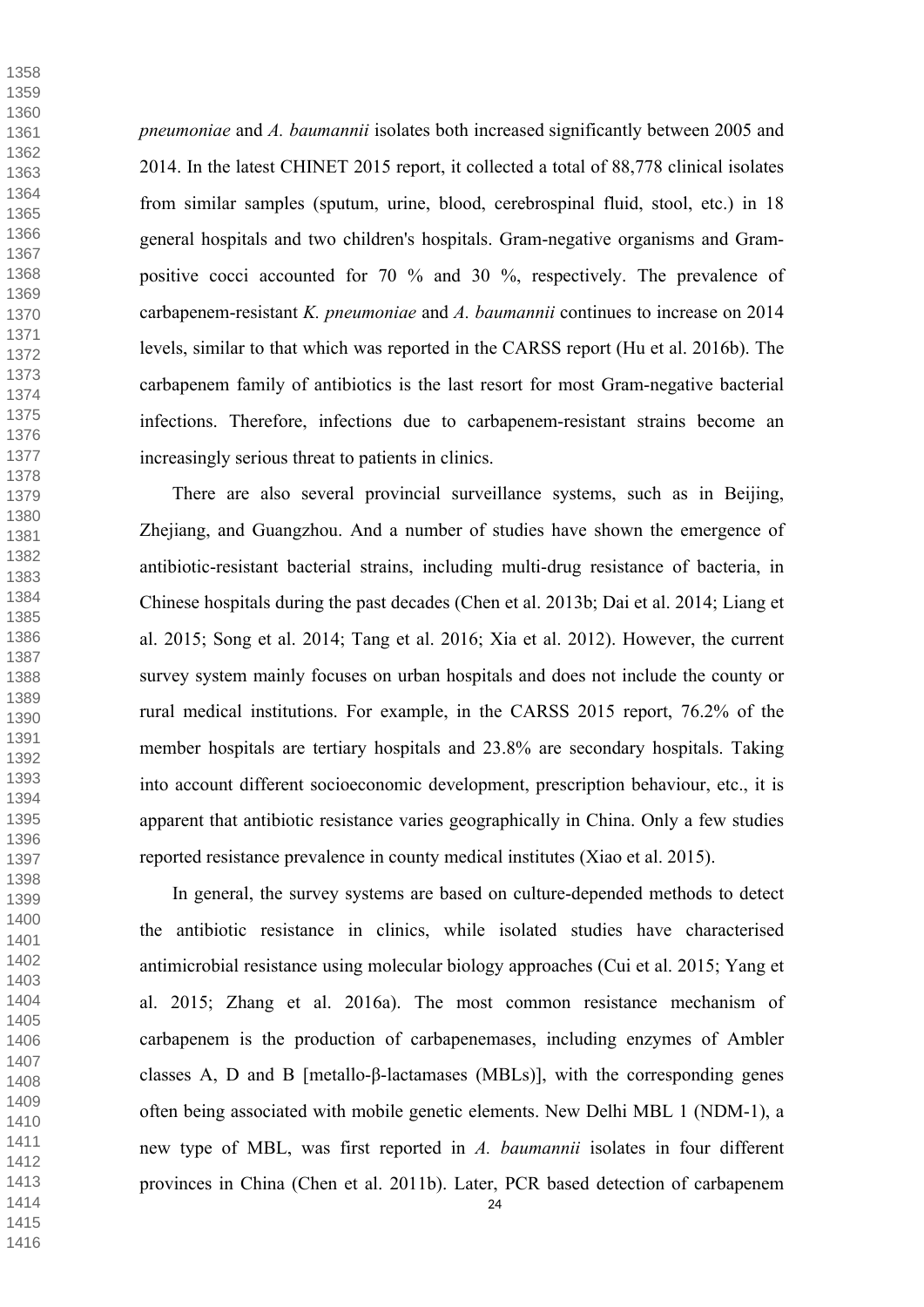resistance associated gene( $bla_{NDM-1}$ ) unveiled high incidence and sporadic spread of *bla*<sub>NDM-1</sub>-positive *Enterobacteriaceae* in many provinces of China (Hu et al. 2013; Liu et al. 2013; Qin et al. 2014; Sun et al. 2014). Jia et al. detected the β-lactam, aminoglycoside, tetracycline, macrolide, glycopeptide resistance genes and the efflux pump genes in 100 multiple-drug resistant enterococcal isolates from a university hospital in China and indicated that the emergence of these antibiotic resistance genes was the main cause of the resistance of enterococci to antimicrobial agents (Jia et al. 2014). High throughput assays such as microarray technology were also applied to determine multiple tetracycline and β-lactam resistance genes from the sputum, urine, blood, bile, liquor puris, and cerebrospinal fluid samples obtained from Chinese hospitals (Lu et al. 2010a). With the emergence and spread of new mechanisms of resistance, infectious diseases are becoming more difficult to treat in China.

## **6. Prospective and Mitigation strategies**

Numerous studies have detected ARB and ARG in a variety of environmental media in China and the increasing prevalence of antibiotic resistance in the environment has attracted greater attention from academia and government. Antibiotic overuse and misuse is likely the most important reason for the observed increased prevalence in environmental and clinical antimicrobial resistance. Therefore, the first and most important measure would be reducing unnecessary use of antibiotics to tackle this problem at the source.

For clinical use of antibiotics, although China has released a series of regulations and strategies to reduce the rate of antibiotic prescriptions during the last decades, inappropriate prescription continues in China, especially in the primary care settings in rural areas. Financial incentives are considered to be the main driver of this overprescription in China. The Chinese government has recently launched reforms to address these drivers. For example, on April 8, 2017, Beijing started a landmark reform drive that will separate drug sales from medical treatment at public hospitals. This separation is intended to stop over-prescription and help medical practitioners provide more appropriate treatment. Since public hospitals provide over 90% of the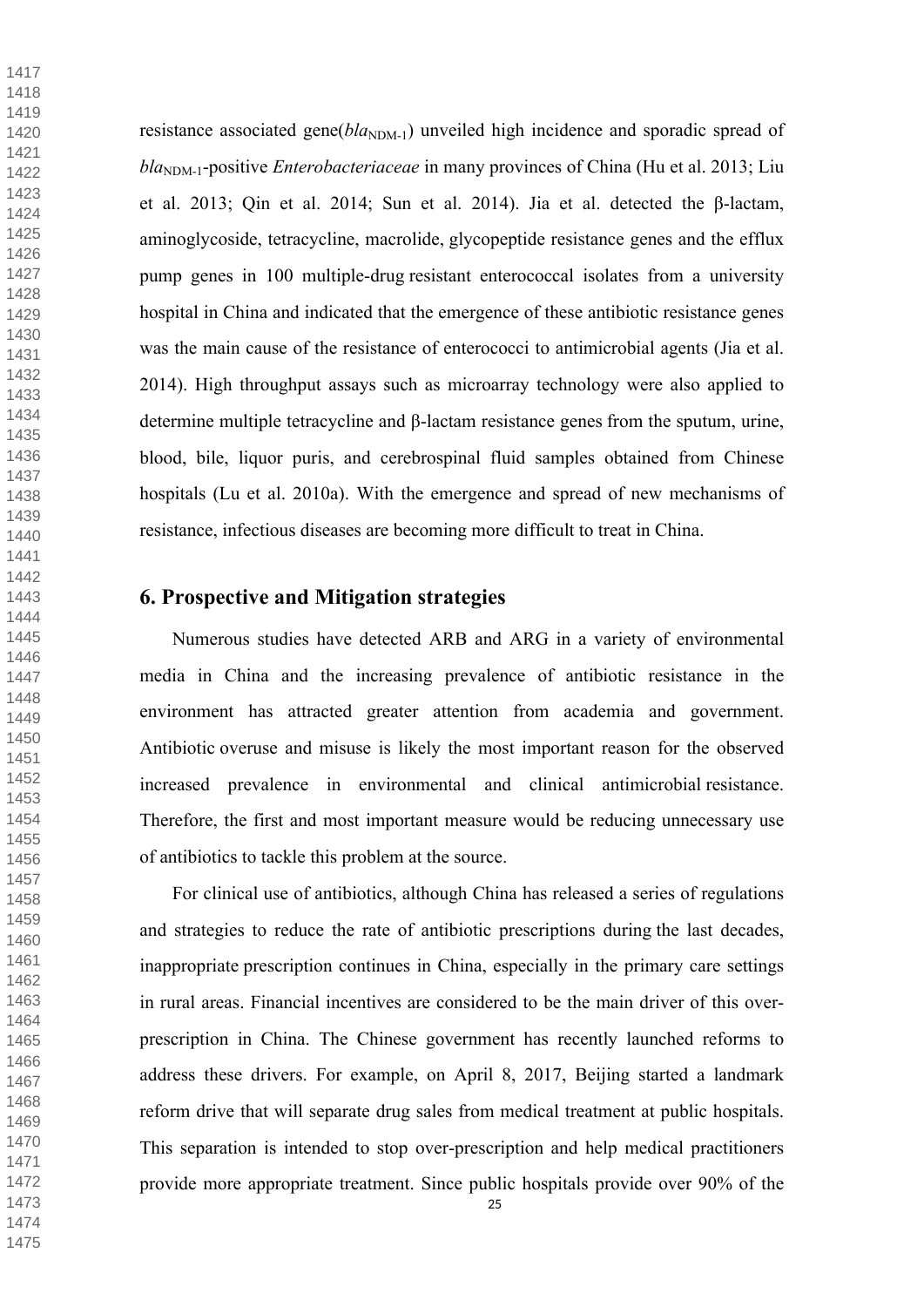country's inpatient services and more than 50% of outpatient services, it is imperative that greater efforts are needed to pursue health system reform for public hospitals to alter the inappropriate finance incentives.

At least as many antibiotics are used in agriculture than in humans in China, and even some last-line drugs for humans are being used in agriculture. Colistin, for example, has been banned as a growth stimulator in agriculture on Nov1, 2016 and the ban took effect on April 1, 2017. The experiences exemplified by the reduction in antibiotic use in Denmark and The Netherlands in pig farming can provide instructive case studies on the effects of reduced antibiotic use in animal food production (Aarestrup et al. 2001; Dierikx et al. 2016). The World Health Organization has found that the Danish ban reduced human health risk without significantly harming animal health or farmers' incomes (WHO 2003). Antibiotic sales to Dutch livestock farms decreased by 56% without any reduction in production or profits from 2007 to 2012 (McKenna 2014). Therefore, alternative strategies for the control of bacterial infections, such as optimise the living conditions of livestock, are required to reduce antibiotic consumption in food animals in China.

Secondly, a systematic surveillance network should be established that includes regular, continuous measurement of antibiotic utilisation and the patterns of antibiotic resistance from the clinic and agriculture, at a local and national level. Surveillance was recognised as the first step to understanding the current state and progression of resistance over time. Although there are some existing surveillance programs for ARBs in China, they are not inclusive of the primary care settings. Continuous surveillance of antibiotic resistance can contribute to disease diagnosis, treatment and policy making. Reliance on sales data for antibiotic surveillance can tell an incomplete story; hence a nationwide surveillance program is needed to quantify antibiotic prescriptions from all sources i.e., pharmacies, clinics, hospitals. Unlike human use antibiotics, some veterinary antibiotics can be purchased directly by food animal producers. Thus, it's difficult to quantify accurately veterinary antibiotic use. A robust antibiotic surveillance system can facilitate the enforcement of the restriction on the use of antibiotics in animals that are important for human use. It can also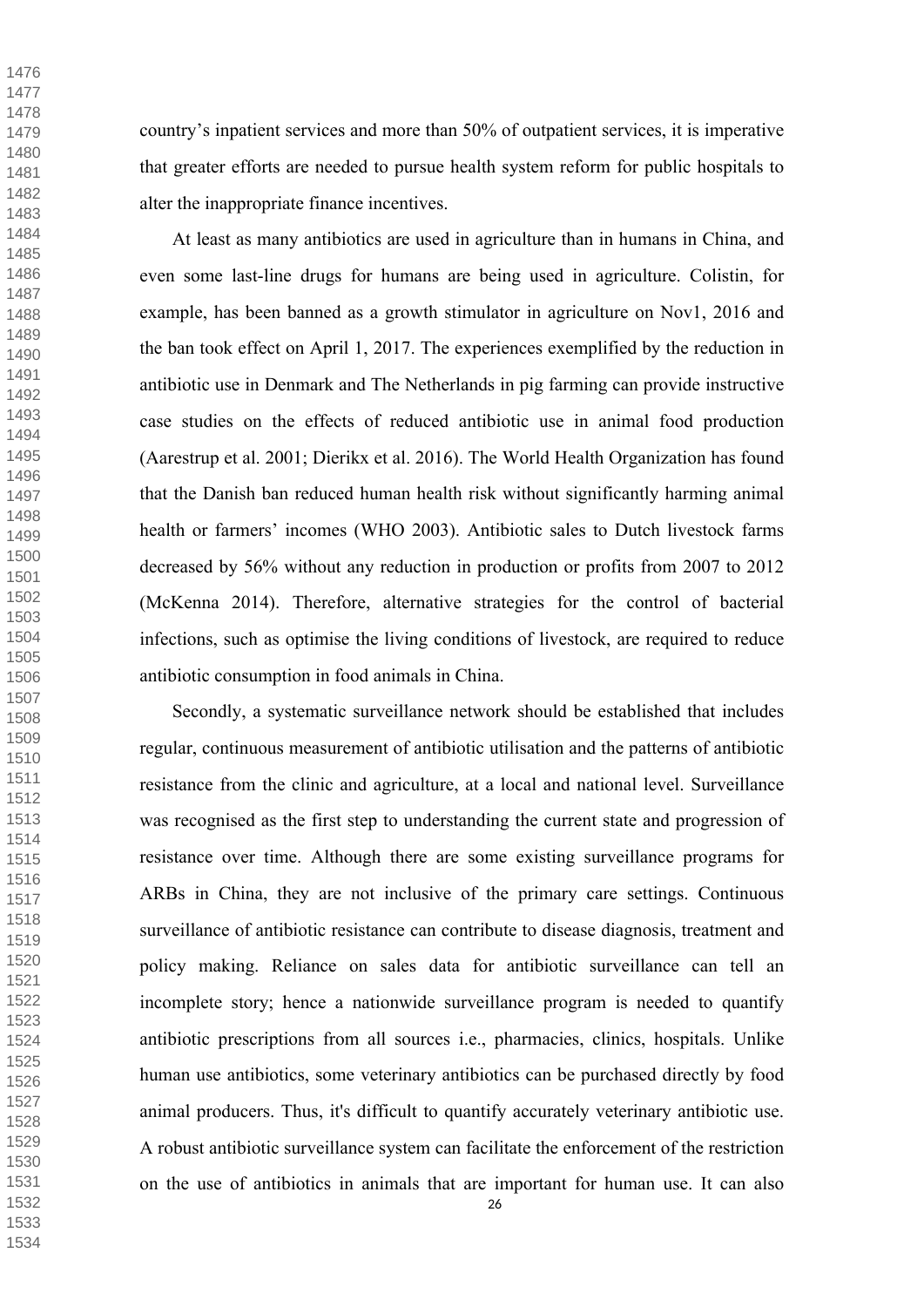monitor the association between antibiotic use and resistance, as well as inform intervention in much the same way that the surveillance system, DANMAP, has made significant contributions to the control of antibiotic resistance in Denmark (Bager 2000). Antibiotic use in animals should be confined to prescription and dispensed by veterinarians for treatment and not by the whim of the farmer for other purposes. For a surveillance system in China, there needs to be consistency in sampling and testing methods. Strict quality control should also be applied in order to compare trends in antibiotic resistance. The surveillance program should be publicly available, facilitating open science which can bring greater understanding by academia and innovation by industry.

It is critically important to control the environmental spread of antibiotics and ARBs, especially for STPs, which provide favourable conditions for proliferating of ARBs or transferring of ARGs. As conventional sewage treatment facilities were not designed to deal with antibiotics, the removal efficiencies of antibiotics were highly variable among different antibiotics and different STPs. So far, AOPs are not widely used in STPs because of the high cost, and conventional STPs were even absent in rural areas in China. It's urgent to reinforce the operation of STPs in rural areas and the application of more advanced techniques in urban STPs to improve the effluent quality. Current technologies are unable to provide complete removal or destruction of antibiotics which are subsequently transferred to sludge during sewage biological treatment. Further treatment is also needed for these solid matrices. Maximum residue limits for antibiotics in effluent and sludge of STP or animal manure in China should be implemented in the environment. Although beyond the scope of this review, similar residue limits might be appropriate for metals and biocides to address the challenge of co-selection. Some rules should be established to reduce the use of sewage sludge or animal manure on agricultural land, thereby reducing the risk of spreading resistance in the environment to humans, food crops and wildlife. There is also a need to identify the levels of antibiotics at which resistance might occur and develop maximum thresholds for antibiotics or ARGs for environmental compartments.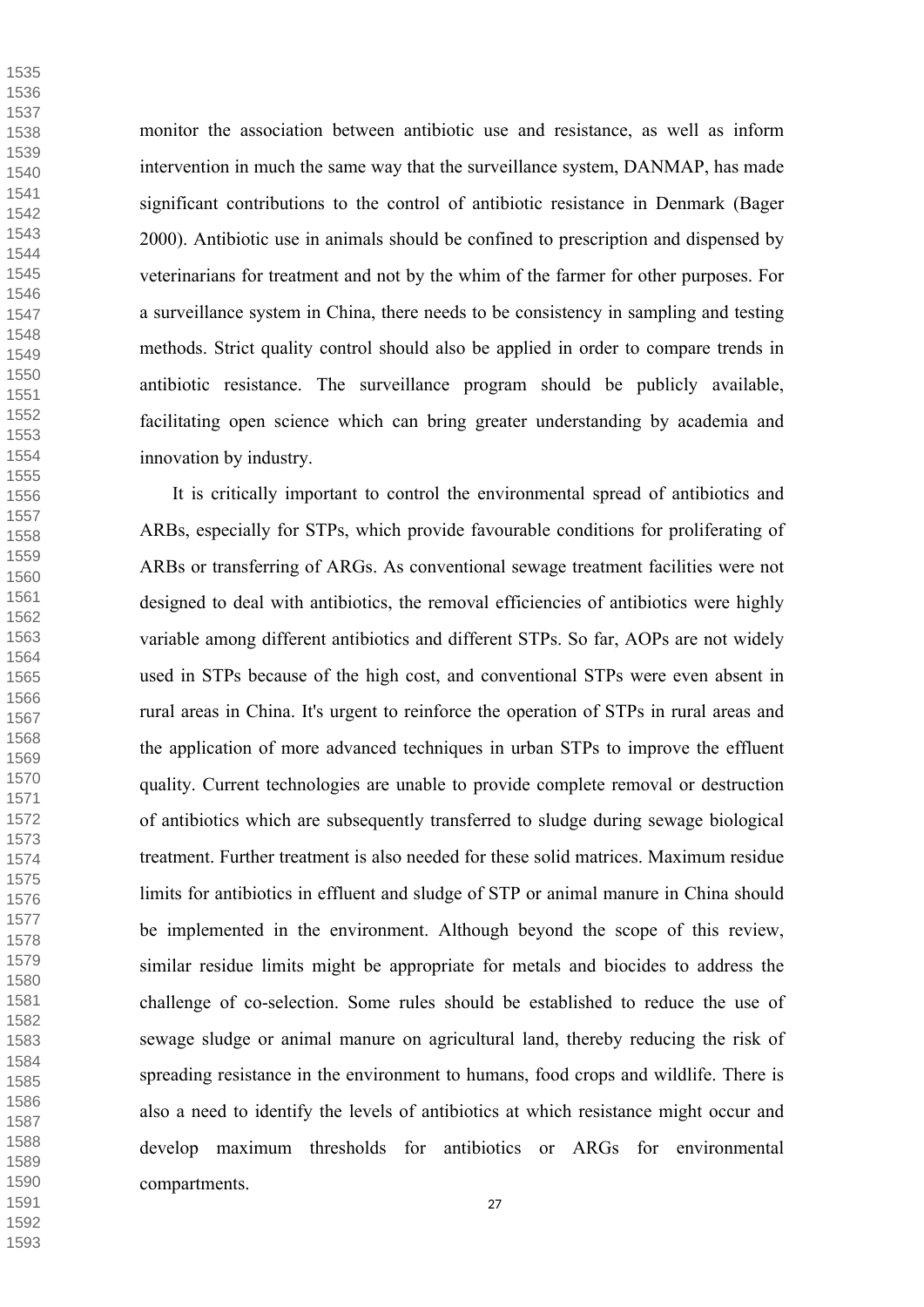In August 2016, China presented its National Action Plan to Contain Antimicrobial Resistance (2016-2020). The Action Plan aims to establish comprehensive management strategies and measures at the national level to strengthen the supervision of the search and development, production, circulation, application, and environmental protection for the antimicrobial agents (Xiao and Li 2016). For the first time, 14 departments, including National Health and Family Planning Commission, National Development and Reform Commission, the Ministry of Environmental Protection, the Ministry of Agriculture were involved and collaborated to address AMR. The responsibilities of each department and nine major strategies for the prevention and control of antimicrobial resistance were clearly assigned in the Action Plan, including exploiting the advantages of joint prevention and control; increasing investment in the research and development of antimicrobials; strengthening the management of antibacterial agents supply security; strengthening the construction of antibacterial agent application and antimicrobial resistance control system; optimizing antimicrobial consumption and resistance surveillance system; improving the capacity of professional personnel in antimicrobial resistance prevention and control; strengthening the prevention and management of environmental pollution of antimicrobials; strengthening publicity and education of AMR; conducting extensive international change and cooperation. Actions have already taken place within the country under this plan. For example, the Ministry of Agriculture in China announced the 2017 Antimicrobial Resistance Surveillance Program of Bacteria from Food Animals. China has participated in extensive international collaborative programs to fight antibiotic resistance. At the G20 summit (September, 4-5, 2016) in Hangzhou, China, world leaders reached an important agreement on next steps in the battle with antimicrobial resistance. As the most populous and the largest consumer of antibiotics in the world, China faces the most significant challenge of any country when it comes to tackling antimicrobial resistance. Recent efforts at the national and international level must be seen as only the start of a growing commitment to the implementation of a One Health AMR Action Plan in all of China.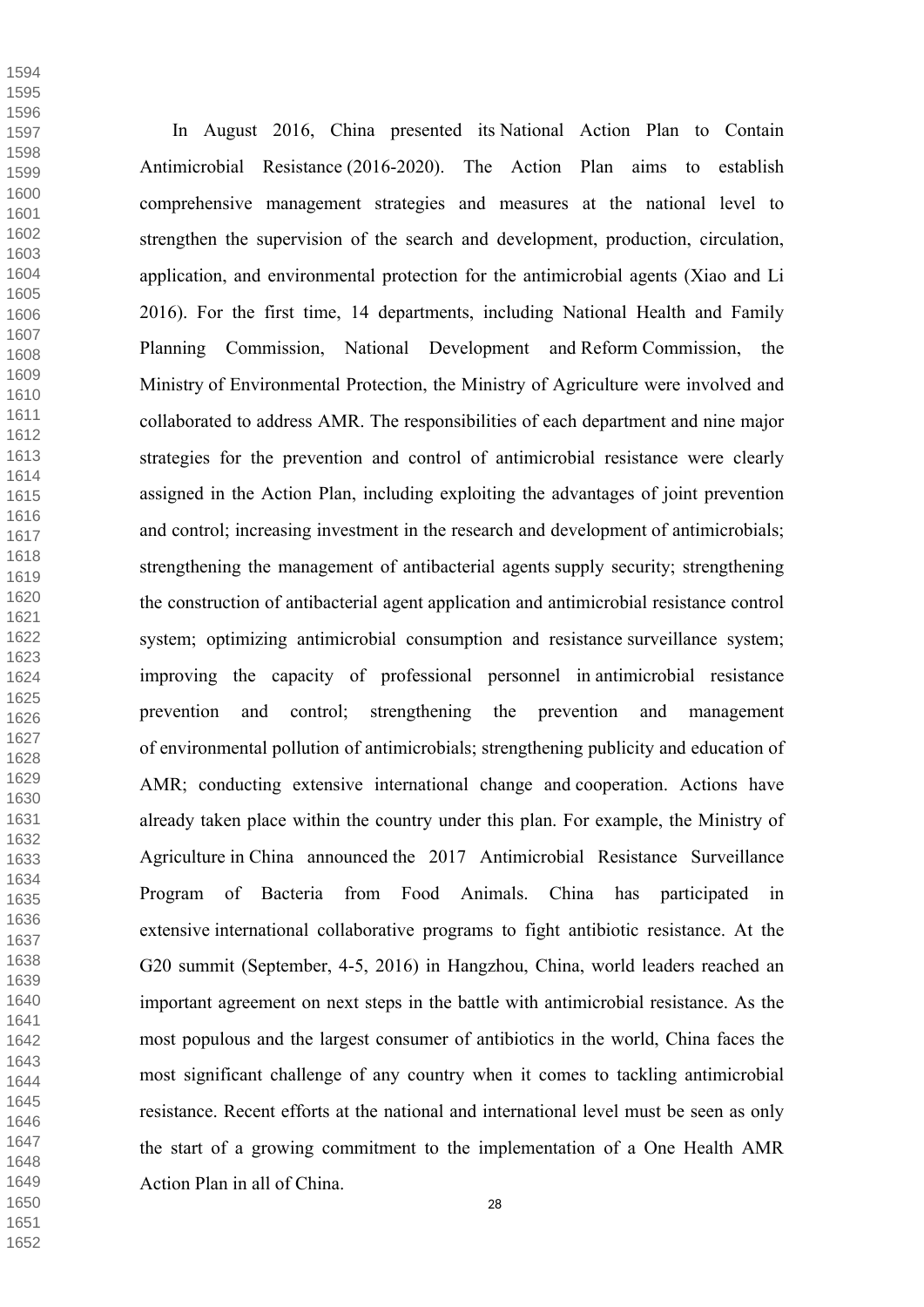Acknowledgments

The authors are grateful for the financial support from the National Natural Science Foundation of China (41571130063 & 21210008) and the UK Antimicrobial Resistance Cross Council Initiative supported by the seven research councils (NE/N019687/1).

#### References

- Aarestrup, F.M.; Seyfarth, A.M.; Emborg, H.D.; Pedersen, K.; Hendriksen, R.S.; Bager, F. Effect of abolishment of the use of antimicrobial agents for growth promotion on occurrence of antimicrobial resistance in fecal enterococci from food animals in Denmark. Antimicrob Agents Chemother 2001;45:2054-2059
- Arikan, O.A.; Rice, C.; Codling, E. Occurrence of antibiotics and hormones in a major agricultural watershed. Desalination 2008;226:121-133
- Aust, M.O.; Godlinski, F.; Travis, G.R.; Hao, X.; McAllister, T.A.; Leinweber, P.; Thiele-Bruhn, S. Distribution of sulfamethazine, chlortetracycline and tylosin in manure and soil of Canadian feedlots after subtherapeutic use in cattle. Environmental pollution 2008;156:1243-1251
- Bager, F. DANMAP: monitoring antimicrobial resistance in Denmark. International Journal of Antimicrobial Agents 2000;14:271-274
- Bao, L.; Peng, R.; Wang, Y.; Ma, R.; Ren, X.; Meng, W.; Sun, F.; Fang, J.; Chen, P.; Wang, Y.; Chen, Q.; Cai, J.; Jin, J.; Guo, J.; Yang, S.; Mo, X.; Zhang, E.; Zhang, Y.; Lu, Z.; Chen, B.; Yue, X.; Zhu, M.; Wang, Y.; Li, X.; Bian, Y.; Kong, S.; Pan, W.; Ding, Q.; Cao, J.; Liu, R.; Chen, N.; Huang, X.; Agula, B.; Lyu, H. Significant Reduction of Antibiotic Consumption and Patients' Costs after an Action Plan in China, 2010-2014. Plos One 2015;10
- Behera, S.K.; Kim, H.W.; Oh, J.E.; Park, H.S. Occurrence and removal of antibiotics, hormones and several other pharmaceuticals in wastewater treatment plants of the largest industrial city of Korea. The Science of the total environment 2011;409:4351-4360
- Benveniste, R.; Davies, J. Aminoglycoside Antibiotic-Inactivating Enzymes in Actinomycetes Similar to Those Present in Clinical Isolates of Antibiotic-Resistant Bacteria. P Natl Acad Sci USA 1973;70:2276-2280
- Berg, J.; Thorsen, M.K.; Holm, P.E.; Jensen, J.; Nybroe, O.; Brandt, K.K. Cu Exposure under Field Conditions Coselects for Antibiotic Resistance as Determined by a Novel Cultivation-Independent Bacterial Community Tolerance Assay. Environmental science & technology 2010;44:8724-8728
- Bibbal, D.; Dupouy, V.; Ferre, J.P.; Toutain, P.L.; Fayet, O.; Prere, M.F.; Bousquet-Melou, A. Impact of three ampicillin dosage regimens on selection of ampicillin resistance in Enterobacteriaceae and excretion of blaTEM genes in swine feces. Applied and environmental microbiology 2007;73:4785-4790
- Binh, C.T.T.; Heuer, H.; Gomes, N.C.M.; Kaupenjohann, M.; Smalla, K. Similar bacterial community structure and high abundance of sulfonamide resistance genes in field-scale manures. Manure: Management, Uses and Environmental Impacts. Hauppauge, NY, USA: Nova Science Publishers;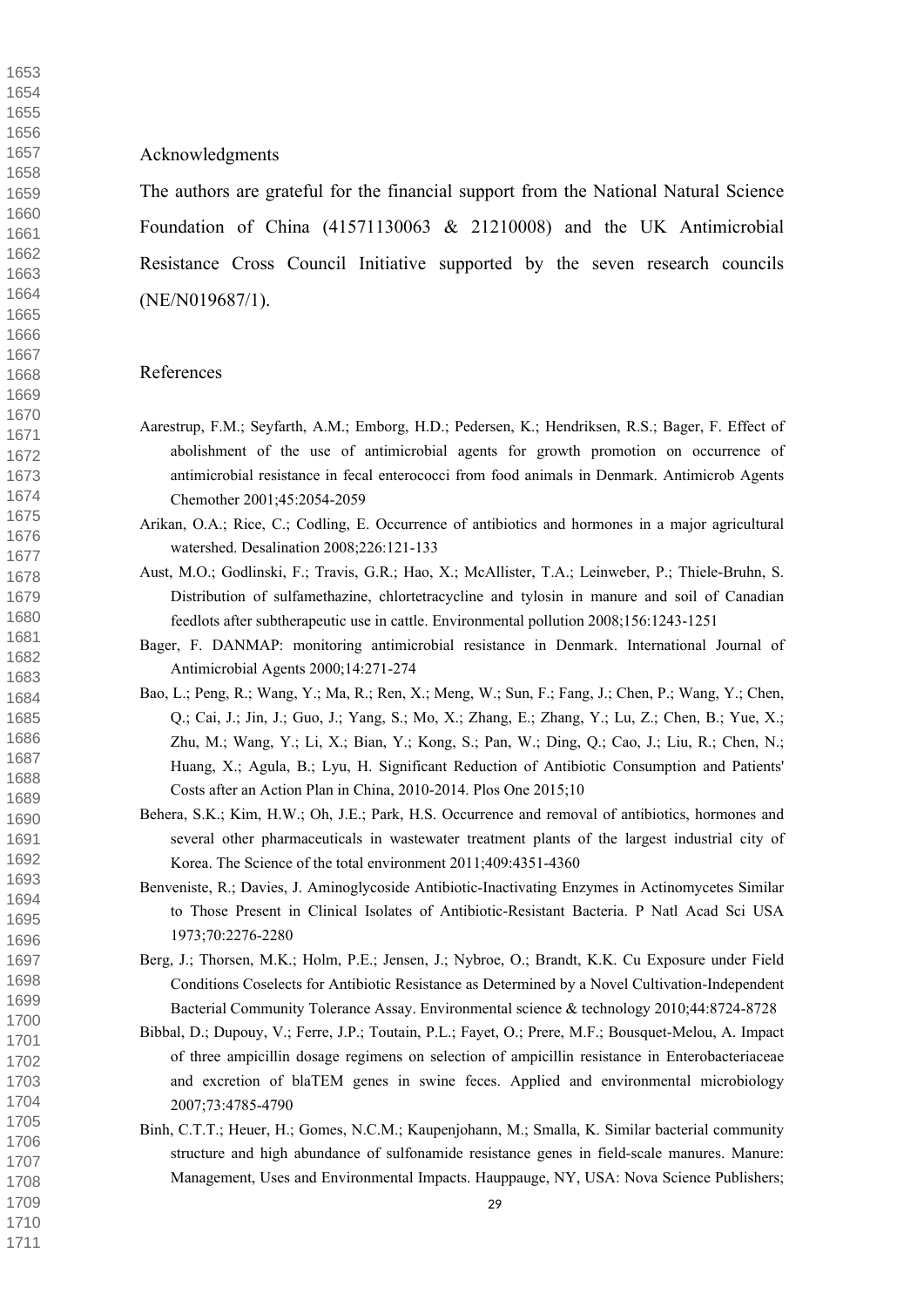- Binh, C.T.T.; Heuer, H.; Kaupenjohann, M.; Smalla, K. Piggery manure used for soil fertilization is a reservoir for transferable antibiotic resistance plasmids. Fems Microbiology Ecology 2008;66:25- 37
- Bonvin, F.; Omlin, J.; Rutler, R.; Schweizer, W.B.; Alaimo, P.J.; Strathmann, T.J.; McNeill, K.; Kohn, T. Direct Photolysis of Human Metabolites of the Antibiotic Sulfamethoxazole: Evidence for Abiotic Back-Transformation. Environmental science & technology 2013;47:6746-6755
- Brown, K.D.; Kulis, J.; Thomson, B.; Chapman, T.H.; Mawhinney, D.B. Occurrence of antibiotics in hospital, residential, and dairy effluent, municipal wastewater, and the Rio Grande in New Mexico. The Science of the total environment 2006;366:772-783
- CARSS; Committee of Experts on Rational Drug Use; National Health and Family Planning Commission of the P.R.China, C.A.R.S.S. China Antimicrobial Resistance Surveillance System Report 2015. China Licensed Pharmacist 2016;13:3-8 (In Chinese)
- Chang, H.; Hu, J.; Wang, L.; Shao, B. Occurrence of sulfonamide antibiotics in sewage treatment plants. Chinese Science Bulletin 2008;53:514-520
- Chang, X.; Meyer, M.T.; Liu, X.; Zhao, Q.; Chen, H.; Chen, J.A.; Qiu, Z.; Yang, L.; Cao, J.; Shu, W. Determination of antibiotics in sewage from hospitals, nursery and slaughter house, wastewater treatment plant and source water in Chongqing region of Three Gorge Reservoir in China. Environmental pollution 2010;158:1444-1450
- Chen, B.; Yang, Y.; Liang, X.; Yu, K.; Zhang, T.; Li, X. Metagenomic profiles of antibiotic resistance genes (ARGs) between human impacted estuary and deep ocean sediments. Environmental science & technology 2013a;47:12753-12760
- Chen, B.; Zheng, W.W.; Yu, Y.; Huang, W.W.; Zheng, S.P.; Zhang, Y.; Guan, X.O.; Zhuang, Y.T.; Chen, N.; Topp, E. Class 1 Integrons, Selected Virulence Genes, and Antibiotic Resistance in Escherichia coli Isolates from the Minjiang River, Fujian Province, China. Applied and environmental microbiology 2011a;77:148-155
- Chen, B.W.; Liang, X.M.; Nie, X.P.; Huang, X.P.; Zou, S.C.; Li, X.D. The role of class I integrons in the dissemination of sulfonamide resistance genes in the Pearl River and Pearl River Estuary, South China. Journal of Hazardous Materials 2015;282:61-67
- Chen, C.; Li, J.; Chen, P.; Ding, R.; Zhang, P.; Li, X. Occurrence of antibiotics and antibiotic resistances in soils from wastewater irrigation areas in Beijing and Tianjin, China. Environmental pollution 2014;193:94-101
- Chen, H.; Zhang, M.M. Effects of Advanced Treatment Systems on the Removal of Antibiotic Resistance Genes in Wastewater Treatment Plants from Hangzhou, China. Environmental science & technology 2013a;47:8157-8163
- Chen, H.; Zhang, M.M. Occurrence and removal of antibiotic resistance genes in municipal wastewater and rural domestic sewage treatment systems in eastern China. Environment International 2013b;55:9-14
- Chen, K.; Zhou, J.L. Occurrence and behavior of antibiotics in water and sediments from the Huangpu River, Shanghai, China. Chemosphere 2014;95:604-612
- Chen, Q.; An, X.; Li, H.; Su, J.; Ma, Y.; Zhu, Y.-G. Long-term field application of sewage sludge increases the abundance of antibiotic resistance genes in soil. Environment International 2016;92- 93:1-10
- Chen, X.S.; Yin, Y.P.; Wei, W.H.; Wang, H.C.; Peng, R.R.; Zheng, H.P.; Zhang, J.P.; Zhu, B.Y.; Liu,
- 1769 1770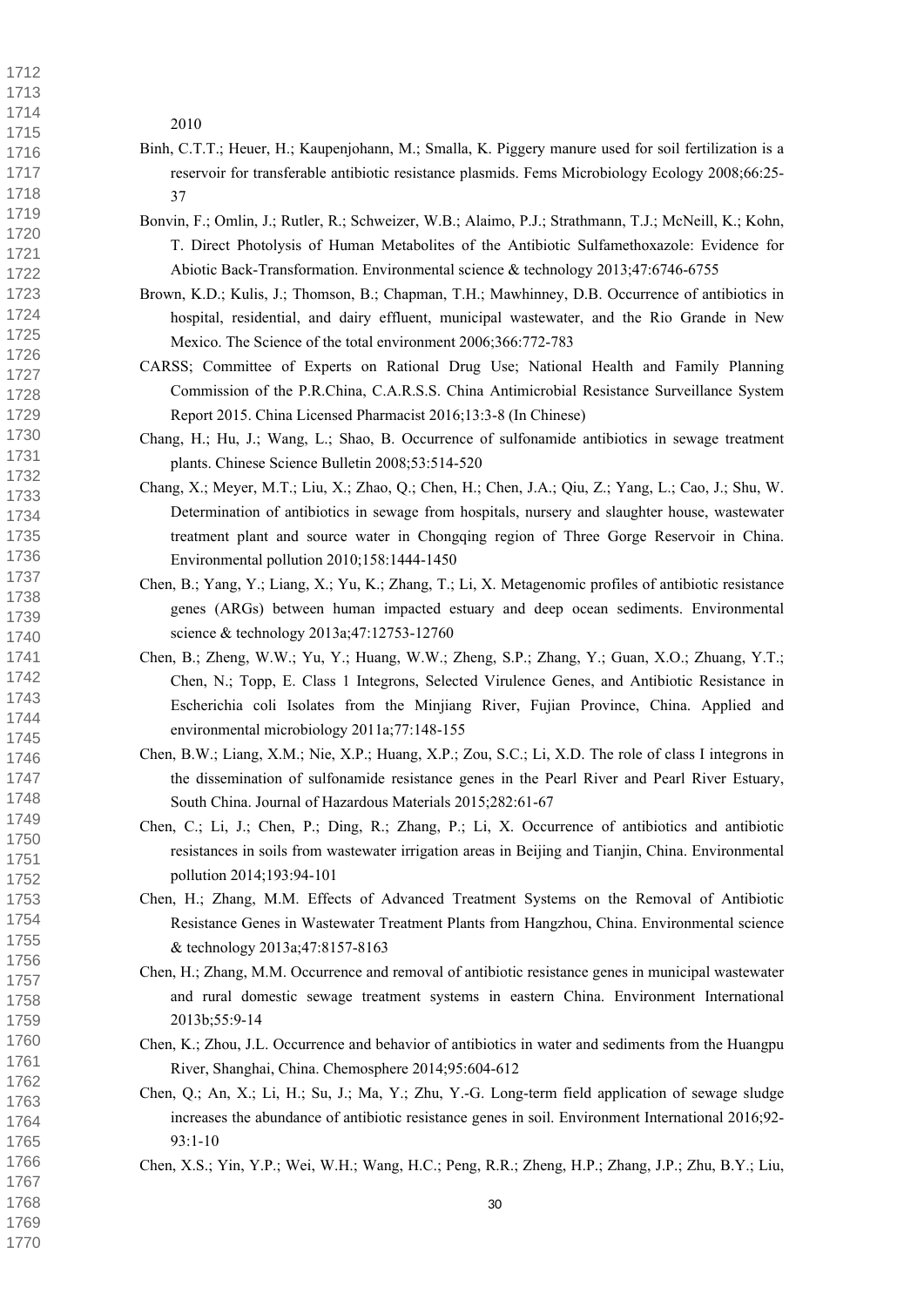| 1771         |                                                                                                        |
|--------------|--------------------------------------------------------------------------------------------------------|
| 1772         |                                                                                                        |
| 1773         |                                                                                                        |
| 1774         | Q.Z.; Huang, S.J. High prevalence of azithromycin resistance to Treponema pallidum in                  |
| 1775         | geographically different areas in China. Clinical microbiology and infection : the official            |
| 1776         | publication of the European Society of Clinical Microbiology and Infectious Diseases                   |
| 1777         | 2013b;19:975-979                                                                                       |
| 1778         | Chen, Y.; Zhou, Z.; Jiang, Y.; Yu, Y. Emergence of NDM-1-producing Acinetobacter baumannii in          |
| 1779         | China. Journal of Antimicrobial Chemotherapy 2011b;66:1255-1259                                        |
| 1780         |                                                                                                        |
| 1781         | Cheng, W.; Chen, H.; Su, C.; Yan, S. Abundance and persistence of antibiotic resistance genes in       |
| 1782         | livestock farms: a comprehensive investigation in eastern China. Environ Int 2013;61:1-7               |
| 1783         | Cheng, W.X.; Li, J.N.; Wu, Y.; Xu, L.K.; Su, C.; Qian, Y.Y.; Zhu, Y.G.; Chen, H. Behavior of           |
| 1784         | antibiotics and antibiotic resistance genes in eco-agricultural system: A case study. Journal of       |
| 1785         | Hazardous Materials 2016;304:18-25                                                                     |
| 1786         | Christian, T.; Schneider, R.J.; Färber, H.A.; Skutlarek, D.; Meyer, M.T.; Goldbach, H.E. Determination |
| 1787         |                                                                                                        |
| 1788         | of Antibiotic Residues in Manure, Soil, and Surface Waters. Acta hydrochimica et hydrobiologica        |
| 1789         | 2003;31:36-44                                                                                          |
| 1790         | Collignon, P.; Voss, A. China, what antibiotics and what volumes are used in food production animals?  |
| 1791         | Antimicrobial Resistance and Infection Control 2015;4:16                                               |
| 1792         | Cui, L.; Zhao, J.; Lu, J. Molecular characteristics of extended spectrum beta-lactamase and            |
| 1793         | carbapenemase genes carried by carbapenem-resistant Enterobacter cloacae in a Chinese                  |
| 1794<br>1795 |                                                                                                        |
| 1796         | university hospital. Turkish Journal of Medical Sciences 2015;45:1321-1328                             |
| 1797         | Currie, J.; Lin, W.; Meng, J. Addressing antibiotic abuse in China: An experimental audit study.       |
| 1798         | Journal of Development Economics 2014;110:39-51                                                        |
| 1799         | Czekalski, N.; Berthold, T.; Caucci, S.; Egli, A.; Buergmann, H. Increased Levels of Multiresistant    |
| 1800         | Bacteria and Resistance Genes after Wastewater Treatment and Their Dissemination into Lake             |
| 1801         | Geneva, Switzerland. Frontiers in microbiology 2012;3                                                  |
| 1802         |                                                                                                        |
| 1803         | D'Costa, V.M.; King, C.E.; Kalan, L.; Morar, M.; Sung, W.W.L.; Schwarz, C.; Froese, D.; Zazula, G.;    |
| 1804         | Calmels, F.; Debruyne, R.; Golding, G.B.; Poinar, H.N.; Wright, G.D. Antibiotic resistance is          |
| 1805         | ancient. Nature 2011;477:457-461                                                                       |
| 1806         | Dai, X.T.; Sun, F.J.; Chen, Z.H.; Luo, G.M.; Feng, W.; Xiong, W.; Xia, P.Y. The epidemiology and       |
| 1807         | resistance mechanisms of Acinetobacter baumannii isolates from the respiratory department ICU          |
| 1808         | of a hospital in China. Microbial drug resistance 2014;20:618-622                                      |
| 1809         |                                                                                                        |
| 1810         | Dang, H.Y.; Ren, J.; Song, L.S.; Sun, S.; An, L.G. Dominant chloramphenicol-resistant bacteria and     |
| 1811         | resistance genes in coastal marine waters of Jiaozhou Bay, China. World Journal of Microbiology        |
| 1812         | & Biotechnology 2008;24:209-217                                                                        |
| 1813         | Demain, A.L. Phamaceutically actibe secondary metabolites of microorganisms. Appl Microbiol            |
| 1814         | Biotechnol 1999;52:455-463                                                                             |
| 1815         | Dibner, J.J.; Richards, J.D. Antibiotic Growth Promoters in Agriculture: History and Mode of Action.   |
| 1816         |                                                                                                        |
| 1817         | Poultry Science 2005;84:634-643                                                                        |
| 1818         | Dierikx, C.M.; Hengeveld, P.D.; Veldman, K.T.; de Haan, A.; van der Voorde, S.; Dop, P.Y.; Bosch,      |
| 1819         | T.; van Duijkeren, E. Ten years later: still a high prevalence of MRSA in slaughter pigs despite a     |
| 1820         | significant reduction in antimicrobial usage in pigs the Netherlands. Journal of Antimicrobial         |
| 1821         | Chemotherapy 2016;71:2414-2418                                                                         |
| 1822         | Ding, H.; Yang, Y.; Wei, J.; Fan, S.; Yu, S.; Yao, K.; Wang, A.; Shen, X. Influencing the use of       |
| 1823         |                                                                                                        |
| 1824         | antibiotics in a Chinese pediatric intensive care unit. Pharmacy world $\&$ science : PWS              |
| 1825         | 2008;30:787-793                                                                                        |
| 1826         |                                                                                                        |
| 1827         | 31                                                                                                     |
| 1828         |                                                                                                        |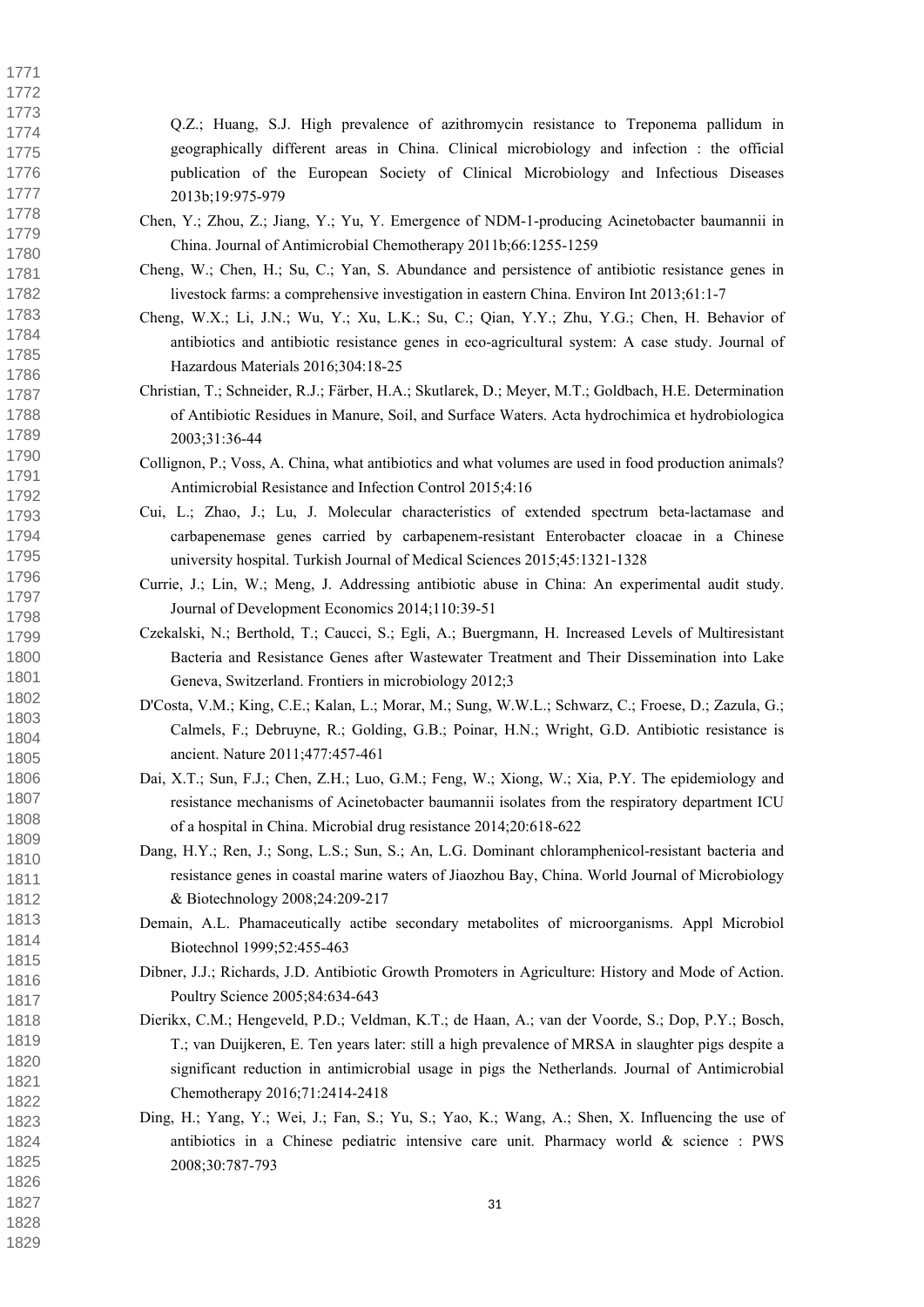- Du, J.; Ren, H.Q.; Geng, J.J.; Zhang, Y.; Xu, K.; Ding, L.L. Occurrence and abundance of tetracycline, sulfonamide resistance genes, and class 1 integron in five wastewater treatment plants. Environmental Science and Pollution Research 2014;21:7276-7284
- Duriez, P.; Topp, E. Temporal dynamics and impact of manure storage on antibiotic resistance patterns and population structure of Escherichia coli isolates from a commercial swine farm. Applied and environmental microbiology 2007;73:5486-5493
- Enne, V.I.; Cassar, C.; Sprigings, K.; Woodward, M.J.; Bennett, P.M. A high prevalence of antimicrobial resistant Escherichia coli isolated from pigs and a low prevalence of antimicrobial resistant E-coli from cattle and sheep in Great Britain at slaughter. Fems Microbiology Letters 2008;278:193-199
- Fang, H.; Wang, H.F.; Cai, L.; Yu, Y.L. Prevalence of Antibiotic Resistance Genes and Bacterial Pathogens in Long-Term Manured Greenhouse Soils As Revealed by Metagenomic Survey. Environmental science & technology 2015;49:1095-1104
- Forsberg, K.J.; Reyes, A.; Bin, W.; Selleck, E.M.; Sommer, M.O.A.; Dantas, G. The Shared Antibiotic Resistome of Soil Bacteria and Human Pathogens. Science 2012;337:1107-1111
- Gao, L.; Hu, J.; Zhang, X.; Wei, L.; Li, S.; Miao, Z.; Chai, T. Application of swine manure on agricultural fields contributes to extended-spectrum beta-lactamase-producing Escherichia coli spread in Tai'an, China. Frontiers in microbiology 2015;6:313
- Gao, L.; Shi, Y.; Li, W.; Niu, H.; Liu, J.; Cai, Y. Occurrence of antibiotics in eight sewage treatment plants in Beijing, China. Chemosphere 2012;86:665-671
- Garcia-Galan, M.J.; Diaz-Cruz, S.; Barcelo, D. Multiresidue trace analysis of sulfonamide antibiotics and their metabolites in soils and sewage sludge by pressurized liquid extraction followed by liquid chromatography-electrospray-quadrupole linear ion trap mass spectrometry. Journal of chromatography A 2013;1275:32-40
- Garcia-Galan, M.J.; Fromel, T.; Muller, J.; Peschka, M.; Knepper, T.; Diaz-Cruz, S.; Barcelo, D. Biodegradation studies of N (4)-acetylsulfapyridine and N (4)-acetylsulfamethazine in environmental water by applying mass spectrometry techniques. Anal Bioanal Chem 2012;402:2885-2896
- Gillings, M.R.; Gaze, W.H.; Pruden, A.; Smalla, K.; Tiedje, J.M.; Zhu, Y.-G. Using the class 1 integron-integrase gene as a proxy for anthropogenic pollution. Isme Journal 2015;9:1269-1279
- Graham, D.W.; Knapp, C.W.; Christensen, B.T.; McCluskey, S.; Dolfing, J. Appearance of β-lactam Resistance Genes in Agricultural Soils and Clinical Isolates over the 20th Century. 2016;6:21550
- Gulkowska, A.; Leung, H.W.; So, M.K.; Taniyasu, S.; Yamashita, N.; Yeung, L.W.; Richardson, B.J.; Lei, A.P.; Giesy, J.P.; Lam, P.K. Removal of antibiotics from wastewater by sewage treatment facilities in Hong Kong and Shenzhen, China. Water research 2008;42:395-403
- Hall, A.R.; Colegrave, N. Decay of unused characters by selection and drift. J Evolution Biol 2008;21:610-617
- Heuer, H.; Focks, A.; Lamshoeft, M.; Smalla, K.; Matthies, M.; Spiteller, M. Fate of sulfadiazine administered to pigs and its quantitative effect on the dynamics of bacterial resistance genes in manure and manured soil. Soil Biology & Biochemistry 2008;40:1892-1900
- Heuer, H.; Kopmann, C.; Binh, C.T.T.; Top, E.M.; Smalla, K. Spreading antibiotic resistance through spread manure: characteristics of a novel plasmid type with low %G plus C content. Environmental Microbiology 2009;11:937-949

1885 1886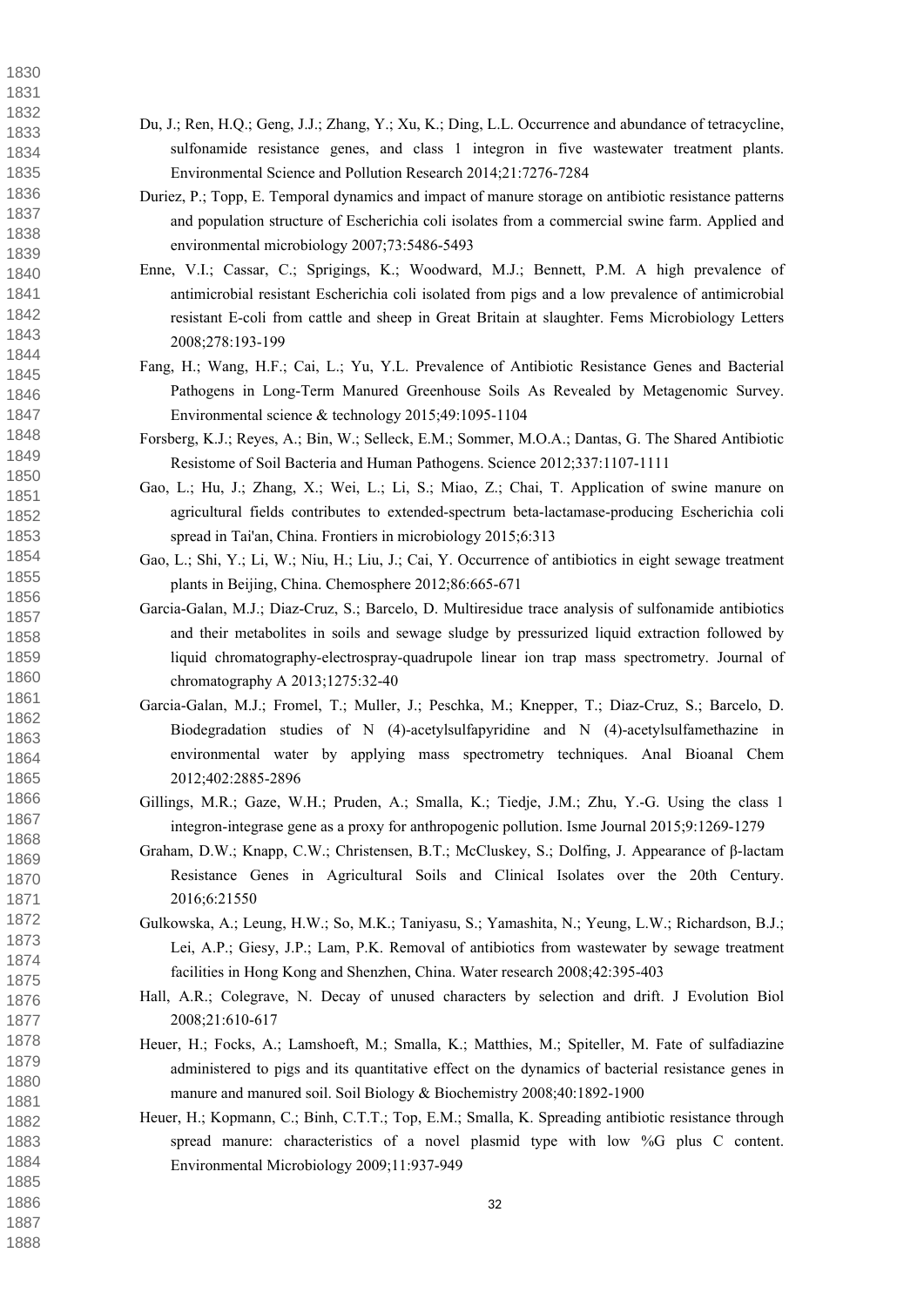- Holman, D.B.; Chenier, M.R. Antimicrobial use in swine production and its effect on the swine gut microbiota and antimicrobial resistance. Canadian journal of microbiology 2015;61:785-798
	- Holzel, C.S.; Harms, K.S.; Kuchenhoff, H.; Kunz, A.; Muller, C.; Meyer, K.; Schwaiger, K.; Bauer, J. Phenotypic and genotypic bacterial antimicrobial resistance in liquid pig manure is variously associated with contents of tetracyclines and sulfonamides. J Appl Microbiol 2010;108:1642-1656
	- Hou, J.; Wan, W.; Mao, D.; Wang, C.; Mu, Q.; Qin, S.; Luo, Y. Occurrence and distribution of sulfonamides, tetracyclines, quinolones, macrolides, and nitrofurans in livestock manure and amended soils of Northern China. Environmental science and pollution research international 2015;22:4545-4554
	- Hou, J.; Wang, C.; Mao, D.; Luo, Y. The occurrence and fate of tetracyclines in two pharmaceutical wastewater treatment plants of Northern China. Environmental science and pollution research international 2016;23:1722-1731
	- Hu, F.P.; Guo, Y.; Zhu, D.M.; Wang, F.; Jiang, X.F.; Xu, Y.C.; Zhang, X.J.; Zhang, C.X.; Ji, P.; Xie, Y.; Kang, M.; Wang, C.Q.; Wang, A.M.; Xu, Y.H.; Shen, J.L.; Sun, Z.Y.; Chen, Z.J.; Ni, Y.X.; Sun, J.Y.; Chu, Y.Z.; Tian, S.F.; Hu, Z.D.; Li, J.; Yu, Y.S.; Lin, J.; Shan, B.; Du, Y.; Han, Y.; Guo, S.; Wei, L.H.; Wu, L.; Zhang, H.; Kong, J.; Hu, Y.J.; Ai, X.M.; Zhuo, C.; Su, D.H.; Yang, Q.; Jia, B.; Huang, W. Resistance trends among clinical isolates in China reported from CHINET surveillance of bacterial resistance, 2005-2014. Clinical Microbiology and Infection 2016a;22:S9- S14
	- Hu, F.P.; Zhu, D.M.; Wang, F.; Jiang, X.F.; Xu, Y.C.; Zhang, X.J.; Zhang, Z.X.; Ji, P.; Xie, Y.; Kang, M.; Wang, C.Q.; Wang, A.M.; Xu, Y.H.; Shen, J.L.; Sun, Z.Y.; Chen, Z.J.; Ni, Y.X.; Sun, J.Y.; Chu, Y.Z.; Tian, S.F.; Hu, Z.D.; Li, J.; Yu, Y.S.; Lin, J.; Shan, B.; Du, Y.; Guo, S.F.; Wei, L.H.; Wu, L.; Zhang, H.; Wang, C.; Hu, Y.J.; Ai, X.M.; Zhuo, C.; Su, D.H.; Wang, R.Z.; Fang, H.; Yu, B.X.; ZHAO, Y.; Gong, P. Report of CHINET Antimicrobial Resistance Surveillance Program in 2015. Chin J Infect Chemother 2016b;16:685-694 (In Chinese)
	- Hu, J.; Shi, J.; Chang, H.; Li, D.; Yang, M.; Kamagata, Y. Phenotyping and genotyping of antihioticresistant Escherichia coli isolated from a natural river basin. Environmental science & technology 2008a;42:3415-3420
	- Hu, L.; Zhong, Q.; Tu, J.; Xu, Y.; Qin, Z.; Parsons, C.; Zhang, B.; Hu, X.; Wang, L.; Yu, F.; Pan, J. Emergence of blaNDM-1 among Klebsiella pneumoniae ST15 and novel ST1031 clinical isolates in China. Diagnostic Microbiology and Infectious Disease 2013;75:373-376
	- Hu, X.; He, K.; Zhou, Q. Occurrence, accumulation, attenuation and priority of typical antibiotics in sediments based on long-term field and modeling studies. J Hazard Mater 2012;225-226:91-98
	- Hu, X.G.; Luo, Y.; Zhou, Q.X.; Xu, L. Determination of Thirteen Antibiotics Residues in Manure by Solid Phase Extraction and High Performance Liquid Chromatography. Chinese J Anal Chem 2008b;36:1162-1166
	- Hu, X.G.; Zhou, Q.X.; Luo, Y. Occurrence and source analysis of typical veterinary antibiotics in manure, soil, vegetables and groundwater from organic vegetable bases, northern China. Environmental pollution 2010;158:2992-2998
	- Huang, J.J.; Hu, H.Y.; Lu, S.Q.; Li, Y.; Tang, F.; Lu, Y.; Wei, B. Monitoring and evaluation of antibiotic-resistant bacteria at a municipal wastewater treatment plant in China. Environment International 2012;42:31-36
	- Huang, M.H.; Zhang, W.; Liu, C.; Hu, H.Y. Fate of trace tetracycline with resistant bacteria and resistance genes in an improved AAO wastewater treatment plant. Process Safety and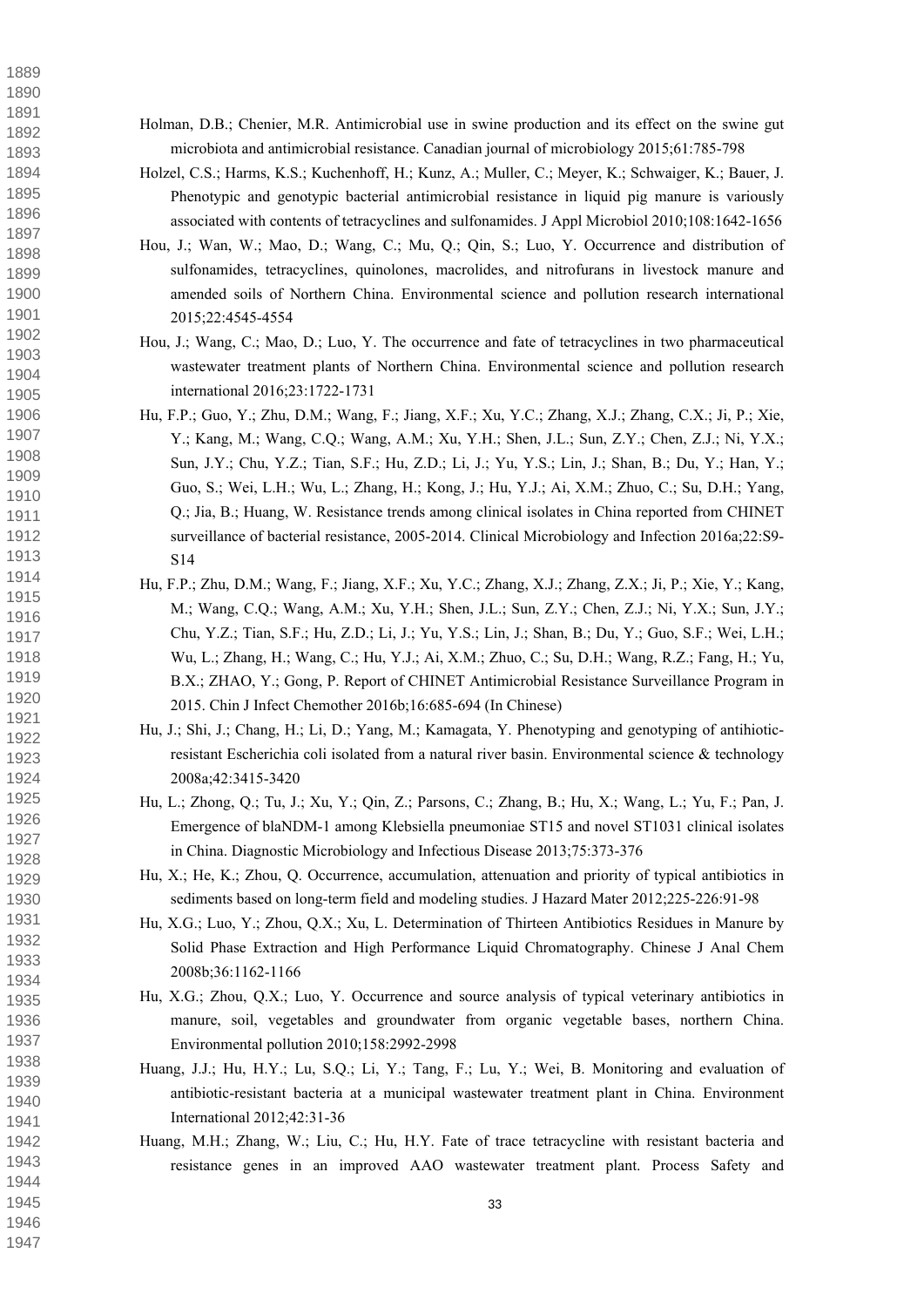| 1949         |                                                                                                          |
|--------------|----------------------------------------------------------------------------------------------------------|
| 1950         | Environmental Protection 2015a;93:68-74                                                                  |
| 1951         | Huang, X.; Liu, C.X.; Li, K.; Liu, F.; Liao, D.R.; Liu, L.; Zhu, G.F.; Liao, J. Occurrence and           |
| 1952         |                                                                                                          |
| 1953         | distribution of veterinary antibiotics and tetracycline resistance genes in farmland soils around        |
| 1954         | swine feedlots in Fujian Province, China. Environmental Science and Pollution Research                   |
| 1955         | 2013a;20:9066-9074                                                                                       |
| 1956<br>1957 | Huang, X.; Liu, C.X.; Li, K.; Su, J.Q.; Zhu, G.F.; Liu, L. Performance of vertical up-flow constructed   |
| 1958         | wetlands on swine wastewater containing tetracyclines and tet genes. Water research                      |
| 1959         | 2015b;70:109-117                                                                                         |
| 1960         | Huang, Y.J.; Cheng, M.M.; Li, W.H.; Wu, L.H.; Chen, Y.S.; Luo, Y.M.; Christie, P.; Zhang, H.B.           |
| 1961         |                                                                                                          |
| 1962         | Simultaneous extraction of four classes of antibiotics in soil, manure and sewage sludge and             |
| 1963         | analysis by liquid chromatography-tandem mass spectrometry with the isotope-labelled internal            |
| 1964         | standard method. Anal Methods-Uk 2013b;5:3721-3731                                                       |
| 1965         | Ji, X.L.; Shen, Q.H.; Liu, F.; Ma, J.; Xu, G.; Wang, Y.L.; Wu, M.H. Antibiotic resistance gene           |
| 1966         | abundances associated with antibiotics and heavy metals in animal manures and agricultural soils         |
| 1967         | adjacent to feedlots in Shanghai; China. Journal of Hazardous Materials 2012;235:178-185                 |
| 1968         | Jia, A.; Wan, Y.; Xiao, Y.; Hu, J. Occurrence and fate of quinolone and fluoroquinolone antibiotics in a |
| 1969         |                                                                                                          |
| 1970         | municipal sewage treatment plant. Water research 2012;46:387-394                                         |
| 1971         | Jia, W.; Li, G.; Wang, W. Prevalence and antimicrobial resistance of Enterococcus species: a hospital-   |
| 1972         | based study in China. International journal of environmental research and public health                  |
| 1973         | 2014;11:3424-3442                                                                                        |
| 1974<br>1975 | Jiang, L.; Hu, X.; Xu, T.; Zhang, H.; Sheng, D.; Yin, D. Prevalence of antibiotic resistance genes and   |
| 1976         | their relationship with antibiotics in the Huangpu River and the drinking water sources, Shanghai,       |
| 1977         | China. The Science of the total environment 2013;458-460:267-272                                         |
| 1978         | Ju, F.; Li, B.; Ma, L.; Wang, Y.; Huang, D.; Zhang, T. Antibiotic resistance genes and human bacterial   |
| 1979         |                                                                                                          |
| 1980         | pathogens: Co-occurrence, removal, and enrichment in municipal sewage sludge digesters. Water            |
| 1981         | research 2016;91:1-10                                                                                    |
| 1982         | Karci, A.; Balcioglu, I.A. Investigation of the tetracycline, sulfonamide, and fluoroquinolone           |
| 1983         | antimicrobial compounds in animal manure and agricultural soils in Turkey. The Science of the            |
| 1984         | total environment 2009;407:4652-4664                                                                     |
| 1985         | Kasprzyk-Hordern, B.; Dinsdale, R.M.; Guwy, A.J. The removal of pharmaceuticals, personal care           |
| 1986         | products, endocrine disruptors and illicit drugs during wastewater treatment and its impact on the       |
| 1987         |                                                                                                          |
| 1988         | quality of receiving waters. Water research 2009;43:363-380                                              |
| 1989         | Kay, P.; Blackwell, P.A.; Boxall, A.B.A. Fate of veterinary antibiotics in a macroporous tile drained    |
| 1990         | clay soil. Environmental Toxicology and Chemistry 2004;23:1136-1144                                      |
| 1991         | Kim, S.-C.; Carlson, K. Temporal and Spatial Trends in the Occurrence of Human and Veterinary            |
| 1992<br>1993 | Antibiotics in Aqueous and River Sediment Matrices. Environmental science & technology                   |
| 1994         | 2007;41:50-57                                                                                            |
| 1995         | Kim, S.D.; Cho, J.; Kim, I.S.; Vanderford, B.J.; Snyder, S.A. Occurrence and removal of                  |
| 1996         |                                                                                                          |
| 1997         | pharmaceuticals and endocrine disruptors in South Korean surface, drinking, and waste waters.            |
| 1998         | Water research 2007;41:1013-1021                                                                         |
| 1999         | Kümmerer, K. Antibiotics in the aquatic environment – A review – Part I. Chemosphere 2009;75:417-        |
| 2000         | 434                                                                                                      |
| 2001         | Langford, F.M.; Weary, D.M.; Fisher, L. Antibiotic Resistance in Gut Bacteria from Dairy Calves: A       |
| 2002         | Dose Response to the Level of Antibiotics Fed in Milk. Journal of Dairy Science 2003;86:3963-            |
| 2003         |                                                                                                          |
| 2004         | 34                                                                                                       |
| 2005         |                                                                                                          |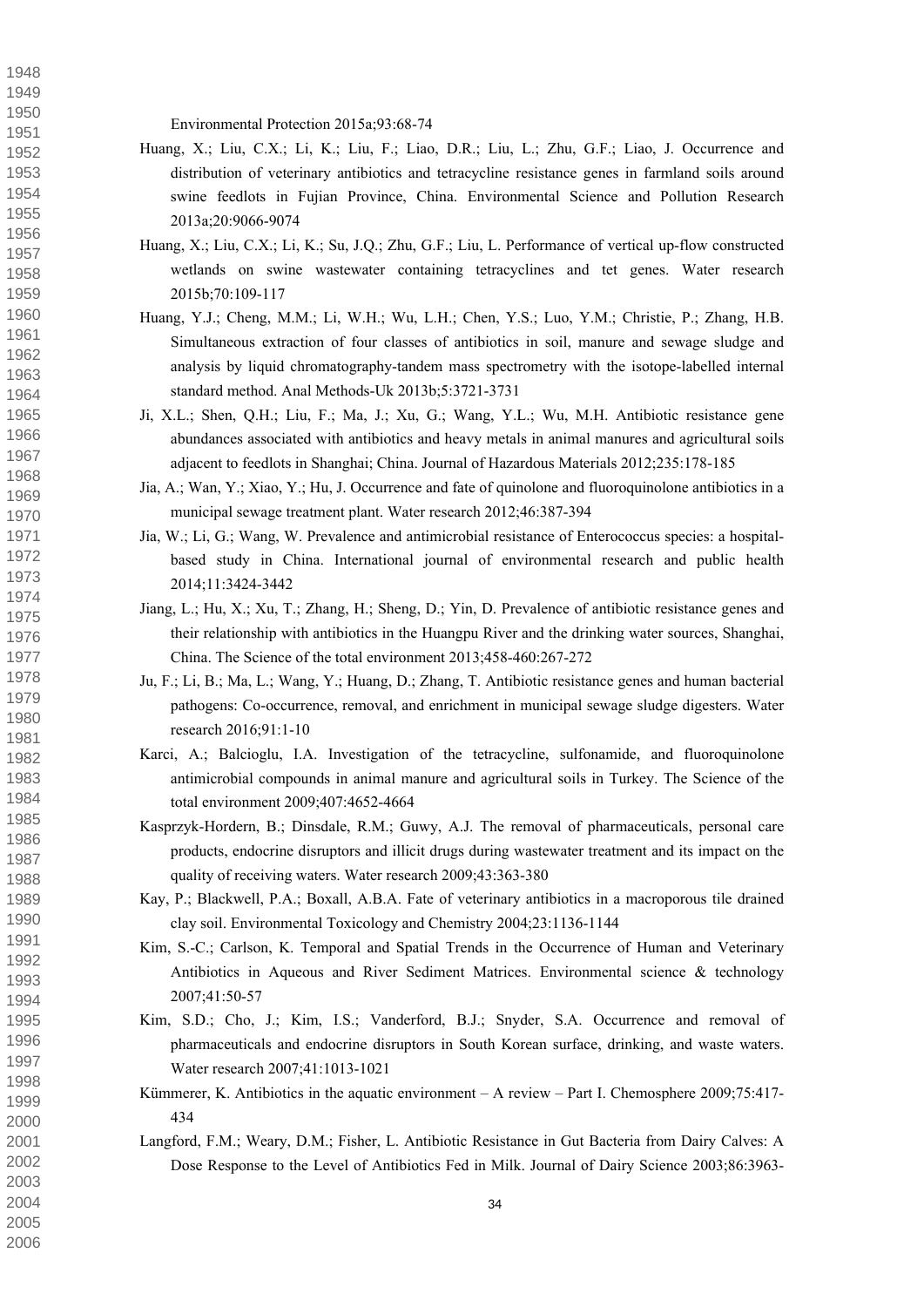- Leung, H.W.; Minh, T.B.; Murphy, M.B.; Lam, J.C.; So, M.K.; Martin, M.; Lam, P.K.; Richardson, B.J. Distribution, fate and risk assessment of antibiotics in sewage treatment plants in Hong Kong, South China. Environ Int 2012;42:1-9
- Li, B.; Yang, Y.; Ma, L.P.; Ju, F.; Guo, F.; Tiedje, J.M.; Zhang, T. Metagenomic and network analysis reveal wide distribution and co-occurrence of environmental antibiotic resistance genes. Isme Journal 2015;9:2490-2502
- Li, B.; Zhang, T. Mass flows and removal of antibiotics in two municipal wastewater treatment plants. Chemosphere 2011;83:1284-1289
- Li, B.; Zhang, T.; Xu, Z.; Fang, H.H. Rapid analysis of 21 antibiotics of multiple classes in municipal wastewater using ultra performance liquid chromatography-tandem mass spectrometry. Analytica chimica acta 2009;645:64-72
- Li, C.; Lu, J.J.; Liu, J.; Zhang, G.L.; Tong, Y.B.; Ma, N. Exploring the correlations between antibiotics and antibiotic resistance genes in the wastewater treatment plants of hospitals in Xinjiang, China. Environmental Science and Pollution Research 2016a;23:15111-15121
- Li, D.; Yu, T.; Zhang, Y.; Yang, M.; Li, Z.; Liu, M.M.; Qi, R. Antibiotic Resistance Characteristics of Environmental Bacteria from an Oxytetracycline Production Wastewater Treatment Plant and the Receiving River. Applied and environmental microbiology 2010;76:3444-3451
- Li, J.; Song, X.; Yang, T.; Chen, Y.; Gong, Y.; Yin, X.; Lu, Z. A Systematic Review of Antibiotic Prescription Associated With Upper Respiratory Tract Infections in China. Medicine 2016b;95
- Li, J.N.; Cheng, W.X.; Xu, L.K.; Jiao, Y.N.; Baig, S.A.; Chen, H. Occurrence and removal of antibiotics and the corresponding resistance genes in wastewater treatment plants: effluents' influence to downstream water environment. Environmental Science and Pollution Research 2016c;23:6826-6835
- Li, N.; Zhang, X.; Wu, W.; Zhao, X. Occurrence, seasonal variation and risk assessment of antibiotics in the reservoirs in North China. Chemosphere 2014a;111:327-335
- Li, P.; Wu, D.F.; Liu, K.Y.; Suolang, S.Z.; He, T.; Liu, X.; Wu, C.M.; Wang, Y.; Lin, D.G. Investigation of Antimicrobial Resistance in Escherichia coli and Enterococci Isolated from Tibetan Pigs. Plos One 2014b;9
- Li, W.; Shi, Y.; Gao, L.; Liu, J.; Cai, Y. Occurrence and removal of antibiotics in a municipal wastewater reclamation plant in Beijing, China. Chemosphere 2013a;92:435-444
- Li, X.; Xie, Y.; Wang, J.; Christakos, G.; Si, J.; Zhao, H.; Ding, Y.; Li, J. Influence of planting patterns on fluoroquinolone residues in the soil of an intensive vegetable cultivation area in northern China. The Science of the total environment 2013b;458-460:63-69
- Li, X.W.; Xie, Y.F.; Li, C.L.; Zhao, H.N.; Zhao, H.; Wang, N.; Wang, J.F. Investigation of residual fluoroquinolones in a soil-vegetable system in an intensive vegetable cultivation area in Northern China. The Science of the total environment 2014c;468-469:258-264
- Li, Y.-x.; Zhang, X.-l.; Li, W.; Lu, X.-f.; Liu, B.; Wang, J. The residues and environmental risks of multiple veterinary antibiotics in animal faeces. Environmental Monitoring and Assessment 2013c;185:2211-2220
- Li, Y. China's misuse of antibiotics should be curbed. BMJ : British Medical Journal 2014;348
- Li, Y.X.; Li, W.; Zhang, X.L.; Yang, M. Simultaneous Determination of Fourteen Veterinary Antibiotics in Animal Feces by Solid Phase Extraction and High Performance Liquid Chromatography. Chinese J Anal Chem 2012;40:213-217

35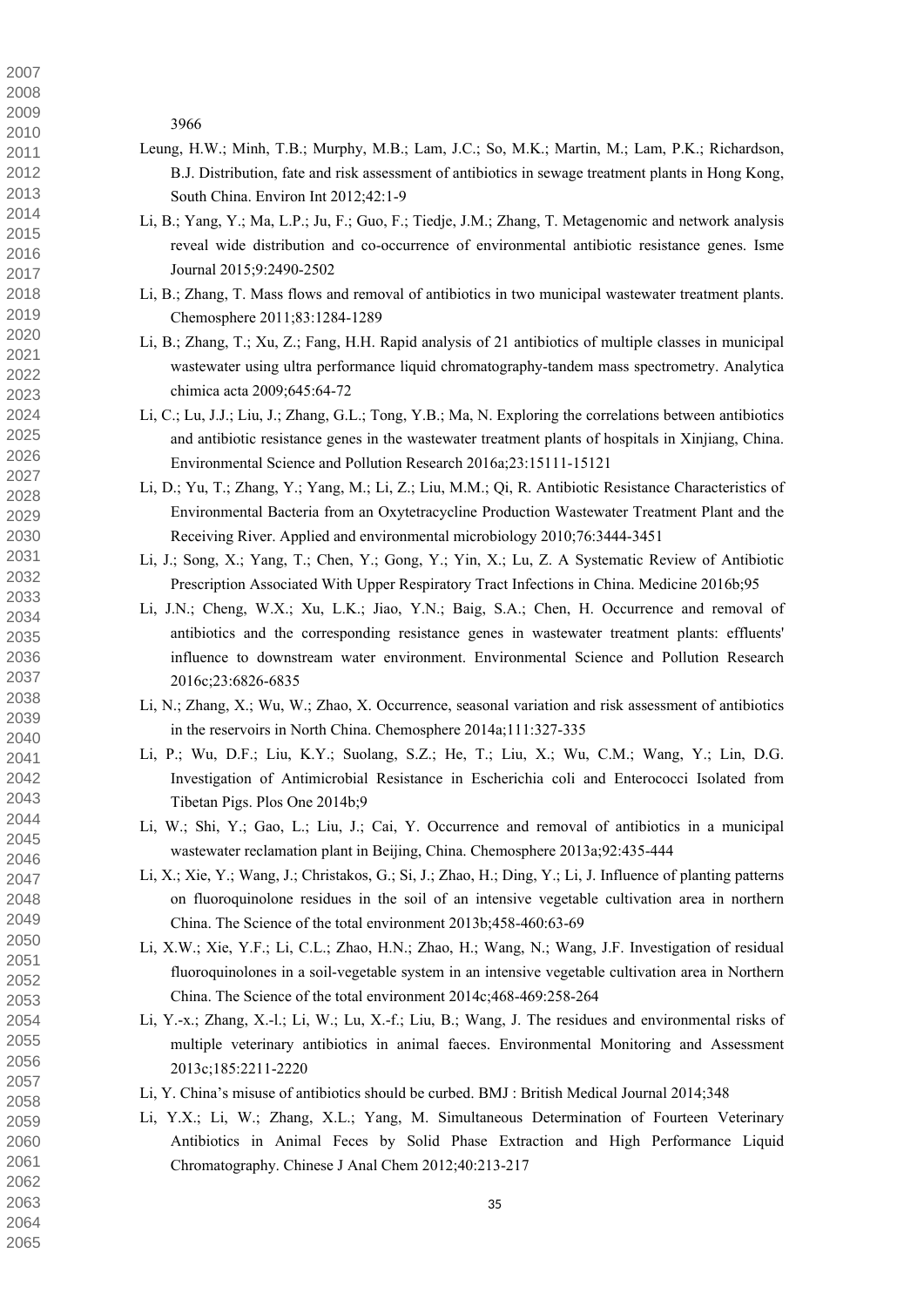- Liang, Z.; Ke, B.; Deng, X.; Liang, J.; Ran, L.; Lu, L.; He, D.; Huang, Q.; Ke, C.; Li, Z.; Yu, H.; Klena, J.D.; Wu, S. Serotypes, seasonal trends, and antibiotic resistance of non-typhoidal Salmonella from human patients in Guangdong Province, China, 2009-2012. BMC infectious diseases 2015;15:53
- Lin, H.; Sun, W.C.; Zhang, Z.L.; Chapman, S.J.; Freitag, T.E.; Fu, J.R.; Zhang, X.; Ma, J.W. Effects of manure and mineral fertilization strategies on soil antibiotic resistance gene levels and microbial community in a paddy-upland rotation system. Environmental pollution 2016;211:332-337
- Lin, L.; Yuan, K.; Liang, X.M.; Chen, X.; Zhao, Z.S.; Yang, Y.; Zou, S.C.; Luan, T.G.; Chen, B.W. Occurrences and distribution of sulfonamide and tetracycline resistance genes in the Yangtze River Estuary and nearby coastal area. Marine Pollution Bulletin 2015;100:304-310
- Ling, Z.H.; Yang, Y.; Huang, Y.L.; Zou, S.C.; Luan, T.G. A preliminary investigation on the occurrence and distribution of antibiotic resistance genes in the Beijiang River, South China. Journal of Environmental Sciences 2013;25:1656-1661
- Liu, M.; Zhang, Y.; Yang, M.; Tian, Z.; Ren, L.; Zhang, S. Abundance and Distribution of Tetracycline Resistance Genes and Mobile Elements in an Oxytetracycline Production Wastewater Treatment System. Environmental science & technology 2012;46:7551-7557
- Liu, Z.; Li, W.; Wang, J.; Pan, J.; Sun, S.; Yu, Y.; Zhao, B.; Ma, Y.; Zhang, T.; Qi, J.; Liu, G.; Lu, F. Identification and Characterization of the First Escherichia coli Strain Carrying NDM-1 Gene in China. PLOS ONE 2013;8:e66666
- Looft, T.; Johnson, T.A.; Allen, H.K.; Bayles, D.O.; Alt, D.P.; Stedtfeld, R.D.; Sul, W.J.; Stedtfeld, T.M.; Chai, B.L.; Cole, J.R.; Hashsham, S.A.; Tiedje, J.M.; Stanton, T.B. In-feed antibiotic effects on the swine intestinal microbiome. P Natl Acad Sci USA 2012;109:1691-1696
- Lu, H.; Wang, X.; Lang, X.; Wang, Y.; Dang, Y.; Zhang, F.; Tang, J.; Li, X.; Feng, X. Preparation and application of microarrays for the detection of antibiotic resistance genes in samples isolated from Changchun, China. Molecular biology reports 2010a;37:1857-1865
- Lu, L.; Dai, L.; Wang, Y.; Wu, C.; Chen, X.; Li, L.; Qi, Y.; Xia, L.; Shen, J. Characterization of antimicrobial resistance and integrons among Escherichia coli isolated from animal farms in Eastern China. Acta tropica 2010b;113:20-25
- Luo, Y.; Mao, D.Q.; Rysz, M.; Zhou, D.X.; Zhang, H.J.; Xu, L.; Alvarez, P.J.J. Trends in Antibiotic Resistance Genes Occurrence in the Haihe River, China. Environmental science & technology 2010;44:7220-7225
- Luo, Y.; Xu, L.; Rysz, M.; Wang, Y.; Zhang, H.; Alvarez, P.J. Occurrence and transport of tetracycline, sulfonamide, quinolone, and macrolide antibiotics in the Haihe River Basin, China. Environmental science & technology 2011;45:1827-1833
- Luo, Y.; Yang, F.X.; Mathieu, J.; Mao, D.Q.; Wang, Q.; Alvarez, P.J.J. Proliferation of Multidrug-Resistant New Delhi Metallo-beta-lactamase Genes in Municipal Wastewater Treatment Plants in Northern China. Environmental Science & Technology Letters 2014;1:26-30
- Mao, D.Q.; Yu, S.; Rysz, M.; Luo, Y.; Yang, F.X.; Li, F.X.; Hou, J.; Mu, Q.H.; Alvarez, P.J.J. Prevalence and proliferation of antibiotic resistance genes in two municipal wastewater treatment plants. Water research 2015;85:458-466
- Marshall, B.M.; Levy, S.B. Food animals and antimicrobials: impacts on human health. Clinical microbiology reviews 2011;24:718-733
- Martinez-Carballo, E.; Gonzalez-Barreiro, C.; Scharf, S.; Gans, O. Environmental monitoring study of selected veterinary antibiotics in animal manure and soils in Austria. Environmental pollution
	- 36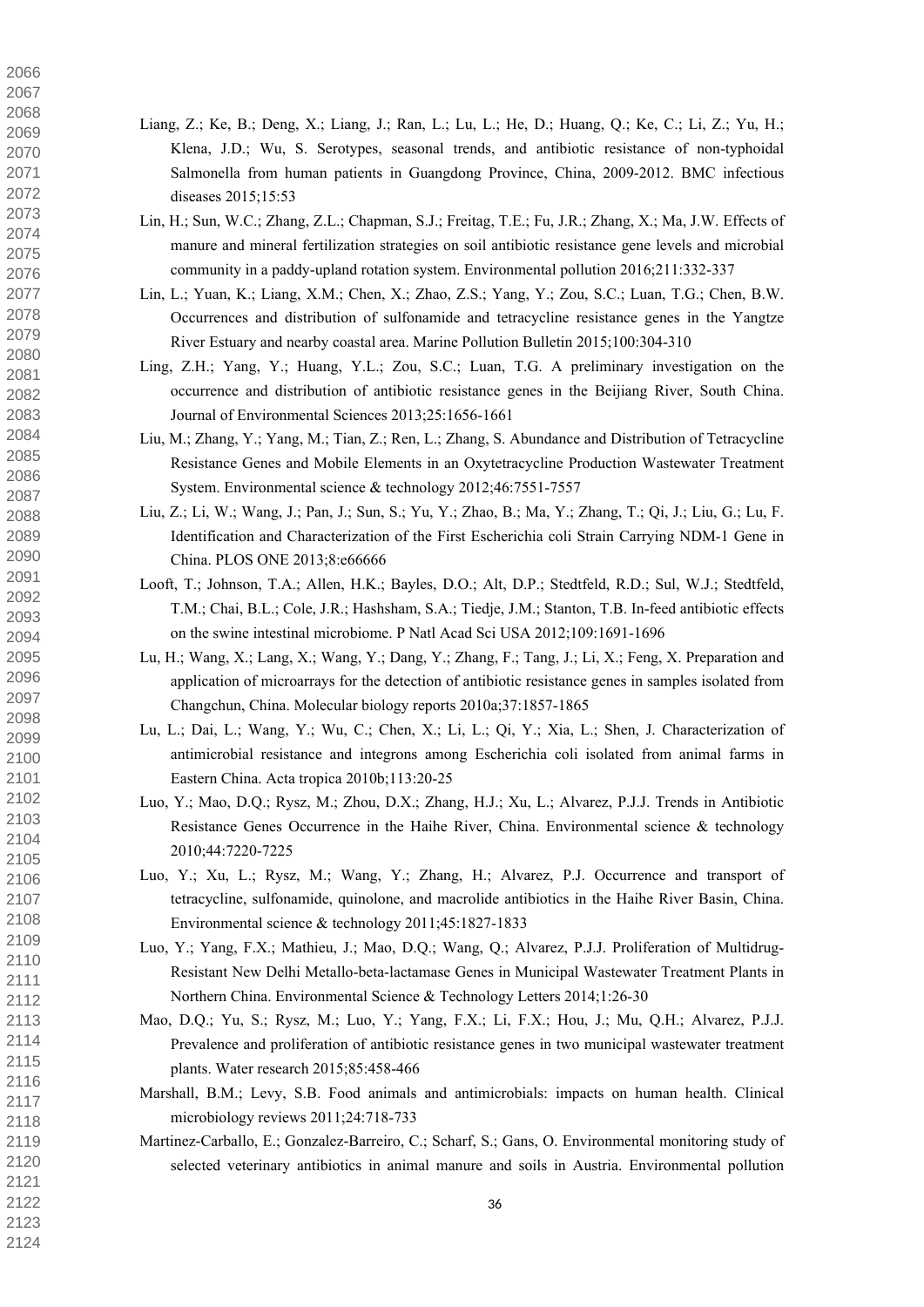2007;148:570-579

- McEwen, S.A.; Fedorka-Cray, P.J. Antimicrobial Use and Resistance in Animals. Clinical Infectious Diseases 2002;34:S93-S106
- McKenna, M. The Abstinence Method: Dutch farmers just say no to antibiotics for livestock. Modern Farmer; 2014
- Moore, P.R.; Evenson, A.; Luckey, T.D.; McCoy, E.; Elvehjem, C.A.; Hart, E.B. USE OF SULFASUXIDINE, STREPTOTHRICIN, AND STREPTOMYCIN IN NUTRITIONAL STUDIES WITH THE CHICK. Journal of Biological Chemistry 1946;165:437-441
- Mu, Q.; Li, J.; Sun, Y.; Mao, D.; Wang, Q.; Luo, Y. Occurrence of sulfonamide-, tetracycline-, plasmid-mediated quinolone- and macrolide-resistance genes in livestock feedlots in Northern China. Environmental Science and Pollution Research 2015;22:6932-6940
- Na, G.; Zhang, W.; Zhou, S.; Gao, H.; Lu, Z.; Wu, X.; Li, R.; Qiu, L.; Cai, Y.; Yao, Z. Sulfonamide antibiotics in the Northern Yellow Sea are related to resistant bacteria: implications for antibiotic resistance genes. Mar Pollut Bull 2014;84:70-75
- Ok, Y.S.; Kim, S.C.; Kim, K.R.; Lee, S.S.; Moon, D.H.; Lim, K.J.; Sung, J.K.; Hur, S.O.; Yang, J.E. Monitoring of selected veterinary antibiotics in environmental compartments near a composting facility in Gangwon Province, Korea. Environ Monit Assess 2011;174:693-701
- Ou, D.Y.; Chen, B.; Bai, R.N.; Song, P.Q.; Lin, H.S. Contamination of sulfonamide antibiotics and sulfamethazine-resistant bacteria in the downstream and estuarine areas of Jiulong River in Southeast China. Environmental Science and Pollution Research 2015;22:12104-12113
- Ouyang, W.Y.; Huang, F.Y.; Zhao, Y.; Li, H.; Su, J.Q. Increased levels of antibiotic resistance in urban stream of Jiulongjiang River, China. Applied Microbiology and Biotechnology 2015;99:5697-
- Pan, X.; Qiang, Z.; Ben, W.; Chen, M. Residual veterinary antibiotics in swine manure from concentrated animal feeding operations in Shandong Province, China. Chemosphere 2011;84:695-
- Pei, R.; Kim, S.-C.; Carlson, K.H.; Pruden, A. Effect of River Landscape on the sediment concentrations of antibiotics and corresponding antibiotic resistance genes (ARG). Water research 2006;40:2427-2435
- Peng, S.; Wang, Y.; Zhou, B.; Lin, X. Long-term application of fresh and composted manure increase tetracycline resistance in the arable soil of eastern China. Science of the Total Environment 2015;506:279-286
- Peng, X.; Wang, Z.; Kuang, W.; Tan, J.; Li, K. A preliminary study on the occurrence and behavior of sulfonamides, ofloxacin and chloramphenicol antimicrobials in wastewaters of two sewage treatment plants in Guangzhou, China. The Science of the total environment 2006;371:314-322
- Pruden, A.; Pei, R.T.; Storteboom, H.; Carlson, K.H. Antibiotic resistance genes as emerging contaminants: Studies in northern Colorado. Environmental science & technology 2006;40:7445-
- Pu, X.Y.; Pan, J.C.; Wang, H.Q.; Zhang, W.; Huang, Z.C.; Gu, Y.M. Characterization of fluoroquinolone-resistant Shigella flexneri in Hangzhou area of China. The Journal of antimicrobial chemotherapy 2009;63:917-920
- Qiao, M.; Chen, W.D.; Su, J.Q.; Zhang, B.; Zhang, C. Fate of tetracyclines in swine manure of three selected swine farms in China. Journal of Environmental Sciences 2012;24:1047-1052
- Qin, S.; Fu, Y.; Zhang, Q.; Qi, H.; Wen, J.G.; Xu, H.; Xu, L.; Zeng, L.; Tian, H.; Rong, L.; Li, Y.;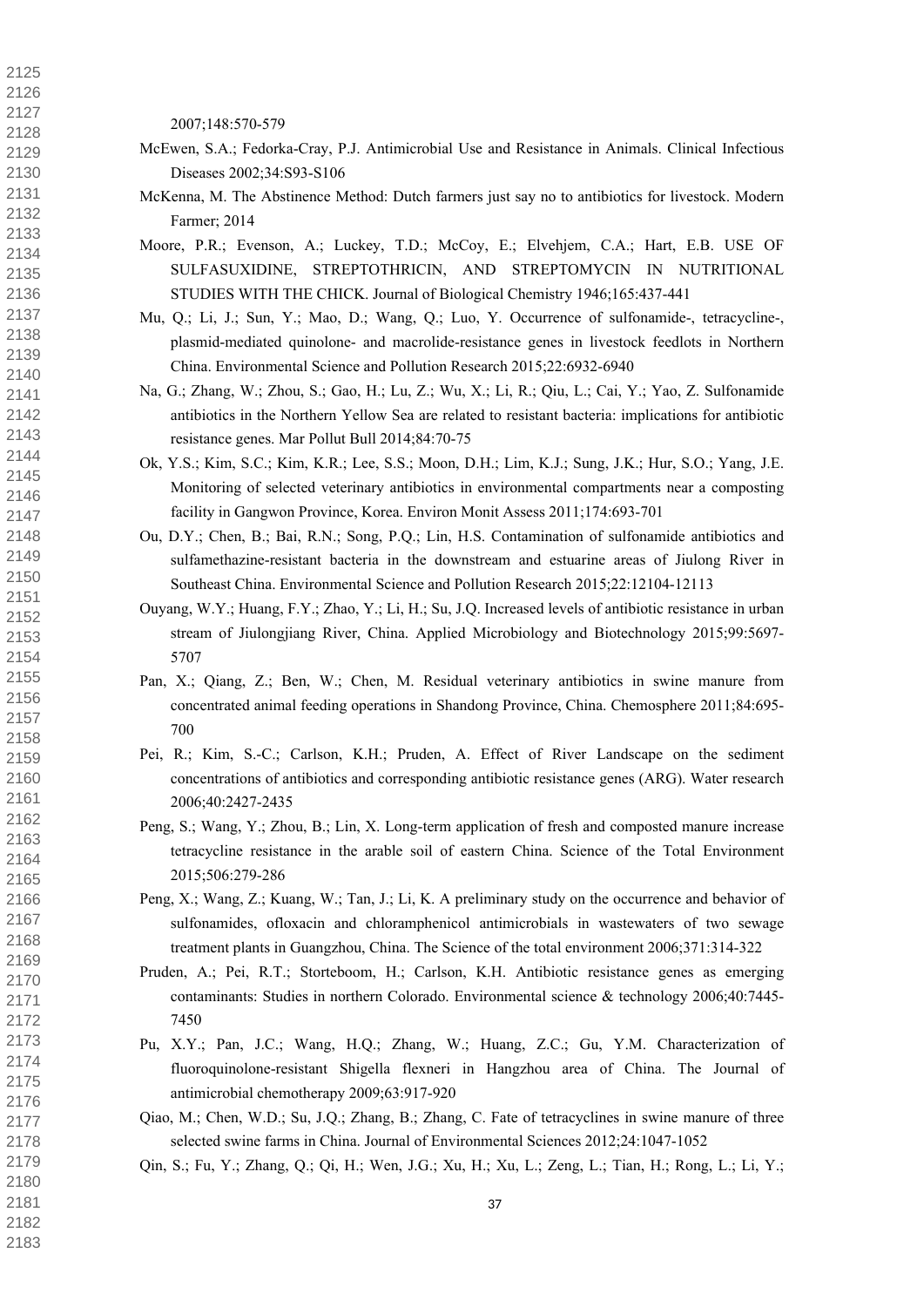- Shan, L.; Xu, H.; Yu, Y.; Feng, X.; Liu, H.-M. High Incidence and Endemic Spread of NDM-1- Positive Enterobacteriaceae in Henan Province, China. Antimicrobial Agents and Chemotherapy 2014;58:4275-4282
- RFA. Massive Antibiotic Pollution in China's Rivers 'Fueled by Abuse'. Orlando Echo; 2015
- Rossmann, J.; Schubert, S.; Gurke, R.; Oertel, R.; Kirch, W. Simultaneous determination of most prescribed antibiotics in multiple urban wastewater by SPE-LC-MS/MS. J Chromatogr B Analyt Technol Biomed Life Sci 2014;969:162-170
- Sarmah, A.K.; Meyer, M.T.; Boxall, A.B.A. A global perspective on the use, sales, exposure pathways, occurrence, fate and effects of veterinary antibiotics (VAs) in the environment. Chemosphere 2006;65:725-759
- Schmidt, A.S.; Bruun, M.S.; Dalsgaard, I.; Larsen, J.L. Incidence, Distribution, and Spread of Tetracycline Resistance Determinants and Integron-Associated Antibiotic Resistance Genes among Motile Aeromonads from a Fish Farming Environment. Applied and environmental microbiology 2001;67:5675-5682
	- Schwaiger, K.; Harms, K.; Holzel, C.; Meyer, K.; Karl, M.; Bauer, J. Tetracycline in liquid manure selects for co-occurrence of the resistance genes tet(M) and tet(L) in Enterococcus faecalis. Veterinary Microbiology 2009;139:386-392
- Shao, B.; Chen, D.; Zhang, J.; Wu, Y.; Sun, C. Determination of 76 pharmaceutical drugs by liquid chromatography-tandem mass spectrometry in slaughterhouse wastewater. Journal of chromatography A 2009;1216:8312-8318
- Shelver, W.L.; Hakk, H.; Larsen, G.L.; DeSutter, T.M.; Casey, F.X. Development of an ultra-highpressure liquid chromatography-tandem mass spectrometry multi-residue sulfonamide method and its application to water, manure slurry, and soils from swine rearing facilities. Journal of chromatography A 2010;1217:1273-1282
- Singer, A. How chemicals and heavy metals contribute to antimicrobial resistance. The Pharmaceutical Journal 2017;298
- Singer, A.C.; Shaw, H.; Rhodes, V.; Hart, A. Review of Antimicrobial Resistance in the Environment and Its Relevance to Environmental Regulators. Frontiers in microbiology 2016;7
- Song, Z.; Zhang, J.; He, L.; Chen, M.; Hou, X.; Li, Z.; Zhou, L. Prospective multi-region study on primary antibiotic resistance of Helicobacter pylori strains isolated from Chinese patients. Digestive and liver disease : official journal of the Italian Society of Gastroenterology and the Italian Association for the Study of the Liver 2014;46:1077-1081
- Stokstad, E.L.R.; Jukes, T.H. Further Observations on the "Animal Protein Factor". Proceedings of the Society for Experimental Biology and Medicine 1950;73:523-528
- Su, H.C.; Pan, C.G.; Ying, G.G.; Zhao, J.L.; Zhou, L.J.; Liu, Y.S.; Tao, R.; Zhang, R.Q.; He, L.Y. Contamination profiles of antibiotic resistance genes in the sediments at a catchment scale. The Science of the total environment 2014a;490:708-714
- Su, H.C.; Ying, G.G.; Tao, R.; Zhang, R.Q.; Zhao, J.L.; Liu, Y.S. Class 1 and 2 integrons, sul resistance genes and antibiotic resistance in Escherichia coli isolated from Dongjiang River, South China. Environmental pollution 2012;169:42-49
- Su, J.Q.; An, X.L.; Li, B.; chen, Q.L.; Gillings, M.R.; Chen, H.; Zhang, T.; Zhu, Y.G. Metagenomics of Urban Sewage Identifies an Extensively Shared Antibiotic Resistome in China. Microbiome 2017:DOI: 10.1186/s40168-40017-40298-y
- Su, J.Q.; Wei, B.; Xu, C.Y.; Qiao, M.; Zhu, Y.G. Functional metagenomic characterization of antibiotic
	- 38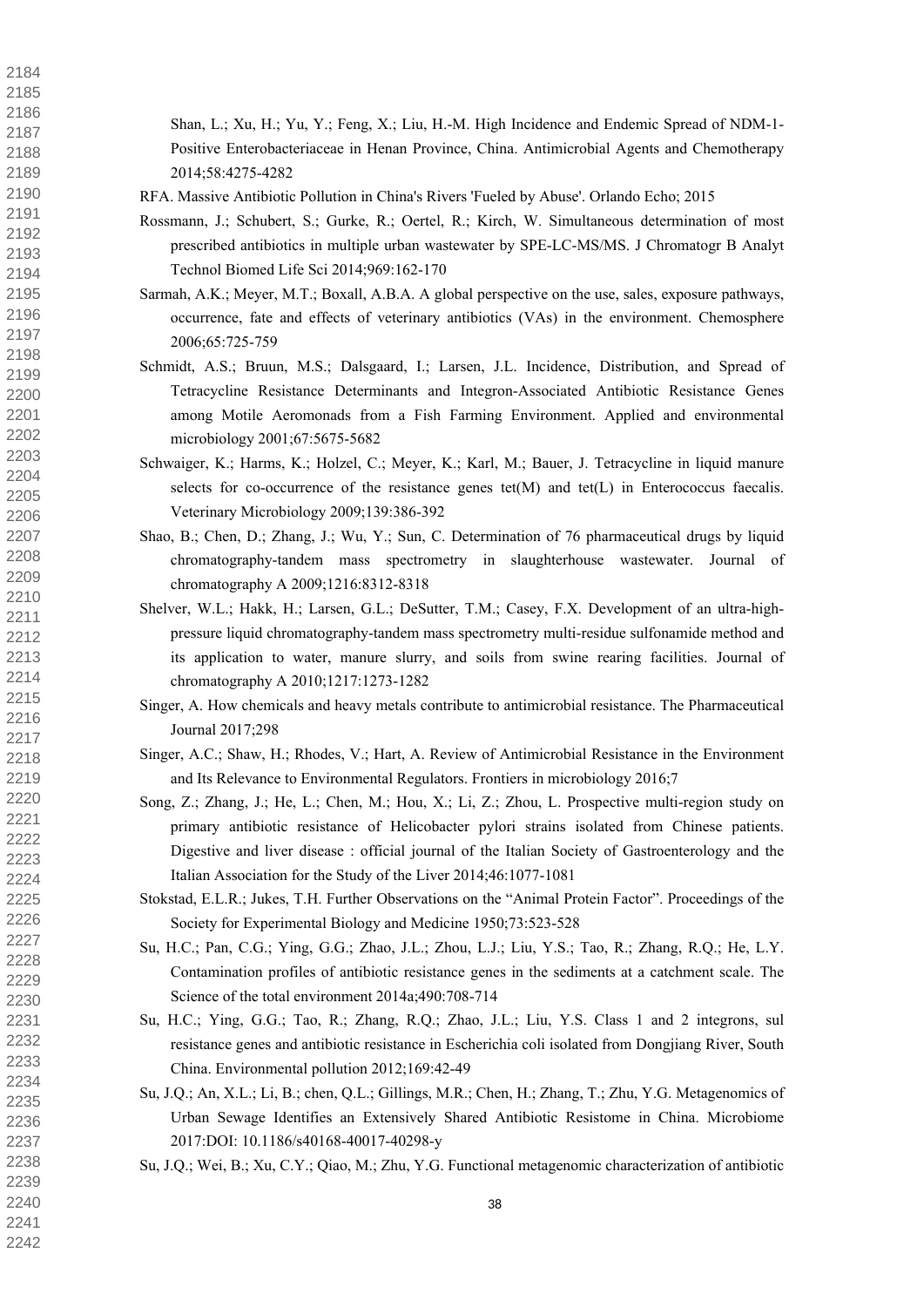resistance genes in agricultural soils from China. Environment International 2014b;65:9-15

- Sun, J.; Hu, J.; Peng, H.; Shi, J.; Dong, Z. Molecular and physiological characterization of fluoroquinolone resistance in relation to uropathogenicity among Escherichia coli isolates isolated from Wenyu River, China. Chemosphere 2012;87:37-42
- Sun, J.; Shen, X.; Li, M.; He, L.; Guo, S.; Skoog, G.; Grape, M.; Cars, O.; Dong, S. Changes in patterns of antibiotic use in Chinese public hospitals (2005-2012) and a benchmark comparison with Sweden in 2012. Journal of Global Antimicrobial Resistance 2015;3:95-102
- Sun, Q.; Li, M.; Ma, C.; Chen, X.; Xie, X.; Yu, C.P. Seasonal and spatial variations of PPCP occurrence, removal and mass loading in three wastewater treatment plants located in different urbanization areas in Xiamen, China. Environmental pollution 2016;208:371-381
- Sun, Y.; Liu, Q.; Chen, S.; Song, Y.; Liu, J.; Guo, X.; Zhu, L.; Ji, X.; Xu, L.; Zhou, W.; Qian, J.; Feng, S. Characterization and Plasmid Elimination of NDM-1-Producing Acinetobacter calcoaceticus from China. Plos One 2014;9
- Tang, J.; Wang, L.; Xi, Y.; Liu, G. A three-year survey of the antimicrobial resistance of microorganisms at a Chinese hospital. Experimental and Therapeutic Medicine 2016;11:731-736
- Tang, X.; Lou, C.; Wang, S.; Lu, Y.; Liu, M.; Hashmi, M.Z.; Liang, X.; Li, Z.; Liao, Y.; Qin, W.; Fan, F.; Xu, J.; Brookes, P.C. Effects of long-term manure applications on the occurrence of antibiotics and antibiotic resistance genes (ARGs) in paddy soils: Evidence from four field experiments in south of China. Soil Biology & Biochemistry 2015;90:179-187
- Tao, R.; Ying, G.G.; Su, H.C.; Zhou, H.W.; Sidhu, J.P. Detection of antibiotic resistance and tetracycline resistance genes in Enterobacteriaceae isolated from the Pearl rivers in South China. Environmental pollution 2010;158:2101-2109
- Tong, L.; Huang, S.; Wang, Y.; Liu, H.; Li, M. Occurrence of antibiotics in the aquatic environment of Jianghan Plain, central China. The Science of the total environment 2014;497-498:180-187
- Tuc Dinh, Q.; Alliot, F.; Moreau-Guigon, E.; Eurin, J.; Chevreuil, M.; Labadie, P. Measurement of trace levels of antibiotics in river water using on-line enrichment and triple-quadrupole LC– MS/MS. Talanta 2011;85:1238-1245
- Van Boeckel, T.P.; Brower, C.; Gilbert, M.; Grenfell, B.T.; Levin, S.A.; Robinson, T.P.; Teillant, A.; Laxminarayan, R. Global trends in antimicrobial use in food animals. P Natl Acad Sci USA 2015;112:5649-5654
- Verlicchi, P.; Al Aukidy, M.; Jelic, A.; Petrović, M.; Barceló, D. Comparison of measured and predicted concentrations of selected pharmaceuticals in wastewater and surface water: A case study of a catchment area in the Po Valley (Italy). Science of The Total Environment 2014;470:844-854
- Vieno, N.; Tuhkanen, T.; Kronberg, L. Elimination of pharmaceuticals in sewage treatment plants in Finland. Water research 2007;41:1001-1012
- Wang, D.; Sui, Q.; Lu, S.G.; Zhao, W.T.; Qiu, Z.F.; Miao, Z.W.; Yu, G. Occurrence and removal of six pharmaceuticals and personal care products in a wastewater treatment plant employing anaerobic/anoxic/aerobic and UV processes in Shanghai, China. Environmental science and pollution research international 2014a;21:4276-4285
- Wang, F.H.; Qiao, M.; Su, J.Q.; Chen, Z.; Zhou, X.; Zhu, Y.G. High throughput profiling of antibiotic resistance genes in urban park soils with reclaimed water irrigation. Environmental science & technology 2014b;48:9079-9085
- Wang, J.; Ben, W.W.; Yang, M.; Zhang, Y.; Qiang, Z.M. Dissemination of veterinary antibiotics and

39

2300 2301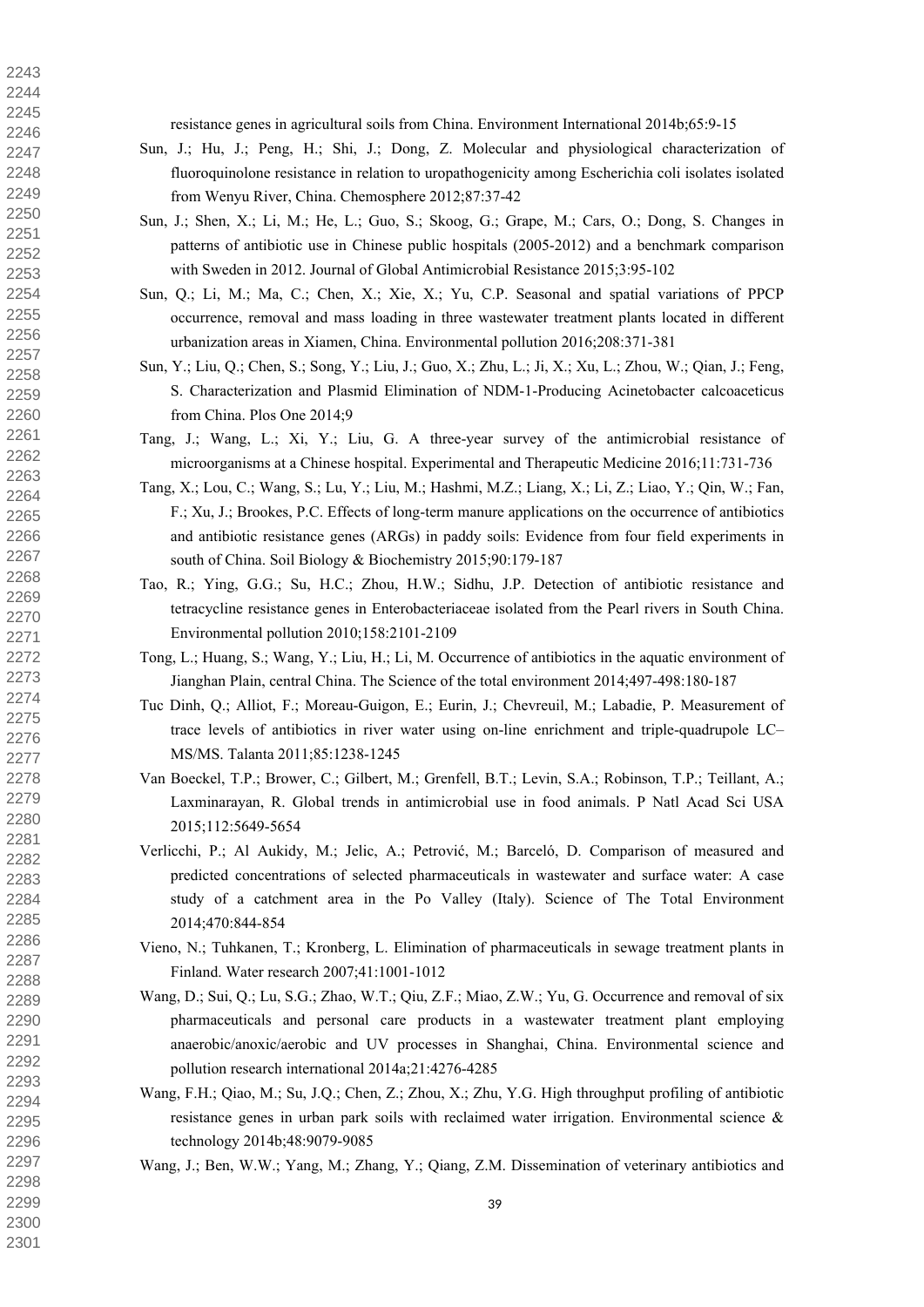- 2302 2303 2304 2305 2306 2307 2308 2309 2310 2311 2312
- 2313 2314 2315 2316 2317 2318 2319 2320 2321 2322 2323 2324 2325 2326 2327 2328 2329 2330 2331 2332 2333 2334 2335 2336 2337 2338 2339 2340 2341 2342 2343 2344 2345 2346 2347 2348 2349 2350 2351 2352 2353 2354 2355 2356 2357 2358 2359

corresponding resistance genes from a concentrated swine feedlot along the waste treatment paths. Environment International 2016a;92-93:317-323

- Wang, J.; Wang, P.; Wang, X.; Zheng, Y.; Xiao, Y. Use and prescription of antibiotics in primary health care settings in china. JAMA Internal Medicine 2014c;174:1914-1920
- Wang, J.L.; Mao, D.Q.; Mu, Q.H.; Luo, Y. Fate and proliferation of typical antibiotic resistance genes in five full-scale pharmaceutical wastewater treatment plants. Science of the Total Environment 2015;526:366-373
- Wang, N.; Guo, X.Y.; Yan, Z.; Wang, W.; Chen, B.; Ge, F.; Ye, B.P. A Comprehensive Analysis on Spread and Distribution Characteristic of Antibiotic Resistance Genes in Livestock Farms of Southeastern China. Plos One 2016b;11
- Wang, N.; Yang, X.; Jiao, S.; Zhang, J.; Ye, B.; Gao, S. Sulfonamide-Resistant Bacteria and Their Resistance Genes in Soils Fertilized with Manures from Jiangsu Province, Southeastern China. Plos One 2014d;9
- Wang, Y.-J.; Jia, D.-A.; Sun, R.-J.; Zhu, H.-W.; Zhou, D.-M. Adsorption and cosorption of tetracycline and copper(II) on montmorillonite as affected by solution pH. Environmental science  $\&$ technology 2008;42:3254-3259
- Wardwell, L.H.; Jude, B.A.; Moody, J.P.; Olcerst, A.I.; Gyure, R.A.; Nelson, R.E.; Fekete, F.A. Co-Selection of Mercury and Antibiotic Resistance in Sphagnum Core Samples Dating Back 2000 Years. Geomicrobiol J 2009;26:351-360
- Watanabe, N.; Bergamaschi, B.A.; Loftin, K.A.; Meyer, M.T.; Harter, T. Use and Environmental Occurrence of Antibiotics in Freestall Dairy Farms with Manured Forage Fields. Environmental science & technology 2010;44:6591-6600
- Wei, X.Q.; Zhong, S.J. The use of antibiotics in breeding industry. Journal of Animal Science and Veterinary Medicine 2011;30:117-118 (In Chinese)
- Wen, Q.X.; Yang, L.; Duan, R.; Chen, Z.Q. Monitoring and evaluation of antibiotic resistance genes in four municipal wastewater treatment plants in Harbin, Northeast China. Environmental pollution 2016;212:34-40
- WHO. Impacts of antimicrobial growth promoter termination in Denmark: The WHO international review panel's evaluation of the termination of the use of antimicrobial growth promoters in Denmark. 2003
- WHO. Global action plan on antimicrobial resistance. 2015
- Witte, W. Selective pressure by antibiotic use in livestock. International Journal of Antimicrobial Agents 2000;16:19-24
- Wright, G.D. Antibiotic resistance in the environment: a link to the clinic? Current Opinion in Microbiology 2010;13:589-594
- Wu, L.; Pan, X.; Chen, L.; Huang, Y.; Teng, Y.; Luo, Y.; Christie, P. Occurrence and distribution of heavy metals and tetracyclines in agricultural soils after typical land use change in east China. Environmental science and pollution research international 2013;20:8342-8354
- Wu, N.; Qiao, M.; Zhang, B.; Cheng, W.D.; Zhu, Y.G. Abundance and Diversity of Tetracycline Resistance Genes in Soils Adjacent to Representative Swine Feedlots in China. Environmental Science & Technology 2010;44:6933-6939
- Xia, W.; Chen, Y.; Mei, Y.; Wang, T.; Liu, G.; Gu, B.; Pan, S. Changing trend of antimicrobial resistance among pathogens isolated from lower respiratory tract at a university-affiliated hospital of China, 2006-2010. Journal of thoracic disease 2012;4:284-291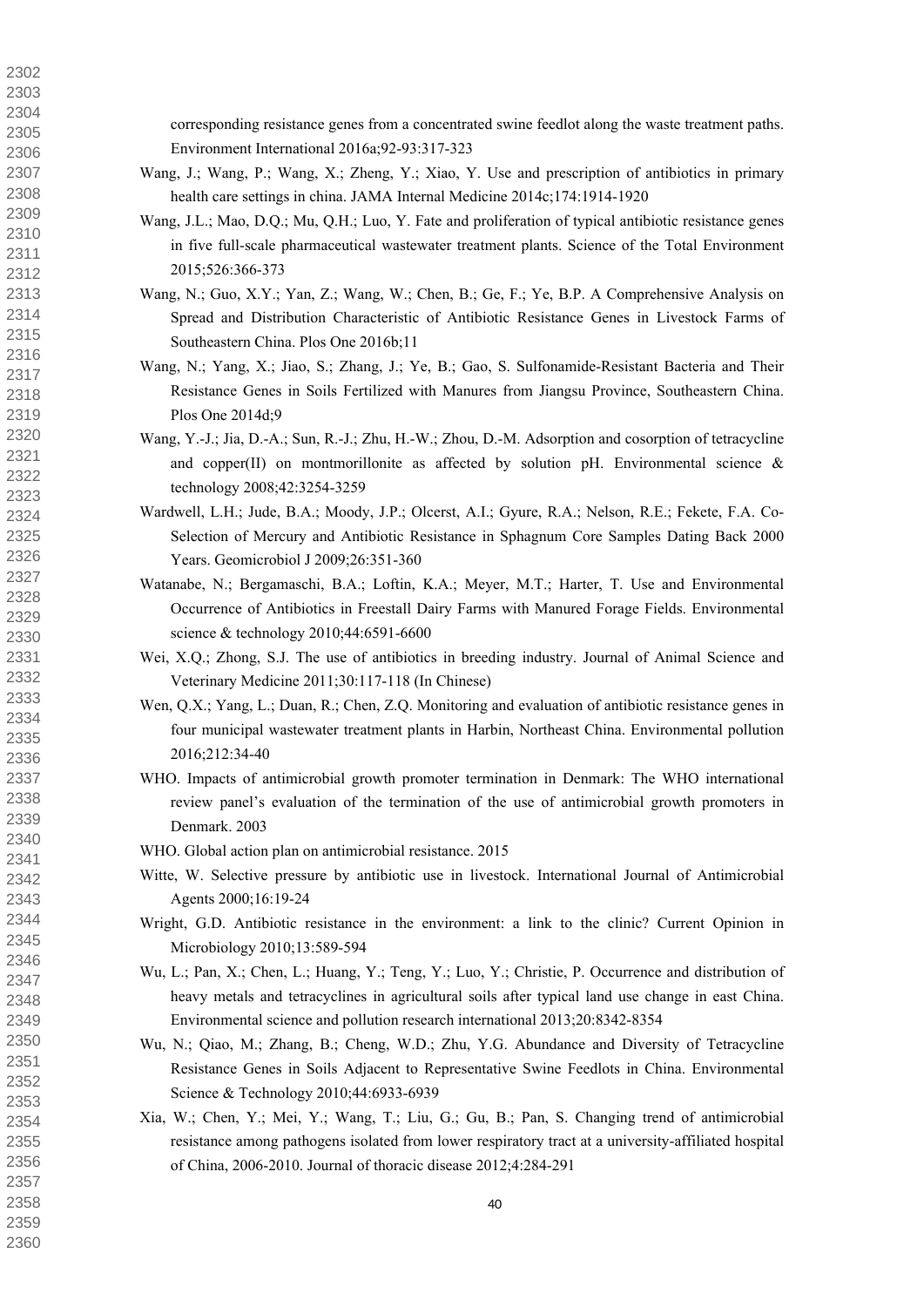- Xiao, Y.; Li, L. Legislation of clinical antibiotic use in China. The Lancet Infectious Diseases 2013;13:189-191
- Xiao, Y.; Li, L. China's national plan to combat antimicrobial resistance. Lancet Infectious Diseases 2016;16:1216-1218
- Xiao, Y.; Wei, Z.; Shen, P.; Ji, J.; Sun, Z.; Yu, H.; Zhang, T.; Ji, P.; Ni, Y.; Hu, Z.; Chu, Y.; Li, L. Bacterial-resistance among outpatients of county hospitals in China: significant geographic distinctions and minor differences between central cities. Microbes and Infection 2015;17:417-425
- Xiao, Y.H.; Wang, J.; Li, Y. Bacterial resistance surveillance in China: a report from Mohnarin 2004- 2005. European Journal of Clinical Microbiology & Infectious Diseases 2008;27:697-708
- Xie, Z.; Tu, S.; Shah, F.; Xu, C.; Chen, J.; Han, D.; Liu, G.; Li, H.; Muhammad, I.; Cao, W. Substitution of fertilizer-N by green manure improves the sustainability of yield in double-rice cropping system in south China. Field Crops Research 2016;188:142-149
- Xiong, W.; Sun, Y.; Ding, X.; Zhang, Y.; Zhong, X.; Liang, W.; Zeng, Z. Responses of plasmidmediated quinolone resistance genes and bacterial taxa to (fluoro)quinolones-containing manure in arable soil. Chemosphere 2015;119:473-478
- Xu, J.; Xu, Y.; Wang, H.; Guo, C.; Qiu, H.; He, Y.; Zhang, Y.; Li, X.; Meng, W. Occurrence of antibiotics and antibiotic resistance genes in a sewage treatment plant and its effluent-receiving river. Chemosphere 2015;119:1379-1385
- Xu, W.; Yan, W.; Li, X.; Zou, Y.; Chen, X.; Huang, W.; Miao, L.; Zhang, R.; Zhang, G.; Zou, S. Antibiotics in riverine runoff of the Pearl River Delta and Pearl River Estuary, China: concentrations, mass loading and ecological risks. Environmental pollution 2013;182:402-407
- Xu, W.; Zhang, G.; Li, X.; Zou, S.; Li, P.; Hu, Z.; Li, J. Occurrence and elimination of antibiotics at four sewage treatment plants in the Pearl River Delta (PRD), South China. Water research 2007;41:4526-4534
- Xu, Y.; Guo, C.S.; Luo, Y.; Lv, J.P.; Zhang, Y.; Lin, H.X.; Wang, L.; Xu, J. Occurrence and distribution of antibiotics, antibiotic resistance genes in the urban rivers in Beijing, China. Environmental pollution 2016;213:833-840
- Xue, B.; Zhang, R.; Wang, Y.; Liu, X.; Li, J.; Zhang, G. Antibiotic contamination in a typical developing city in south China: occurrence and ecological risks in the Yongjiang River impacted by tributary discharge and anthropogenic activities. Ecotoxicology and environmental safety 2013;92:229-236
- Yan, C.; Yang, Y.; Zhou, J.; Liu, M.; Nie, M.; Shi, H.; Gu, L. Antibiotics in the surface water of the Yangtze Estuary: occurrence, distribution and risk assessment. Environmental pollution 2013;175:22-29
- Yan, Q.; Gao, X.; Huang, L.; Gan, X.M.; Zhang, Y.X.; Chen, Y.P.; Peng, X.Y.; Guo, J.S. Occurrence and fate of pharmaceutically active compounds in the largest municipal wastewater treatment plant in Southwest China: mass balance analysis and consumption back-calculated model. Chemosphere 2014;99:160-170
- Yang, H.C.; Chen, S.; White, D.G.; Zhao, S.H.; McDermott, P.; Walker, R.; Meng, J.H. Characterization of multiple-antimicrobial-resistant Escherichia coli isolates from diseased chickens and swine in China. Journal of Clinical Microbiology 2004;42:3483-3489
- Yang, J.-x.; Li, T.; Ning, Y.-z.; Shao, D.-h.; Liu, J.; Wang, S.-q.; Liang, G.-w. Molecular characterization of resistance, virulence and clonality in vancomycin-resistant Enterococcus faecium and Enterococcus faecalis: A hospital-based study in Beijing, China. Infection Genetics

2418 2419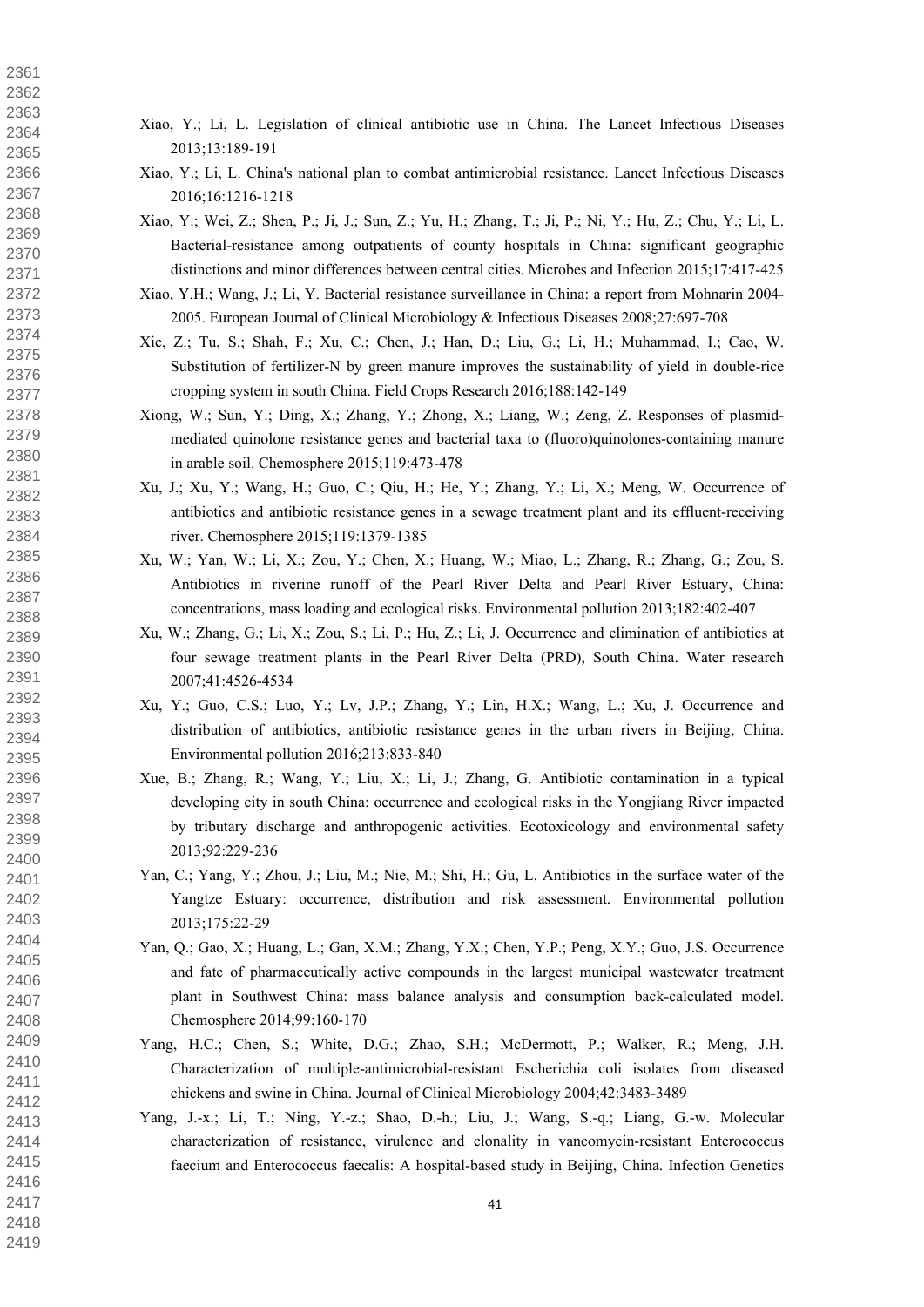and Evolution 2015;33:253-260

- Yang, J.F.; Ying, G.G.; Zhao, J.L.; Tao, R.; Su, H.C.; Chen, F. Simultaneous determination of four classes of antibiotics in sediments of the Pearl Rivers using RRLC-MS/MS. The Science of the total environment 2010;408:3424-3432
- Yang, J.F.; Ying, G.G.; Zhao, J.L.; Tao, R.; Su, H.C.; Liu, Y.S. Spatial and seasonal distribution of selected antibiotics in surface waters of the Pearl Rivers, China. Journal of environmental science and health Part B, Pesticides, food contaminants, and agricultural wastes 2011;46:272-280
- Yang, Y.; Li, B.; Zou, S.C.; Fang, H.H.P.; Zhang, T. Fate of antibiotic resistance genes in sewage treatment plant revealed by metagenomic approach. Water research 2014;62:97-106
- Yezli, S.; Li, H. Antibiotic resistance amongst healthcare-associated pathogens in China. Int J Antimicrob Agents 2012;40:389-397
- Yin, X.; Song, F.; Gong, Y.; Tu, X.; Wang, Y.; Cao, S.; Liu, J.; Lu, Z. A systematic review of antibiotic utilization in China. The Journal of antimicrobial chemotherapy 2013;68:2445-2452
- Zeng, L.; Hu, D.; Choonara, I.; Mu, D.; Zhang, L.; Li, X.; Zhang, Z.; Hu, Z.; Quan, S. A prospective study of the use of antibiotics in the Emergency Department of a Chinese University Hospital. The International journal of pharmacy practice 2017;25:89-92
- Zhai, W.C.; Yang, F.X.; Mao, D.Q.; Luo, Y. Fate and removal of various antibiotic resistance genes in typical pharmaceutical wastewater treatment systems. Environmental Science and Pollution Research 2016;23:12030-12038
- Zhang, H.; Liu, P.; Feng, Y.; Yang, F. Fate of antibiotics during wastewater treatment and antibiotic distribution in the effluent-receiving waters of the Yellow Sea, northern China. Mar Pollut Bull 2013;73:282-290
- Zhang, H.; Luo, Y.; Wu, L.; Huang, Y.; Christie, P. Residues and potential ecological risks of veterinary antibiotics in manures and composts associated with protected vegetable farming. Environmental science and pollution research international 2015a;22:5908-5918
- Zhang, J.; Zhou, K.; Zheng, B.; Zhao, L.; Shen, P.; Ji, J.; Wei, Z.; Li, L.; Zhou, J.; Xiao, Y. High Prevalence of ESBL-Producing Klebsiella pneumoniae Causing Community-Onset Infections in China. Frontiers in microbiology 2016a;7
- Zhang, Q.; Cheng, J.; Xin, Q. Effects of tetracycline on developmental toxicity and molecular responses in zebrafish (Danio rerio) embryos. Ecotoxicology 2015b;24:707-719
- Zhang, Q.Q.; Ying, G.G.; Pan, C.G.; Liu, Y.S.; Zhao, J.L. Comprehensive evaluation of antibiotics emission and fate in the river basins of China: source analysis, multimedia modeling, and linkage to bacterial resistance. Environmental science & technology 2015c;49:6772-6782
- Zhang, R.; Eggleston, K.; Rotimi, V.; Zeckhauser, R.J. Antibiotic resistance as a global threat: Evidence from China, Kuwait and the United States. Globalization and Health 2006;2:6-6
- Zhang, R.; Zhang, G.; Zheng, Q.; Tang, J.; Chen, Y.; Xu, W.; Zou, Y.; Chen, X. Occurrence and risks of antibiotics in the Laizhou Bay, China: impacts of river discharge. Ecotoxicology and environmental safety 2012;80:208-215
- Zhang, S.; Gu, J.; Wang, C.; Wang, P.; Jiao, S.; He, Z.; Han, B. Characterization of Antibiotics and Antibiotic Resistance Genes on an Ecological Farm System. Journal of Chemistry 2015d;
- Zhang, S.H.; Lv, X.Y.; Han, B.; Gu, X.C.; Wang, P.F.; Wang, C.; He, Z.L. Prevalence of antibiotic resistance genes in antibiotic-resistant Escherichia coli isolates in surface water of Taihu Lake Basin, China. Environmental Science and Pollution Research 2015e;22:11412-11421
- Zhang, T.; Zhang, M.; Zhang, X.X.; Fang, H.H. Tetracycline Resistance Genes and Tetracycline
	- 42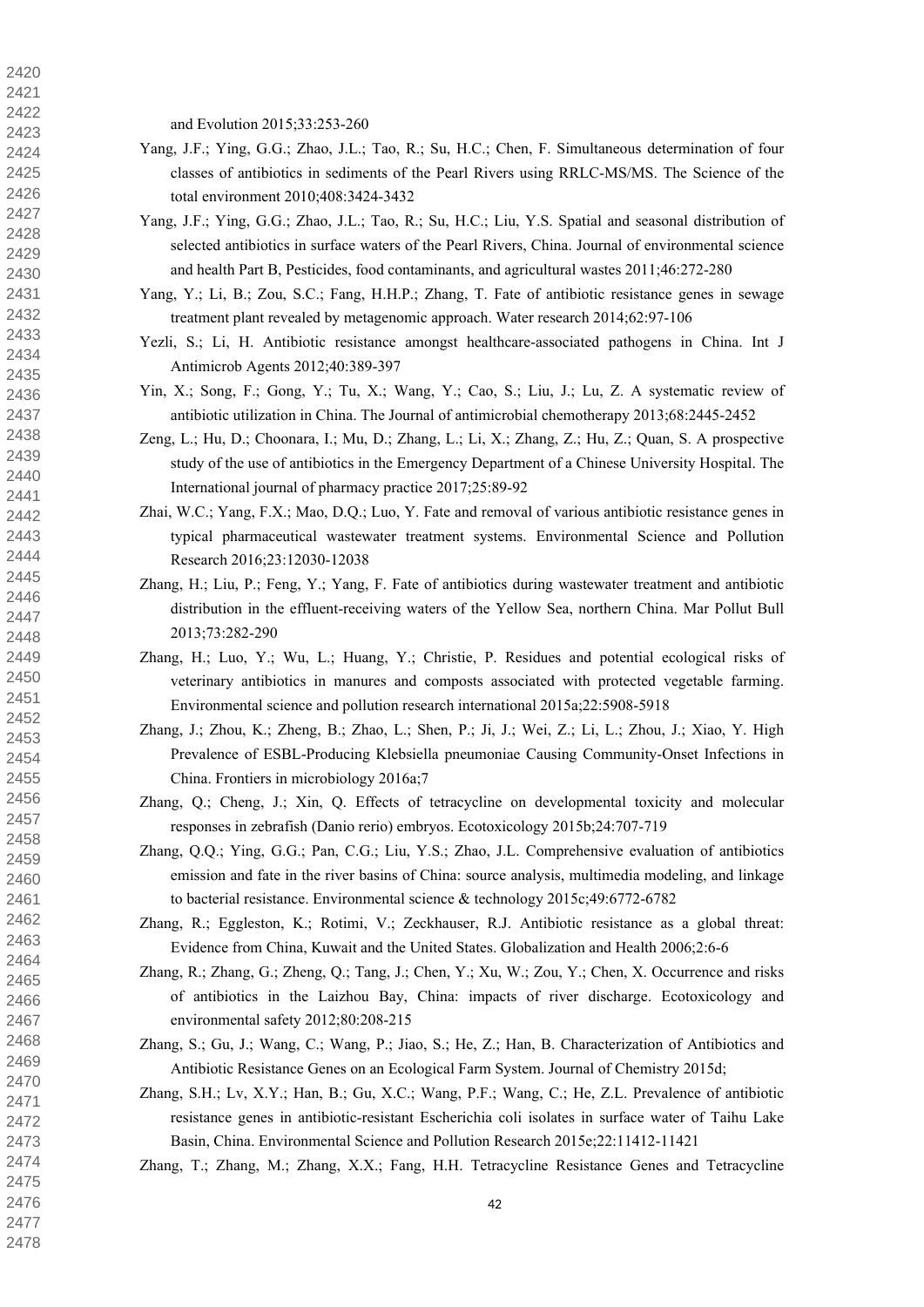Resistant Lactose-Fermenting Enterobacteriaceae in Activated Sludge of Sewage Treatment Plants. Environmental science & technology 2009a;43:3455-3460

- Zhang, X.-X.; Zhang, T. Occurrence, Abundance, and Diversity of Tetracycline Resistance Genes in 15 Sewage Treatment Plants across China and Other Global Locations. Environmental science & technology 2011;45:2598-2604
- Zhang, X.; Wu, B.; Zhang, Y.; Zhang, T.; Yang, L.; Fang, H.H.; Ford, T.; Cheng, S. Class 1 integronase gene and tetracycline resistance genes tetA and tetC in different water environments of Jiangsu Province, China. Ecotoxicology 2009b;18:652-660
- Zhang, Y.Y.; Zhuang, Y.; Geng, J.J.; Ren, H.Q.; Xu, K.; Ding, L.L. Reduction of antibiotic resistance genes in municipal wastewater effluent by advanced oxidation processes. Science of the Total Environment 2016b;550:184-191
- Zhao, L.; Dong, Y.H.; Wang, H. Residues of veterinary antibiotics in manures from feedlot livestock in eight provinces of China. The Science of the total environment 2010;408:1069-1075
- Zhao, W.; Guo, Y.; Lu, S.; Yan, P.; Sui, Q. Recent advances in pharmaceuticals and personal care products in the surface water and sediments in China. Frontiers of Environmental Science & Engineering 2016;10:2
- Zheng, S.; Qiu, X.; Chen, B.; Yu, X.; Liu, Z.; Zhong, G.; Li, H.; Chen, M.; Sun, G.; Huang, H.; Yu, W.; Freestone, D. Antibiotics pollution in Jiulong River estuary: source, distribution and bacterial resistance. Chemosphere 2011;84:1677-1685
- Zhou, L.J.; Ying, G.G.; Liu, S.; Zhang, R.Q.; Lai, H.J.; Chen, Z.F.; Pan, C.G. Excretion masses and environmental occurrence of antibiotics in typical swine and dairy cattle farms in China. The Science of the total environment 2013a;444:183-195
- Zhou, L.J.; Ying, G.G.; Liu, S.; Zhao, J.L.; Chen, F.; Zhang, R.Q.; Peng, F.Q.; Zhang, Q.Q. Simultaneous determination of human and veterinary antibiotics in various environmental matrices by rapid resolution liquid chromatography-electrospray ionization tandem mass spectrometry. Journal of Chromatography A 2012;1244:123-138
- Zhou, L.J.; Ying, G.G.; Liu, S.; Zhao, J.L.; Yang, B.; Chen, Z.F.; Lai, H.J. Occurrence and fate of eleven classes of antibiotics in two typical wastewater treatment plants in South China. The Science of the total environment 2013b;452-453:365-376
- Zhou, L.J.; Ying, G.G.; Zhang, R.Q.; Liu, S.; Lai, H.J.; Chen, Z.F.; Yang, B.; Zhao, J.L. Use patterns, excretion masses and contamination profiles of antibiotics in a typical swine farm, south China. Environ Sci-Proc Imp 2013c;15:802-813
- Zhou, L.J.; Ying, G.G.; Zhao, J.L.; Yang, J.F.; Wang, L.; Yang, B.; Liu, S. Trends in the occurrence of human and veterinary antibiotics in the sediments of the Yellow River, Hai River and Liao River in northern China. Environmental pollution 2011;159:1877-1885
- Zhou, X.; Qiao, M.; Wang, F.-H.; Zhu, Y.-G. Use of commercial organic fertilizer increases the abundance of antibiotic resistance genes and antibiotics in soil. Environmental Science and Pollution Research 2017;24:701-710
- Zhu, N.; Ma, J. The estimation of the production amount of animal manure and its environmental effect in China. Agricultural Outlook 2014;10:46-48 (In Chinese)
- Zhu, S.; Chen, H.; Li, J. Sources, distribution and potential risks of pharmaceuticals and personal care products in Qingshan Lake basin, Eastern China. Ecotoxicology and environmental safety 2013a;96:154-159
- Zhu, Y.G.; Johnson, T.A.; Su, J.Q.; Qiao, M.; Guo, G.X.; Stedtfeld, R.D.; Hashsham, S.A.; Tiedje,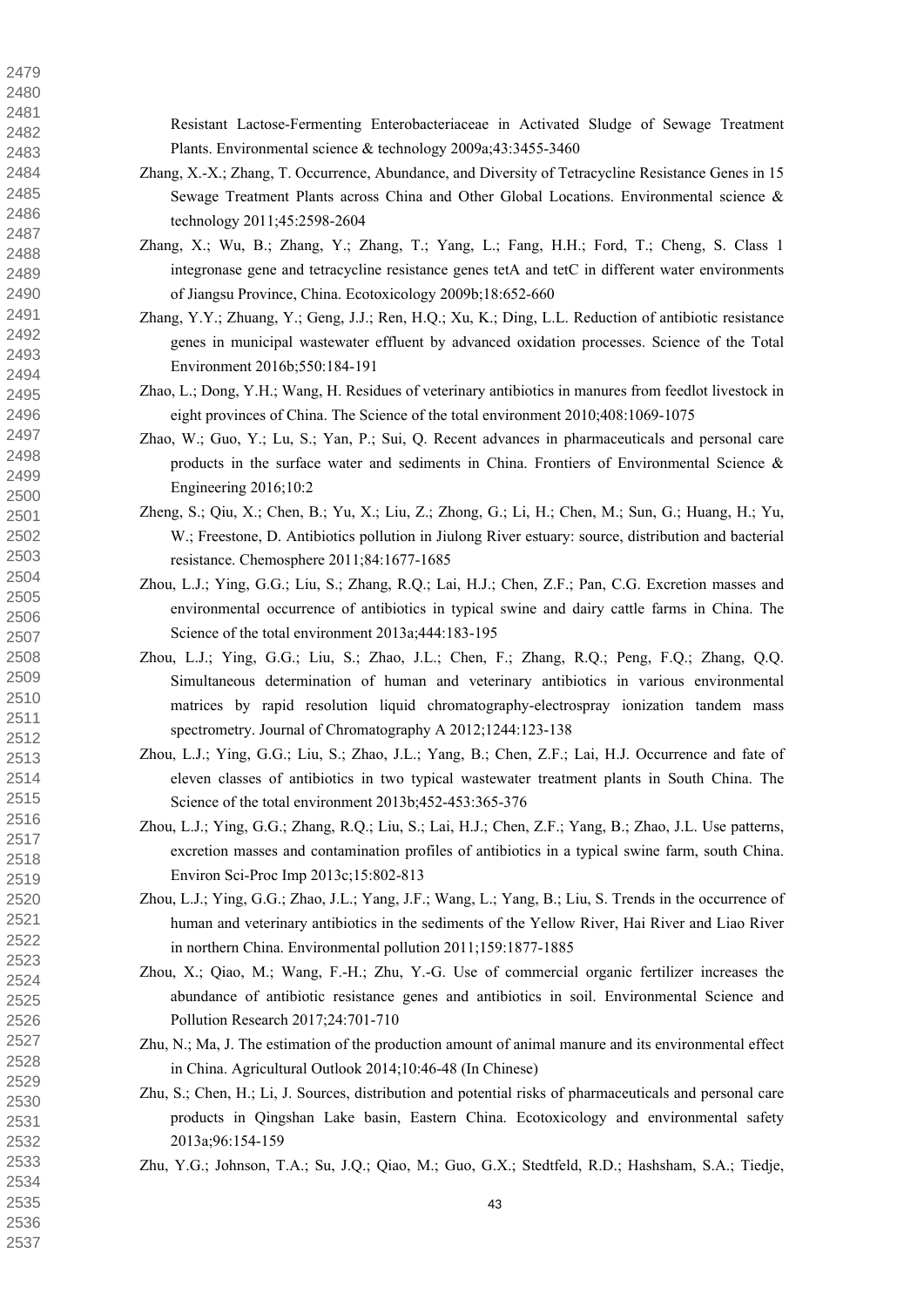| 2539 |                                                                                                         |
|------|---------------------------------------------------------------------------------------------------------|
| 2540 |                                                                                                         |
| 2541 | J.M. Diverse and abundant antibiotic resistance genes in Chinese swine farms. Proceedings of the        |
| 2542 | National Academy of Sciences of the United States of America 2013b;110:3435-3440                        |
| 2543 | Zhu, Y.G.; Zhao, Y.; Li, B.; Huang, C.L.; Zhang, S.Y.; Yu, S.; Chen, Y.S.; Zhang, T.; Gillings, M.R.;   |
| 2544 | Su, J.Q. Continental-scale pollution of estuaries with antibiotic resistance genes. 2017;2:16270        |
| 2545 |                                                                                                         |
| 2546 | Zou, L.K.; Li, L.W.; Pan, X.; Tian, G.B.; Luo, Y.; Wu, Q.; Li, B.; Cheng, L.; Xiao, J.J.; Hu, S.; Zhou, |
| 2547 | Y.; Pang, Y.J. Molecular characterization of beta-lactam-resistant Escherichia coli isolated from       |
| 2548 | Fu River, China. World J Microbiol Biotechnol 2012;28:1891-1899                                         |
| 2549 |                                                                                                         |
| 2550 |                                                                                                         |
| 2551 |                                                                                                         |
| 2552 |                                                                                                         |
| 2553 |                                                                                                         |
| 2554 |                                                                                                         |
| 2555 |                                                                                                         |
| 2556 |                                                                                                         |
| 2557 |                                                                                                         |
| 2558 |                                                                                                         |
| 2559 |                                                                                                         |
|      |                                                                                                         |
| 2560 |                                                                                                         |
| 2561 |                                                                                                         |
| 2562 |                                                                                                         |
| 2563 |                                                                                                         |
| 2564 |                                                                                                         |
| 2565 |                                                                                                         |
| 2566 |                                                                                                         |
| 2567 |                                                                                                         |
| 2568 |                                                                                                         |
| 2569 |                                                                                                         |
| 2570 |                                                                                                         |
| 2571 |                                                                                                         |
| 2572 |                                                                                                         |
| 2573 |                                                                                                         |
| 2574 |                                                                                                         |
| 2575 |                                                                                                         |
| 2576 |                                                                                                         |
| 2577 |                                                                                                         |
| 2578 |                                                                                                         |
| 2579 |                                                                                                         |
| 2580 |                                                                                                         |
| 2581 |                                                                                                         |
| 2582 |                                                                                                         |
| 2583 |                                                                                                         |
| 2584 |                                                                                                         |
| 2585 |                                                                                                         |
| 2586 |                                                                                                         |
| 2587 |                                                                                                         |
| 2588 |                                                                                                         |
| 2589 |                                                                                                         |
|      |                                                                                                         |
| 2590 |                                                                                                         |
| 2591 |                                                                                                         |
| 2592 |                                                                                                         |
| 2593 |                                                                                                         |
| 2594 | 44                                                                                                      |
| 2595 |                                                                                                         |
| 2596 |                                                                                                         |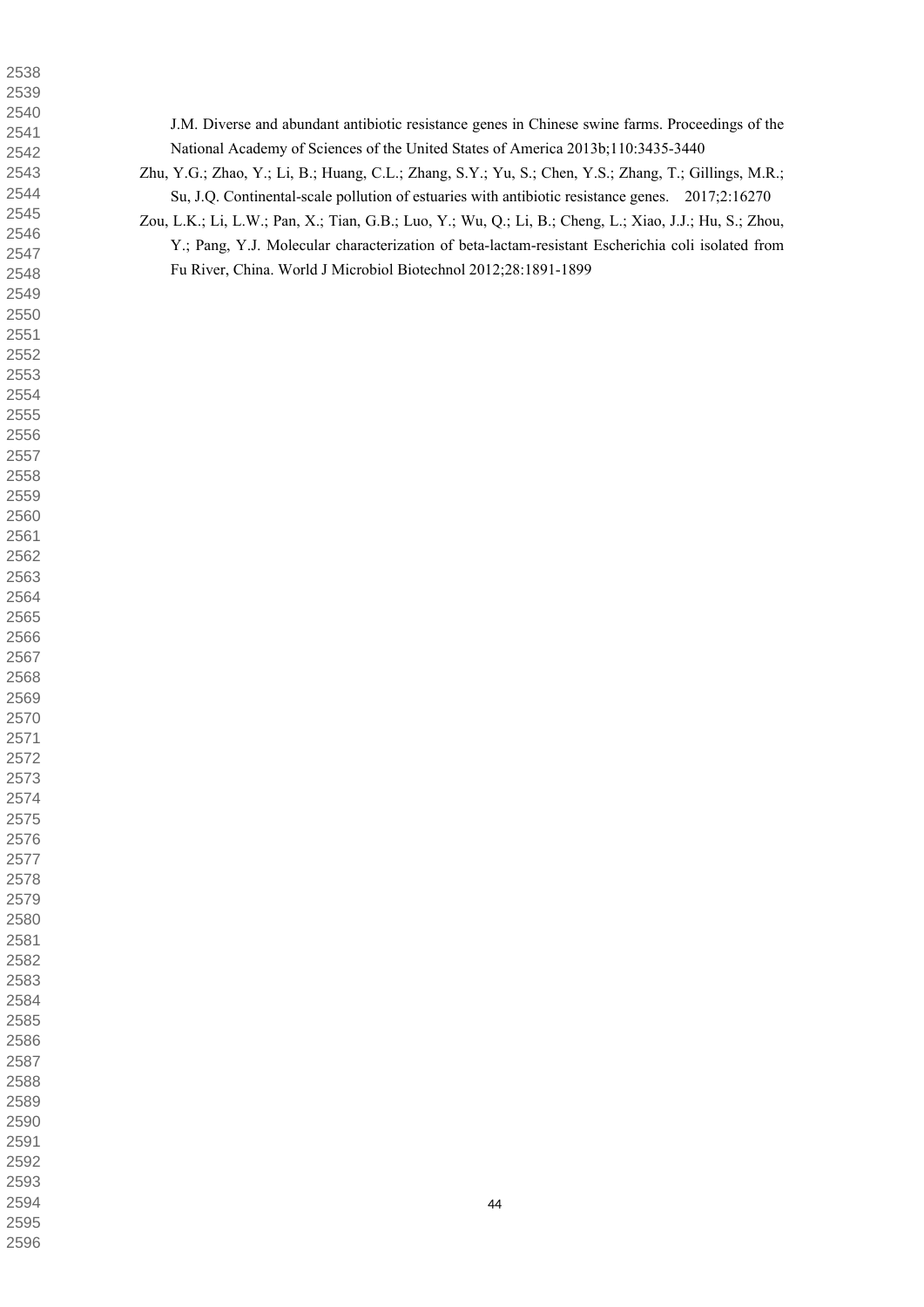## **Supplemental Material**

Review of Antibiotic Resistance in China and its Environment

Min Qiao<sup>1,2</sup>, Guang-GuoYing<sup>3</sup>, Andrew C. Singer<sup>4</sup>, Yong-Guan Zhu<sup>1,5\*</sup>

<sup>1</sup>State Key Lab of Urban and Regional Ecology, Research Center for Eco-Environmental Sciences, Chinese Academy of Sciences, Beijing 100085, China 2 University of Chinese Academy of Sciences, Beijing 100049, China <sup>3</sup>State Key Laboratory of Organic Geochemistry, Guangzhou Institute of Geochemistry, Chinese Academy of Sciences, Guangzhou 510640, China <sup>4</sup>NERC Centre for Ecology & Hydrology, Wallingford, OX10 8BB, United Kingdom <sup>5</sup>Key Lab of Urban Environment and Health, Institute of Urban Environment, Chinese Academy of Sciences, Xiamen 361021, China

Figure S1. Concentrations of antibiotics in influent and effluent of Chinese STPs. (The mean values for each compound are listed on the top x-axes)

Figure S2. Concentrations of antibiotics in surface water of Chinese rivers. (The mean values for each compound are listed on the top x-axes)

Figure S3. Concentrations of antibiotics in sediments of Chinese rivers.

(The mean values for each compound are listed on the top x-axes)

Figure S4. Concentrations of antibiotics in Chinese animal manures (chicken, duck, cattle and swine

manure). (The mean values for each compound are listed on the top x-axes)

Figure S5. Concentrations of antibiotics in Chinese soils.

(The mean values for each compound are listed on the top x-axes)

Table S1 Concentrations of antibiotics in different environment media in China Table S2 Abundance of antibiotic resistant genes (ARGs) in different environment media in China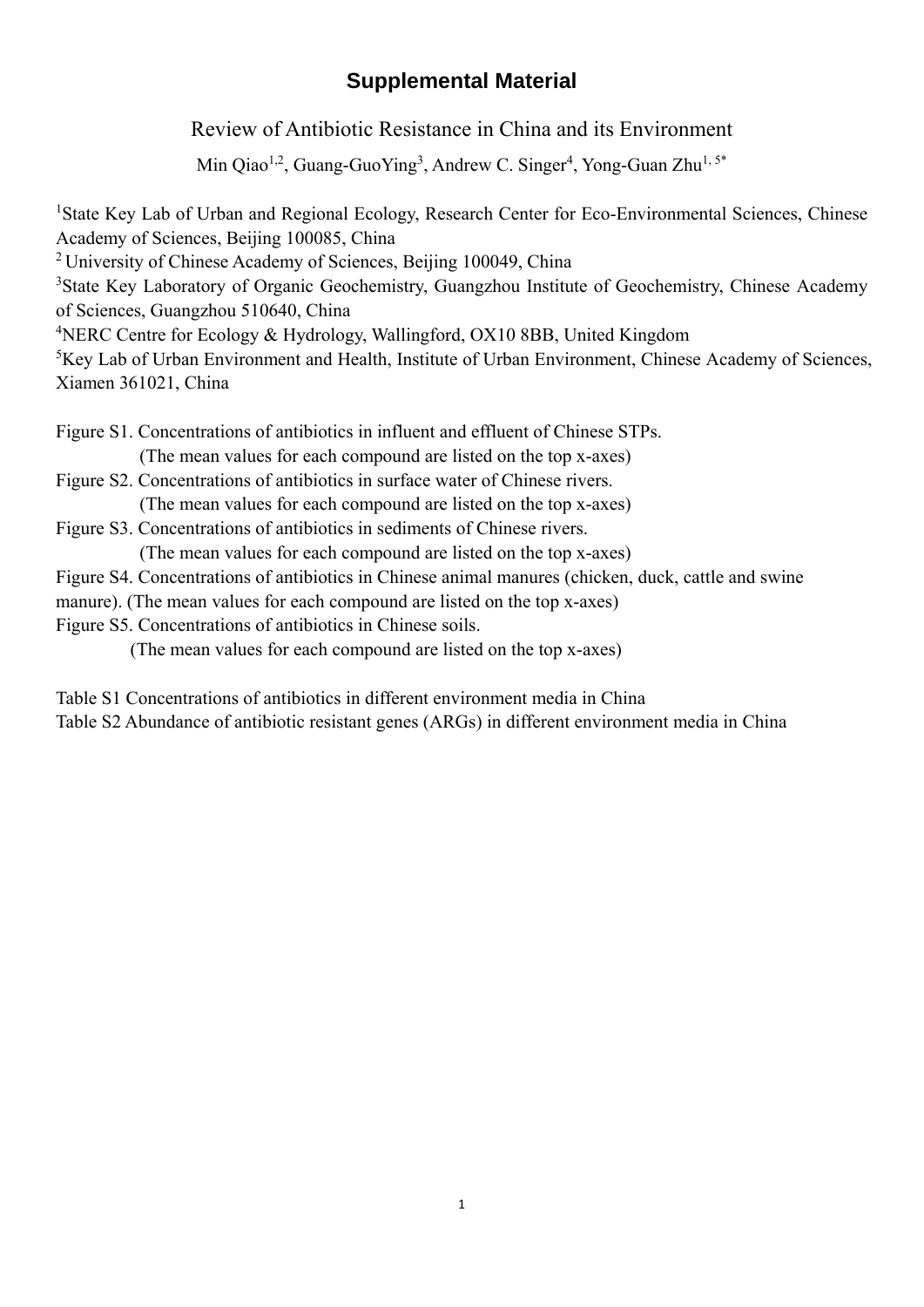

Figure S1. Concentrations of antibiotics in influent and effluent of Chinese STPs. (The mean values for each compound are listed on the top x-axes)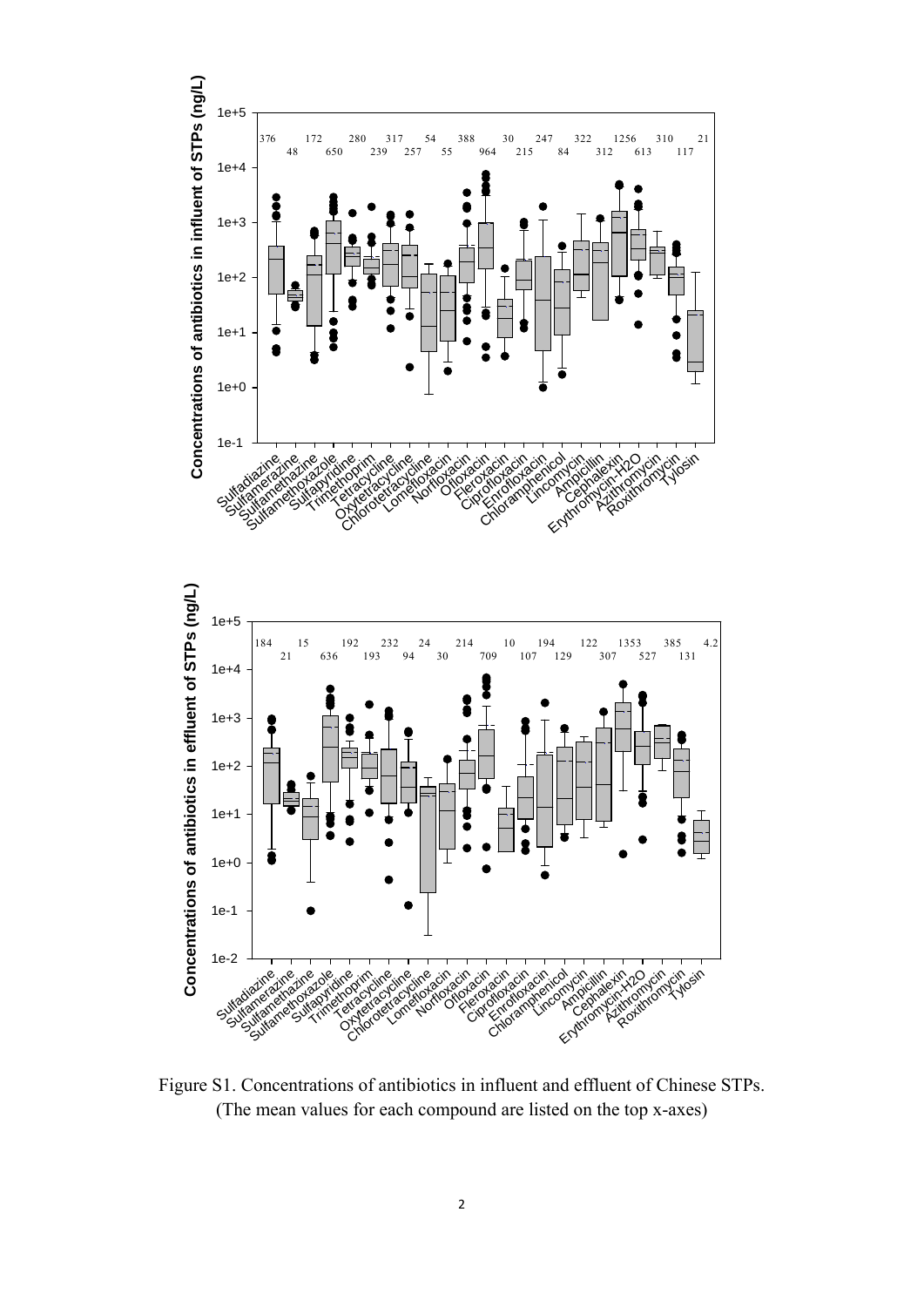

Figure S2. Concentrations of antibiotics in surface water of Chinese rivers. (The mean values for each compound are listed on the top x-axes)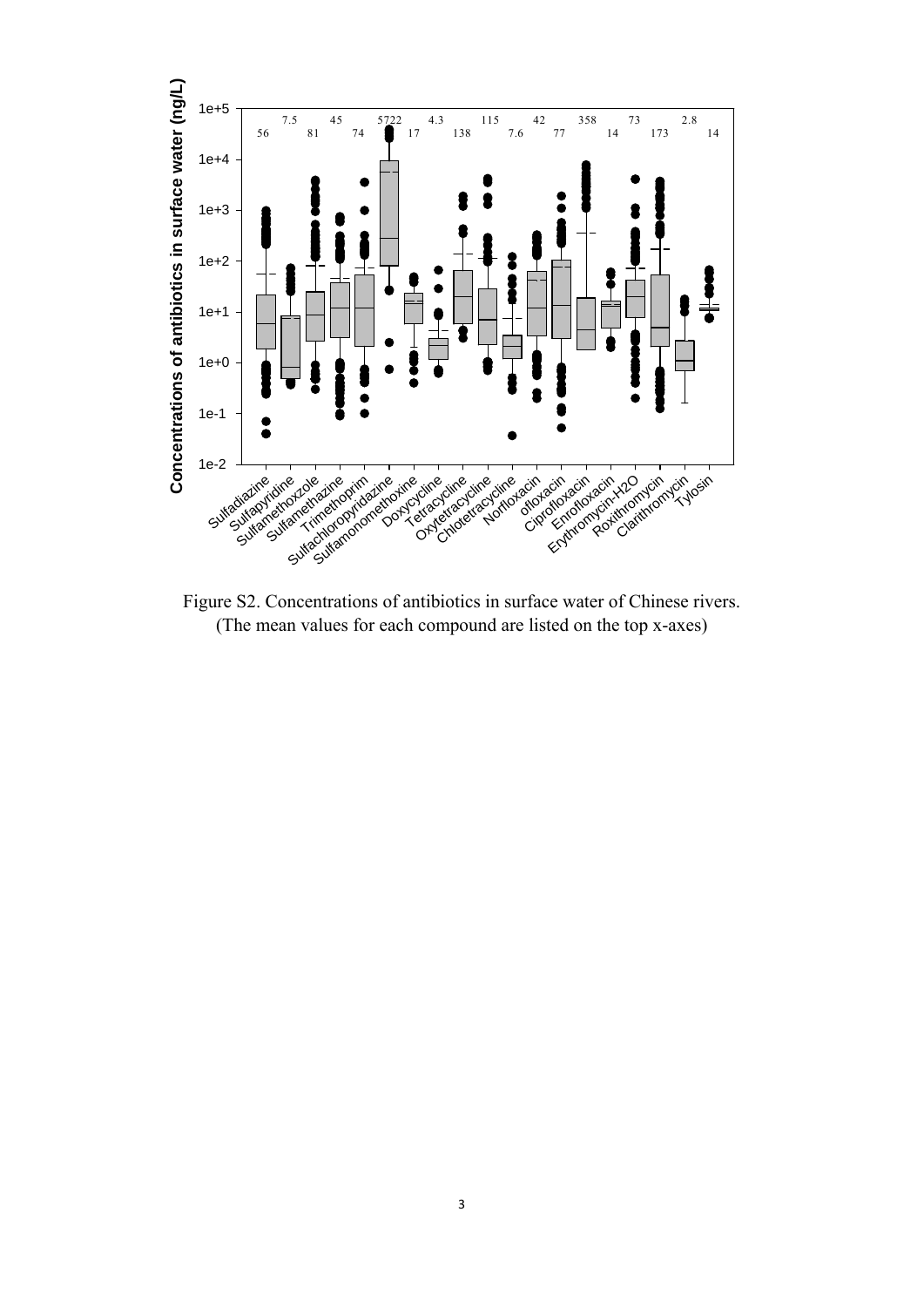

Figure S3. Concentrations of antibiotics in sediments of Chinese rivers. (The mean values for each compound are listed on the top x-axes)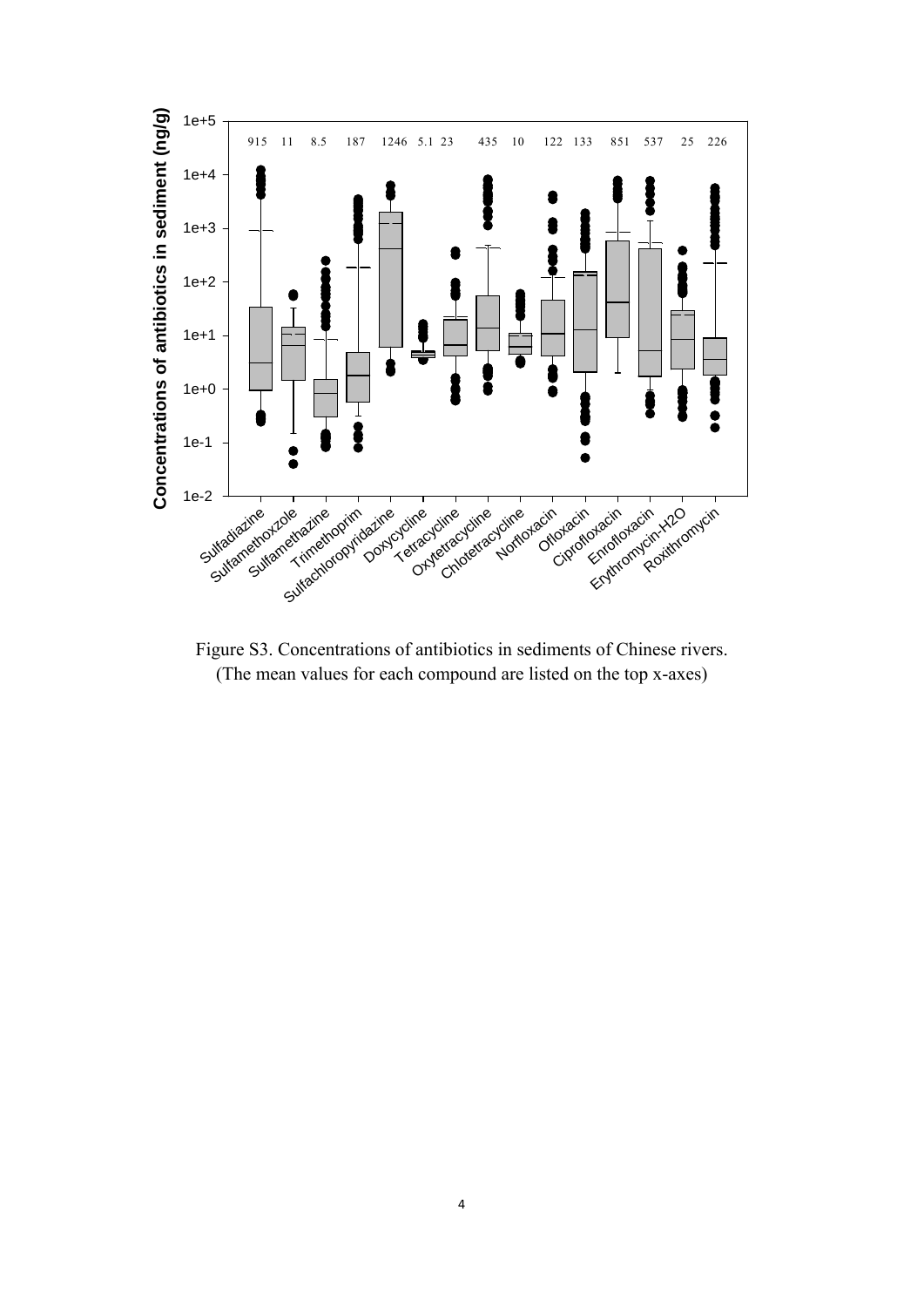

Figure S4. Concentrations of antibiotics in Chinese animal manures (chicken, duck, cattle and swine manure). (The mean values for each compound are listed on the top x-axes)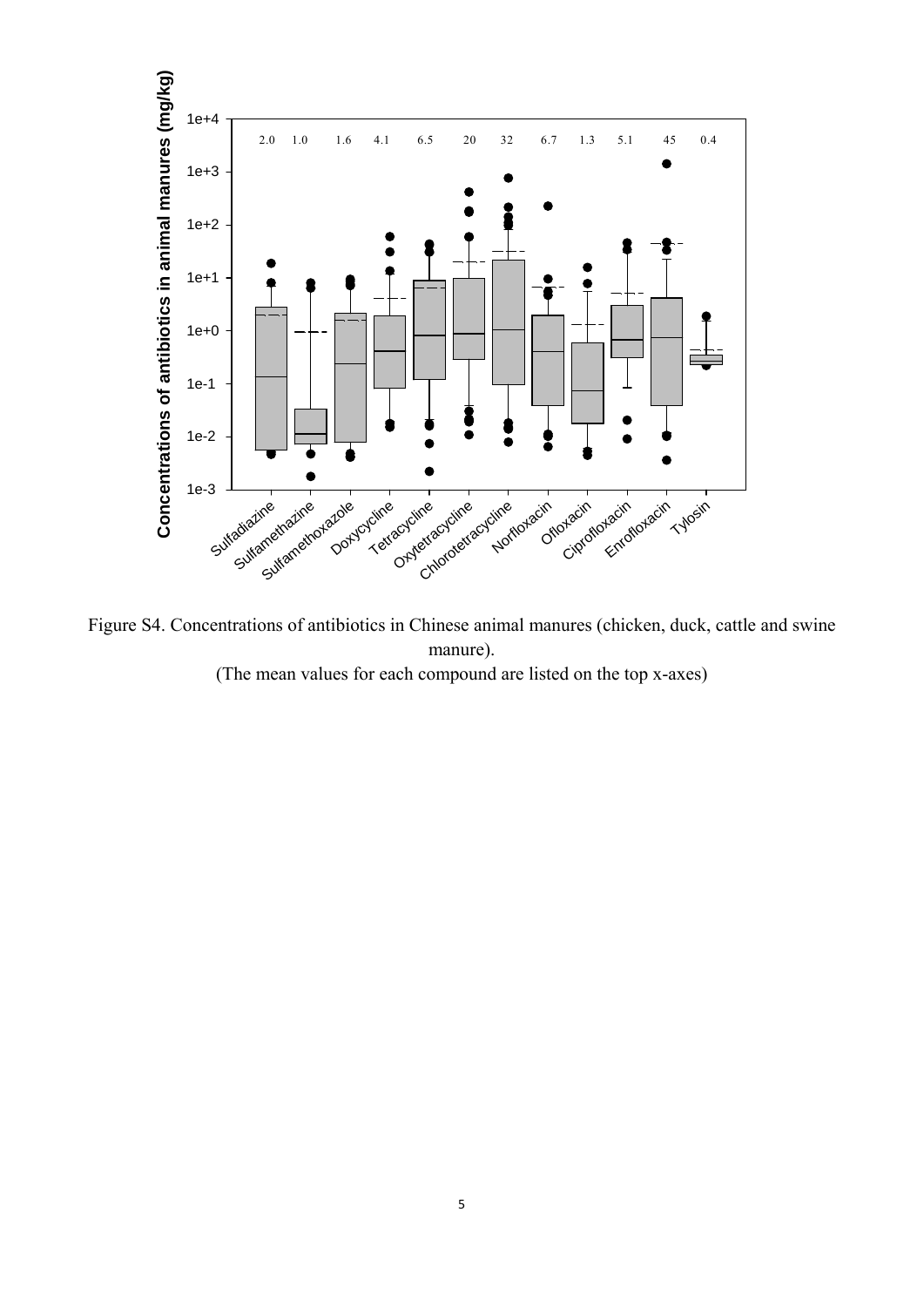

Figure S5. Concentrations of antibiotics in Chinese soils. (The mean values for each compound are listed on the top x-axes)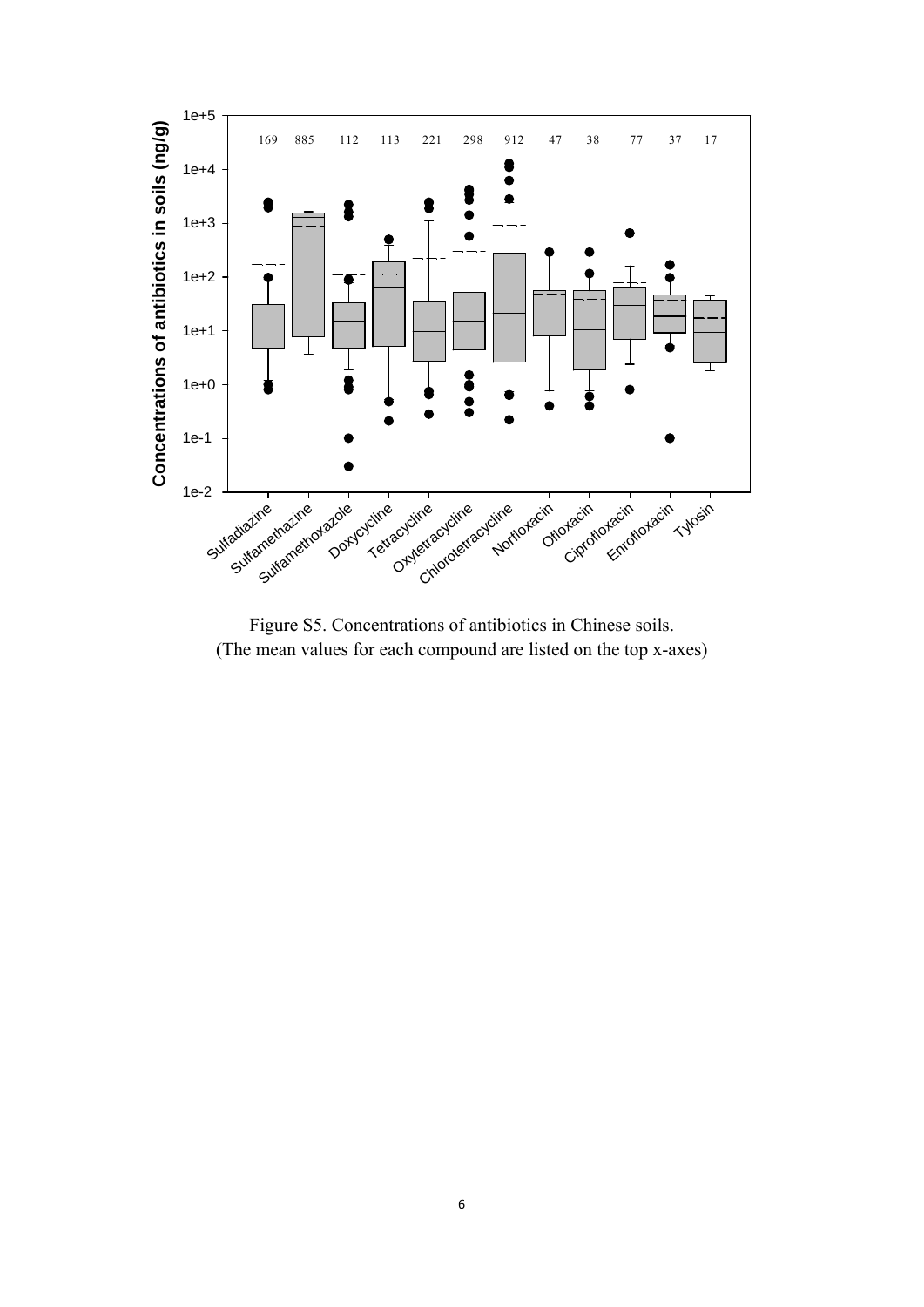| Location                 | <b>Media</b>        | <b>Antibiotics</b> | <b>Concentration</b> | Unit | Reference                   |
|--------------------------|---------------------|--------------------|----------------------|------|-----------------------------|
|                          |                     |                    | range/Mean           |      |                             |
| <b>Beijing</b>           | STP Influent        | Sulfamethoxazole   | 1200                 | ng/L | (Chang et al.               |
|                          |                     | Sulfapyridine      | 290                  |      | 2008)                       |
|                          |                     | Sulfamerazine      | 48                   |      |                             |
|                          |                     | Sulfadiazine       | 350                  |      |                             |
|                          |                     | Sulfamethizol      | 330                  |      |                             |
|                          | <b>STP</b> Effluent | Sulfamethoxazole   | 1400                 |      |                             |
|                          |                     | Sulfapyridine      | 220                  |      |                             |
|                          |                     | Sulfamerazine      | 21                   |      |                             |
|                          |                     | Sulfadiazine       | 220                  |      |                             |
|                          |                     | Sulfamethizol      | 10                   |      |                             |
| <b>Beijing</b>           | STP Influent        | Sulfamethoxazole   | 290-1000             | ng/L | (Gao<br>al.<br>et           |
|                          |                     | Sulfapyridine      | 110-530              |      | 2012)                       |
|                          |                     | Sulfamethazine     | $3.2 - 10$           |      |                             |
|                          |                     | Sulfadiazine       | 380-2000             |      |                             |
|                          |                     | Norfloxacin        | 51-310               |      |                             |
|                          |                     | Ciprofloxacin      | 15-140               |      |                             |
|                          |                     | Fleroxacin         | 16-43                |      |                             |
|                          |                     | Ofloxacin          | 44-3100              |      |                             |
|                          |                     | Lomefloxacin       | 5.6-180              |      |                             |
|                          |                     | Spiramycin         | nd-160               |      |                             |
|                          |                     | Josamycin          | nd-2.7               |      |                             |
|                          |                     | Tylosin            | $nd-4$               |      |                             |
|                          |                     | Erythromycin       | 130-520              |      |                             |
|                          |                     | Roxithromycin      | 67-260               |      |                             |
|                          | <b>STP</b> Effluent | Sulfamethoxazole   | 130-460              |      |                             |
|                          |                     | Sulfapyridine      | 110-330              |      |                             |
|                          |                     | Sulfamethazine     | $1.6 - 11$           |      |                             |
|                          |                     | Sulfadiazine       | 120-560              |      |                             |
|                          |                     | Norfloxacin        | $9 - 200$            |      |                             |
|                          |                     | Ciprofloxacin      | $nd-55$              |      |                             |
|                          |                     | Fleroxacin         | nd-38                |      |                             |
|                          |                     | Ofloxacin          | 150-1200             |      |                             |
|                          |                     | Lomefloxacin       | nd-140               |      |                             |
|                          |                     | Spiramycin         | $nd-32$              |      |                             |
|                          |                     | Josamycin          | $nd-2$               |      |                             |
|                          |                     | Tylosin            | $nd-3$               |      |                             |
|                          |                     | Erythromycin       | 51-300               |      |                             |
|                          |                     | Roxithromycin      | 54-360               |      |                             |
| <b>Beijing</b><br>Qinghe | STP Influent        | Pipemidic acid     | 86                   | ng/L | (Jia)<br>al.<br>et<br>2012) |
|                          |                     | Fleroxacin         | 14                   |      |                             |

Table S1 Concentrations of antibiotics in different environment media in China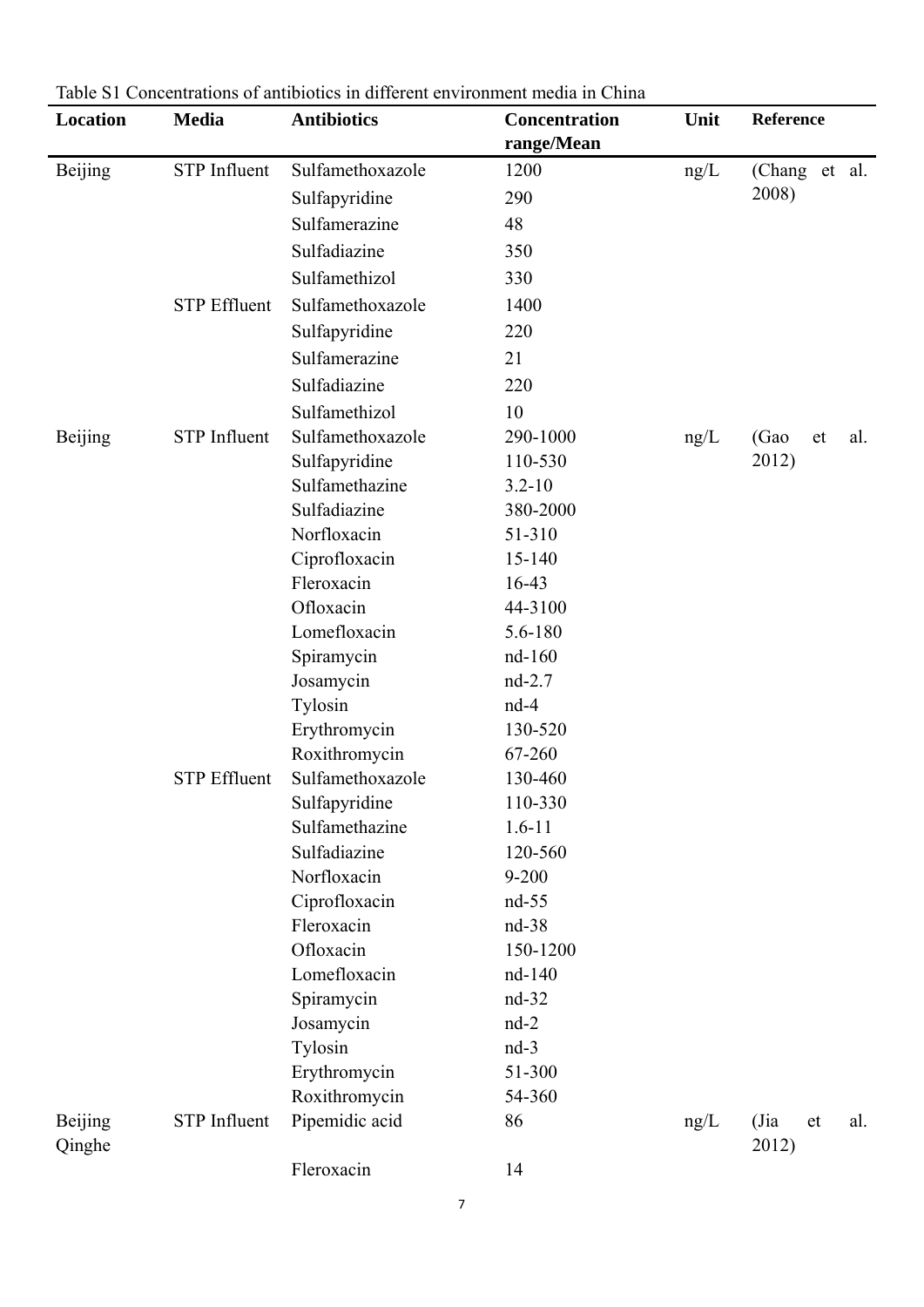| Ofloxacin<br>1287<br>Norfloxacin<br>775<br>Ciprofloxacin<br>99<br>Enrofloxacin<br>8.3<br>Lomefloxacin<br>162<br>Sarafloxacin<br>nd<br>Gatifloxacin<br>66<br>Sparfloxacin<br>4.4<br>Moxifloxacin<br>72<br><b>STP</b> Effluent<br>Pipemidic acid<br>33<br>Fleroxacin<br>5.2<br>Ofloxacin<br>528 |  |
|-----------------------------------------------------------------------------------------------------------------------------------------------------------------------------------------------------------------------------------------------------------------------------------------------|--|
|                                                                                                                                                                                                                                                                                               |  |
|                                                                                                                                                                                                                                                                                               |  |
|                                                                                                                                                                                                                                                                                               |  |
|                                                                                                                                                                                                                                                                                               |  |
|                                                                                                                                                                                                                                                                                               |  |
|                                                                                                                                                                                                                                                                                               |  |
|                                                                                                                                                                                                                                                                                               |  |
|                                                                                                                                                                                                                                                                                               |  |
|                                                                                                                                                                                                                                                                                               |  |
|                                                                                                                                                                                                                                                                                               |  |
|                                                                                                                                                                                                                                                                                               |  |
| Norfloxacin<br>256                                                                                                                                                                                                                                                                            |  |
| Ciprofloxacin<br>37                                                                                                                                                                                                                                                                           |  |
| Enrofloxacin<br>2.1                                                                                                                                                                                                                                                                           |  |
| Lomefloxacin<br>71                                                                                                                                                                                                                                                                            |  |
| Sarafloxacin<br>nd                                                                                                                                                                                                                                                                            |  |
| Gatifloxacin<br>40                                                                                                                                                                                                                                                                            |  |
| Sparfloxacin<br>1.1                                                                                                                                                                                                                                                                           |  |
| Moxifloxacin<br>40                                                                                                                                                                                                                                                                            |  |
| Sulfathiazole<br><b>Beijing</b><br><b>STP</b> Influent<br>(L <sub>i</sub> )<br>nd<br>ng/L<br>al.<br>et                                                                                                                                                                                        |  |
| 2013a)                                                                                                                                                                                                                                                                                        |  |
| Sulfamethoxazole<br>332-646 (496)                                                                                                                                                                                                                                                             |  |
| Sulfisoxazole<br>nd                                                                                                                                                                                                                                                                           |  |
| Sulfapyridine<br>281-608 (451)                                                                                                                                                                                                                                                                |  |
| Sulfadimethoxine<br>nd                                                                                                                                                                                                                                                                        |  |
| Sulfamethazine<br>$4.63 - 7.95(6.32)$                                                                                                                                                                                                                                                         |  |
| Sulfadiazine<br>760-4820 (2009)                                                                                                                                                                                                                                                               |  |
| Sulfamerazine<br>nd                                                                                                                                                                                                                                                                           |  |
| Sulfamonomethoxine<br>nd                                                                                                                                                                                                                                                                      |  |
| Norfloxacin<br>1368-2746 (1813)                                                                                                                                                                                                                                                               |  |
| Ciprofloxacin<br>$35.0 - 119(82.1)$                                                                                                                                                                                                                                                           |  |
| Difloxacin<br>nd-9.55 (2.39)                                                                                                                                                                                                                                                                  |  |
| Enrofloxacin<br>nd-7.92 (3.55)                                                                                                                                                                                                                                                                |  |
| Fleroxacin<br>nd-375 (147)                                                                                                                                                                                                                                                                    |  |
| Ofloxacin<br>1445-3675 (2794)                                                                                                                                                                                                                                                                 |  |
| Lomefloxacin<br>40.4-97.4 (63.7)                                                                                                                                                                                                                                                              |  |
| Sarafloxacin<br>nd-23.3 (9.37)                                                                                                                                                                                                                                                                |  |
| Spiramycin<br>$3.08 - 11.0(7.46)$                                                                                                                                                                                                                                                             |  |
| Josamycin<br>$nd-2.11(0.86)$                                                                                                                                                                                                                                                                  |  |
| Tylosin<br>$2.62 - 17.2(6.42)$                                                                                                                                                                                                                                                                |  |
| Erythromycin<br>48.6-520 (221)                                                                                                                                                                                                                                                                |  |
| Roxithromycin<br>25.0-224 (129)                                                                                                                                                                                                                                                               |  |
| Sulfathiazole<br><b>STP</b> Effluent<br>nd                                                                                                                                                                                                                                                    |  |
| Sulfamethoxazole<br>$4.82 - 20.2$ (12.3)                                                                                                                                                                                                                                                      |  |
| Sulfisoxazole<br>nd                                                                                                                                                                                                                                                                           |  |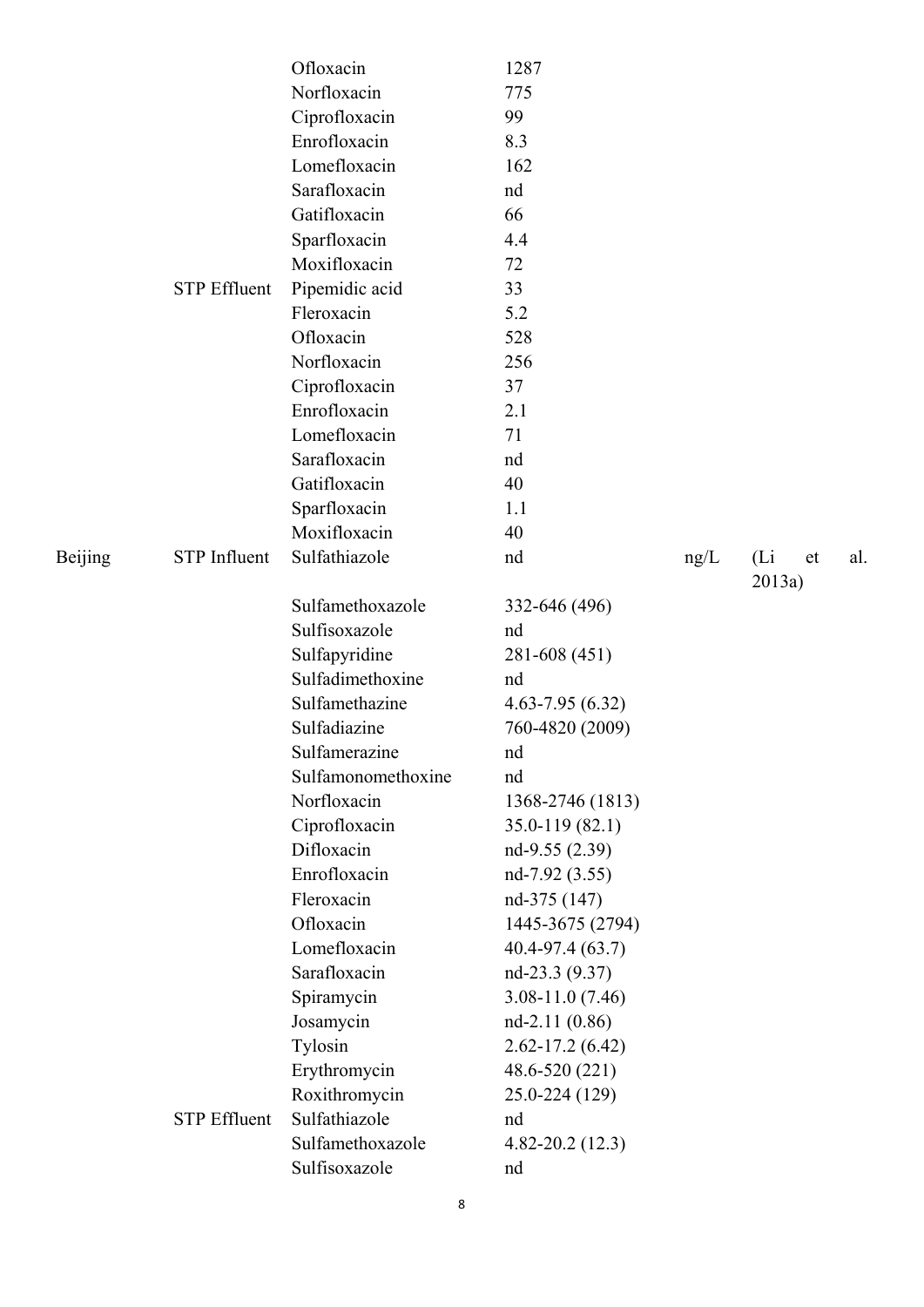|         |                     | Sulfapyridine         | $0.94 - 3.98(2.72)$ |      |       |    |     |
|---------|---------------------|-----------------------|---------------------|------|-------|----|-----|
|         |                     | Sulfadimethoxine      | nd                  |      |       |    |     |
|         |                     | Sulfamethazine        | $nd-0.39(0.1)$      |      |       |    |     |
|         |                     | Sulfadiazine          | $5.14 - 19.0(10.7)$ |      |       |    |     |
|         |                     | Sulfamerazine         | nd                  |      |       |    |     |
|         |                     | Sulfamonomethoxine    | nd                  |      |       |    |     |
|         |                     | Norfloxacin           | $nd-124(40.1)$      |      |       |    |     |
|         |                     | Ciprofloxacin         | nd-4.98 (1.77)      |      |       |    |     |
|         |                     | Difloxacin            | $nd-0.79(0.2)$      |      |       |    |     |
|         |                     | Enrofloxacin          | $nd-1.26(0.55)$     |      |       |    |     |
|         |                     | Fleroxacin            | nd-8.38 (3.75)      |      |       |    |     |
|         |                     | Ofloxacin             | $19.4 - 185(72.6)$  |      |       |    |     |
|         |                     | Lomefloxacin          | $nd-11.5(3.3)$      |      |       |    |     |
|         |                     | Sarafloxacin          | nd-1.76 (0.44)      |      |       |    |     |
|         |                     | Spiramycin            | nd                  |      |       |    |     |
|         |                     | Josamycin             | nd                  |      |       |    |     |
|         |                     | Tylosin               | nd                  |      |       |    |     |
|         |                     | Erythromycin          | nd-42.1 (14.7)      |      |       |    |     |
|         |                     | Roxithromycin         | $0.43 - 32.7(9.99)$ |      |       |    |     |
| Beijing | STP Influent        | Sulfanilamide         | nd-1200             | ng/L | (Shao | et | al. |
|         |                     |                       |                     |      | 2009) |    |     |
|         |                     | Sulfameter            | $nd-215$            |      |       |    |     |
|         |                     | Sulfachloropyridazine | $nd-57$             |      |       |    |     |
|         |                     | Sulfaquinoxaline      | nd-103              |      |       |    |     |
|         |                     | Ofloxacin             | 38-716              |      |       |    |     |
|         |                     | Pefloxacin            | $4 - 160$           |      |       |    |     |
|         |                     | Norfloxacin           | $2 - 120$           |      |       |    |     |
|         |                     | Ciprofloxacin         | 16-408              |      |       |    |     |
|         |                     | Enrofloxacin          | 2-407               |      |       |    |     |
|         |                     | Lomefloxacin          | $nd-18$             |      |       |    |     |
|         |                     | Tetracycline          | 23-980              |      |       |    |     |
|         |                     | Oxytetracycline       | 95-2942             |      |       |    |     |
|         |                     | Tylosin               | nd-269              |      |       |    |     |
|         |                     | Kitasamycin           | 32-395              |      |       |    |     |
|         |                     | Erythromycin          | 12-354              |      |       |    |     |
|         |                     | Diazepam              | $nd-16$             |      |       |    |     |
|         |                     | Chloramphenicol       | $nd-40$             |      |       |    |     |
|         |                     | Clenbuterol           | $nd-11$             |      |       |    |     |
|         |                     | Metoprolol            | nd-32               |      |       |    |     |
|         | <b>STP</b> Effluent | Sulfanilamide         | nd-117              |      |       |    |     |
|         |                     | Sulfameter            | $nd-67$             |      |       |    |     |
|         |                     | Sulfachloropyridazine | $nd-22$             |      |       |    |     |
|         |                     | Sulfaquinoxaline      | $nd-35$             |      |       |    |     |
|         |                     | Ofloxacin             | 18-235              |      |       |    |     |
|         |                     | Pefloxacin            | $1 - 73$            |      |       |    |     |
|         |                     | Norfloxacin           | $1 - 72$            |      |       |    |     |
|         |                     | 9                     |                     |      |       |    |     |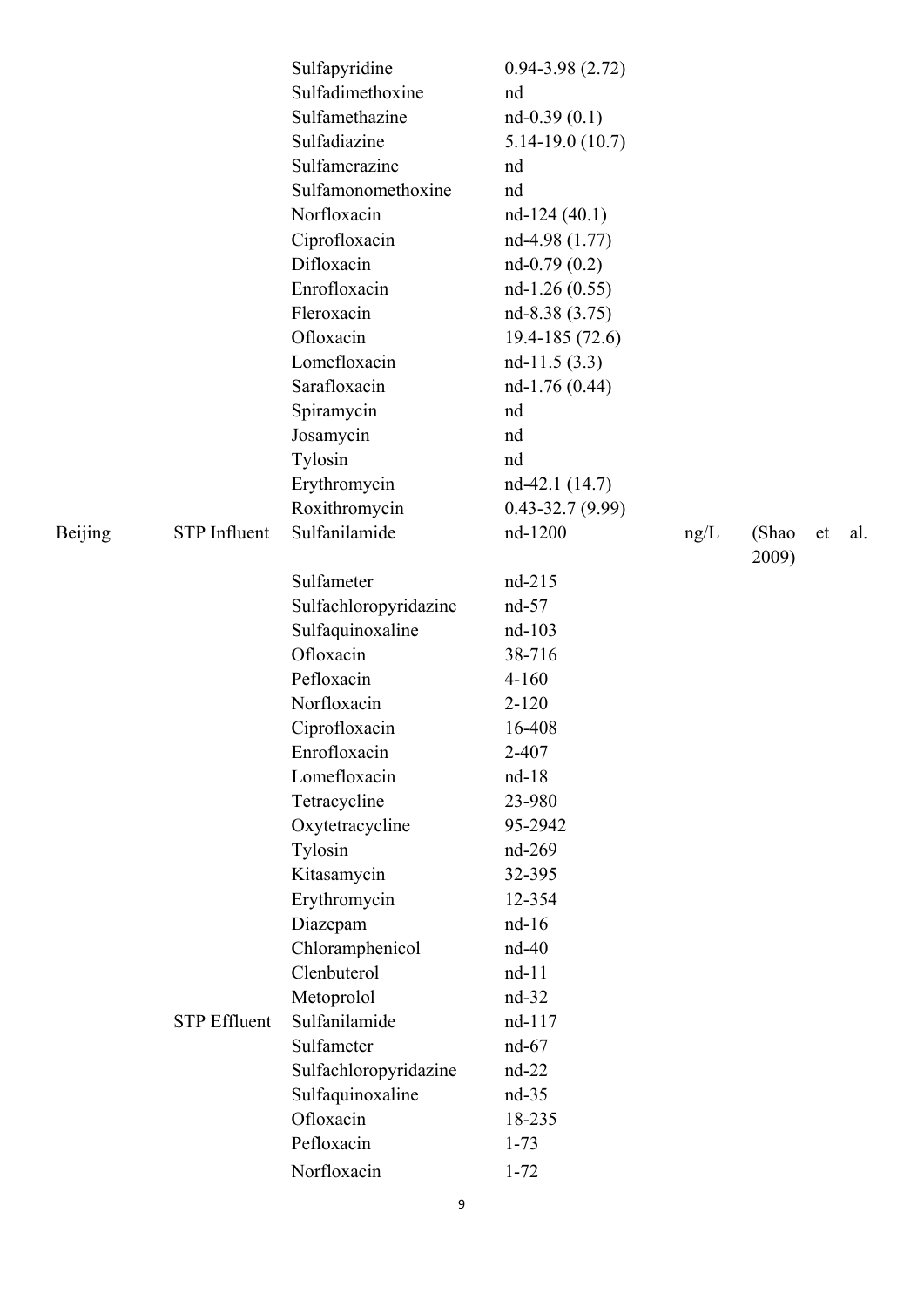|                |                     | Ciprofloxacin                 | $3 - 195$ |      |                            |
|----------------|---------------------|-------------------------------|-----------|------|----------------------------|
|                |                     | Enrofloxacin                  | $1-92$    |      |                            |
|                |                     | Lomefloxacin                  | $nd-10$   |      |                            |
|                |                     | Tetracycline                  | 10-210    |      |                            |
|                |                     | Oxytetracycline               | 11-916    |      |                            |
|                |                     |                               |           |      |                            |
|                |                     | Tylosin                       | nd-189    |      |                            |
|                |                     | Kitasamycin                   | $5-40$    |      |                            |
|                |                     | Erythromycin                  | $3 - 63$  |      |                            |
|                |                     | Diazepam                      | $nd-8$    |      |                            |
|                |                     | Chloramphenicol               | $nd-8$    |      |                            |
|                |                     | Clenbuterol                   | $nd-6$    |      |                            |
|                |                     | Metoprolol                    | $nd-4$    |      |                            |
| <b>Beijing</b> | STP Influent        | Sulfacetamide                 | 9.5       | ng/L | (Xu)<br>et<br>al.<br>2015) |
|                |                     | Sulfamerazine                 | 4.8       |      |                            |
|                |                     | Sulfadimidine                 | 30.4      |      |                            |
|                |                     | Sulfamethoxazole              | 263.3     |      |                            |
|                |                     | Trimethoprim                  | 1955.2    |      |                            |
|                |                     | Ofloxacin                     | 3645.2    |      |                            |
|                |                     | Enrofloxacin                  | 19.1      |      |                            |
|                |                     | Tetracycline                  | 177.6     |      |                            |
|                |                     | Oxytetracycline               | 1425.4    |      |                            |
|                |                     | Chlortetracycline             | 12.9      |      |                            |
|                | <b>STP</b> Effluent | Sulfacetamide                 | 6.9       |      |                            |
|                |                     | Sulfamerazine                 | 1.2       |      |                            |
|                |                     | Sulfadimidine                 | 21.7      |      |                            |
|                |                     | Sulfamethoxazole              | 192.6     |      |                            |
|                |                     | Trimethoprim                  | 1777.5    |      |                            |
|                |                     | Ofloxacin                     | 2068.4    |      |                            |
|                |                     | Enrofloxacin                  | 20.1      |      |                            |
|                |                     | Tetracycline                  | 32        |      |                            |
|                |                     | Oxytetracycline               | 163.1     |      |                            |
|                |                     | Chlortetracycline             | nd        |      |                            |
| Chongqing      | STP Influent        | Erythromycin                  | 206       | ng/L | (Chang et al.<br>2010)     |
|                |                     | Erythromycin-H <sub>2</sub> O | 703       |      |                            |
|                |                     | Roxithromycin                 | nd        |      |                            |
|                |                     | Tylosin                       | 44        |      |                            |
|                |                     | Lincomycin                    | 1467      |      |                            |
|                |                     | Trimethoprim                  | 18        |      |                            |
|                |                     | Ciproflaxacin                 | 458       |      |                            |
|                |                     | Lomefloxacin                  | 143       |      |                            |
|                |                     | Norfloxacin                   | 859       |      |                            |
|                |                     | Ofloxacin                     | 780       |      |                            |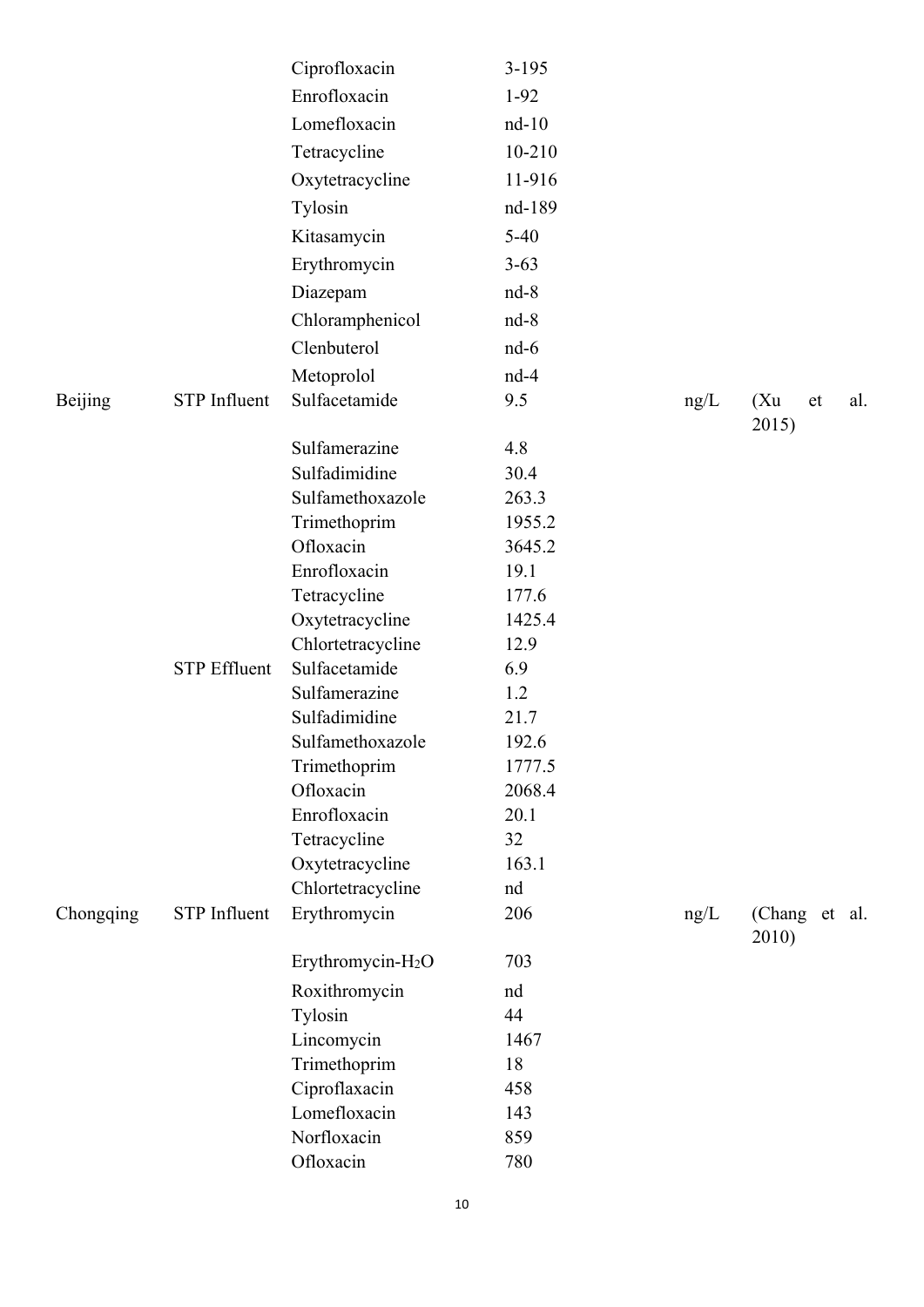|           | <b>STP</b> Effluent | Sulfadiazine<br>Sulfadimethoxine<br>Sulfamethazine<br>Sulfamethoxazole<br>Iso-Chlortetracycline<br>Epi-iso-Chlortetracycline<br>Oxytetracycline<br>Tetracycline<br>Erythromycin<br>Erythromycin-H <sub>2</sub> O<br>Roxithromycin                                                                                   | 1382<br>nd<br>18<br>2020<br>105<br>39<br>41<br>118<br>125<br>537<br>nd                                                                                                                                                                                                                                                                                                                  |      |               |    |     |
|-----------|---------------------|---------------------------------------------------------------------------------------------------------------------------------------------------------------------------------------------------------------------------------------------------------------------------------------------------------------------|-----------------------------------------------------------------------------------------------------------------------------------------------------------------------------------------------------------------------------------------------------------------------------------------------------------------------------------------------------------------------------------------|------|---------------|----|-----|
|           |                     | Tylosin<br>Lincomycin<br>Trimethoprim<br>Ciproflaxacin<br>Lomefloxacin<br>Norfloxacin<br>Ofloxacin<br>Sulfadiazine<br>Sulfadimethoxine<br>Sulfamethazine<br>Sulfamethoxazole<br>Iso-Chlortetracycline<br>Epi-iso-Chlortetracycline<br>Oxytetracycline                                                               | $\overline{0}$<br>410<br>177<br>101<br>43<br>166<br>nd<br>875<br>nd<br>14<br>1050<br>56<br>32<br>nd                                                                                                                                                                                                                                                                                     |      |               |    |     |
| Chongqing | <b>STP</b> Influent | Tetracycline<br>Sulfadiazine                                                                                                                                                                                                                                                                                        | nd<br>202.8-257.8 (229.9)                                                                                                                                                                                                                                                                                                                                                               | ng/L | (Yan<br>2014) | et | al. |
|           | <b>STP</b> Effluent | Sulfamethazine<br>Sulfamethoxazole<br>Trimethoprim<br>Ofloxacin<br>Norfloxacin<br>Moxifloxacin<br>Erythromycin-H <sub>2</sub> O<br>Roxithromycin<br>Azithromycin<br>Sulfadiazine<br>Sulfamethazine<br>Sulfamethoxazole<br>Trimethoprim<br>Ofloxacin<br>Norfloxacin<br>Moxifloxacin<br>Erythromycin-H <sub>2</sub> O | 129-174.4 (150.2)<br>2460.4-3180 (2935.4)<br>51.9-98.8 (77.37)<br>276.7-401.5 (345.9)<br>186.3-225.1 (203.0)<br>nd-27.6 (19.9)<br>238.6-275.4 (254.24)<br>359.7-434.6 (404.0)<br>330.27-376.5 (362.5)<br>117.8-74.8 (155.0)<br>31.7-47.2 (39.9)<br>1060.3-1212.2<br>(1147.9)<br>$37.9 - 75.5(52.6)$<br>43.0-82.9 (57.9)<br>$25.5 - 34.2(30.4)$<br>$5.7 - 7.7(6.6)$<br>135.9-174.0 (153) |      |               |    |     |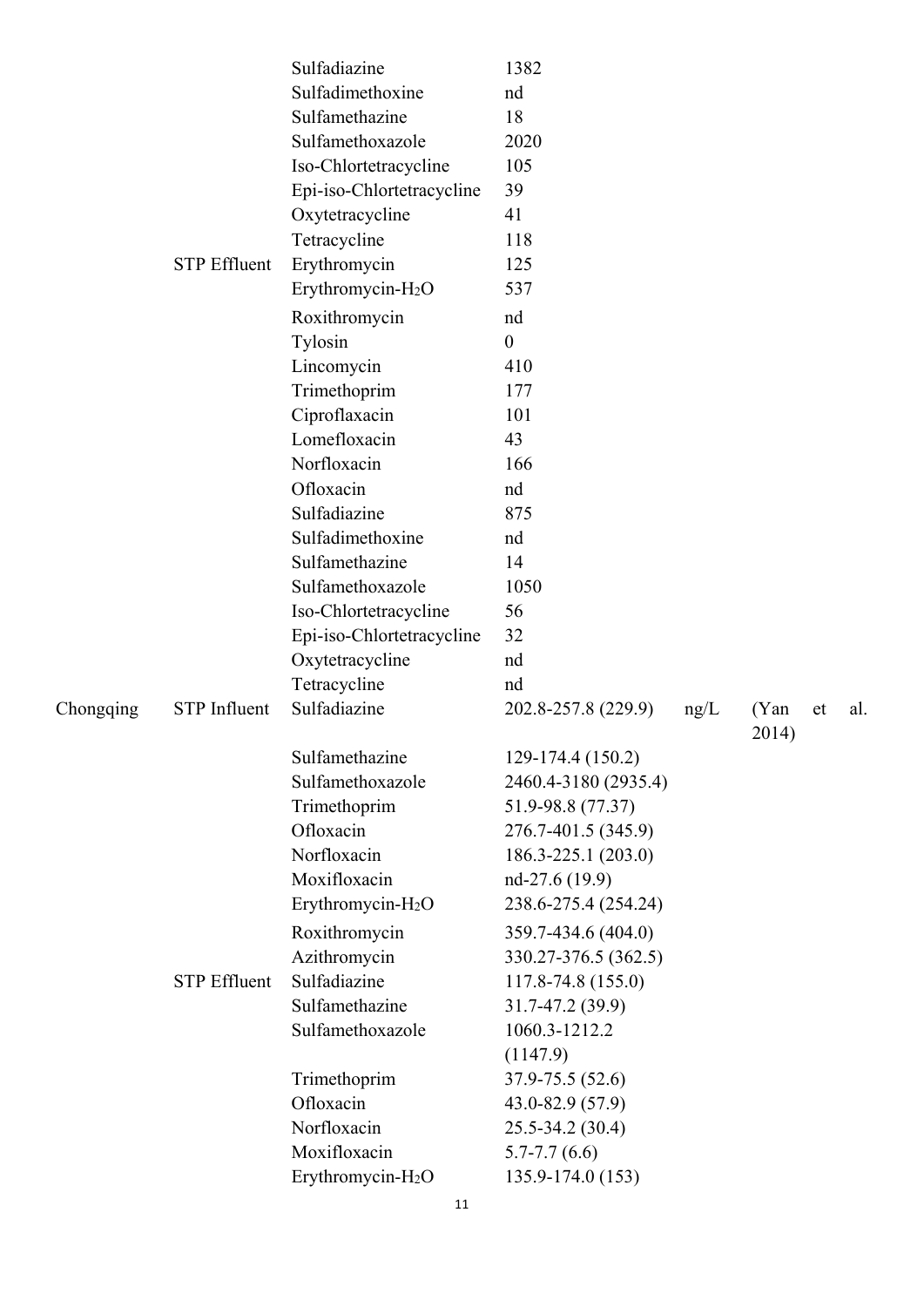|                    |                     | Roxithromycin                   | 300.6-386.4 (347.5) |      |                         |    |     |
|--------------------|---------------------|---------------------------------|---------------------|------|-------------------------|----|-----|
|                    |                     | Azithromycin                    | 58-111.0 (81.5)     |      |                         |    |     |
| Dalian             | STP Influent        | Cephalexin                      | nd-166              | ng/L | (Zhang et al.<br>2013)  |    |     |
|                    |                     | Cefradine                       | nd-125              |      |                         |    |     |
|                    |                     | Norfloxacin                     | 220-542             |      |                         |    |     |
|                    |                     | Ofloxacin                       | 276-382             |      |                         |    |     |
|                    |                     | Roxithromycin                   | 70-313              |      |                         |    |     |
|                    |                     | Azithromycin                    | 98-711              |      |                         |    |     |
|                    | <b>STP</b> Effluent | Cephalexin                      | $nd-29$             |      |                         |    |     |
|                    |                     | Cefradine                       | nd-34               |      |                         |    |     |
|                    |                     | Norfloxacin                     | 80-205              |      |                         |    |     |
|                    |                     | Ofloxacin                       | 108-382             |      |                         |    |     |
|                    |                     | Roxithromycin                   | 99-444              |      |                         |    |     |
|                    |                     | Azithromycin                    | 148-728             |      |                         |    |     |
| Northern<br>China  | STP Influent        | Oxytetracycline                 | 2400-334300         | ng/L | (Hou<br>2016)           | et | al. |
|                    |                     | Chlortetracycline               | 800-1800            |      |                         |    |     |
|                    |                     | Tetracycline                    | 11900-61000         |      |                         |    |     |
|                    | <b>STP</b> Effluent | Oxytetracycline                 | 32000               |      |                         |    |     |
|                    |                     | Tetracycline                    | 2600                |      |                         |    |     |
| Shanghai           | STP Influent        | Trimethoprim                    | 257                 | ng/L | (Wang<br>2014a)         | et | al. |
|                    | <b>STP</b> Effluent | Trimethoprim                    | 186                 |      |                         |    |     |
| Xiamen             | <b>STP</b> Influent | Sulfamethoxazole                | $nd-95.2(25)$       | ng/L | (Sun)<br>2016)          | et | al. |
|                    |                     | Ofloxacin                       | 23.6-786 (200)      |      |                         |    |     |
|                    |                     | Sarafloxacin                    | $nd-1.20(0.1)$      |      |                         |    |     |
|                    |                     | Oxytetracycline                 | $8.60 - 230(91)$    |      |                         |    |     |
|                    |                     | Tetracycline                    | $nd-189(48)$        |      |                         |    |     |
|                    | <b>STP</b> Effluent | Sulfamethoxazole                | $nd-22.4(9.1)$      |      |                         |    |     |
|                    |                     | Ofloxacin                       | 13.3-702 (150)      |      |                         |    |     |
|                    |                     | Sarafloxacin                    | $nd-1.3(0.2)$       |      |                         |    |     |
|                    |                     | Oxytetracycline                 | $nd-51.4(20)$       |      |                         |    |     |
|                    |                     | Tetracycline                    | $nd-37.6(14)$       |      |                         |    |     |
| Fujian<br>province | STP Influent        | Sulfadiazine                    | $2.3 - 32.1$        | ng/L | (Zhang et al.<br>2015a) |    |     |
|                    |                     | Sulfamethazine                  | nd-259              |      |                         |    |     |
|                    |                     | Sulfamethoxazole                | 5.41-152            |      |                         |    |     |
|                    |                     | $n$ -Acetyl sulfamethazine      | $4.0 - 51.5$        |      |                         |    |     |
|                    |                     | $n$ -Acetyl sulfadiazine        | nd-51.4             |      |                         |    |     |
|                    |                     | $n$ -Acetyl<br>sulfamethoxazole | 72.7-2312           |      |                         |    |     |
|                    |                     | Ciprofloxacin                   | nd-55.8             |      |                         |    |     |
|                    |                     | Norfloxacin                     | nd-130              |      |                         |    |     |
|                    |                     | Ofloxacin                       | 6.0-91.5            |      |                         |    |     |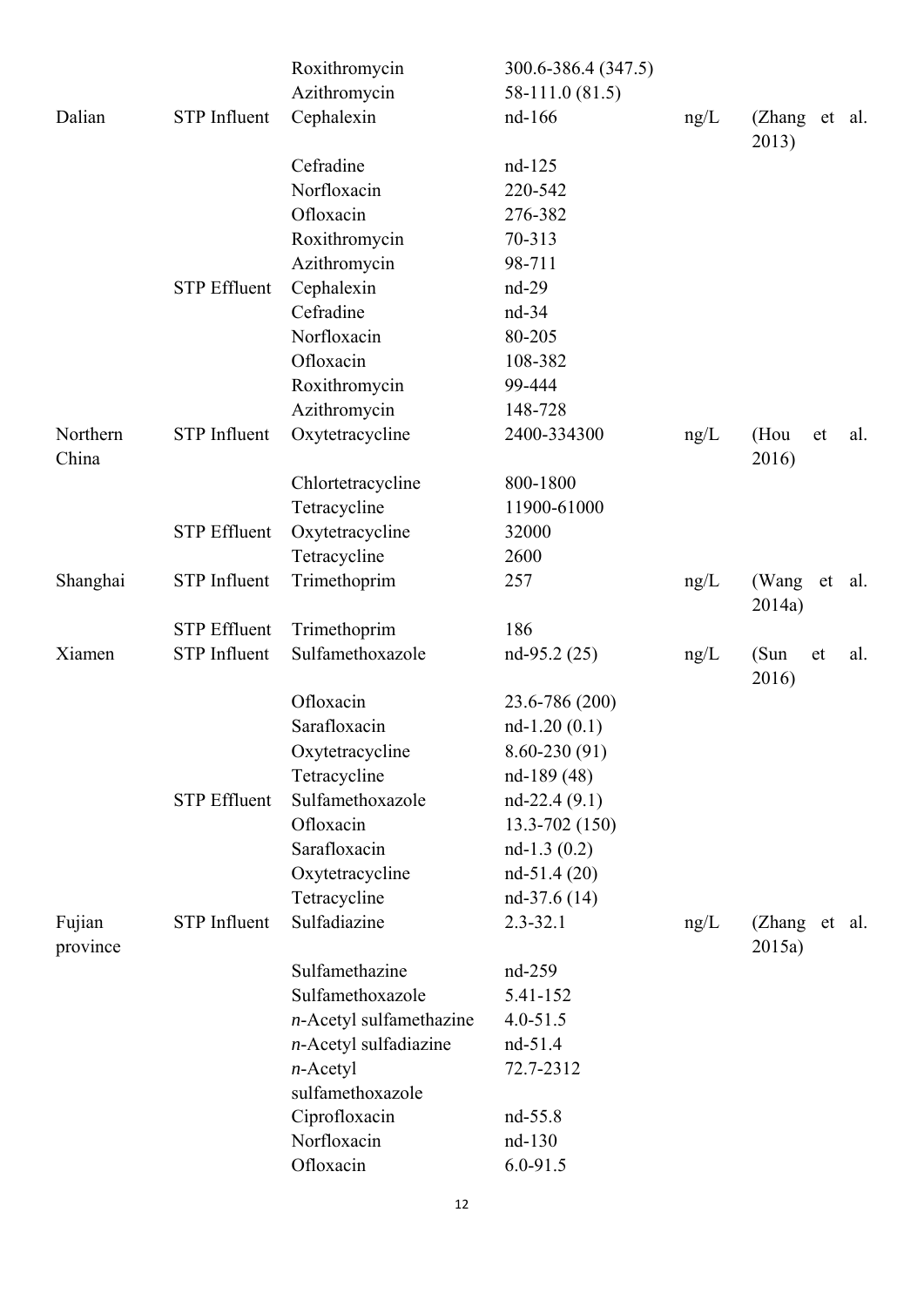|                         |                     | Enrofloxacin               | $nd-16.8$    |      |               |    |     |
|-------------------------|---------------------|----------------------------|--------------|------|---------------|----|-----|
|                         |                     | Roxithromycin              | $6.5 - 63.7$ |      |               |    |     |
|                         |                     | Erythromycin               | 1.12-1.67    |      |               |    |     |
|                         |                     | Cephalexin                 | 33.4-822     |      |               |    |     |
|                         |                     | Cephradine                 | 92.5-11850   |      |               |    |     |
|                         |                     | Tetracycline               | nd-175       |      |               |    |     |
|                         |                     | Oxytetracycline            | nd-167       |      |               |    |     |
|                         |                     | Chlortetracycline          | $nd-261$     |      |               |    |     |
|                         |                     | Doxycycline                | $nd-51$      |      |               |    |     |
|                         |                     | 4-epitetracycline          | nd-87.7      |      |               |    |     |
|                         |                     | 4-epioxytetracycline       | nd-287       |      |               |    |     |
|                         |                     | Isochlortetracycline       | nd-233       |      |               |    |     |
|                         | <b>STP</b> Effluent | Sulfadiazine               | 1.46-28.4    |      |               |    |     |
|                         |                     | Sulfamethazine             | nd-233       |      |               |    |     |
|                         |                     | Sulfamethoxazole           | 2.96-145     |      |               |    |     |
|                         |                     | $n$ -Acetyl sulfamethazine | 2.50-52.9    |      |               |    |     |
|                         |                     | $n$ -Acetyl sulfadiazine   | nd-51.4      |      |               |    |     |
|                         |                     | $n$ -Acetyl                | 38.7-208     |      |               |    |     |
|                         |                     | Sulfamethoxazole           |              |      |               |    |     |
|                         |                     | Ciprofloxacin              | nd-49.8      |      |               |    |     |
|                         |                     | Norfloxacin                | nd-172       |      |               |    |     |
|                         |                     | Ofloxacin                  | 5.70-53.4    |      |               |    |     |
|                         |                     | Enrofloxacin               | nd-18.5      |      |               |    |     |
|                         |                     | Roxithromycin              | 12.7-104     |      |               |    |     |
|                         |                     | Erythromycin               | 1.20-4.40    |      |               |    |     |
|                         |                     | Cephalexin                 | 25.0-187     |      |               |    |     |
|                         |                     | Cephradine                 | 21.4-369     |      |               |    |     |
|                         |                     | Tetracycline               | nd-101       |      |               |    |     |
|                         |                     | Oxytetracycline            | nd-178       |      |               |    |     |
|                         |                     | Chlortetracycline          | nd-154       |      |               |    |     |
|                         |                     | Doxycycline                | nd-87.3      |      |               |    |     |
|                         |                     | 4-Epitetracycline          | nd-82.1      |      |               |    |     |
|                         |                     | 4-Epioxytetracycline       | nd-296       |      |               |    |     |
|                         |                     | Isochlortetracycline       | nd-651       |      |               |    |     |
| Guangzhou               | STP Influent        | Sulfadiazine               | 5100-5150    | ng/L | (Peng         | et | al. |
|                         |                     |                            |              |      | 2006)         |    |     |
|                         |                     | Sulfamethoxazole           | 5450-7910    |      |               |    |     |
|                         |                     | Ofloxacin                  | 3520-5560    |      |               |    |     |
|                         |                     | Chloramphenicol            | 1730-2430    |      |               |    |     |
|                         | <b>STP</b> Effluent | Sulfadiazine               | nd           |      |               |    |     |
|                         |                     | Sulfamethoxazole           | nd           |      |               |    |     |
|                         |                     | Ofloxacin                  | nd-740       |      |               |    |     |
|                         |                     | Chloramphenicol            | nd           |      |               |    |     |
| Pearl<br>River<br>Delta | <b>STP</b> Influent | Ofloxacin                  | 80-368       | ng/L | (Xu)<br>2007) | et | al. |
|                         |                     | Norfloxacin                | 54-263       |      |               |    |     |
|                         |                     |                            |              |      |               |    |     |

Pearl Delta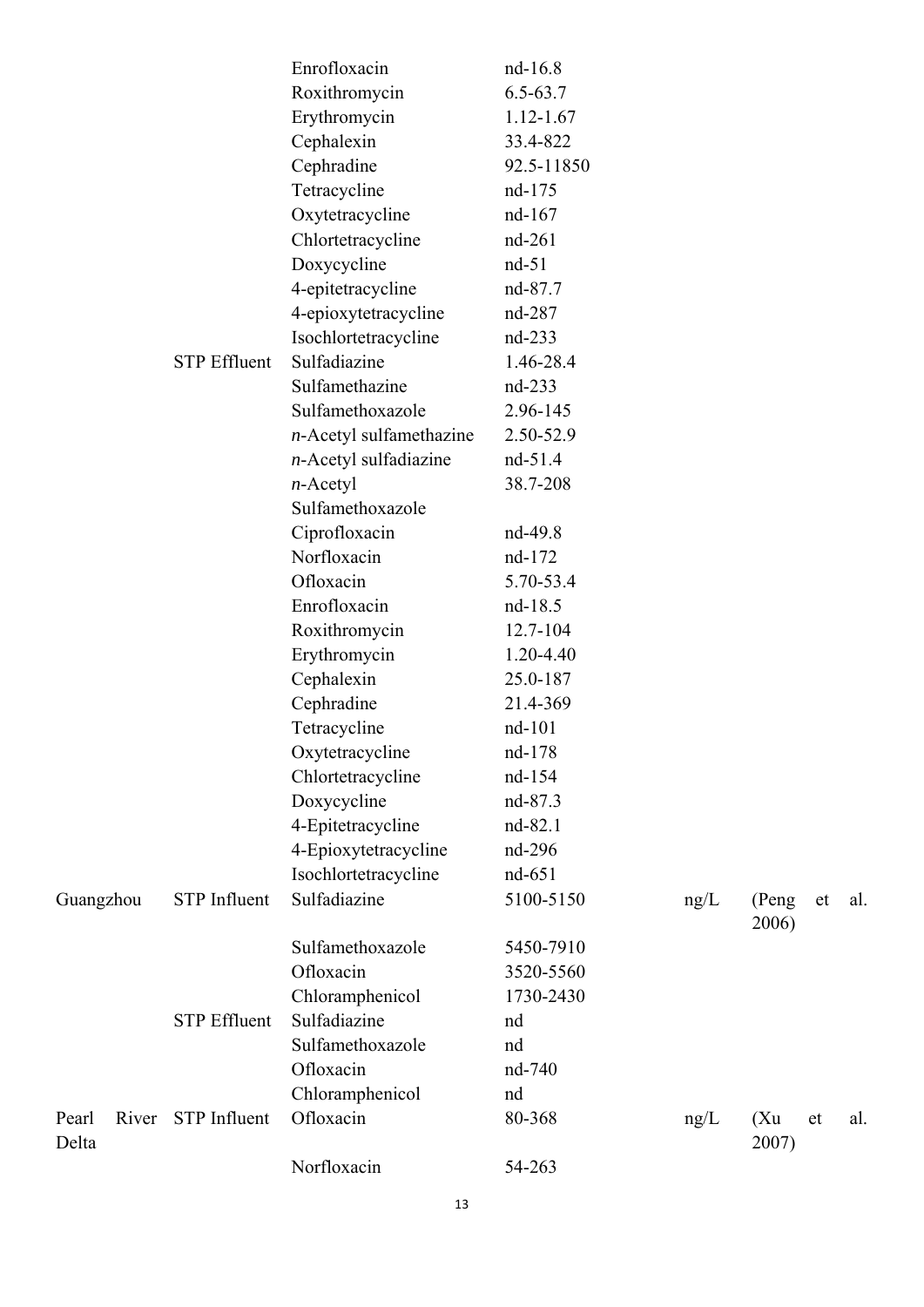|                       |                     | Roxithromycin<br>Erythromycin-H <sub>2</sub> O                                                                    | 75-164<br>253-1978                                                         |      |                              |
|-----------------------|---------------------|-------------------------------------------------------------------------------------------------------------------|----------------------------------------------------------------------------|------|------------------------------|
|                       | <b>STP</b> Effluent | Sulfadiazine<br>Sulfadimidine<br>Sulfamethoxazole<br>Chloramphenicol<br>Ofloxacin<br>Norfloxacin<br>Roxithromycin | $nd-72$<br>nd-696<br>10-118<br>$nd-31$<br>$41 - 165$<br>27-85<br>$35 - 64$ |      |                              |
|                       |                     | Erythromycin-H <sub>2</sub> O                                                                                     | 216-2054                                                                   |      |                              |
|                       |                     | Sulfadiazine<br>Sulfadimidine<br>Sulfamethoxazole<br>Chloramphenicol                                              | $nd-36$<br>nd-346<br>$9 - 78$<br>$nd-17$                                   |      |                              |
| Guangdong<br>province | <b>STP</b> Influent | Trimethoprim                                                                                                      | 72.3-162                                                                   | ng/L | (Zhou<br>al.<br>et<br>2013b) |
|                       |                     | Lincomycin<br>Chloramphenicol                                                                                     | 44.2-129<br>22.1                                                           |      |                              |
|                       | <b>STP</b> Effluent | Trimethoprim<br>Lincomycin<br>Chloramphenicol                                                                     | $31.1 - 64$<br>nd-53.9<br>5.8                                              |      |                              |
| Hong Kong             | STP Influent        | Erythromycin-H <sub>2</sub> O                                                                                     | 470-810                                                                    | ng/L | (Gulkowska et<br>al. 2008)   |
|                       |                     | Trimethoprim                                                                                                      | 120-320                                                                    |      |                              |
|                       |                     | Tetracycline                                                                                                      | 96-1300                                                                    |      |                              |
|                       |                     | Norfloxacin                                                                                                       | 110-460                                                                    |      |                              |
|                       |                     | Cefalexin                                                                                                         | 670-2900                                                                   |      |                              |
|                       |                     | Cefotaxim                                                                                                         | nd-1100                                                                    |      |                              |
|                       | <b>STP</b> Effluent | Erythromycin-H <sub>2</sub> O                                                                                     | 510-850                                                                    |      |                              |
|                       |                     | Trimethoprim                                                                                                      | 120-230                                                                    |      |                              |
|                       |                     | Tetracycline                                                                                                      | 180-620                                                                    |      |                              |
|                       |                     | Norfloxacin                                                                                                       | 85-320                                                                     |      |                              |
|                       |                     | Cefalexin                                                                                                         | 240-1800                                                                   |      |                              |
|                       |                     | Cefotaxim                                                                                                         | nd-34                                                                      |      |                              |
| Shenzhen<br>Nan Shan  | STP Influent        | Erythromycin-H <sub>2</sub> O                                                                                     | 590                                                                        |      |                              |
|                       |                     | Trimethoprim                                                                                                      | 200                                                                        |      |                              |
|                       |                     | Tetracycline                                                                                                      | 150                                                                        |      |                              |
|                       |                     | Norfloxacin                                                                                                       | 370                                                                        |      |                              |
|                       |                     | Penicillin G                                                                                                      | 29                                                                         |      |                              |
|                       |                     | Cefotaxim                                                                                                         | 1100                                                                       |      |                              |
| Hong Kong             | STP Influent        | Cefalexin                                                                                                         | 1020-5640                                                                  | ng/L | (Leung et al.<br>2012)       |
|                       |                     | Ofloxacin                                                                                                         | 142-7900                                                                   |      |                              |
|                       |                     | Erythromycin-H <sub>2</sub> O                                                                                     | 243-4740                                                                   |      |                              |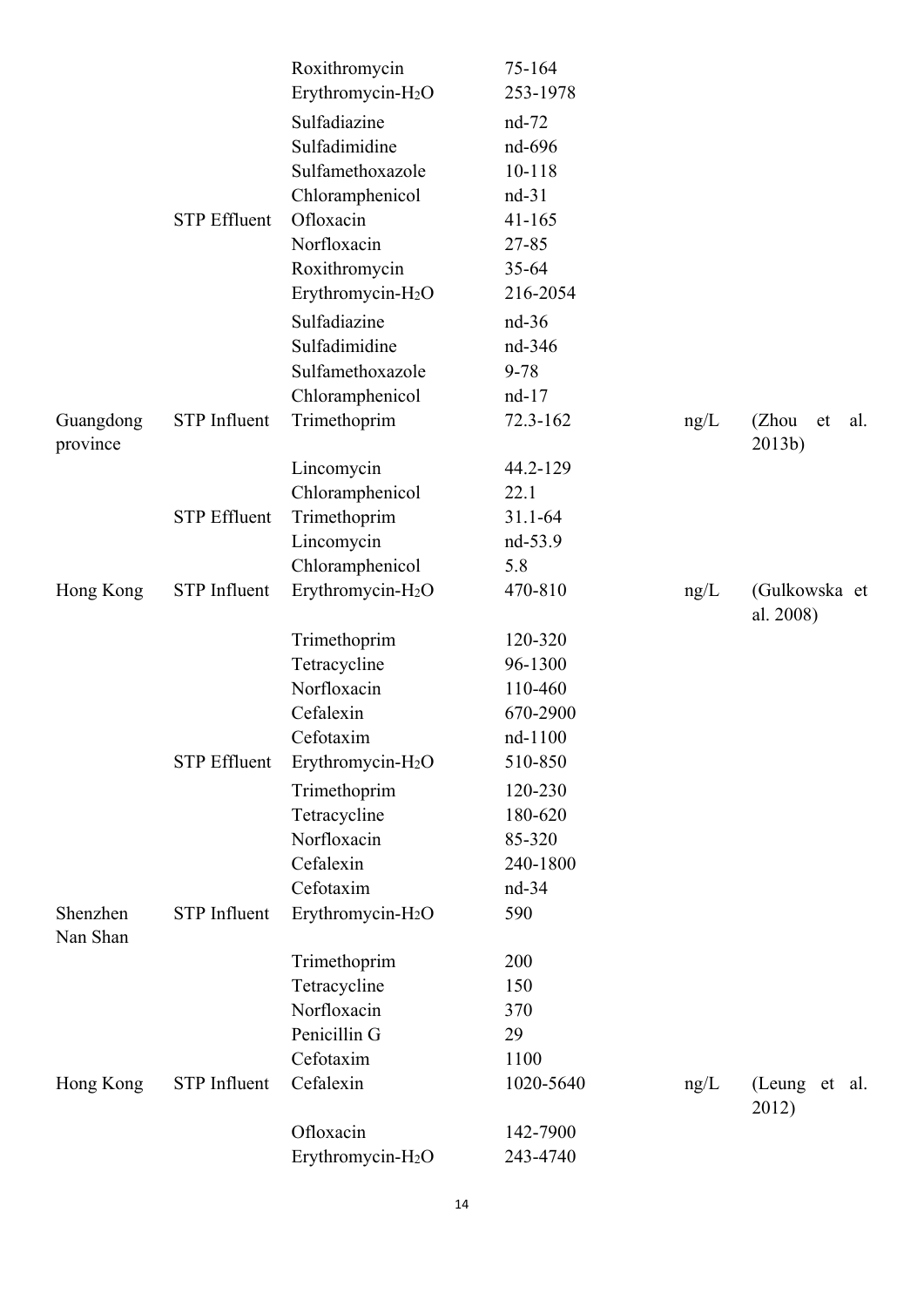|           | <b>STP</b> Effluent | Norfloxacin<br>Roxithromycin<br>Sulfamethoxazole<br>Tetracycline<br>Oxytetracycline<br>Trimethoprim<br>Chloramphenicol<br>Cefalexin<br>Ofloxacin                                                                                                   | 28-5430<br>$nd-500$<br>38-444<br>16-1510<br>$nd-230$<br>72-700<br>26-452<br>170-5070<br>96-7870                                                                |      |                        |
|-----------|---------------------|----------------------------------------------------------------------------------------------------------------------------------------------------------------------------------------------------------------------------------------------------|----------------------------------------------------------------------------------------------------------------------------------------------------------------|------|------------------------|
|           |                     | Erythromycin-H <sub>2</sub> O<br>Norfloxacin<br>Roxithromycin<br>Sulfamethoxazole<br>Tetracycline<br>Oxytetracycline<br>Trimethoprim<br>Chloramphenicol                                                                                            | 246-4330<br>nd-3700<br>nd-547<br>5-278<br>nd-1420<br>nd-842<br>59-465<br>nd-1050                                                                               |      |                        |
| Hong Kong | <b>STP</b> Influent | Ampicillin<br>Cefotaxime<br>Cefalexin<br>Sulfamethoxazole<br>Sulfadiazine<br>Sulfamethazine<br>Norfloxacin<br>Ciprofloxacin<br>Ofloxacin<br>Tetracycline<br>Oxytetracycline<br>Chlortetracycline<br>Roxithromycin<br>Erythromycin-H <sub>2</sub> O | nd-383<br>nd-93.0<br>65.7-1718<br>52.0-291<br>4.4-530<br>nd-54.7<br>7.0-264<br>98.6-1033<br>188-1042<br>59.8-353<br>nd-107<br>nd-178<br>$4.2 - 141$<br>169-409 | ng/L | (Li and Zhang<br>2011) |
|           | <b>STP</b> Effluent | Trimethoprim<br>Vancomycin<br>Ampicillin<br>Cefotaxime<br>Cefalexin<br>Sulfamethoxazole<br>Sulfadiazine<br>Sulfamethazine<br>Norfloxacin<br>Ciprofloxacin<br>Ofloxacin<br>Tetracycline<br>Oxytetracycline<br>Chlortetracycline                     | 100-172<br>nd-60.6<br>nd-17.4<br>nd-56.7<br>nd-1176<br>3.6-67.4<br>$nd-2.8$<br>nd<br>5.6-165<br>30.2-851<br>32.6-610<br>18.5-236<br>nd-49.0<br>nd-30.9         |      |                        |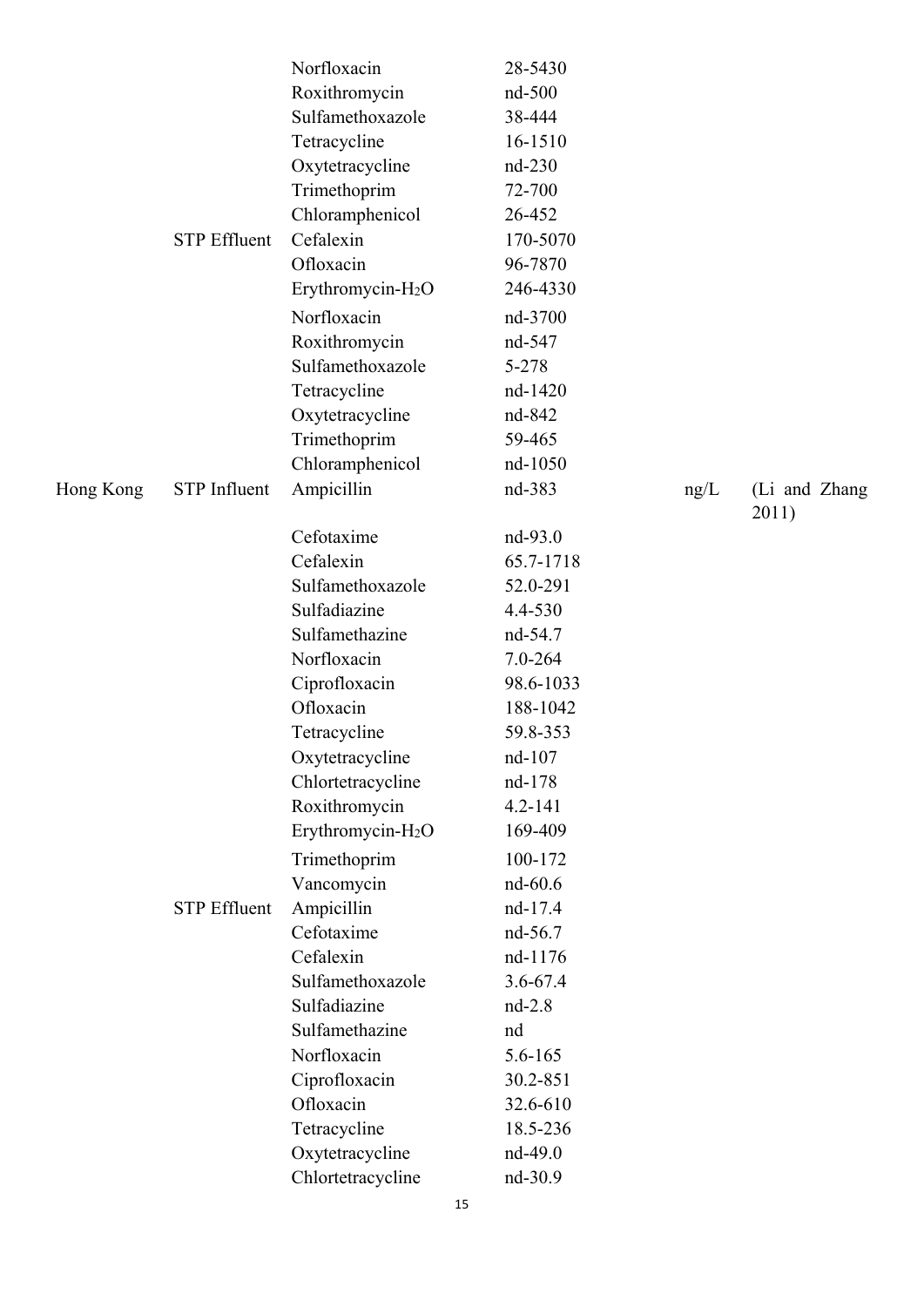|                 |                     | Roxithromycin                 | $1.6 - 76.7$      |      |                         |
|-----------------|---------------------|-------------------------------|-------------------|------|-------------------------|
|                 |                     | Erythromycin-H <sub>2</sub> O | 104-410           |      |                         |
|                 |                     | Trimethoprim                  | 38-120            |      |                         |
|                 |                     | Vancomycin                    | nd-28.9           |      |                         |
| Hong Kong       | <b>STP</b> Influent | Ampicillin                    | nd-389.5          | ng/L | (Li et al. 2009)        |
|                 |                     | Cefalexin                     | 175.4-539.4       |      |                         |
|                 |                     | Sulfamethoxazole              | 146.5-355.5       |      |                         |
|                 |                     | Sulfadiazine                  | nd-73.0           |      |                         |
|                 |                     | Norfloxacin                   | nd-59.5           |      |                         |
|                 |                     | Ciprofloxacin                 | 99.2-720.0        |      |                         |
|                 |                     | Ofloxacin                     | 104.4-335.9       |      |                         |
|                 |                     | Tetracycline                  | 134.5-270.8       |      |                         |
|                 |                     | Roxithromycin                 | $3.5 - 25.3$      |      |                         |
|                 |                     | Erythromycin-H <sub>2</sub> O | 51.3-216.7        |      |                         |
|                 |                     | Trimethoprim                  | 128.7-161.2       |      |                         |
|                 | <b>STP</b> Effluent | Ampicillin                    | nd-126.4          |      |                         |
|                 |                     | Cefalexin                     | nd-375.6          |      |                         |
|                 |                     | Sulfamethoxazole              | 15.3-46.6         |      |                         |
|                 |                     | Sulfadiazine                  | $nd-16.2$         |      |                         |
|                 |                     | Norfloxacin                   | nd-13.9           |      |                         |
|                 |                     | Ciprofloxacin                 | $7.6 - 73.3$      |      |                         |
|                 |                     | Ofloxacin                     | 2.1-556.4         |      |                         |
|                 |                     | Tetracycline                  | nd-89.4           |      |                         |
|                 |                     | Roxithromycin                 | 2.9-14.2          |      |                         |
|                 |                     | Erythromycin-H <sub>2</sub> O | 37.9-96.3         |      |                         |
|                 |                     | Trimethoprim                  | 10.8-66.2         |      |                         |
| Other countries |                     |                               |                   |      |                         |
| Korea           | STP Influent        | Sulfamethazine                | nd-343 (132)      | ng/L | (Behera et al.<br>2011) |
|                 |                     | Sulfamethoxazole              | 79-216 (120)      |      |                         |
|                 |                     | Trimethoprim                  | $101-277(205)$    |      |                         |
|                 |                     | Lincomycin                    | 3095-19401 (8176) |      |                         |
|                 | <b>STP</b> Effluent | Sulfamethazine                | nd-408 (114)      |      |                         |
|                 |                     | Sulfamethoxazole              | $20-162(57)$      |      |                         |
|                 |                     | Trimethoprim                  | $13-154(63)$      |      |                         |
|                 |                     | Lincomycin                    | 1437-21278 (9089) |      |                         |
| <b>US</b>       | <b>STP</b> Influent | Sulfamethoxazole              | 390-1000          | ng/L | (Brown et al.<br>2006)  |
|                 |                     | Trimethoprim                  | 590-1400          |      |                         |
|                 |                     | Ofloxacin                     | 400-1000          |      |                         |
|                 |                     | Ciprofloxacin                 | 200-1000          |      |                         |
|                 | <b>STP</b> Effluent | Sulfamethoxazole              | 310               |      |                         |
|                 |                     | Trimethoprim                  | 180               |      |                         |
|                 |                     | Ofloxacin                     | 110               |      |                         |
| <b>UK</b>       | <b>STP</b> Influent | Trimethoprim                  | 1514-4673 (2925)  |      | (Kasprzyk-Hor           |
|                 |                     | Sulfamethoxazole              | $20-274(115)$     |      | et<br>dern<br>al.       |
|                 |                     | 16                            |                   |      |                         |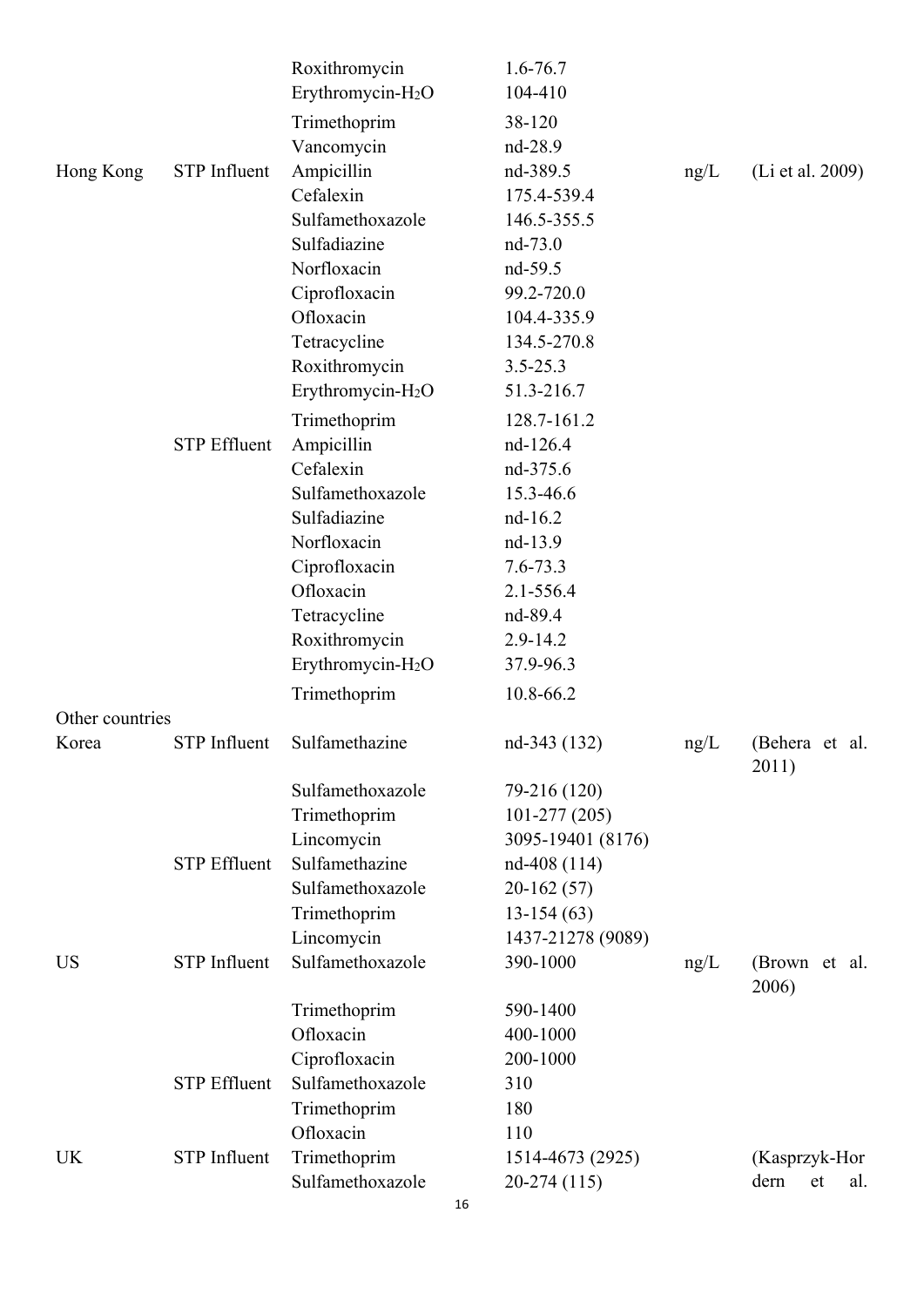|                          |                     | Chloramphenicol                  | 150-452 (248)    |      | 2009)                   |     |
|--------------------------|---------------------|----------------------------------|------------------|------|-------------------------|-----|
|                          |                     | Erythromycin-H <sub>2</sub> O    | 144-10025 (2530) |      |                         |     |
|                          | <b>STP</b> Influent | Trimethoprim<br>Sulfamethoxazole | 385-1218 (876)   |      |                         |     |
|                          |                     |                                  | $4-44(19)$       |      |                         |     |
|                          |                     | Chloramphenicol                  | $\leq 6.69(21)$  |      |                         |     |
|                          |                     | Erythromycin-H <sub>2</sub> O    | 23-2772 (696)    |      |                         |     |
| Germany                  | STP Influent        | Azithromycin                     | 50-946 (285)     | ng/L | (Rossmann<br>al. 2014)  | et  |
|                          |                     | Ciprofloxacin                    | 78-1570 (422)    |      |                         |     |
|                          |                     | Doxycycline                      | nd-2393 (259)    |      |                         |     |
|                          |                     | Roxithromycin                    | nd-771 (92)      |      |                         |     |
|                          |                     | Sulfamethoxazole                 | $12 - 2204(515)$ |      |                         |     |
|                          |                     | Trimethoprim                     | 22-372 (186)     |      |                         |     |
|                          | <b>STP</b> Effluent | Azithromycin                     | nd-956 (277)     |      |                         |     |
|                          |                     | Ciprofloxacin                    | 19-920 (146)     |      |                         |     |
|                          |                     | Doxycycline                      | nd-1110          |      |                         |     |
|                          |                     | Roxithromycin                    | nd-281 (84)      |      |                         |     |
|                          |                     | Sulfamethoxazole                 | 18-8263 (191)    |      |                         |     |
|                          |                     | Trimethoprim                     | 25-554 (208)     |      |                         |     |
| Italy                    | STP Influent        | Azithromycin                     | 120              | ng/L | (Verlicchi<br>al. 2014) | et  |
|                          |                     | Ciprofloxacin                    | 2200             |      |                         |     |
|                          |                     | Erythromycin                     | 46               |      |                         |     |
|                          |                     | Norfloxacin                      | 210              |      |                         |     |
|                          |                     | Ofloxacin                        | 980              |      |                         |     |
|                          |                     | Roxithromycin                    | 65               |      |                         |     |
|                          |                     | Trimethoprim                     | 59               |      |                         |     |
|                          | <b>STP</b> Effluent | Azithromycin                     | 130              |      |                         |     |
|                          |                     | Ciprofloxacin                    | 630              |      |                         |     |
|                          |                     | Erythromycin                     | 15               |      |                         |     |
|                          |                     | Norfloxacin                      | 150              |      |                         |     |
|                          |                     | Ofloxacin                        | 400              |      |                         |     |
|                          |                     | Roxithromycin                    | 290              |      |                         |     |
|                          |                     | Trimethoprim                     | 40               |      |                         |     |
| Finland                  | STP Influent        | Ciprofloxacin                    | $nd-4230(600)$   | ng/L | (Vieno<br>et<br>2007)   | al. |
|                          |                     | Norfloxacin                      | nd-960 (120)     |      |                         |     |
|                          |                     | Ofloxacin                        | nd-350 (100)     |      |                         |     |
|                          | <b>STP</b> Effluent | Ciprofloxacin                    | $nd-130(60)$     |      |                         |     |
|                          |                     | Norfloxacin                      | $nd-110$ (nd)    |      |                         |     |
|                          |                     | Ofloxacin                        | $nd-30(14)$      |      |                         |     |
| Tianjin                  | Surface             | Oxytetracycline                  | $0.2 - 19.93$    | ng/L | (Li<br>et               | al. |
| (Panjiakou<br>Reservoir) | water               |                                  |                  |      | 2014a)                  |     |
|                          |                     | Chlortetracyclin                 | nd-22.33         |      |                         |     |
|                          |                     | Tetracycline                     | $0.14 - 14.05$   |      |                         |     |
|                          |                     |                                  |                  |      |                         |     |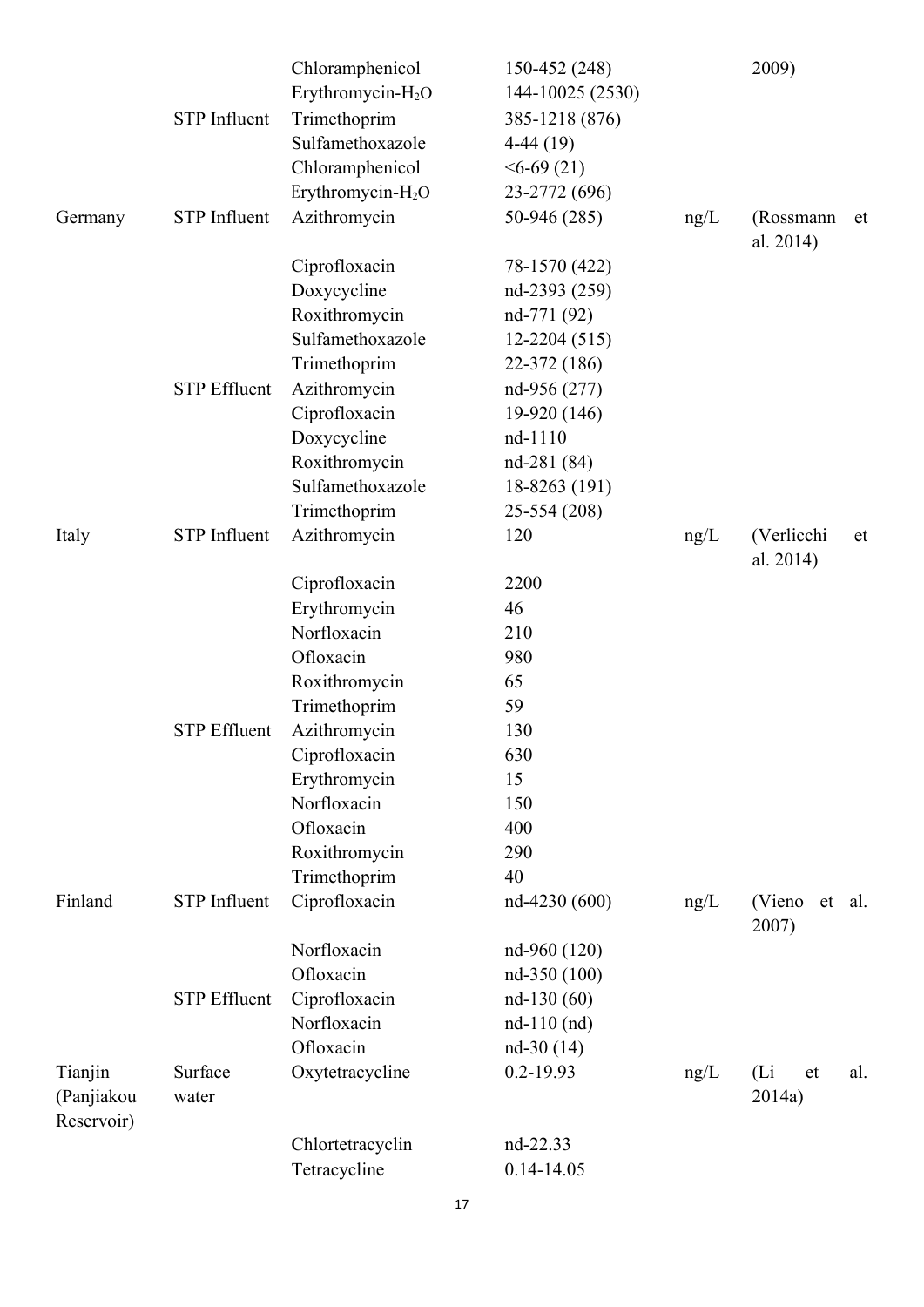|             |                  | Doxycycline            | 0.19-13.69      |      |                           |
|-------------|------------------|------------------------|-----------------|------|---------------------------|
|             |                  | Nalidixic Acid         | nd-11.20        |      |                           |
|             |                  | Oxolinic Acid          | $0.31 - 2.70$   |      |                           |
|             |                  | Flumequine             | $0.79 - 3.70$   |      |                           |
|             |                  | Chloramphenicol        | $0.29 - 7.15$   |      |                           |
|             |                  | Thiamphenicol          | $nd-45$         |      |                           |
|             |                  | Florfenicol            | nd-73.66        |      |                           |
|             |                  | Penicillin G           | nd-5.59         |      |                           |
|             |                  | Erythromycin           | nd-3.15         |      |                           |
|             |                  | Roxithromycin          | nd-3.90         |      |                           |
|             |                  | Josamycin              | nd-3.70         |      |                           |
|             |                  | Kitasamycin            | $0.25 - 6.27$   |      |                           |
|             |                  | Spiramycin             | nd-58.81        |      |                           |
|             |                  | Sulfaguanidine         | nd-8.67         |      |                           |
|             |                  | Sulfacetamide          | 1.32-43.10      |      |                           |
|             |                  | Sulfamethazine         | $0.21 - 3.70$   |      |                           |
|             |                  | Sulfapyridine          | nd-3.40         |      |                           |
|             |                  | Sulfadiazine           | 0.35-1086       |      |                           |
|             |                  | Sulfadimethoxine       | 0.95-3.56       |      |                           |
|             |                  | Sulfachlorpyridazine   | nd-4.78         |      |                           |
|             |                  | Sulfamethizole         | 0.39-3.47       |      |                           |
|             |                  | Sulfamonomethoxine     | nd-3.20         |      |                           |
|             |                  | Sulfamethoxypyridazine | $0.16 - 3.10$   |      |                           |
|             |                  | Sulfameter             | $0.28 - 3.30$   |      |                           |
|             |                  | Sulfamethoxazole       | nd-7.23         |      |                           |
|             |                  | Sulfamerazine          | $0.19 - 3.80$   |      |                           |
| Haihe River | Surface          | Trimethoprim           | $nd-230$        | ng/L | (Luo)<br>al.<br>et        |
|             | water            |                        |                 |      | 2011)                     |
|             |                  | Sulfadiazine           | nd-550          |      |                           |
|             |                  | Sulfamethoxazole       | nd-3900         |      |                           |
|             |                  | Sulfachloropyridazine  | nd-39000        |      |                           |
|             |                  | Ciprofloxacin          | nd-1700         |      |                           |
|             |                  | Ofloxacin              | nd-460          |      |                           |
|             |                  | Tetracycline           | nd-1900         |      |                           |
|             |                  | Oxytetracycline        | nd-4200         |      |                           |
|             |                  | Erythromycin           | nd-4200         |      |                           |
|             |                  | Roxithromycin          | nd-3700         |      |                           |
| Laizhou Bay | Surface<br>water | Enoxacin               | $nd-209(62)$    | ng/L | (Zhang et<br>al.<br>2012) |
|             |                  | Norfloxacin            | $7.5 - 103(40)$ |      |                           |
|             |                  | Ciprofloxacin          | $nd-66(31)$     |      |                           |
|             |                  | Enrofloxacin           | $nd-7.6(1.8)$   |      |                           |
|             |                  | Ofloxacin              | $nd-6.5(0.24)$  |      |                           |
|             |                  | Trimethoprim           | $1.3 - 330(53)$ |      |                           |
|             |                  | Sulfamethoxazole       | $1.5 - 82(19)$  |      |                           |
|             |                  | Sulfamethazine         | $nd-1.5(0.13)$  |      |                           |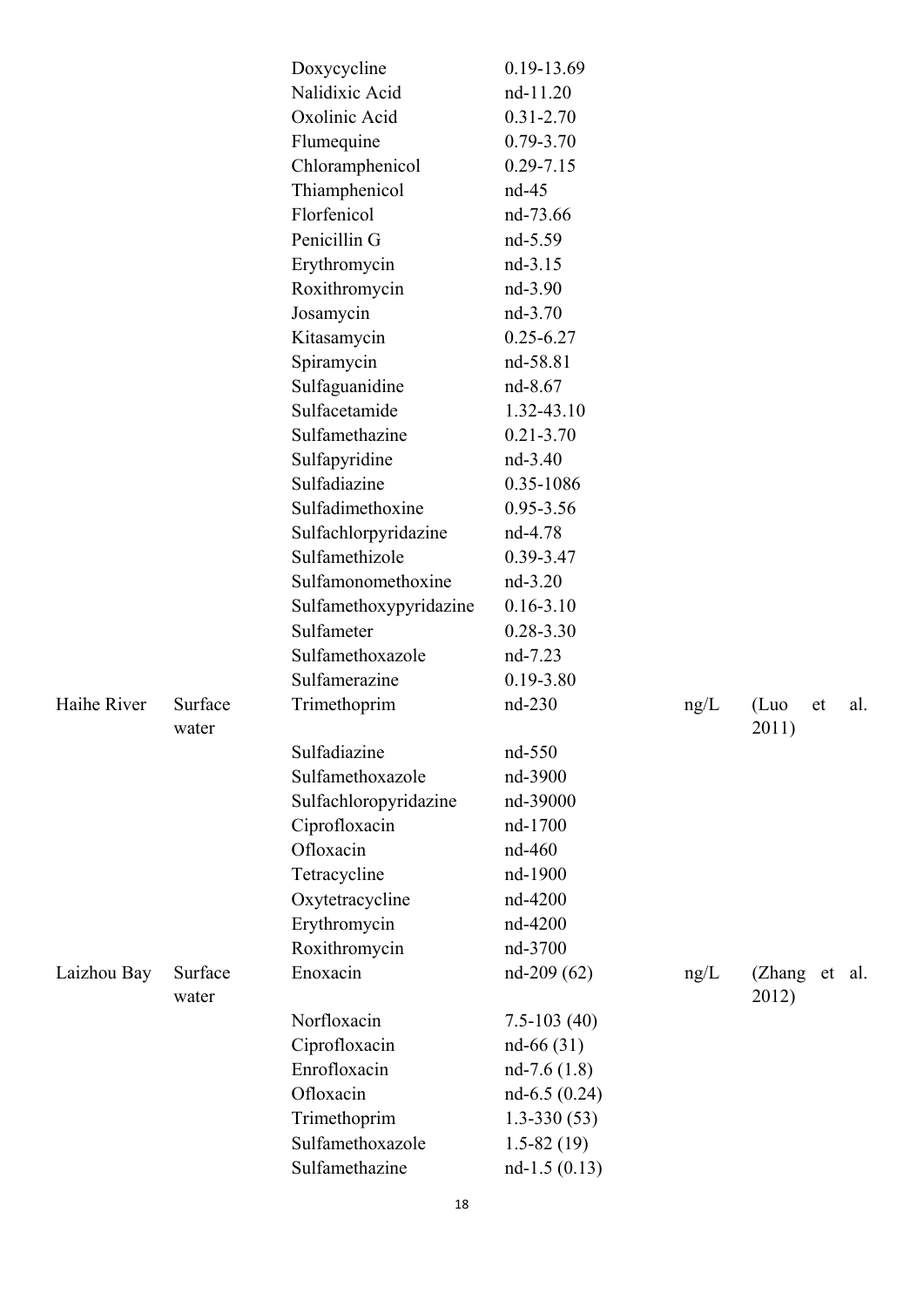|            |         | Sulfamethazine     | $nd-0.43(0.02)$      |      |                   |
|------------|---------|--------------------|----------------------|------|-------------------|
|            |         | Erythromycin       | $0.9 - 8.5(2.6)$     |      |                   |
|            |         | Roxitromycin       | $nd-1.5(0.38)$       |      |                   |
|            |         | Azithromycin       | $nd-1.2(0.14)$       |      |                   |
|            |         | Clarithromycin     | $nd-0.82(0.19)$      |      |                   |
| Huangpu    | Surface | Sulfadiazine       | $4.9 - 112.5(53.6)$  | ng/L | (Chen<br>and      |
| River      | water   |                    |                      |      | Zhou 2014)        |
| (Shanghai) |         | Sulfapyridine      | $nd-103.1(24.1)$     |      |                   |
|            |         | Sulfamethoxazole   | $2.2 - 764.9(259.6)$ |      |                   |
|            |         | Sulfathiazole      | $nd-121.1(34.1)$     |      |                   |
|            |         | Sulfamerazine      | nd                   |      |                   |
|            |         | Sulfamethazine     | 19.9-389.4 (188.9)   |      |                   |
|            |         | Sulfaquinoxaline   | $nd-64.2(21.5)$      |      |                   |
|            |         | Erythromycin       | $0.4 - 6.9(3.9)$     |      |                   |
|            |         | Roxithromycin      | $0.2 - 2.2(0.9)$     |      |                   |
|            |         | Norfloxacin        | $nd-2.6(0.2)$        |      |                   |
|            |         | Ciprofloxacin      | $nd-34.2(2.7)$       |      |                   |
|            |         | Enrofloxacin       | $nd-14.6(2.8)$       |      |                   |
|            |         | Ofloxacin          | $nd-28.5(6.5)$       |      |                   |
|            |         | Chloramphenicol    | $nd-3.9(0.4)$        |      |                   |
|            |         | Thiamphenicol      | $nd-0.6(0.5)$        |      |                   |
|            |         | Florfenicol        | nd-241.1 (116.3)     |      |                   |
|            |         | Tetracycline       | $nd-54.3(4.2)$       |      |                   |
|            |         | Oxytetracycline    | nd-219.8 (78.3)      |      |                   |
|            |         | Doxycycline        | $nd-112.3(11.3)$     |      |                   |
|            |         | Chlortetracycline  | $nd-46.7(3.6)$       |      |                   |
| Yangtze    | Surface | Chloramphenicol    | nd-8.63              | ng/L | (Yan<br>et<br>al. |
| Estuary    | water   |                    |                      |      | 2013)             |
|            |         | Thiamphenicol      | $nd-86.6$            |      |                   |
|            |         | Florfenicol        | $0.45 - 89.5$        |      |                   |
|            |         | Sulfadiazine       | $0.55 - 71.8$        |      |                   |
|            |         | Sulfapyridine      | nd-219               |      |                   |
|            |         | Sulfamethoxazole   | 1.48-56.8            |      |                   |
|            |         | Sulfathiazole      | nd-5.23              |      |                   |
|            |         | Sulfamerazine      | nd                   |      |                   |
|            |         | Sulfamethazine     | $0.53 - 89.1$        |      |                   |
|            |         | Sulfaquinoxaline   | nd-23.5              |      |                   |
|            |         | Norfloxacin        | nd-14.2              |      |                   |
|            |         | Ciprofloxacin      | nd-2.27              |      |                   |
|            |         | Enrofloxacin       | nd-4.77              |      |                   |
|            |         | Ofloxacin          | nd-12.4              |      |                   |
|            |         | Tetracycline       | nd-2.37              |      |                   |
|            |         | Oxytetracycline    | nd-22.5              |      |                   |
|            |         | Doxycyclinehyclate | nd-5.63              |      |                   |
|            |         | Chlortetracycline  | nd-3.50              |      |                   |
|            |         | Erythromycin       | nd-45.4              |      |                   |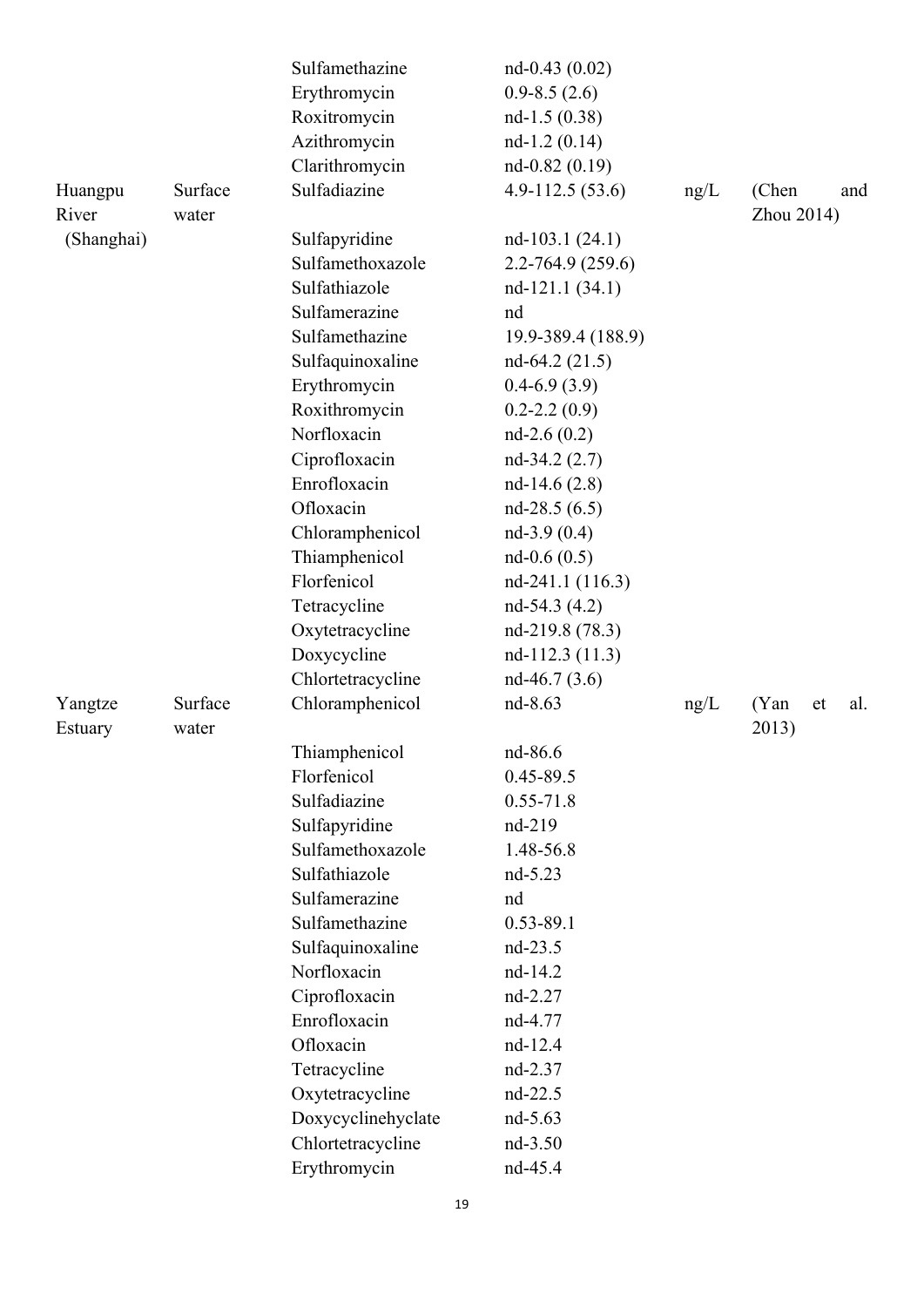|                         |                  | Roxithromycin                 | $0.05 - 8.20$ |      |                  |    |     |
|-------------------------|------------------|-------------------------------|---------------|------|------------------|----|-----|
| Qingshan<br>Lake        | Surface<br>water | Trimethoprim                  | nd-11.57      | ng/L | (Zhu)<br>2013)   | et | al. |
|                         |                  | Penicillin G                  | nd-1.68       |      |                  |    |     |
|                         |                  | Penicillin V                  | nd            |      |                  |    |     |
|                         |                  | Sulfamethoxazole              | 4.79-19.2     |      |                  |    |     |
| Jianghan                | Surface          | Sulfadiazine                  | nd-37.4       | ng/L | (Tong            | et | al. |
| Plain                   | water            |                               |               |      | 2014)            |    |     |
|                         |                  | Sulfathiazole                 | $nd-3.7$      |      |                  |    |     |
|                         |                  | Trimethoprim                  | nd-19.0       |      |                  |    |     |
|                         |                  | Sulfamethazine                | nd-33.8       |      |                  |    |     |
|                         |                  | Sulfamethoxazole              | nd-13.4       |      |                  |    |     |
|                         |                  | Sulfamerazine                 | $nd-11.0$     |      |                  |    |     |
|                         |                  | Ofloxacin                     | nd-135.1      |      |                  |    |     |
|                         |                  | Norfloxacin                   | nd-134.2      |      |                  |    |     |
|                         |                  | Ciprofloxacin                 | nd-18.0       |      |                  |    |     |
|                         |                  | Enrofloxacin                  | nd-53.1       |      |                  |    |     |
|                         |                  | Lomefloxacin                  | nd-13.1       |      |                  |    |     |
|                         |                  | Tetracycline                  | nd-137.4      |      |                  |    |     |
|                         |                  | Oxytetracycline               | nd-61.8       |      |                  |    |     |
|                         |                  | Chlortetracycline             | nd-122.3      |      |                  |    |     |
|                         |                  | Doxycycline                   | nd-66.5       |      |                  |    |     |
|                         |                  | Erythromycin-H <sub>2</sub> O | nd-381.5      |      |                  |    |     |
|                         |                  | Clarithromycin                | nd-15.8       |      |                  |    |     |
|                         |                  | Azithromycin                  | $nd-5.6$      |      |                  |    |     |
|                         |                  | Roxithromycin                 | $nd-3.7$      |      |                  |    |     |
| River<br>Pearl<br>Delta | Surface<br>water | Sulfadiazine                  | nd-18         | ng/L | (Liang)<br>2013) | et | al. |
|                         |                  | Sulfamethazine                | nd-218        |      |                  |    |     |
|                         |                  | Sulfamethoxazole              | nd-37.6       |      |                  |    |     |
|                         |                  | Norfloxacin                   | nd-136        |      |                  |    |     |
|                         |                  | Ofloxacin                     | nd-15.8       |      |                  |    |     |
|                         |                  | Enrofloxacin                  | nd            |      |                  |    |     |
|                         |                  | Tetracycline                  | nd-13.1       |      |                  |    |     |
|                         |                  | Erythromycin-H <sub>2</sub> O | nd-121        |      |                  |    |     |
|                         |                  | Roxithromycin                 | nd            |      |                  |    |     |
| River<br>Pearl          | Surface          | Sulfadiazine                  | nd-22.3       | ng/L | (Xu)             | et | al. |
| Delta<br>and            | water            |                               |               |      | 2013)            |    |     |
| Pearl<br>River          |                  |                               |               |      |                  |    |     |
| Estuary                 |                  |                               |               |      |                  |    |     |
|                         |                  | Sulfadimidine                 | nd-23.5       |      |                  |    |     |
|                         |                  | Sulfamethoxazole              | nd-40.6       |      |                  |    |     |
|                         |                  | Norfloxacin                   | nd-34.2       |      |                  |    |     |
|                         |                  | Ofloxacin                     | 2.5-127       |      |                  |    |     |
|                         |                  | Ciprofloxacin                 | nd-33.6       |      |                  |    |     |
|                         |                  | Enrofloxacin                  | nd-21.5       |      |                  |    |     |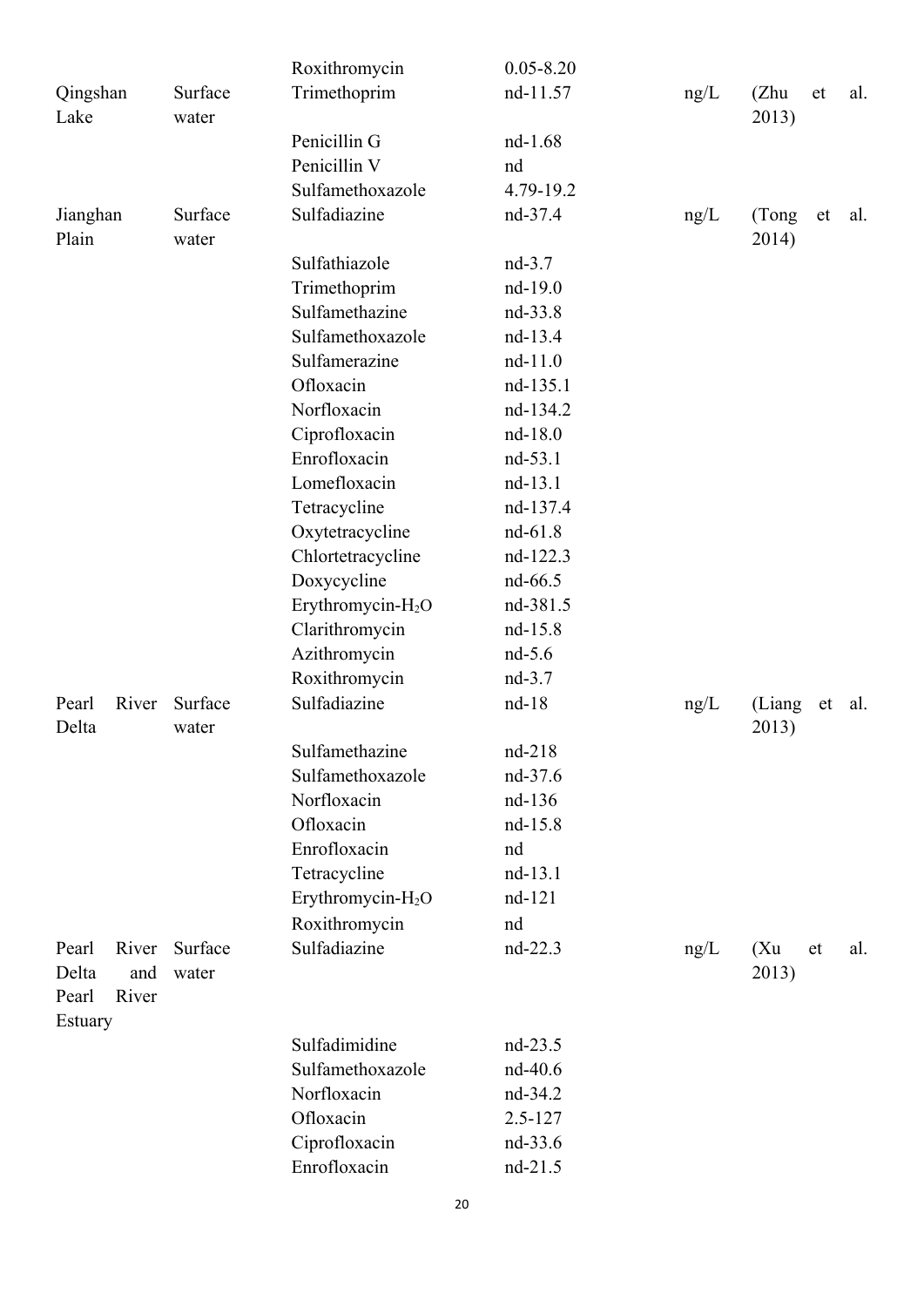|                 |                  | Erythromycin                  | nd-52.3          |      |                            |
|-----------------|------------------|-------------------------------|------------------|------|----------------------------|
|                 |                  | Roxithromycin                 | nd-12.0          |      |                            |
| Pearl River     | Surface          | Sulfadiazine                  | nd-726           | ng/L | (Yang<br>et<br>al.         |
|                 | water            |                               |                  |      | 2011)                      |
|                 |                  | Sulfamethoxazole              | nd-616           |      |                            |
|                 |                  | Sulfamethazine                | nd-1080          |      |                            |
|                 |                  | Sulfapyridine                 | nd-74.6          |      |                            |
|                 |                  | Trimethoprim                  | nd-605           |      |                            |
|                 |                  | Norfloxacin                   | nd-124           |      |                            |
|                 |                  | Erythromycin-H <sub>2</sub> O | nd-1540          |      |                            |
|                 |                  | Roxithromycin                 | nd-2260          |      |                            |
| Jiulong River   | Surface<br>water | Florfenicol                   | nd-20.8          | ng/L | (Zheng et al.<br>2011)     |
|                 |                  | Sulfadiazine                  | $nd-60.5$        |      |                            |
|                 |                  | Sulfamethanzine               | nd-124.4         |      |                            |
|                 |                  | Sulfamonomethoxine            | $nd-46$          |      |                            |
|                 |                  | Sulfamethoxazole              | nd-84.4          |      |                            |
|                 |                  | Ofloxacin                     | nd-49            |      |                            |
|                 |                  | Enrofloxacin                  | nd-60.8          |      |                            |
|                 |                  | Sulfapyridine                 | $nd-1.8$         |      |                            |
|                 |                  | Sulfameter                    | $nd-5.2$         |      |                            |
| Other countries |                  |                               | 1                |      |                            |
| Korea           | Surface<br>water | Erythromycin                  | $1.8 - 4.8(3.4)$ |      | (Kim<br>al.<br>et<br>2007) |
|                 |                  | Sulfamethoxazole              | $1.7 - 36(20)$   |      |                            |
|                 |                  | Trimethoprim                  | $3.2 - 5.3(4.0)$ |      |                            |
| <b>US</b>       | Surface          | Sulfamethoxazole              | $5-7(6)$         |      | (Arikan et al.             |
|                 | water            |                               |                  |      | 2008)                      |
|                 |                  | Chlortetracycline             | $1-180(20)$      |      |                            |
|                 |                  | Oxytetracycline               | $5-84(53)$       |      |                            |
|                 |                  | Tetracycline                  | $1-3(2)$         |      |                            |
|                 |                  | Doxycycline                   | $13-146(66)$     |      |                            |
| <b>US</b>       | Surface          | Tetracycline                  | $10-30(20)$      |      | (Kim<br>and                |
|                 | water            |                               |                  |      | Carlson 2007)              |
|                 |                  | Chlortetracycline             | $10-210(80)$     |      |                            |
|                 |                  | Oxytetracycline               | $10-1210(180)$   |      |                            |
|                 |                  | Doxycycline                   | $10-50(20)$      |      |                            |
|                 |                  | Sulfamerazine                 | $10-60(20)$      |      |                            |
|                 |                  | Sulfamethazine                | $20-20(20)$      |      |                            |
|                 |                  | Sulfamethoxazole              | $40-320(110)$    |      |                            |
|                 |                  | Erythromycin-H <sub>2</sub> O | 20-450 (120)     |      |                            |
|                 |                  | Tylosin                       | $50-50(50)$      |      |                            |
| <b>UK</b>       | Surface          | Trimethoprim                  | nd-90 (19)       |      | (Kasprzyk-Hor              |
|                 | water            |                               |                  |      | dern<br>et<br>al.<br>2009) |
|                 |                  | Sulfamethoxazole              | $nd-1$           |      |                            |
|                 |                  |                               |                  |      |                            |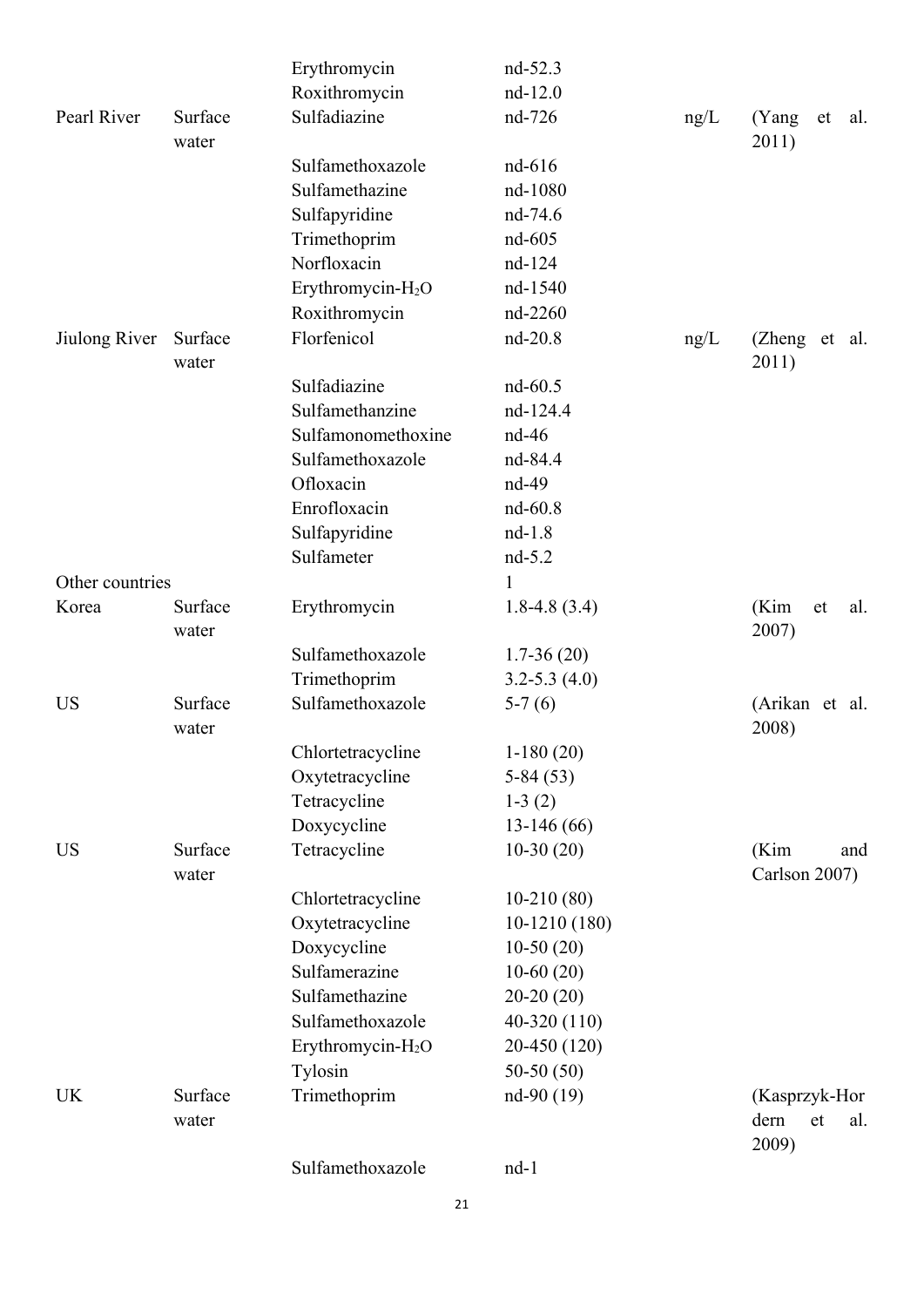|             |          | Chloramphenicol               | nd             |      |                            |
|-------------|----------|-------------------------------|----------------|------|----------------------------|
|             |          | Erythromycin-H <sub>2</sub> O | $nd-2$         |      |                            |
|             |          | Trimethoprim                  | $10-183(62)$   |      |                            |
|             |          | Sulfamethoxazole              | $nd-4(1)$      |      |                            |
|             |          | Chloramphenicol               | $nd-40(5)$     |      |                            |
|             |          | Erythromycin-H <sub>2</sub> O | $nd-72(15)$    |      |                            |
| Germany     | Surface  | Erythromycin                  | 4-190          |      | (Christian et al.          |
|             | water    |                               |                |      | 2003)                      |
|             |          | Roxythromycin                 | nd-14          |      |                            |
|             |          | Trimethoprim                  | nd-12          |      |                            |
|             |          | Sulfadimidine                 | $nd-7$         |      |                            |
|             |          | Sulfamethoxazole              | $nd-52$        |      |                            |
|             |          | Ciprofloxacin                 | $nd-9$         |      |                            |
|             |          | Ofloxain                      | $nd-20$        |      |                            |
| France      | Surface  | Tylosin                       | $nd-2.8$       |      | (Dinh<br>et<br>al.         |
|             | water    |                               |                |      | 2011)                      |
|             |          | Erythromycin                  | nd-131         |      |                            |
|             |          | Tetracycline                  | nd-7.4         |      |                            |
|             |          | Trimethoprim                  | nd-254         |      |                            |
|             |          | Sulfamethoxazole              | nd-1435        |      |                            |
|             |          | Ciprofloxacin                 | nd-135         |      |                            |
|             |          | Norfloxacin                   | $nd-75$        |      |                            |
|             |          | Ofloxacin                     | 2.1-231        |      |                            |
| Italy       |          | Azithromycin                  | 7              |      | (Verlicchi<br>et           |
|             |          | Ciprofloxacin                 | 25             |      | al. 2014)                  |
|             |          | Trimethoprim                  | $\overline{2}$ |      |                            |
| Finland     |          | Ciprofloxacin                 | $nd-36$        |      | (Vieno<br>et<br>al.        |
|             |          | Ofloxacin                     | $nd-5$         |      | 2006)                      |
| Dagu River  | Sediment | Roxithromycin                 | 21-5622        | ng/g | (Hu<br>et<br>al.<br>2012)  |
|             |          | Ofloxacin                     | nd-634         |      |                            |
|             |          | Ciprofloxacin                 | 9-7812         |      |                            |
|             |          | Enrofloxacin                  | nd-7708        |      |                            |
|             |          | Acetylspiramycin              | 16-7653        |      |                            |
|             |          | Sulfachloropyridazine         | nd-6310        |      |                            |
|             |          | Trimethoprim                  | nd-3502        |      |                            |
|             |          | Sulfadiazine                  | nd-12300       |      |                            |
|             |          | Gentamicin                    | nd-11230       |      |                            |
|             |          | Rifampicin                    | nd-12370       |      |                            |
|             |          | Minocycline                   | nd-5622        |      |                            |
|             |          | Oxytetracycline               | nd-8211        |      |                            |
| Haihe River | Sediment | Trimethoprim                  | $0.75 - 28$    | ng/g | (Luo<br>et<br>al.<br>2011) |
|             |          | Sulfadiazine                  | $3.4 - 34$     |      |                            |
|             |          | Sulfamethoxazole              | 0.85-59        |      |                            |
|             |          | Sulfachloropyridazine         | $2.1 - 39$     |      |                            |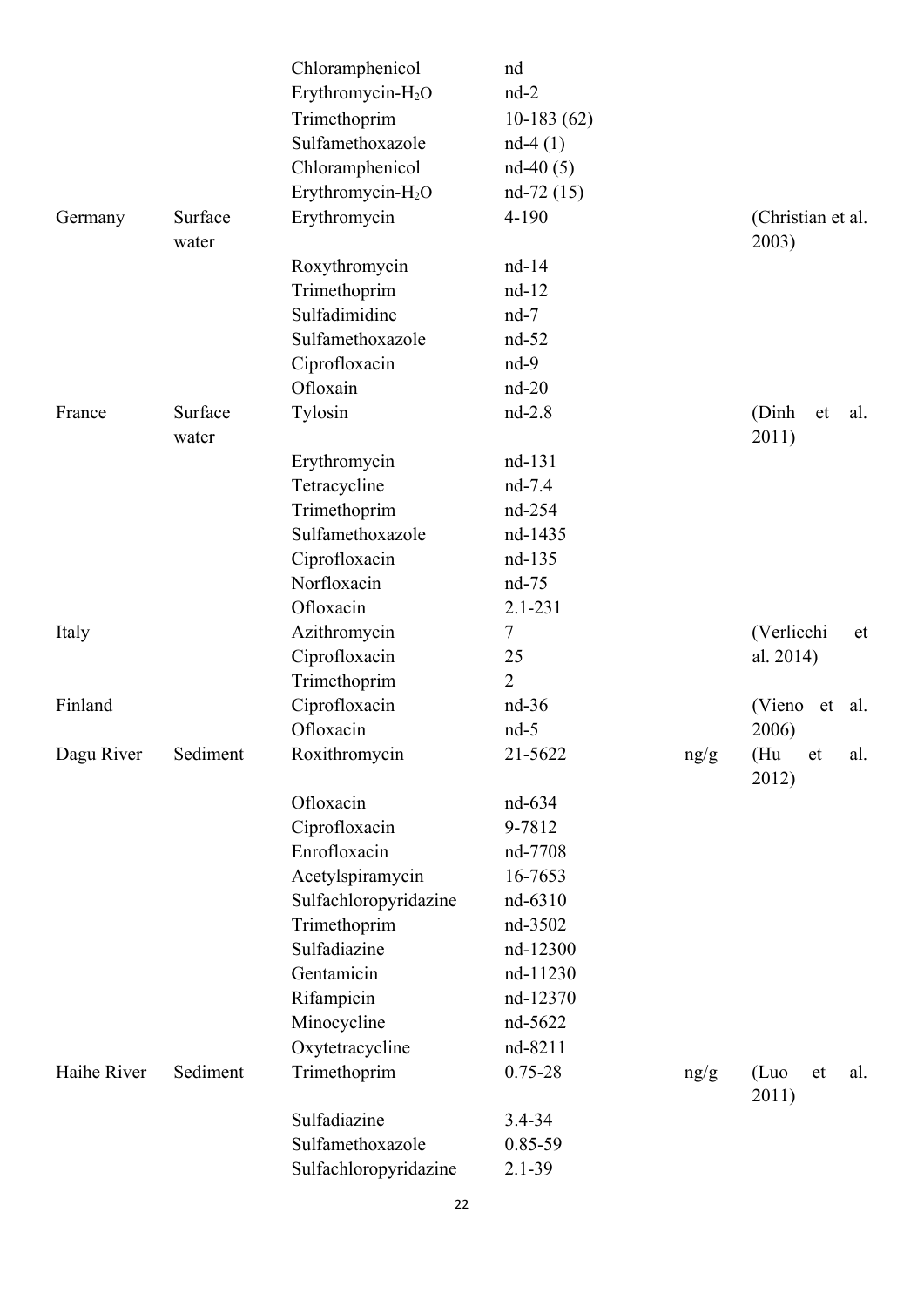|                     |          | Ciprofloxacin                 | $nd-55$            |      |            |    |     |
|---------------------|----------|-------------------------------|--------------------|------|------------|----|-----|
|                     |          | Ofloxacin                     | nd-69              |      |            |    |     |
|                     |          | Tetracycline                  | nd-7.8             |      |            |    |     |
|                     |          | Oxytetracycline               | $nd-57$            |      |            |    |     |
|                     |          | Erythromycin                  | nd-7.3             |      |            |    |     |
|                     |          | Roxithromycin                 | nd-7.2             |      |            |    |     |
| <b>Yellow River</b> | Sediment | Sulfadiazine                  | nd-22.0            | ng/g | (Zhou      | et | al. |
|                     |          |                               |                    |      | 2011)      |    |     |
|                     |          | Trimethoprim                  | nd-2.86            |      |            |    |     |
|                     |          | Oxytetracycline               | nd-7.42            |      |            |    |     |
|                     |          | Tetracycline                  | nd-18.0            |      |            |    |     |
|                     |          | Norfloxacin                   | nd-56.9            |      |            |    |     |
|                     |          | Ofloxacin                     | nd-63.04           |      |            |    |     |
|                     |          | Ciprofloxacin                 | nd-32.8            |      |            |    |     |
|                     |          | Erythromycin-H <sub>2</sub> O | nd-49.8            |      |            |    |     |
|                     |          | Roxithromycin                 | nd-6.80            |      |            |    |     |
| Hai River           | Sediment | Sulfadiazine                  | nd-1.71            |      |            |    |     |
|                     |          | Sulfapyridine                 | nd                 |      |            |    |     |
|                     |          | Sulfamethazine                | nd-5.69            |      |            |    |     |
|                     |          | Trimethoprim                  | nd-5.63            |      |            |    |     |
|                     |          | Oxytetracycline               | nd-422             |      |            |    |     |
|                     |          | Tetracycline                  | 1.19-135           |      |            |    |     |
|                     |          | Chlortetracycline             | nd-10.9            |      |            |    |     |
|                     |          | Doxycycline                   | nd-7.00            |      |            |    |     |
|                     |          | Norfloxacin                   | 5.95-5770          |      |            |    |     |
|                     |          | Ofloxacin                     | nd-59.5            |      |            |    |     |
|                     |          | Ciprofloxacin                 | 2.05-1290          |      |            |    |     |
|                     |          | Lomefloxacin                  | nd-298             |      |            |    |     |
|                     |          | Enrofloxacin                  | nd-2.34            |      |            |    |     |
|                     |          | Erythromycin-H <sub>2</sub> O | nd-67.2            |      |            |    |     |
|                     |          | Roxithromycin                 | nd-11.7            |      |            |    |     |
| Liao River          | Sediment | Sulfadiazine                  | nd-11.0            |      |            |    |     |
|                     |          | Sulfamethoxazole              | nd                 |      |            |    |     |
|                     |          | Trimethoprim                  | nd-9.84            |      |            |    |     |
|                     |          | Oxytetracycline               | nd-653             |      |            |    |     |
|                     |          | Tetracycline                  | nd-4.82            |      |            |    |     |
|                     |          | Chlortetracycline             | nd-32.5            |      |            |    |     |
|                     |          | Doxycycline                   | nd-2.80            |      |            |    |     |
|                     |          | Norfloxacin                   | nd-177             |      |            |    |     |
|                     |          | Ofloxacin                     | nd-50.5            |      |            |    |     |
|                     |          | Ciprofloxacin                 | nd-28.7            |      |            |    |     |
|                     |          | Lomefloxacin                  | nd-5.82            |      |            |    |     |
|                     |          | Erythromycin-H <sub>2</sub> O | nd-40.3            |      |            |    |     |
|                     |          | Roxithromycin                 | nd-29.6            |      |            |    |     |
| Huangpu             | Sediment | Sulfadiazine                  | $0.07 - 0.71(0.4)$ | ng/g | (Chen      |    | and |
| River               |          |                               |                    |      | Zhou 2014) |    |     |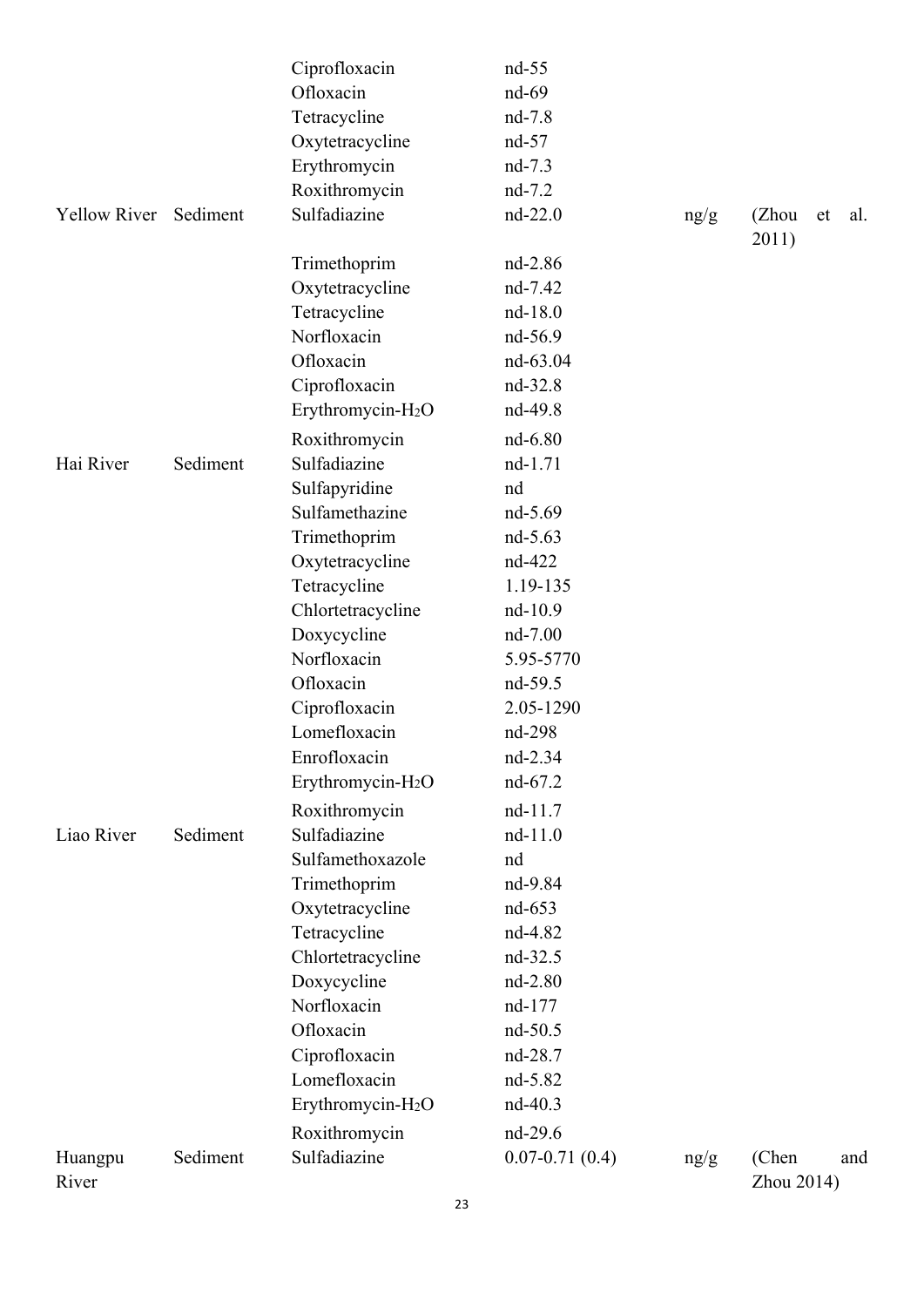## (Shanghai)

|                         |          | Sulfapyridine                 | $nd-6.6(1.7)$       |      |                    |    |     |
|-------------------------|----------|-------------------------------|---------------------|------|--------------------|----|-----|
|                         |          | Sulfamethoxazole              | $0.05 - 0.6(0.2)$   |      |                    |    |     |
|                         |          | Sulfathiazole                 | $nd-0.6(0.2)$       |      |                    |    |     |
|                         |          | Sulfamerazine                 | $0.03 - 0.8(0.2)$   |      |                    |    |     |
|                         |          | Sulfamethazine                | $0.2 - 2.7(1.2)$    |      |                    |    |     |
|                         |          | Sulfaquinoxaline              | $0.08 - 0.9(0.4)$   |      |                    |    |     |
|                         |          | Erythromycin                  | $1.5 - 24.6(10.2)$  |      |                    |    |     |
|                         |          | Roxithromycin                 | $0.3-4.1(1.9)$      |      |                    |    |     |
|                         |          | Enrofloxacin                  | $nd-8.9(3.2)$       |      |                    |    |     |
|                         |          | Ofloxacin                     | $nd-12.4(4.1)$      |      |                    |    |     |
|                         |          | Chloramphenicol               | $nd-0.7(0.3)$       |      |                    |    |     |
|                         |          | Thiamphenicol                 | $nd-1.3(0.4)$       |      |                    |    |     |
|                         |          | Florfenicol                   | $nd-1.3(0.5)$       |      |                    |    |     |
|                         |          | Tetracycline                  | $nd-21.7(3.5)$      |      |                    |    |     |
|                         |          | Oxytetracycline               | $0.6 - 18.6(6.9)$   |      |                    |    |     |
|                         |          | Doxycycline                   | $nd-21.3(7.0)$      |      |                    |    |     |
|                         |          | Chlortetracycline             | $nd-6.3(2.4)$       |      |                    |    |     |
| Yongjiang<br>River      | Sediment | Sulfacetamide                 | nd-0.43 (0.039)     | ng/g | (Xue)<br>2013)     | et | al. |
| Nanning City            |          | Sulfadiazine                  | $nd-0.07(0.017)$    |      |                    |    |     |
|                         |          | Sulfathiazole                 | nd                  |      |                    |    |     |
|                         |          | Sulfadimidine                 | $nd-0.81(0.13)$     |      |                    |    |     |
|                         |          | Sulfamethoxazole              | $nd-0.20(0.032)$    |      |                    |    |     |
|                         |          | Trimethoprim                  | $nd-1.07(0.32)$     |      |                    |    |     |
|                         |          | Roxithromycin                 | $0.19 - 2.16(0.93)$ |      |                    |    |     |
|                         |          | Erythromycin                  | $0.30 - 2.58(1.36)$ |      |                    |    |     |
|                         |          | Clarithromycin                | $0.09 - 0.89(0.40)$ |      |                    |    |     |
|                         |          | Azithromycin                  | $0.11 - 0.79(0.35)$ |      |                    |    |     |
| Qingshan<br>Lake        | Sediment | Trimethoprim                  | 42.0-130.3          | ng/g | $(Zhu$ et<br>2013) |    | al. |
|                         |          | Penicillin G                  | nd                  |      |                    |    |     |
|                         |          | Penicillin V                  | nd                  |      |                    |    |     |
|                         |          | Sulfamethoxazole              | $2.1 - 7.9$         |      |                    |    |     |
| River<br>Pearl<br>Delta | Sediment | Sulfadiazine                  | nd                  | ng/g | (Liang et<br>2013) |    | al. |
|                         |          | Sulfamethazine                | $0.44 - 3.24$       |      |                    |    |     |
|                         |          | Sulfamethoxazole              | nd                  |      |                    |    |     |
|                         |          | Norfloxacin                   | $2.61 - 20.5$       |      |                    |    |     |
|                         |          | Ofloxacin                     | $0.74 - 13.7$       |      |                    |    |     |
|                         |          | Enrofloxacin                  | $1.03 - 1.43$       |      |                    |    |     |
|                         |          | Tetracycline                  | $0.61 - 7.13$       |      |                    |    |     |
|                         |          | Erythromycin-H <sub>2</sub> O | $0.70 - 14.0$       |      |                    |    |     |
|                         |          | Roxithromycin                 | $6.07 - 13.5$       |      |                    |    |     |
| Gongdong<br>province    | Sediment | Sulfadiazine                  | nd-83.9             | ng/g | (Yang<br>2010)     | et | al. |
|                         |          |                               |                     |      |                    |    |     |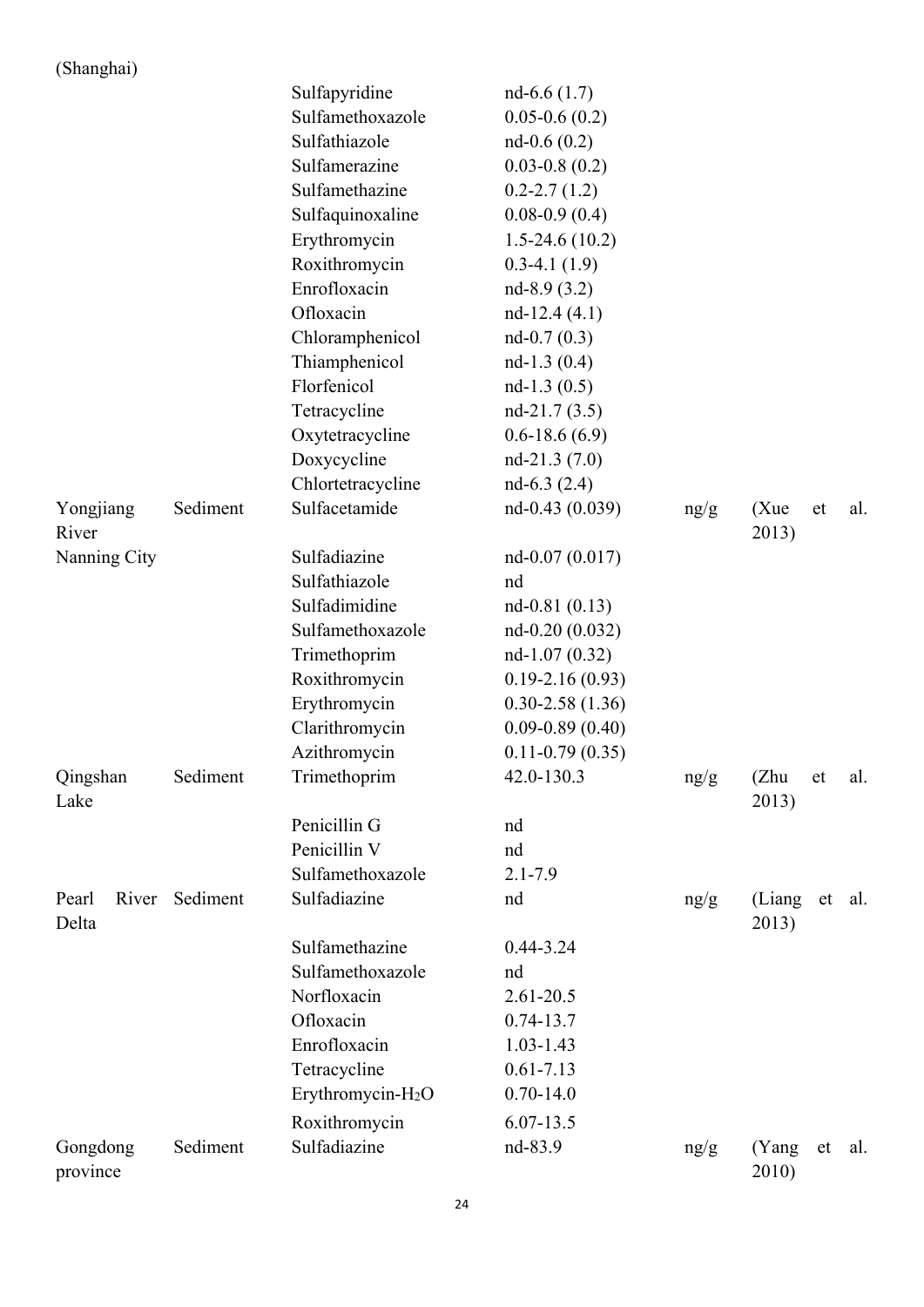| (Pearl River    |              |                               |                     |         |                                   |
|-----------------|--------------|-------------------------------|---------------------|---------|-----------------------------------|
| Delta)          |              | Sulfapyridine                 | nd                  |         |                                   |
|                 |              | Sulfamethazin                 | nd-248              |         |                                   |
|                 |              | Sulfamethoxazole              | nd                  |         |                                   |
|                 |              | Oxytetracycline               | nd-196              |         |                                   |
|                 |              | Tetracycline                  | nd-72.6             |         |                                   |
|                 |              | Norfloxacin                   | nd-1120             |         |                                   |
|                 |              | Ofloxacin                     | nd-1560             |         |                                   |
|                 |              | Ciprofloxacin                 | nd-87.5             |         |                                   |
|                 |              | Erythromycin-H <sub>2</sub> O | nd-62.7             |         |                                   |
|                 |              |                               |                     |         |                                   |
|                 |              | Roxithromycin                 | nd-133              |         |                                   |
| Other countries |              |                               |                     |         |                                   |
| <b>US</b>       | Sediment     | Chlortetracycline             | $2.1 - 10(4.6)$     | ng/g    | (Arikan et al.<br>2008)           |
|                 |              | Sulfamethoxazole              | $0.10 - 0.15(0.10)$ |         |                                   |
| <b>US</b>       | Sediment     | Tetracycline                  | $1.1 - 102.7(17.9)$ | ng/g    | (Kim)<br>and<br>Carlson 2007)     |
|                 |              | Chlortetracycline             | $1.1 - 30.8(10.8)$  |         |                                   |
|                 |              | Oxytetracycline               | $2.4 - 56.1(14.8)$  |         |                                   |
|                 |              | Doxycycline                   | $2.2 - 38.9(15.7)$  |         |                                   |
|                 |              | Sulfamerazine                 | $2.3 - 6.8(4.8)$    |         |                                   |
|                 |              | Sulfamethazine                | $1.0 - 13.7(4.7)$   |         |                                   |
|                 |              | Sulfamethoxazole              | $1.2 - 1.9(1.6)$    |         |                                   |
|                 |              | Erythromycin-H <sub>2</sub> O | $1.3 - 25.6(10)$    |         |                                   |
|                 |              | Roxithromycin                 | $1.1 - 5.9(2.1)$    |         |                                   |
|                 |              | Tylosin                       | $1.1 - 9.3(3.0)$    |         |                                   |
| France          | Sediment     | Azithromycin                  | 265.1 maximum       | ng/g    | (Feitosa-Felizz<br>ola and Chiron |
|                 |              | Clarithromycin                | 3.82 maximum        |         | 2009)                             |
| Spain           | Sediment     | Carbamazepine                 | 0.9                 |         | (Vazquez-Roig<br>et al. 2012)     |
|                 |              | Ciprofloxacin                 | 1.1                 |         |                                   |
|                 |              | Norfloxacin                   | 0.4                 |         |                                   |
|                 |              | Ofloxacin                     | 0.1                 |         |                                   |
|                 |              | Sulfamethoxazole              | 0.1                 |         |                                   |
|                 |              | Tetracycline                  | 0.7                 |         |                                   |
|                 |              | Trimethoprim                  | 0.2                 |         |                                   |
| South Africa    |              | Trimethoprim                  | 87.55               | ng/g    | (Matongo et al.<br>2015)          |
| Tianjin,        | Swine,       | Ciprofloxacin                 | 0.808               | mg/kg   | (Hou<br>al.<br>et                 |
| Liaoning        | chicken, and |                               |                     |         | 2015)                             |
|                 | cattle       | Chlortetracycline             | 8.06                |         |                                   |
|                 | manures      | Oxytetracycline               | 2.875               |         |                                   |
|                 |              | Sulfamethoxazole              | 0.0189              |         |                                   |
| Tianjin         | Swine        | Ciprofloxacin                 | $0.3 - 3$           | $mg/kg$ | (Hu<br>al.<br>et                  |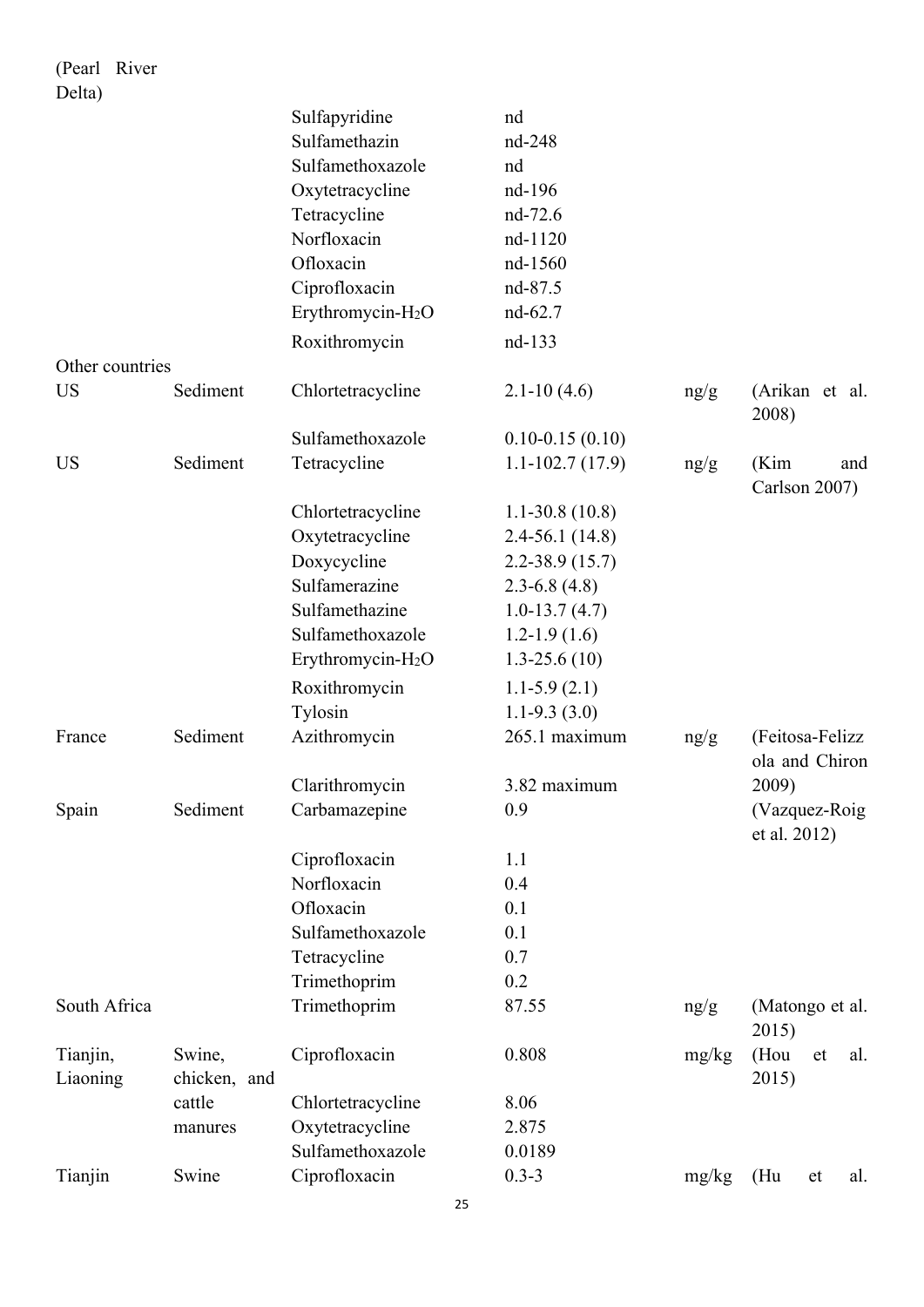|                           | manure,           |                   |                       |       | 2008)                                    |
|---------------------------|-------------------|-------------------|-----------------------|-------|------------------------------------------|
|                           | chicken           | Chlortetracycline | $0.6 - 24.3$          |       |                                          |
|                           | manure            | Oxytetracycline   | 9.7-173.2             |       |                                          |
|                           |                   | Tetracycline      | 10.2-41.5             |       |                                          |
|                           |                   | Doxycycline       | 8.6-59.8              |       |                                          |
|                           |                   | Sulfamethoxazole  | 2.3;5.2               |       |                                          |
|                           |                   | Sulfadiazine      | $4.5 - 18.7$          |       |                                          |
| Tianjin                   | Manure            | Ciprofloxacin     | $0.1 - 4.3$           | mg/kg | (Hu<br>et<br>al.<br>2010)                |
|                           |                   | Ofloxacin         | $0.23 - 15.7$         |       |                                          |
|                           |                   | Chlortetracycline | $0.14 - 26.8$         |       |                                          |
|                           |                   | Oxytetracycline   | 0.08-183.2            |       |                                          |
|                           |                   | Tetracycline      | $0.11 - 43.5$         |       |                                          |
|                           |                   | Sulfamethoxazole  | $0.23 - 5.7$          |       |                                          |
| Liaoning                  | Swine,            | Tylosin           | $0.23 - 0.35$         | mg/kg | (Li et al. 2012)                         |
|                           | chicken<br>and    | Enrofloxacin      | 1.77                  |       |                                          |
|                           | cattle manure     | Ciprofloxacin     | 0.78                  |       |                                          |
|                           |                   | Norflxacin        | 2.28                  |       |                                          |
| Heilongjiang<br>Jilin and | Cattle<br>manure  | Tylosin           | $0.22 - 0.28(0.25)$   | mg/kg | (L <sub>i</sub> )<br>al.<br>et<br>2013b) |
| Liaoning                  |                   | Enrofloxacin      | $0.46 - 4.17(1.18)$   |       |                                          |
| provinces                 |                   | Ciprofloxacin     | $0.28 - 0.84(0.53)$   |       |                                          |
|                           |                   | Norflxacin        | $0.43 - 1.76(0.85)$   |       |                                          |
|                           |                   | Chlortetracycline | $0.61 - 1.94(1.04)$   |       |                                          |
|                           |                   | Oxytetracycline   | $0.21 - 10.37(5.1)$   |       |                                          |
|                           |                   | Tetracycline      | $0.43 - 2.69(1.08)$   |       |                                          |
|                           |                   | Sulfamethoxazole  | $0.22 - 1.02(0.46)$   |       |                                          |
|                           | Chicken<br>manure | Tylosin           | $0.23 - 0.34(0.28)$   |       |                                          |
|                           |                   | Enrofloxacin      | $0.33 - 15.43(3.33)$  |       |                                          |
|                           |                   | Ciprofloxacin     | $0.33 - 2.94(1.03)$   |       |                                          |
|                           |                   | Norflxacin        | $0.5 - 9.52(2.72)$    |       |                                          |
|                           |                   | Chlortetracycline | $0.57 - 3.11(1.29)$   |       |                                          |
|                           |                   | Oxytetracycline   | $0.96 - 13.39(6.45)$  |       |                                          |
|                           |                   | Tetracycline      | $0.54 - 4.57(1.83)$   |       |                                          |
|                           |                   | Sulfamethoxazole  | $0.25 - 7.11(2.23)$   |       |                                          |
|                           | Swine<br>manure   | Tylosin           | $0.23 - 1.88(0.69)$   |       |                                          |
|                           |                   | Enrofloxacin      | $0.36 - 2.22(0.87)$   |       |                                          |
|                           |                   | Ciprofloxacin     | $0.31 - 0.96(0.49)$   |       |                                          |
|                           |                   | Norflxacin        | $0.41 - 3.18(1.1)$    |       |                                          |
|                           |                   | Chlortetracycline | $0.68 - 22.34(3.19)$  |       |                                          |
|                           |                   | Oxytetracycline   | $0.73 - 56.81(11.81)$ |       |                                          |
|                           |                   | Tetracycline      | $0.32 - 30.55(5.29)$  |       |                                          |
|                           |                   | Sulfamethoxazole  | $0.21 - 2.16(1.07)$   |       |                                          |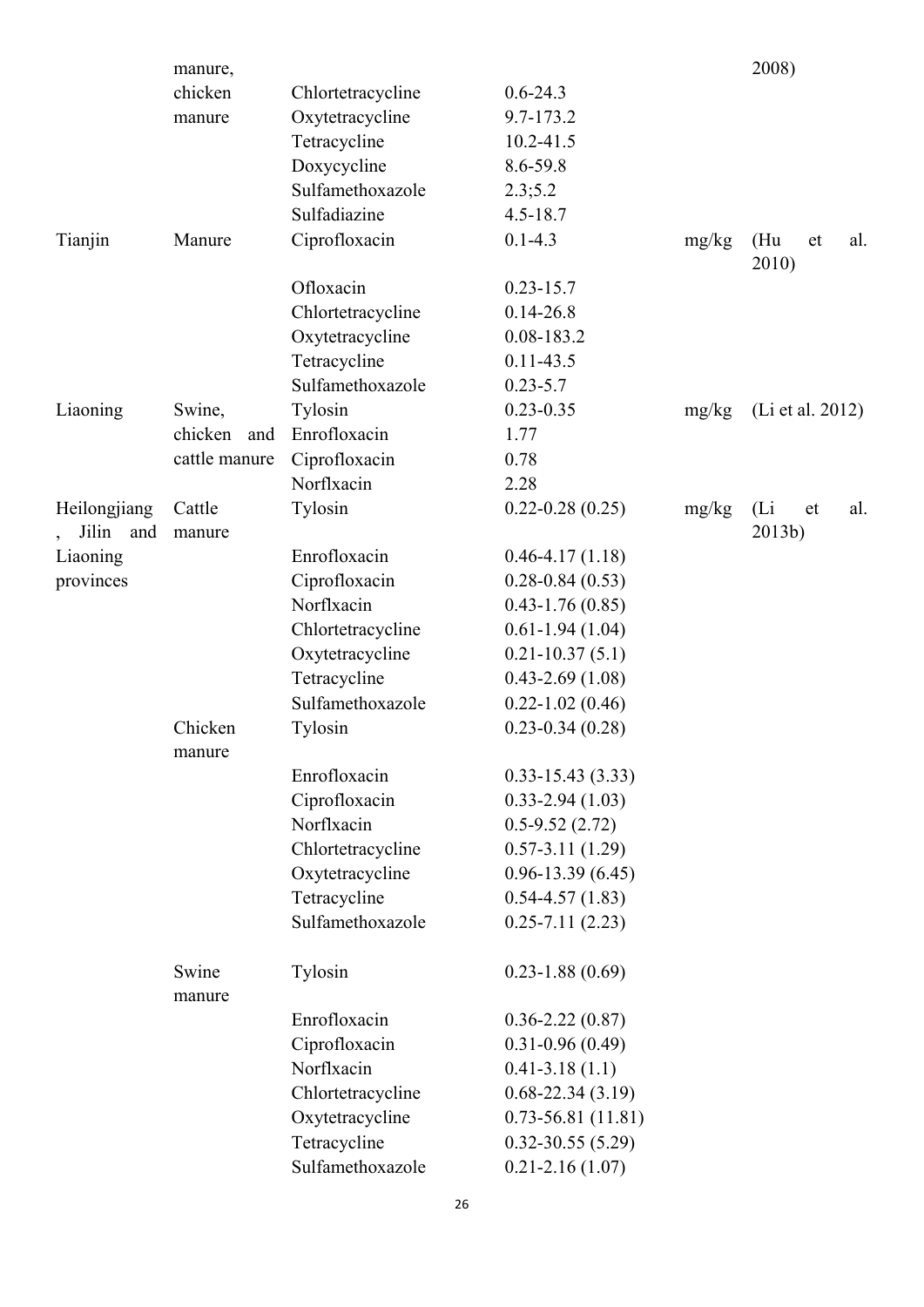| Beijing,<br>Jiaxing        | Swine<br>manure         | Chlortetracycline | 0.0079;0.0674;0.127     | mg/kg | (Qiao<br>et<br>2012) | al. |
|----------------------------|-------------------------|-------------------|-------------------------|-------|----------------------|-----|
| (Zhejiang                  |                         | Oxytetracycline   | 0.0749;2.544;0.0392     |       |                      |     |
| province)<br>and<br>Putian |                         | Tetracycline      | 0.0022; 0.122; 1.21     |       |                      |     |
| (Fujian                    |                         |                   |                         |       |                      |     |
| province)                  |                         |                   |                         |       |                      |     |
| Shandong                   | Swine                   | Chlortetracycline | 2.6 Median              | mg/kg | (Pan<br>et           | al. |
|                            | manure                  |                   |                         |       | 2011)                |     |
|                            | Winter<br>and<br>Summer | Oxytetracycline   | 0.4 Median              |       |                      |     |
|                            |                         | Tetracycline      | 0.4 Median              |       |                      |     |
|                            |                         | Sulfamethoxazole  | 0.3 Median              |       |                      |     |
| Shandong, Jia              | Chicken                 | Enrofloxacin      | 0.0106-8.575            | mg/kg | (Zhang et            | al. |
| ngsu, Shangh               | manure                  |                   | (0.1028)                |       | 2015b)               |     |
| ai, Zhejiang,              |                         | Ofloxacin         | $0.0179 - 4.99(0.232)$  |       |                      |     |
| Anhui, Sichu               |                         | Norflxacin        | $0.0102 - 4.54(0.114)$  |       |                      |     |
| and<br>an                  |                         | Chlortetracycline | 0.0139-0.1295           |       |                      |     |
| Yunnan                     |                         |                   | (0.0227)                |       |                      |     |
|                            |                         | Oxytetracycline   | 0.019-416.75            |       |                      |     |
|                            |                         |                   | (0.7153)                |       |                      |     |
|                            |                         | Tetracycline      | 0.0214-8.675            |       |                      |     |
|                            |                         |                   | (0.1102)                |       |                      |     |
|                            |                         | Doxycycline       | $0.0198 - 8.3(0.1049)$  |       |                      |     |
|                            |                         | Sulfamethoxazole  | 0.0041-0.0288           |       |                      |     |
|                            |                         |                   | (0.0067)                |       |                      |     |
|                            |                         | Sulfamethazine    | 0.0059-0.0227           |       |                      |     |
|                            |                         |                   | (0.0097)                |       |                      |     |
|                            |                         | Sulfadiazine      | 0.0055-1.845            |       |                      |     |
|                            |                         |                   | (0.0282)                |       |                      |     |
|                            | Duck manure             | Enrofloxacin      | 0.0201-0.0287           |       |                      |     |
|                            |                         |                   | (0.024)                 |       |                      |     |
|                            |                         | Ofloxacin         | $0.0735 - 0.595(0.209)$ |       |                      |     |
|                            |                         | Norflxacin        | 0.0162-0.384            |       |                      |     |
|                            |                         |                   | (0.0789)                |       |                      |     |
|                            |                         | Chlortetracycline | 0.0191-0.0443           |       |                      |     |
|                            |                         |                   | (0.0291)                |       |                      |     |
|                            |                         | Oxytetracycline   | $0.0205 - 7.15(0.3829)$ |       |                      |     |
|                            |                         | Tetracycline      | $0.132 - 0.52(0.262)$   |       |                      |     |
|                            |                         | Doxycycline       | 0.1225-0.505            |       |                      |     |
|                            |                         |                   | (0.2487)                |       |                      |     |
|                            |                         | Sulfamethoxazole  | 0.0049-0.0081           |       |                      |     |
|                            |                         |                   | (0.0063)                |       |                      |     |
|                            |                         | Sulfamethazine    | $0.0074 - 0.011(0.009)$ |       |                      |     |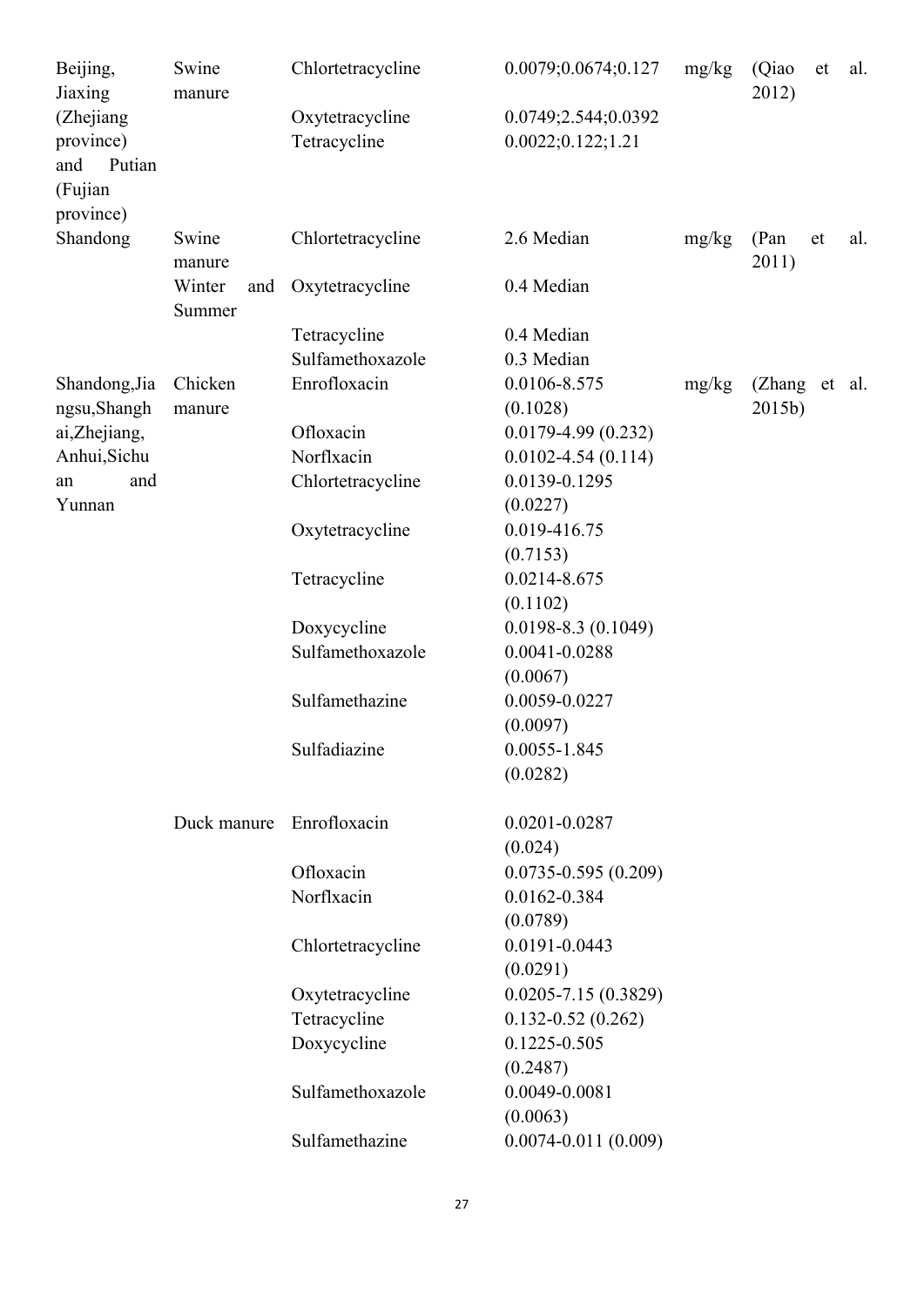|              |        | Sulfadiazine      | 0.0053-0.0055           |       |        |    |     |
|--------------|--------|-------------------|-------------------------|-------|--------|----|-----|
|              |        |                   | (0.0054)                |       |        |    |     |
|              | Swine  | Enrofloxacin      | 0.0125-0.089            |       |        |    |     |
|              |        |                   |                         |       |        |    |     |
|              | manure |                   | (0.0388)                |       |        |    |     |
|              |        | Ofloxacin         | $0.012 - 0.124(0.038)$  |       |        |    |     |
|              |        | Norflxacin        | 0.0138-0.107            |       |        |    |     |
|              |        |                   | (0.0409)                |       |        |    |     |
|              |        | Chlortetracycline | 0.0206-215.346          |       |        |    |     |
|              |        |                   | (1.0407)                |       |        |    |     |
|              |        | Oxytetracycline   | $0.0215 - 43.429(1.1)$  |       |        |    |     |
|              |        | Tetracycline      | 0.0159-30.941           |       |        |    |     |
|              |        |                   | (0.6027)                |       |        |    |     |
|              |        | Doxycycline       | 0.0151-30.718           |       |        |    |     |
|              |        |                   | (0.6379)                |       |        |    |     |
|              |        | Sulfamethoxazole  | $0.0041 - 0.0143$       |       |        |    |     |
|              |        |                   | (0.0065)                |       |        |    |     |
|              |        | Sulfamethazine    | 0.0057-0.0337           |       |        |    |     |
|              |        |                   | (0.0117)                |       |        |    |     |
|              |        | Sulfadiazine      | $0.0051 - 6.792$        |       |        |    |     |
|              |        |                   | (0.1195)                |       |        |    |     |
|              | Cattle | Enrofloxacin      | $0.0101 - 0.74(0.0561)$ |       |        |    |     |
|              | manure |                   |                         |       |        |    |     |
|              |        | Ofloxacin         | 0.0212-0.1895           |       |        |    |     |
|              |        |                   | (0.0642)                |       |        |    |     |
|              |        | Norflxacin        | 0.0184-0.227            |       |        |    |     |
|              |        |                   | (0.0624)                |       |        |    |     |
|              |        | Chlortetracycline | 0.0151-0.0655           |       |        |    |     |
|              |        |                   | (0.0302)                |       |        |    |     |
|              |        | Oxytetracycline   | $0.13 - 1.94(0.532)$    |       |        |    |     |
|              |        |                   | $0.0173 - 2.495(0.074)$ |       |        |    |     |
|              |        | Tetracycline      | 0.0153-2.495            |       |        |    |     |
|              |        | Doxycycline       |                         |       |        |    |     |
|              |        |                   | (0.0745)                |       |        |    |     |
|              |        | Sulfamethoxazole  | 0.0042-0.00785          |       |        |    |     |
|              |        |                   | (0.0052)                |       |        |    |     |
|              |        | Sulfamethazine    | 0.0047-0.034            |       |        |    |     |
|              |        |                   | (0.0106)                |       |        |    |     |
|              |        | Sulfadiazine      | 0.0052-0.065            |       |        |    |     |
|              |        |                   | (0.0125)                |       |        |    |     |
| Shandong,    | Swine  | Enrofloxacin      | $0.48 - 33.26(2.09)$    | mg/kg | (Zhao) | et | al. |
| Jiangsu,     | manure |                   |                         |       | 2010)  |    |     |
| Shanghai,    |        | Ciprofloxacin     | $0.64 - 33.98(2.01)$    |       |        |    |     |
| Zhejiang,    |        | Norflxacin        | $0.56 - 5.5(2.09)$      |       |        |    |     |
| Jiangxi,     |        | Chlortetracycline | $0.16 - 21.06(1.15)$    |       |        |    |     |
| Hubei,       |        | Oxytetracycline   | $0.15 - 59.06(2.69)$    |       |        |    |     |
| Hunan<br>and |        | Doxycycline       | $0.23 - 13.5(0.79)$     |       |        |    |     |
| Guangxi      |        | Sulfamethoxazole  | $0.23 - 0.84(0.51)$     |       |        |    |     |
|              |        |                   |                         |       |        |    |     |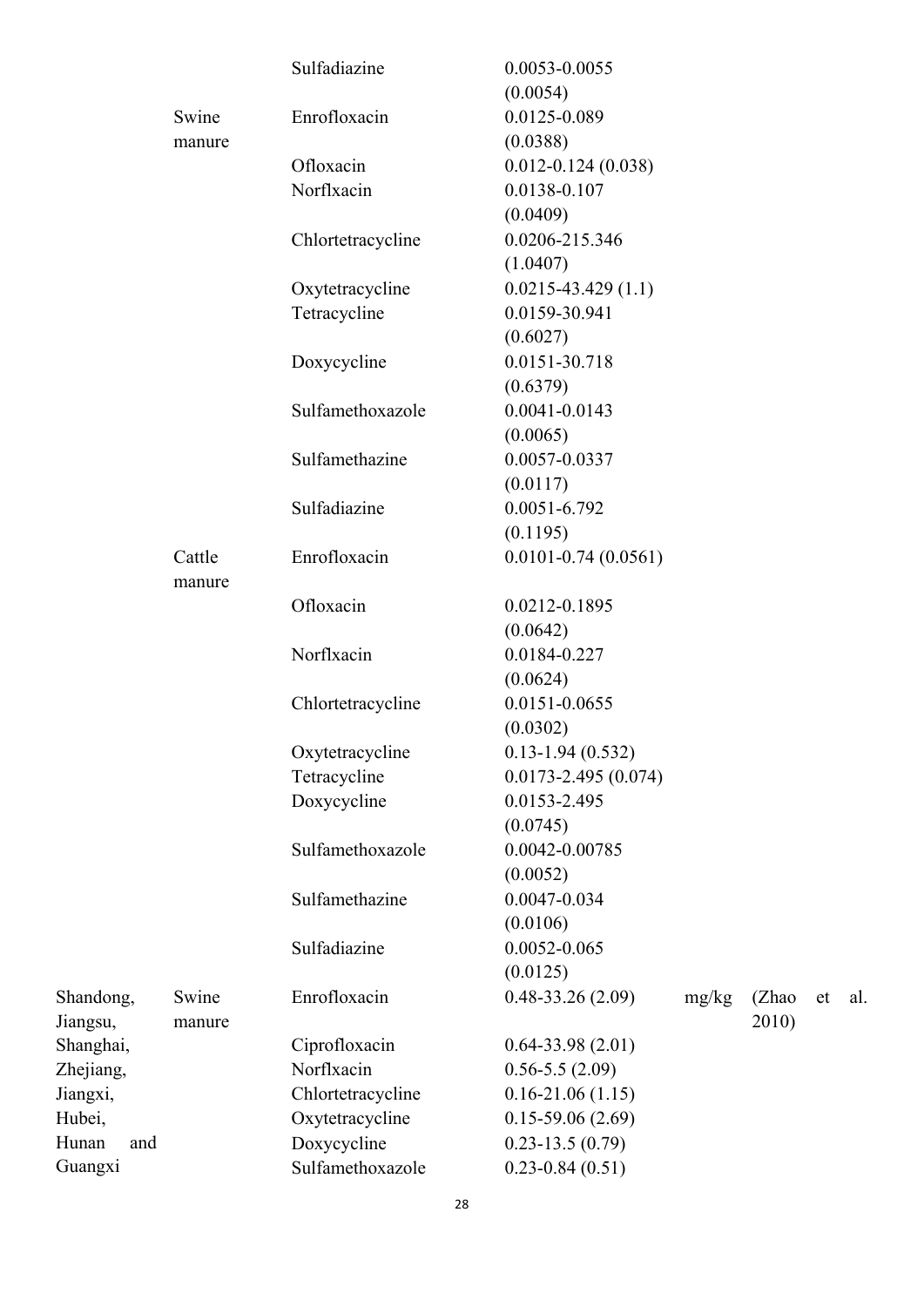| province |                | Sulfadiazine      | $0.09 - 0.8(0.21)$      |       |                    |
|----------|----------------|-------------------|-------------------------|-------|--------------------|
|          | Chicken        | Enrofloxacin      | $0.33 - 1420.76(4.65)$  |       |                    |
|          | manure         |                   |                         |       |                    |
|          |                | Ciprofloxacin     | $0.68 - 45.59(3.78)$    |       |                    |
|          |                | Norflxacin        | $0.85 - 225.45(4.68)$   |       |                    |
|          |                | Chlortetracycline | $0.16 - 17.68(1.09)$    |       |                    |
|          |                | Oxytetracycline   | $0.27 - 10.56(1.55)$    |       |                    |
|          |                | Doxycycline       | $0.92 - 10.91(3.39)$    |       |                    |
|          |                | Sulfamethoxazole  | $0.12 - 2.8(0.78)$      |       |                    |
|          |                | Sulfadiazine      | $0.03 - 3.12(0.15)$     |       |                    |
|          | Cattle         | Enrofloxacin      | $1.72 - 46.7(6.79)$     |       |                    |
|          | manure         |                   |                         |       |                    |
|          |                | Ciprofloxacin     | $0.49 - 29.59(3.44)$    |       |                    |
|          |                | Norflxacin        | $1.23 - 2.76(1.84)$     |       |                    |
|          |                | Chlortetracycline | $0.24 - 27.59(2.22)$    |       |                    |
|          |                | Oxytetracycline   | $0.32 - 59.59(1.24)$    |       |                    |
|          |                | Doxycycline       | $0.44 - 1.05(0.68)$     |       |                    |
| Nanjing  | Chicken        | Enrofloxacin      | $0.0036 - 7(1.2425)$    | mg/kg | (Huang et al.      |
|          | manure         |                   |                         |       | 2013b)             |
|          |                | Ciprofloxacin     | $0.0205 - 0.52(0.1501)$ |       |                    |
|          |                | Ofloxacin         | $0.072 - 1.0525$        |       |                    |
|          |                |                   | (0.2895)                |       |                    |
|          |                | Norflxacin        | 0.0765-1.285            |       |                    |
|          |                |                   | (0.4028)                |       |                    |
|          |                | Chlortetracycline | 0.0144-0.02551          |       |                    |
|          |                |                   | (0.0182)                |       |                    |
|          |                | Oxytetracycline   | 0.1925-3.0775           |       |                    |
|          |                |                   | (0.7566)                |       |                    |
|          |                | Tetracycline      | $0.0223 - 0.117$        |       |                    |
|          |                |                   | (0.0696)                |       |                    |
|          |                | Doxycycline       | 0.0256-0.1172           |       |                    |
|          |                |                   | (0.0664)                |       |                    |
|          |                | Sulfamethoxazole  | 0.0048-0.0288           |       |                    |
|          |                |                   | (0.012)                 |       |                    |
|          |                | Sulfamethazine    | 0.0096-0.0227           |       |                    |
|          |                |                   | (0.015)                 |       |                    |
|          |                | Sulfadiazine      | $0.0058 - 1.04(0.2126)$ |       |                    |
| Shanghai | Swine,         | Oxytetracycline   | 18.7;21.36;21.96        | mg/kg | (Ji et al. 2012)   |
|          | poultry<br>and |                   |                         |       |                    |
|          | cattle manure  |                   |                         |       |                    |
|          |                | Tetracycline      | 12.27;12.01;10.31       |       |                    |
|          |                | Sulfamethoxazole  | 7.56;9.36;8.62          |       |                    |
|          |                | Sulfamethazine    | 6.17;6.39;8.01          |       |                    |
|          |                | Sulfadiazine      | 4.87;4.57;8.03          |       |                    |
| Guangxi  | Swine          | Ofloxacin         | 0.00815                 | mg/kg | (Zhou<br>et<br>al. |
|          | manure         |                   |                         |       | 2012)              |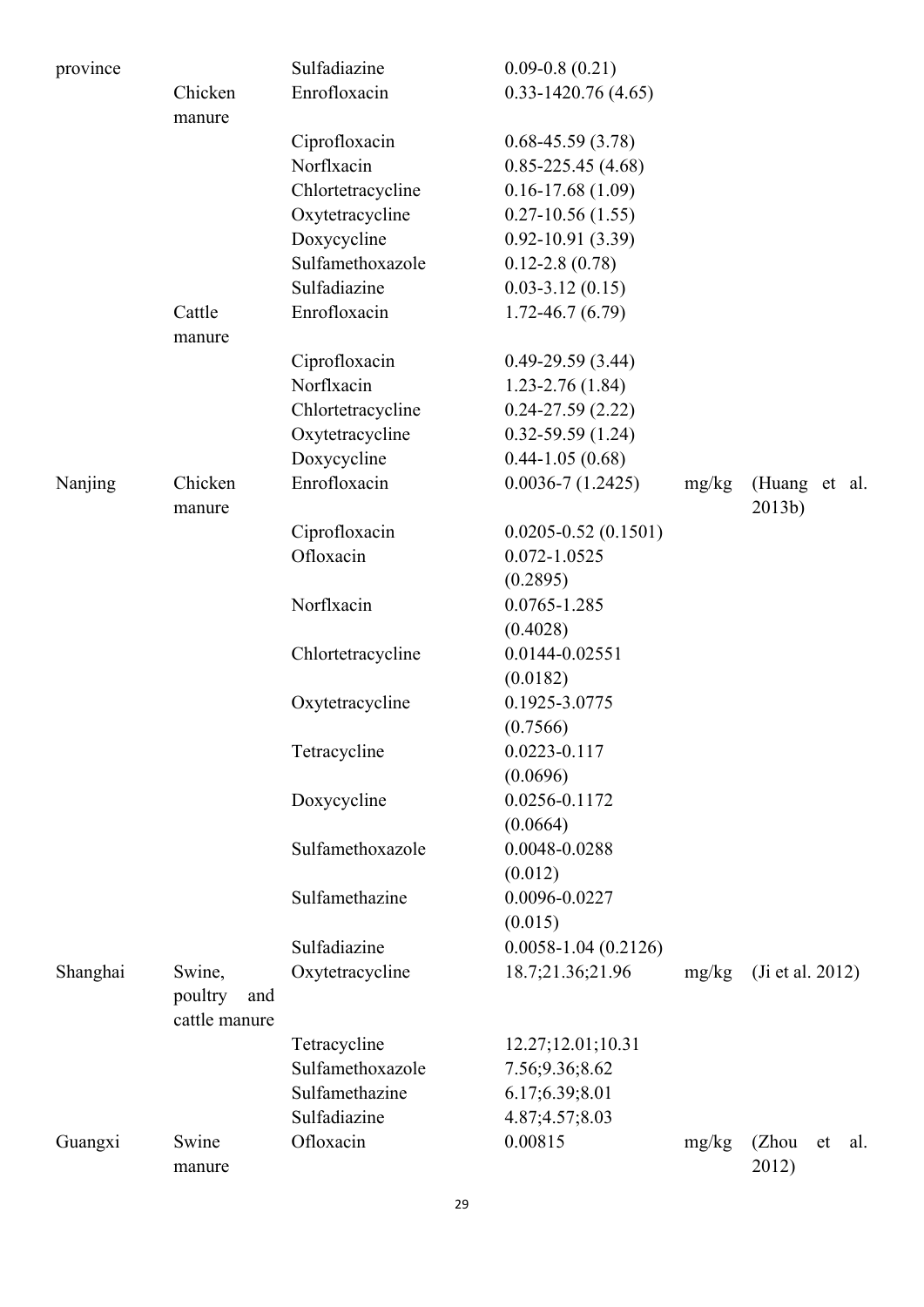|                          |                | Chlortetracycline             | 35.5                         |       |                 |     |
|--------------------------|----------------|-------------------------------|------------------------------|-------|-----------------|-----|
|                          |                | Oxytetracycline               | 0.661                        |       |                 |     |
|                          |                | Tetracycline                  | 0.821                        |       |                 |     |
| Bobai                    | Swine          | Enrofloxacin                  | nd-0.0165                    | mg/kg | (Zhou<br>et     | al. |
| county(swine             | manure         |                               |                              |       | 2013a)          |     |
| and                      |                |                               |                              |       |                 |     |
| Nanning city             |                |                               |                              |       |                 |     |
| Guangxi<br>1n            |                |                               |                              |       |                 |     |
| province                 |                |                               |                              |       |                 |     |
|                          |                | Ciprofloxacin                 | nd-0.00908                   |       |                 |     |
|                          |                | Ofloxacin                     | 0.0053-2.97                  |       |                 |     |
|                          |                | Norflxacin                    | 0.0102-0.0479                |       |                 |     |
|                          |                | Chlortetracycline             | 2.36-97.6                    |       |                 |     |
|                          |                | Oxytetracycline               | $0.235 - 1.7$                |       |                 |     |
|                          |                | Tetracycline                  | 0.0671-9.26                  |       |                 |     |
|                          |                | Doxycycline                   | 0.0177-2.24                  |       |                 |     |
|                          |                | Sulfamethazine                | 0.00675-0.25                 |       |                 |     |
|                          |                | Sulfadiazine                  | 0.00463-0.254                |       |                 |     |
| Bobai                    | Swine          | Ofloxacin                     | nd-0.00444                   | mg/kg | (Zhou<br>et     | al. |
| County<br>of             | manure         |                               |                              |       | 2013c)          |     |
| Guangxi                  |                |                               |                              |       |                 |     |
| province                 |                |                               |                              |       |                 |     |
|                          |                | Norflxacin                    | nd-0.00645                   |       |                 |     |
|                          |                | Chlortetracycline             | 0.464-141                    |       |                 |     |
|                          |                | Oxytetracycline               | 0.0108-0.636                 |       |                 |     |
|                          |                | Tetracycline                  | 0.00738-17.7                 |       |                 |     |
|                          |                |                               | 0.199-0.814                  |       |                 |     |
|                          |                | Doxycycline<br>Sulfamethazine | nd-0.00177                   |       |                 |     |
|                          |                |                               |                              |       |                 |     |
| Other countries<br>Korea |                | Macrolides                    |                              |       |                 |     |
|                          | Swine,         |                               | $0.07 - 0.14$ , 1.05-2.1, 0. | mg/kg | (Kim<br>et      | al. |
|                          | poultry<br>and |                               | $62 - 1.24$                  |       | 2011)           |     |
|                          | cattle manure  |                               |                              |       |                 |     |
|                          |                | Sulfanomides                  | 0.49, 8.44, 1.39             |       |                 |     |
|                          |                | Tetracyclines                 | 1.65, 16.56, 15.62           |       |                 |     |
| <b>US</b>                | Slurry         | Sulfamethazine                | 0.00225-0.00506              | mg/L  | (Shelver et al. |     |
|                          | manure         |                               |                              |       | 2010)           |     |
|                          |                | Sulfamethoxazole              | 0.000108-1.47                | mg/L  |                 |     |
|                          |                | Sulfathiazole                 | 0.000785-0.0017              | mg/L  |                 |     |
| Canada                   | Cattle         | Sulfamethazine                | 9.9                          | mg/kg | (Aust<br>et     | al. |
|                          | manure         |                               |                              |       | 2008)           |     |
|                          |                | Chlortetracycline             | 0.4                          |       |                 |     |
| Germany                  | Swine          | Tetracycline                  | $0.1 - 46$                   | mg/kg | (Holzel et al.  |     |
|                          | manure         |                               |                              |       | 2010)           |     |
|                          |                | Chlortetracycline             | $0.1 - 50.8$                 |       |                 |     |
|                          |                | Oxytetracycline               | $0.1 - 0.9$                  |       |                 |     |
|                          |                | Doxycycline                   | $0.1 - 0.7$                  |       |                 |     |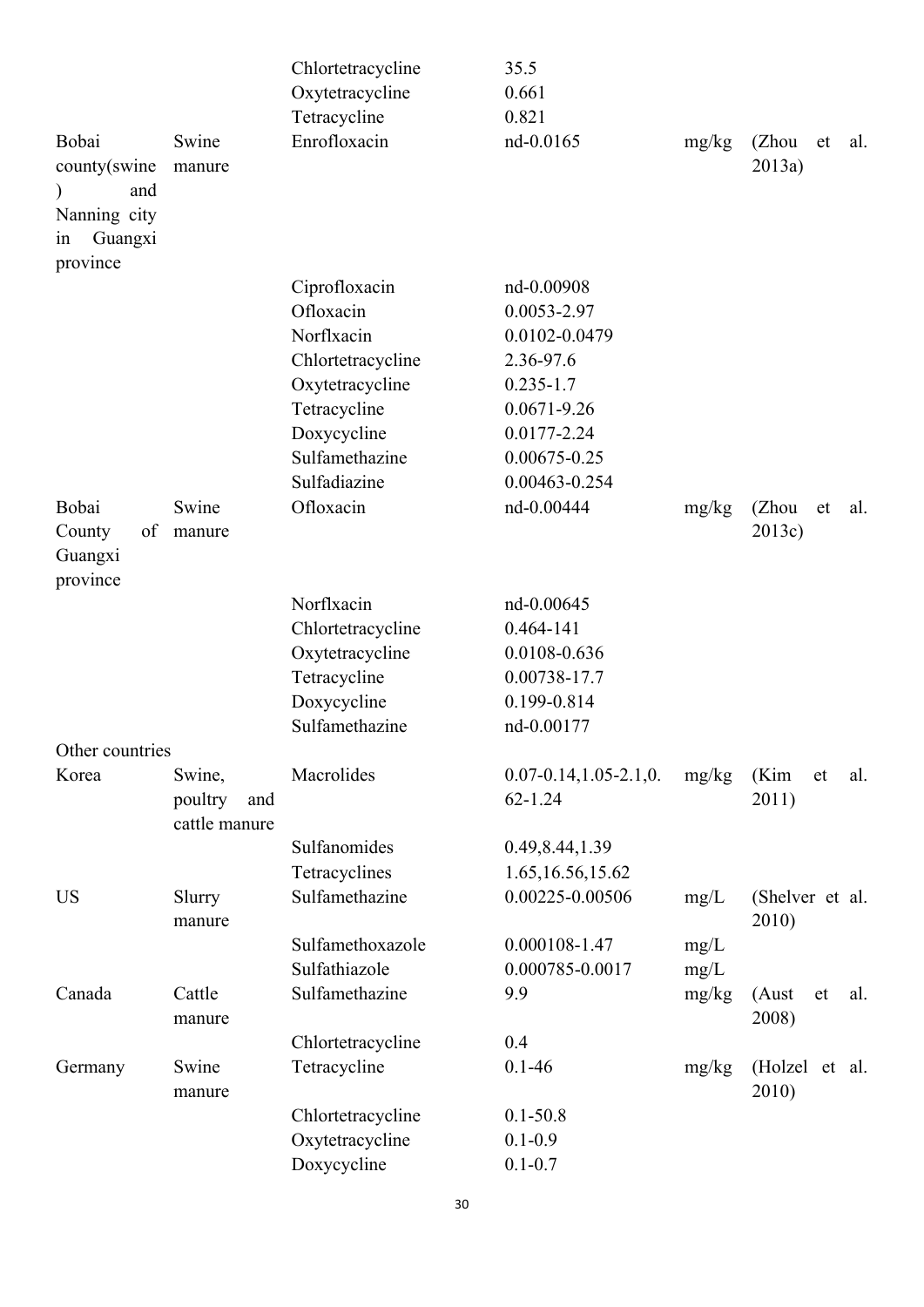|                                                                 |                | Sulfonamides      | $0.05 - 38.4$            |       |                      |     |
|-----------------------------------------------------------------|----------------|-------------------|--------------------------|-------|----------------------|-----|
| Turkey                                                          | Swine,         | Oxytetracycline   | $0.06 - 0.48$            | mg/kg | (Karci               | and |
|                                                                 | poultry<br>and |                   |                          |       | Balcioglu            |     |
|                                                                 | cattle manure  | Chlortetracycline | $0.24 - 0.38$            |       | 2009)                |     |
|                                                                 |                | Sulfamethazine    | $0.1 - 3.76$             |       |                      |     |
|                                                                 |                | Enrofloxacin      | 0.06                     |       |                      |     |
|                                                                 |                | Sulfadiazine      | 1.2                      |       |                      |     |
| Austria                                                         | Swine,         | Tetracycline      | $0.36 - 23$              | mg/kg | (Martinez-Car)       |     |
|                                                                 | chicken<br>and |                   |                          |       | ballo<br>et          | al. |
|                                                                 | turkey         |                   |                          |       | 2007)                |     |
|                                                                 | manure         | Oxytetracycline   | $0.21 - 29$              |       |                      |     |
|                                                                 |                | Enrofloxacin      | $0.13 - 0.75, 2.8 - 8.3$ |       |                      |     |
|                                                                 |                | Chlortetracycline | $0.1 - 46; 1.7$          |       |                      |     |
|                                                                 |                | Sulfadiazine      | 51,91                    |       |                      |     |
|                                                                 |                | Sulfadimidine     | 20                       |       |                      |     |
|                                                                 |                | Trimethoprim      | 17                       |       |                      |     |
| <b>Beijing</b><br>and<br>Tianjin                                | Soil           | Chlortetracycline | $0.8 - 5.2$              | ng/g  | (Chen<br>et<br>2014) | al. |
|                                                                 |                | Oxytetracycline   | $2.6 - 111.8$            |       |                      |     |
|                                                                 |                | Sulfamethoxazole  | $0.8 - 90$               |       |                      |     |
|                                                                 |                | Sulfadiazine      | $0.8 - 97.2$             |       |                      |     |
| Ninghe,<br>Dongli,<br>and                                       | Soil           | Tylosin           | 1.8-44.6                 | ng/g  | (Hou<br>et<br>2015)  | al. |
| Jinnan<br>in                                                    |                | Enrofloxacin      | 9.2-96.4                 |       |                      |     |
| Tianjin<br>and                                                  |                | Ciprofloxacin     | $6.2 - 83.2$             |       |                      |     |
| from                                                            |                | Ofloxacin         | 4.9-115.1                |       |                      |     |
| Shenyang,                                                       |                | Chlortetracycline | 4.9-10967                |       |                      |     |
| Fushun, and                                                     |                | Oxytetracycline   | $0.3 - 571.4$            |       |                      |     |
| Tieling<br>1n                                                   |                | Tetracycline      | 2.3-152.9                |       |                      |     |
| Liaoning                                                        |                | Doxycycline       | 14.8-494.7               |       |                      |     |
| province                                                        |                | Sulfamethoxazole  | 2.2-58.1                 |       |                      |     |
| Tianjin                                                         | Soil           | Ciprofloxacin     | $0.8 - 30.1$             | ng/g  | (Hu<br>et<br>2010)   | al. |
|                                                                 |                | Ofloxacin         | $0.6 - 1.6$              |       |                      |     |
|                                                                 |                | Chlortetracycline | 33.1-1079                |       |                      |     |
|                                                                 |                | Oxytetracycline   | 124-2683                 |       |                      |     |
|                                                                 |                | Tetracycline      | $2.5 - 105$              |       |                      |     |
|                                                                 |                | Sulfamethoxazole  | $0.03 - 0.9$             |       |                      |     |
|                                                                 |                | Chloramphenicol   | $0.1 - 1.1$              |       |                      |     |
| Beijing,<br>Jiaxing                                             | Soil           | Chlortetracycline | 1.6-239.4                | ng/g  | (Qiao<br>et<br>2012) | al. |
| (Zhejiang<br>province)<br>Putian<br>and<br>(Fujian<br>province) |                |                   |                          |       |                      |     |
|                                                                 |                |                   |                          |       |                      |     |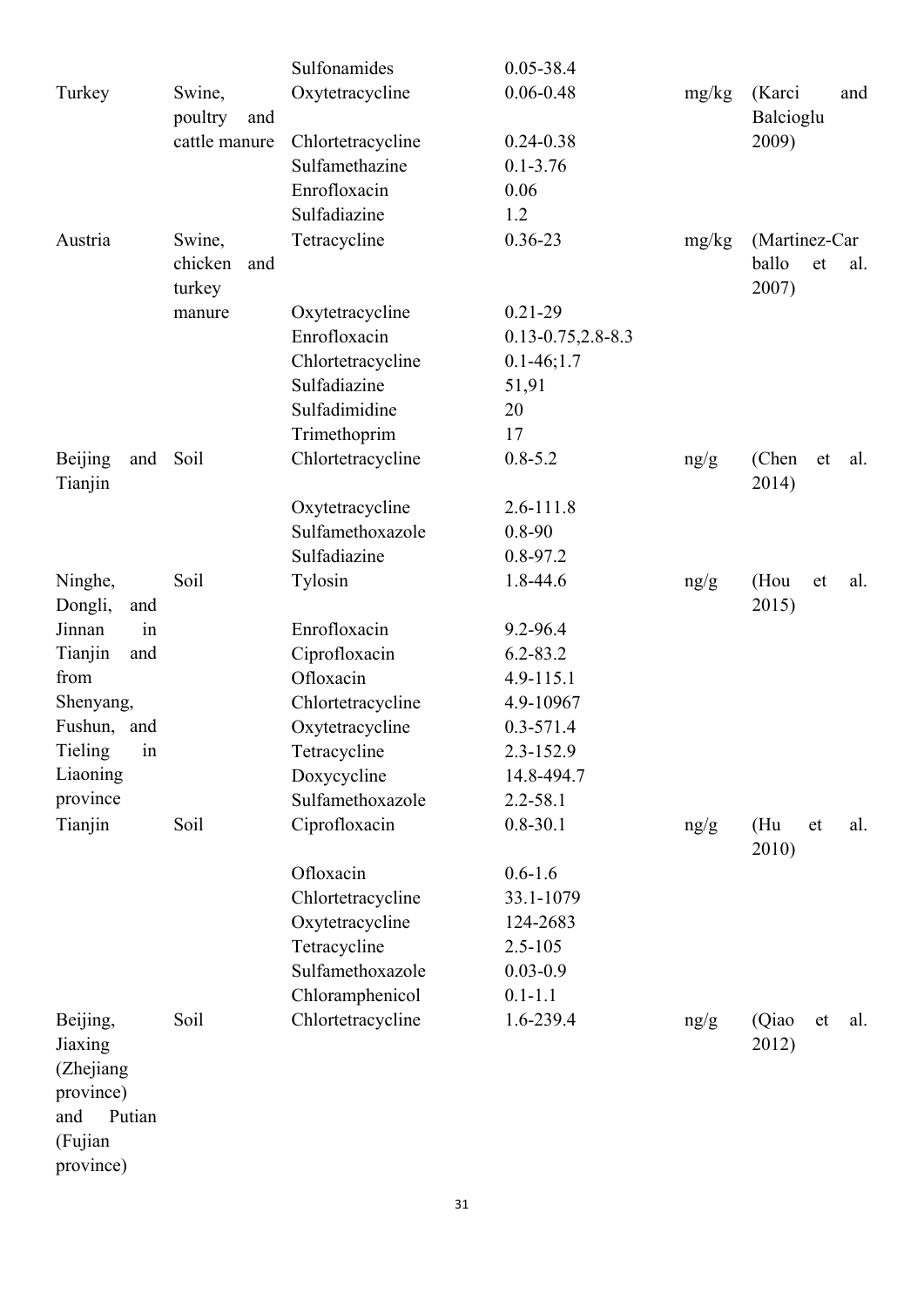|                                            |      | Oxytetracycline   | $1.6 - 12.3$        |      |                                   |     |
|--------------------------------------------|------|-------------------|---------------------|------|-----------------------------------|-----|
|                                            |      | Tetracycline      | nd-90               |      |                                   |     |
|                                            |      | Doxycycline       | nd-8.6              |      |                                   |     |
| Beijing,                                   | Soil | Ciprofloxacin     | 8.12-13.74          | ng/g | (Wang<br>et                       | al. |
| Shijiazhuang                               |      |                   |                     |      | 2014b)                            |     |
| Wuhan,                                     |      | Ofloxacin         | 7.54-25.23          |      |                                   |     |
| Kunming,                                   |      | Norflxacin        | 9.32-14.54          |      |                                   |     |
| Baotou<br>and                              |      | Chlortetracycline | $0.36 - 62.61$      |      |                                   |     |
| Urumqi                                     |      | Oxytetracycline   | 0.29-33.21          |      |                                   |     |
|                                            |      | Tetracycline      | 1.32-95.28          |      |                                   |     |
|                                            |      | Doxycycline       | $0.16 - 107.10$     |      |                                   |     |
| Beijing,<br>Tianjin,<br>and                | Soil | Chlortetracycline | 0.36-33.2           | ng/g | (Wu<br>et<br>2010)                | al. |
| Jiaxing                                    |      | Oxytetracycline   | 0.29-33.21          |      |                                   |     |
|                                            |      | Tetracycline      | 1.32-95.28          |      |                                   |     |
|                                            |      | Doxycycline       | $0.16 - 5.01$       |      |                                   |     |
| Shandong<br>province                       | Soil | Enrofloxacin      | $0.1 - 166.9(18.6)$ | ng/g | (L <sub>i</sub> )<br>et<br>2014b) | al. |
|                                            |      | Ciprofloxacin     | 2.4-651.6 (104.4)   |      |                                   |     |
|                                            |      | Ofloxacin         | $0.4 - 288.3(55.7)$ |      |                                   |     |
| Nanjing                                    | Soil | Enrofloxacin      | $nd-20.6(7.7)$      | ng/g | (Huang et al.<br>2013b)           |     |
|                                            |      | Ciprofloxacin     | $nd-17.1(8.1)$      |      |                                   |     |
|                                            |      | Ofloxacin         | $nd-25.85(8.1)$     |      |                                   |     |
|                                            |      | Norflxacin        | $nd-13.7(4.0)$      |      |                                   |     |
|                                            |      | Oxytetracycline   | $nd-19.3(7.3)$      |      |                                   |     |
|                                            |      | Sulfachinoxalin   | $20.3 - 33.1(26.6)$ |      |                                   |     |
|                                            |      | Sulfaclozine      | $nd-10.2(3.6)$      |      |                                   |     |
| Shanghai                                   | Soil | Oxytetracycline   | 3410-4240           | ng/g | (Ji et al. 2012)                  |     |
|                                            |      | Tetracycline      | 1870-2450           |      |                                   |     |
|                                            |      | Sulfamethoxazole  | 1320-2210           |      |                                   |     |
|                                            |      | Sulfamethazine    | 1290-1630           |      |                                   |     |
|                                            |      | Sulfadiazine      | 1930-2450           |      |                                   |     |
| Fuyang city<br>Zhejiang<br>1n<br>provience | Soil | Chlortetracycline | $0.22 - 18.2$       | ng/g | (Wu<br>et<br>2013)                | al. |
|                                            |      | Oxytetracycline   | $0.48 - 6.72$       |      |                                   |     |
|                                            |      | Tetracycline      | $0.28 - 2.75$       |      |                                   |     |
|                                            |      | Doxycycline       | $0.21 - 16.4$       |      |                                   |     |
| Fujian                                     | Soil | Enrofloxacin      | nd-637.3 (15.3)     | ng/g | (Huang et al.<br>2013a)           |     |
|                                            |      | Ciprofloxacin     | nd-237.3 (29.3)     |      |                                   |     |
|                                            |      | Ofloxacin         | $nd-205.7(4.7)$     |      |                                   |     |
|                                            |      | Chlortetracycline | nd-2668.9 (55.6)    |      |                                   |     |
|                                            |      | Oxytetracycline   | $7.2 - 613.2(28.5)$ |      |                                   |     |
|                                            |      | Tetracycline      | nd-189.8            |      |                                   |     |
|                                            |      |                   |                     |      |                                   |     |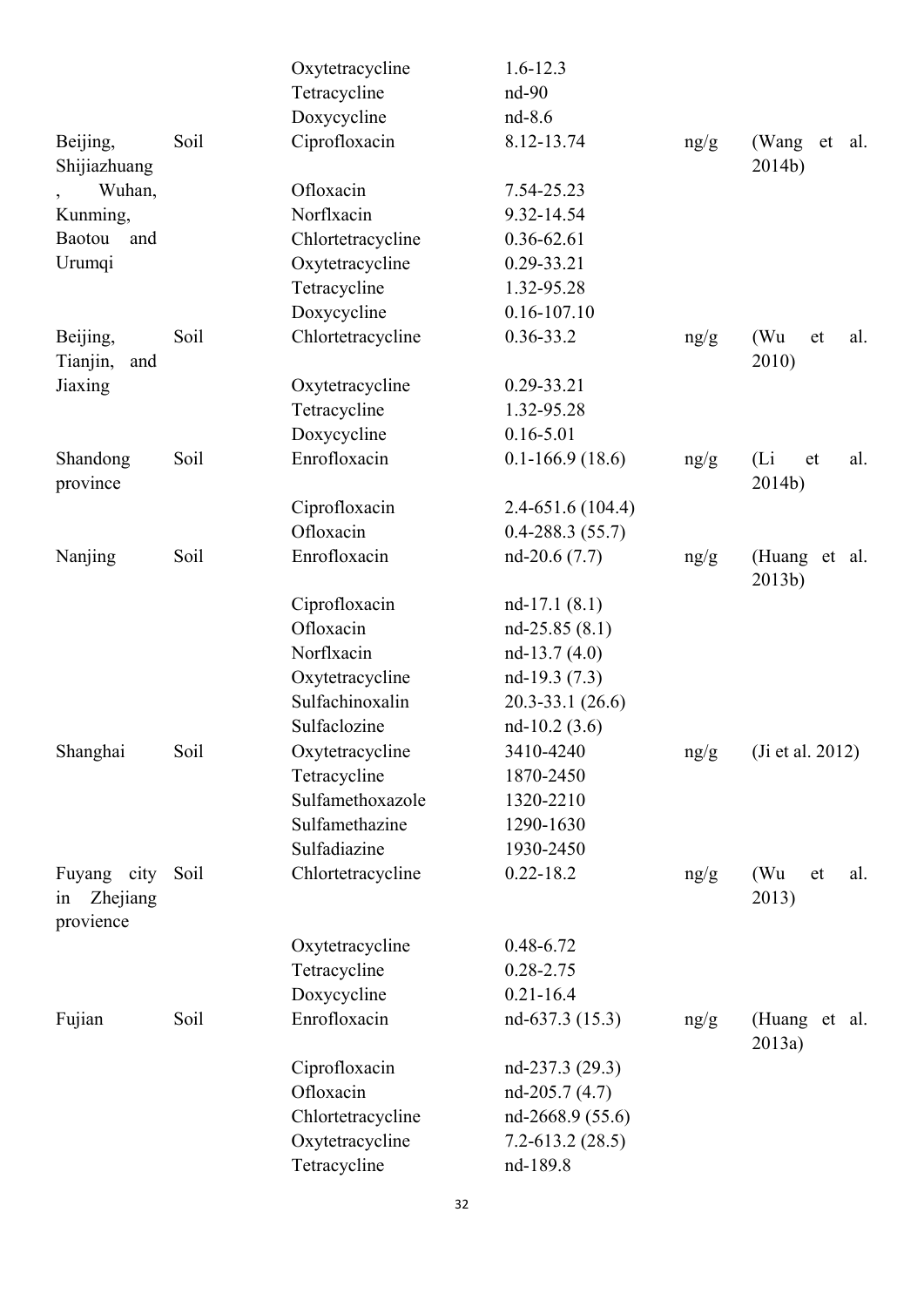| Guangxi               | Soil | Enrofloxacin                         | 6.22          | ng/g | (Zhou<br>et<br>al.<br>2012)  |
|-----------------------|------|--------------------------------------|---------------|------|------------------------------|
|                       |      | Ofloxacin                            | 1.85          |      |                              |
|                       |      | Norflxacin                           | 9.35          |      |                              |
|                       |      | Chlortetracycline                    | 33.3          |      |                              |
|                       |      | Oxytetracycline                      | 8.59          |      |                              |
|                       |      | Tetracycline                         | 3.09          |      |                              |
| Bobai<br>county(swine | Soil | Enrofloxacin                         | nd-95.8       | ng/g | (Zhou<br>al.<br>et<br>2013a) |
| and                   |      | Ciprofloxacin                        | nd-14.0       |      |                              |
| Nanning city          |      | Ofloxacin                            | nd-108        |      |                              |
| Guangxi<br>in         |      | Norflxacin                           | nd-58.8       |      |                              |
| province              |      | Chlortetracycline                    | nd-12900      |      |                              |
|                       |      | Oxytetracycline                      | nd-1410       |      |                              |
|                       |      | Tetracycline                         | nd-1010       |      |                              |
|                       |      | Doxycycline                          | nd-499        |      |                              |
|                       |      | Sulfamethazine                       | nd-3.69       |      |                              |
|                       |      | Sulfadiazine                         | nd-4.95       |      |                              |
|                       |      | Sulfamononmethoxine                  | nd-5.37       |      |                              |
| Bobai<br>of<br>County | Soil | Ofloxacin                            | 1.04          | ng/g | (Zhou<br>al.<br>et<br>2013c  |
| Guangxi               |      |                                      |               |      |                              |
| province              |      |                                      | 116           |      |                              |
|                       |      | Chlortetracycline<br>Oxytetracycline | 13.1          |      |                              |
|                       |      | Tetracycline                         | 4.06          |      |                              |
|                       |      | Doxycycline                          | 13.5          |      |                              |
|                       |      | Sulfamethazine                       | 11.9          |      |                              |
|                       |      | Sulfamononmethoxine                  | 5.74          |      |                              |
| Other countries       |      |                                      |               |      |                              |
| Korea                 | Soil | Chlortetracycline                    | $0.31 - 0.89$ | ng/g | (Ok)<br>et<br>al.<br>2011)   |
|                       |      | Oxytetracycline                      | 1.68-3.77     |      |                              |
|                       |      | Tetracycline                         | 0.82-2.94     |      |                              |
|                       |      | Sulfamethoxazole                     | $0.77 - 5.43$ |      |                              |
|                       |      | Sulfamethazine                       | 20.30-28.38   |      |                              |
| Malaysia              | Soil | Doxycycline                          | 63-728        | ng/g | (Ho<br>al.<br>et<br>2014)    |
|                       |      | Tylosin                              | 8-679         |      |                              |
|                       |      | Norfloxacin                          | 18-96         |      |                              |
|                       |      | Enrofloxacin                         | 36-378        |      |                              |
| Turkey                | Soil | Oxytetracycline                      | 20-510        | ng/g | (Karci<br>and                |
|                       |      | Chlortetracycline                    | 80-120        |      | Balcioglu                    |
|                       |      | Sulfamethazine                       | 40-110        |      | 2009)                        |
|                       |      | Enrofloxacin                         | $20 - 50$     |      |                              |
| <b>US</b>             | Soil | Sulfamethazine                       | 0.0345-0.663  | ng/g | (Shelver et al.              |
|                       |      |                                      |               |      |                              |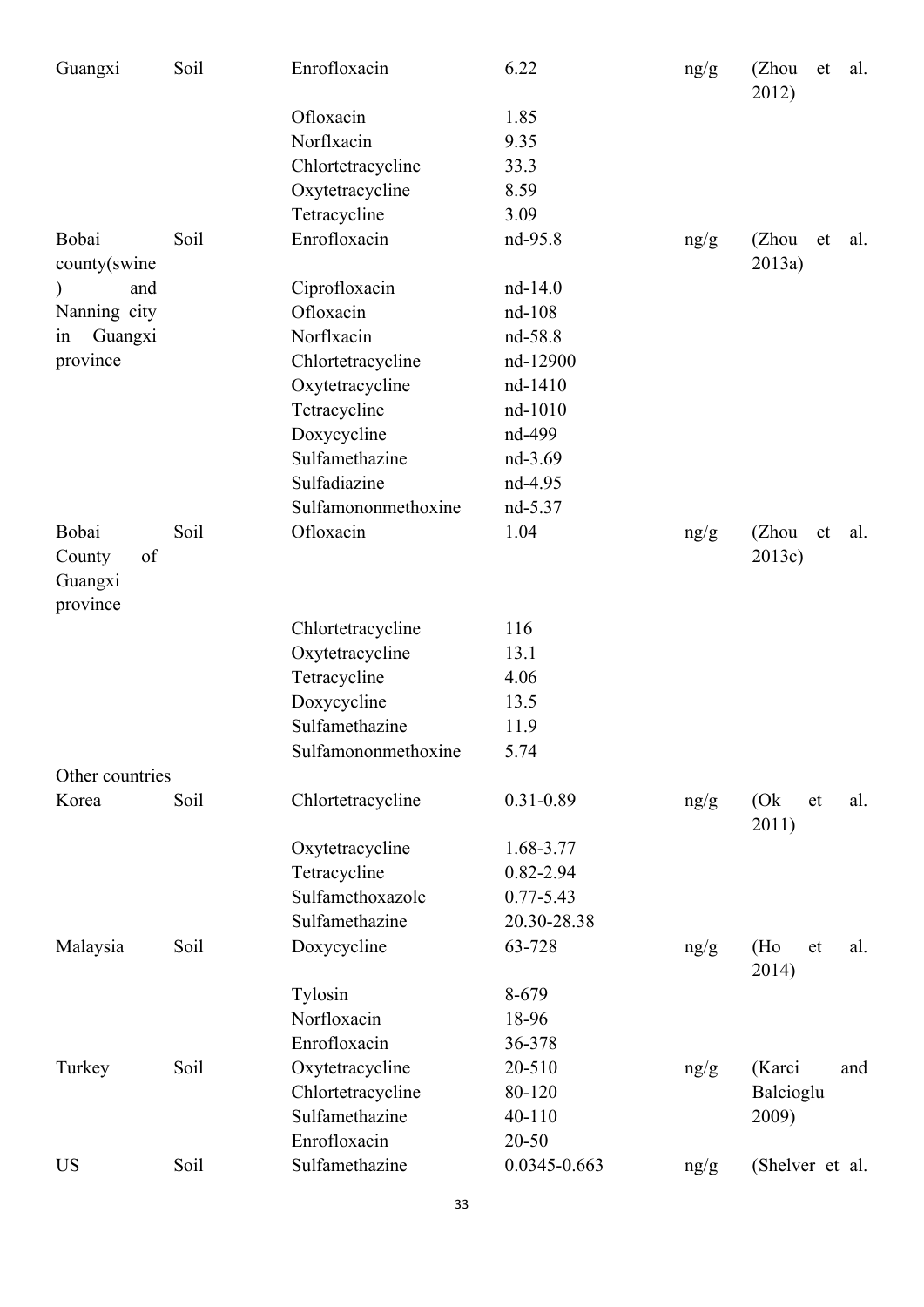|           |                         |                        |                |      | 2010)                              |
|-----------|-------------------------|------------------------|----------------|------|------------------------------------|
|           |                         | Sulfadimethoxine       | 15             | ng/g | (Watanabe<br>et<br>al. 2010)       |
|           |                         | Sulfamethoxazole       | 11             |      |                                    |
|           |                         | Tetracycline           | 30             |      |                                    |
| Canada    | Soil                    | Sulfamethazine         | 10.4-72        | ng/g | (Aust<br>et<br>al.<br>2008)        |
| <b>UK</b> | Soil<br>Oxytetracycline |                        | 322-1691       | ng/g | (Kay<br>et<br>al.<br>2004)         |
|           |                         | sulfachloropyridazine  | 212-365        |      |                                    |
| Spain     | Soil                    | Sulfisomidin           | 0.11           | ng/g | (Garcia-Galan<br>et al. 2013)      |
|           |                         | Sulfadiazine           | 2.59           |      |                                    |
|           |                         | Sulfamethoxazole       | 1.01           |      |                                    |
|           |                         | Sulfamethoxypyridazine | 5.13           |      |                                    |
|           |                         | Sulfadimethoxine       | 0.18           |      |                                    |
| Denmark   | Soil                    | Tylosin A              | $1 - 50$       | ng/g | (Halling-Søren<br>sen et al. 2005) |
|           |                         | Chlortetracycline      | $20 - 30$      |      |                                    |
| Germany   | Soil                    | Tetracycline           | 295            | ng/g | (Hamscher<br>et<br>al. 2005)       |
|           |                         | Sulfamethazine         | $\overline{2}$ |      |                                    |
|           |                         | Chlortetracycline      | 39             |      |                                    |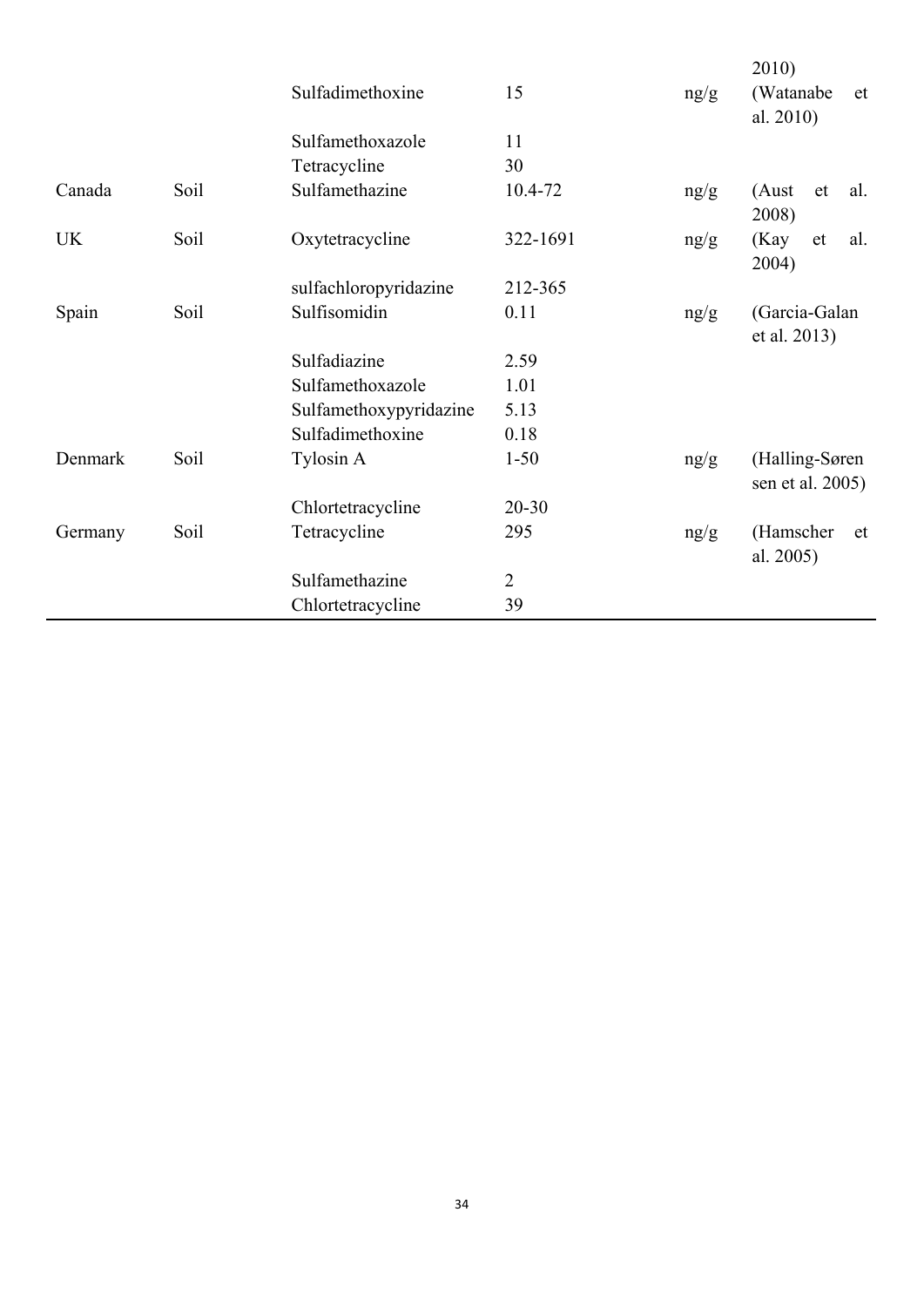| Location          | Media               | <b>ARGs</b>                                                             | Table S2 Abundance of antibiotic resistant genes (ARGs) in different environment media in China<br><b>Abundance</b> | Unit           | Reference                 |
|-------------------|---------------------|-------------------------------------------------------------------------|---------------------------------------------------------------------------------------------------------------------|----------------|---------------------------|
|                   |                     |                                                                         | Rang/mean                                                                                                           |                |                           |
| Hebei             | <b>STP</b> Effluent | tetA, tetC, tetG,                                                       | $1.2 \times 10^{-4} - 1.3$                                                                                          | copies/16SrRNA | (Liu et al.               |
|                   | $&$ Sludge          | tetL, tetM, tetO,                                                       |                                                                                                                     |                | 2012)                     |
|                   |                     | tetQ, tetW, tetX                                                        |                                                                                                                     |                |                           |
| Northern<br>China | STP Effluent        | sul                                                                     | $6.7 \times 10^{5}$                                                                                                 | copies/mL      | (Mao et al.<br>2015)      |
|                   |                     | erm                                                                     | $7.0 \times 10^{5}$                                                                                                 |                |                           |
|                   |                     | tet                                                                     | $8.4 \times 10^{4}$                                                                                                 |                |                           |
|                   |                     | qnr                                                                     | $7.3 \times 10^{3}$                                                                                                 |                |                           |
|                   | STP Sludge          | sul                                                                     | $2.2 \times 10^{11}$                                                                                                | copies/g       |                           |
|                   |                     | erm                                                                     | $1.2 \times 10^{10}$                                                                                                |                |                           |
|                   |                     | tet                                                                     | $1.3 \times 10^{10}$                                                                                                |                |                           |
|                   |                     | qnr                                                                     | $1.5 \times 10^{9}$                                                                                                 |                |                           |
| Northern<br>China | STP Influent        | sul, sul2, tetM,<br>tetW, tetQ, tetO,<br>tetT, blaOXA-1,<br>$blaOXA-10$ | $1.46 \times 10^2 - 1.78 \times 10^8$                                                                               | copies/mL      | (Wang et al.<br>2015)     |
|                   | STP Effluent        | sul, sul2, tetM,<br>tetW, tetQ, tetO,<br>tetT, blaOXA-1,<br>blaOXA-10   | $2.08 \times 10^3 - 3.68 \times 10^6$                                                                               | copies/mL      |                           |
|                   | STP Sludge          | sul, sul2, tetM,<br>tetW, tetQ, tetO,<br>$tetT, blaOXA-1,$<br>blaOXA-10 | $9.38 \times 10^7 - 4.3 \times 10^{10}$                                                                             | copies/g       |                           |
| Harbin            | STP Influent        | tetW                                                                    | $2.63\times10^6$                                                                                                    | copies/mL      | (Wen et al.<br>2016)      |
|                   |                     | tetA                                                                    | $2.82 \times 10^{4}$                                                                                                |                |                           |
|                   |                     | tetO                                                                    | $4.57 \times 10^{4}$                                                                                                |                |                           |
|                   | STP Effluent        | tetW                                                                    | $1.0 \times 10^{7}$                                                                                                 |                |                           |
|                   |                     | tetA                                                                    | $2.19 \times 10^{5}$                                                                                                |                |                           |
|                   |                     | tetO                                                                    | $2.82 \times 10^{5}$                                                                                                |                |                           |
| Hangzhou          | STP Influent        | tet                                                                     | $6.91 \times 10^{7}$                                                                                                | copies/mL      | (Chen and<br>Zhang 2013a) |
|                   |                     | sul                                                                     | $3.06 \times 10^{7}$                                                                                                |                |                           |
|                   |                     | intI1                                                                   | $8.44 \times 10^{7}$                                                                                                |                |                           |
|                   | STP Effluent        | tet                                                                     | $1.21 \times 10^{6}$                                                                                                |                |                           |
|                   |                     | sul                                                                     | $3.31 \times 10^{6}$                                                                                                |                |                           |
|                   |                     | int11                                                                   | $2.82 \times 10^{6}$                                                                                                |                |                           |
| Hangzhou          | STP Influent        | tetM                                                                    | $3.78 \times 10^{-3}$                                                                                               | copies/16SrRNA | (Chen and<br>Zhang 2013b) |

35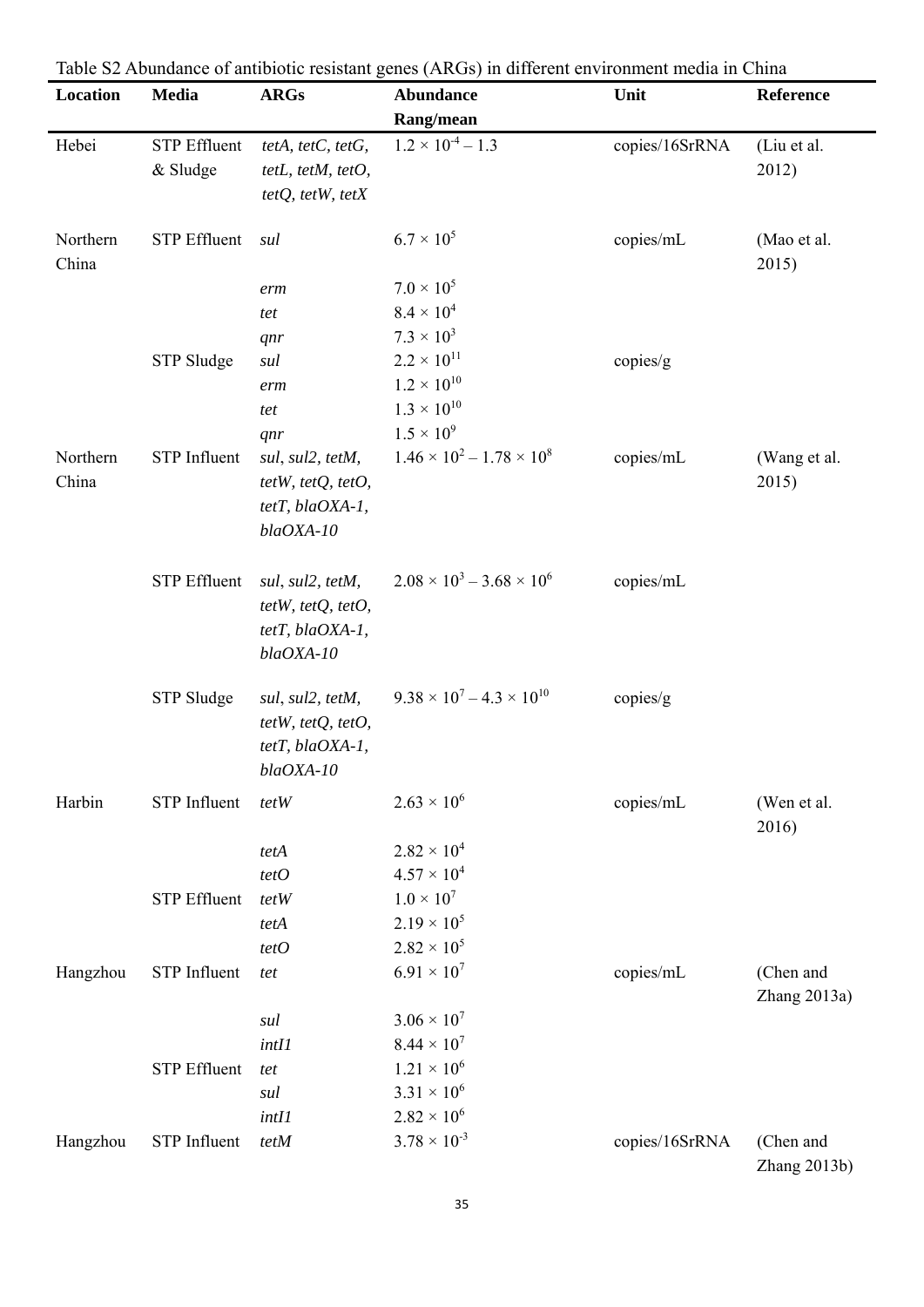| Zhejiang             | STP Influent        | tetO<br>tetQ<br>tetW<br>sul<br>tetA, tetB, tetC,<br>tetG, tetL, tetM,<br>tetO, tetQ, tetW, | $5.81 \times 10^{-4}$<br>$1.23 \times 10^{-3}$<br>$9.27 \times 10^{-3}$<br>$4.76 \times 10^{-2}$<br>$1.38 \times 10^{11} - 1.49 \times 10^{11}$ | copies/mL      | (Li et al.<br>2016b)    |
|----------------------|---------------------|--------------------------------------------------------------------------------------------|-------------------------------------------------------------------------------------------------------------------------------------------------|----------------|-------------------------|
|                      | STP Sludge          | tetX, sul1, sul2,<br>and intI<br>tetA, tetB, tetC,<br>tetG, tetL, tetM,                    | $3.24 \times 10^{10} - 9.68 \times 10^{10}$                                                                                                     | copies/g       |                         |
|                      |                     | tetO, tetQ, tetW,<br>tetX, sul1, sul2,<br>and intI                                         |                                                                                                                                                 |                |                         |
| Jiangsu,<br>Shanghai | STP Influent        | tetG                                                                                       | $2.34 \times 10^2 - 4.37 \times 10^5$                                                                                                           | copies/mL      | (Du et al. 2014)        |
|                      |                     | tetW                                                                                       | $1.74 \times 10^3 - 5.62 \times 10^5$                                                                                                           |                |                         |
|                      |                     | tetX                                                                                       | $9.77 \times 10^2 - 1.95 \times 10^6$                                                                                                           |                |                         |
|                      |                     | sul1                                                                                       | $1.29 \times 10^5 - 1.1 \times 10^7$                                                                                                            |                |                         |
|                      |                     | <i>intI1</i>                                                                               | $1.58 \times 10^5 - 2.04 \times 10^7$                                                                                                           |                |                         |
|                      | STP Effluent        | tetG                                                                                       | $2.45 \times 10^3 - 3.8 \times 10^4$                                                                                                            |                |                         |
|                      |                     | tetW                                                                                       | $5.89 \times 10^{1} - 3.55 \times 10^{3}$                                                                                                       |                |                         |
|                      |                     | tetX                                                                                       | $5.01 \times 10^3 - 2.09 \times 10^5$                                                                                                           |                |                         |
|                      |                     | sul1                                                                                       | $9.33 \times 10^4 - 1.05 \times 10^6$                                                                                                           |                |                         |
|                      |                     | <i>intI1</i>                                                                               | $8.71 \times 10^4 - 9.12 \times 10^6$                                                                                                           |                |                         |
| Nanjing              | STP Influent        | tetA                                                                                       | $4.96 \times 10^{7}$                                                                                                                            | copies/mL      | (Zhang et al.<br>2009b) |
|                      |                     | tetC                                                                                       | $8.06 \times 10^{7}$                                                                                                                            |                |                         |
|                      |                     | intI1                                                                                      | $2.04 \times 10^{7}$                                                                                                                            |                |                         |
|                      | <b>STP</b> Effluent | tetA                                                                                       | $1.41 \times 10^{6}$                                                                                                                            |                |                         |
|                      |                     | tetC                                                                                       | $1.37 \times 10^{6}$                                                                                                                            |                |                         |
|                      |                     | intI1                                                                                      | $1.20 \times 10^{6}$                                                                                                                            |                |                         |
| Xinjiang             | STP Influent        | sul1                                                                                       | $1.79 \times 10^{-1} - 6.67 \times 10^{-1}$                                                                                                     | copies/16SrRNA | (Li et al. 2016a)       |
|                      |                     | sul2                                                                                       | $7.33 \times 10^{-2} - 3.38 \times 10^{-1}$                                                                                                     |                |                         |
|                      |                     | sul3                                                                                       | $9.22 \times 10^{-2} - 5.9 \times 10^{-1}$                                                                                                      |                |                         |
|                      |                     | intI1                                                                                      | $8.07 \times 10^{-3} - 3.02 \times 10^{-2}$                                                                                                     |                |                         |
| Hongkong             | STP Influent        | tetA                                                                                       | $1.59 \times 10^8$                                                                                                                              | copies/mL      | (Zhang et al.<br>2009a) |
|                      |                     | tetC                                                                                       | $1.90 \times 10^8$                                                                                                                              |                |                         |
|                      | <b>STP</b> Effluent | tetA                                                                                       | $6.5 \times 10^{4}$                                                                                                                             |                |                         |
|                      |                     | tetC                                                                                       | $3.68 \times 10^{5}$                                                                                                                            |                |                         |
| South<br>China       | STP Effluent        | tetA, tetB, tetC,<br>tetE, tetM, tetO,<br>tetS, tetX,                                      | $7.11 \times 10^{-9} - 1.53 \times 10^{-4}$                                                                                                     | copies/16SrRNA | (Huang et al.<br>2015)  |
| Harbin,              | <b>STP Sludge</b>   | tetA                                                                                       | $1.06 \times 10^{-2}$                                                                                                                           | copies/16SrRNA | (Zhang and              |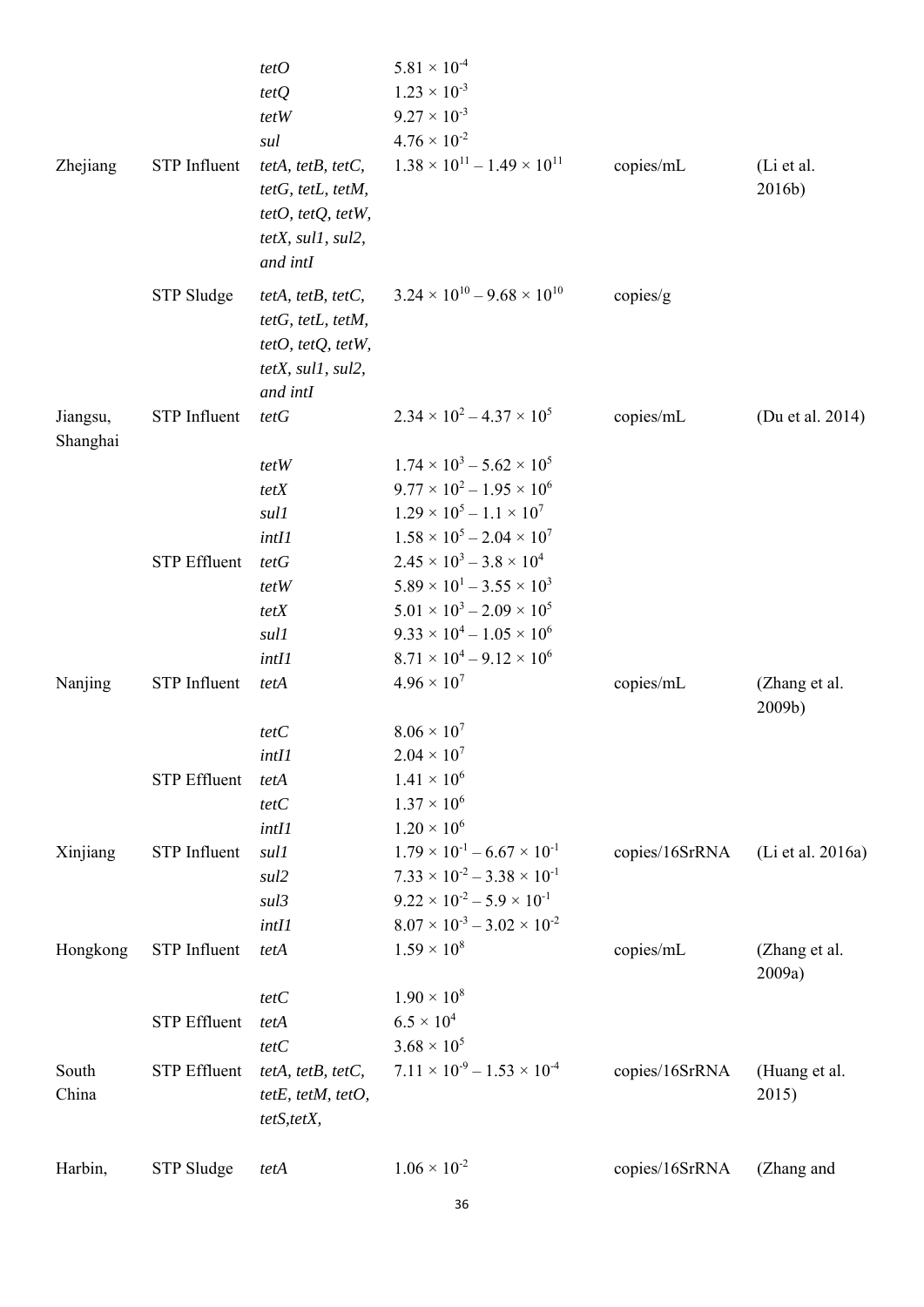| Beijing,       |         |                   |                                             |                 | Zhang 2011)      |
|----------------|---------|-------------------|---------------------------------------------|-----------------|------------------|
| Qingdao,       |         | tetB              | $7.66 \times 10^{-6}$                       |                 |                  |
| Wuhan,         |         | tetC              | $1.31 \times 10^{-2}$                       |                 |                  |
| Nanjing,       |         | tetD              | $2.20 \times 10^{-6}$                       |                 |                  |
| Shanghai,      |         | tetE              | $2.20 \times 10^{-6}$                       |                 |                  |
| Guangzhou      |         | tetG              | $1.38 \times 10^{-2}$                       |                 |                  |
|                |         | tetK              | $2.68\times10^{\text{-}5}$                  |                 |                  |
| Hongkong       |         | tetL              | $6.29 \times 10^{-6}$                       |                 |                  |
|                |         | tetM              | $5.15 \times 10^{-5}$                       |                 |                  |
|                |         | tetO              | $2.53 \times 10^{-3}$                       |                 |                  |
|                |         | tetA/P            | $1.30 \times 10^{-4}$                       |                 |                  |
|                |         | tetS              | $8.52 \times 10^{-3}$                       |                 |                  |
|                |         | tetX              | $1.62 \times 10^{-3}$                       |                 |                  |
| <b>Beijing</b> | Surface | sul1              | $2.62 \times 10^{-3} - 4.16 \times 10^{-2}$ | copies/ 16SrDNA | (Ling et al.     |
| River,         | water   |                   | $(1.41 \times 10^{-2})$                     |                 | 2013)            |
| South          |         |                   |                                             |                 |                  |
| China          |         |                   |                                             |                 |                  |
|                |         | sul2              | $2.60 \times 10^{-4} - 7.09 \times 10^{-3}$ |                 |                  |
|                |         |                   | $(1.58 \times 10^{-3})$                     |                 |                  |
|                |         | tetC              | $8.30 \times 10^{-2} - 13.20$               |                 |                  |
|                |         | tetA              | $1.38 \times 10^{-2} - 1.37 \times 10^{-1}$ |                 |                  |
|                |         | tetX              | $2.69 \times 10^{-4} - 6.73 \times 10^{-2}$ |                 |                  |
|                |         | tetG              | $9.65 \times 10^{-7} - 3.76 \times 10^{-2}$ |                 |                  |
|                |         | tetQ              | $8.53 \times 10^{-5} - 1.53 \times 10^{-3}$ |                 |                  |
|                |         | tetM              | $4.30 \times 10^{-6} - 8.77 \times 10^{-4}$ |                 |                  |
|                |         | tetO              | $5.51 \times 10^{-6} - 8.23 \times 10^{-4}$ |                 |                  |
| Haihe          | Surface | sul1              | $9.3 \times 10^4 - 1.8 \times 10^6$         | copies/mL       | (Luo et al.      |
| River          | water   |                   |                                             |                 | 2010)            |
|                |         | sul2              | $3.9 \times 10^5 - 3.6 \times 10^7$         |                 |                  |
| Northern       | Surface | sul1, sul2        | $33 \times 10^4 - 3.55 \times 10^4$         | copies/mL       | (Na et al. 2014) |
| Yellow Sea     | water   |                   |                                             |                 |                  |
| Urban          | Surface | sul1, sul2, tetA, | $7.0 \times 10^1 - 5.9 \times 10^6$         | copies/mL       | (Xu et al. 2016) |
| River,         | water   | tetB, tetE, tetM, |                                             |                 |                  |
| <b>Beijing</b> |         | tetZ              |                                             |                 |                  |
|                |         | int11             | $1.2 \times 10^{6}$                         | copies/mL       |                  |
| Huangpu        | Surface | sul1              | $0.32 \times 10^5 - 1.84 \times 10^5$       | copies/mL       | (Jiang et al.    |
| River          | water   |                   |                                             |                 | 2013)            |
|                |         | sul2              | $0.43 \times 10^5 - 4.19 \times 10^5$       |                 |                  |
|                |         | tetA              | $0.28 \times 10^3 - 3.16 \times 10^3$       |                 |                  |
|                |         | tetB              | $2.92 \times 10^{1} - 4.30 \times 10^{1}$   |                 |                  |
|                |         | tetC              | $1.03 \times 10^3 - 4.08 \times 10^3$       |                 |                  |
|                |         | tetG              | $0.06 \times 10^4 - 3.18 \times 10^4$       |                 |                  |
|                |         | tetM              | $2.30 \times 10^{1} - 31.0 \times 10^{1}$   |                 |                  |
|                |         | tetO              | $1.95 \times 10^{1} - 22.7 \times 10^{1}$   |                 |                  |
|                |         | tetW              | $1.61 \times 10^{1} - 38.4 \times 10^{1}$   |                 |                  |
|                |         | tetX              | $1.76 \times 10^2 - 7.83 \times 10^2$       |                 |                  |
|                |         |                   |                                             |                 |                  |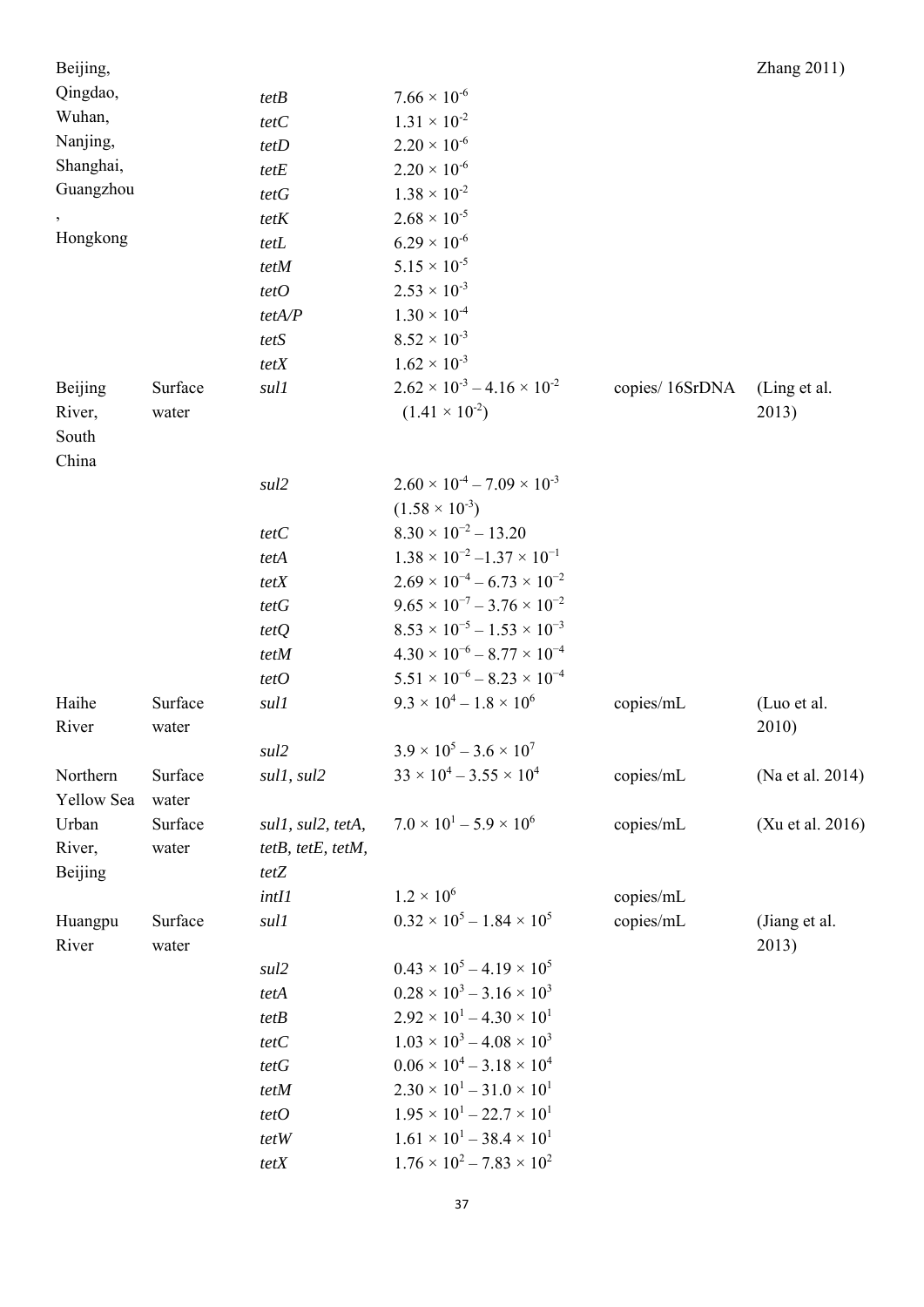|                             |                  | <b>TEM</b>                                     | $1.36 \times 10^3 - 20.0 \times 10^3$       |           |                         |
|-----------------------------|------------------|------------------------------------------------|---------------------------------------------|-----------|-------------------------|
| Taihu Lake                  | Surface<br>water | tetA                                           | $10^4 - 10^5$                               | copies/mL | (Zhang et al.<br>2009b) |
|                             |                  | tetC                                           | 10 <sup>5</sup>                             |           |                         |
|                             |                  | int11                                          | 10 <sup>3</sup>                             |           |                         |
| Jiulongjian<br>g River      | Surface<br>water | ami                                            | $2.78 \times 10^{10} - 3.66 \times 10^{10}$ | copies/L  | (Ouyang et al.<br>2015) |
|                             |                  | sul                                            | $2.55 \times 10^{9} - 2.66 \times 10^{9}$   |           |                         |
|                             |                  | van                                            | $6.00 \times 10^8 - 1.69 \times 10^9$       |           |                         |
| Haihe<br>River              | Sediment         | sul1,sul2                                      | $2.6 \times 10^{-5} - 5.1 \times 10^{-2}$   | copies/g  | (Luo et al.<br>2010)    |
| Northern<br>Yellow Sea      | Sediment         | sul1,sul2                                      | $8.3 \times 10^3 - 5.9 \times 10^7$         | copies/g  | (Na et al. 2014)        |
| Urban<br>River, Beiji<br>ng | Sediment         | sul1, sul2, tetA,<br>tetB, tetE, tetM,<br>tetZ | $4.2 \times 10^2 - 2.0 \times 10^8$         | copies/g  | (Xu et al. 2016)        |
|                             |                  | int11                                          | $4.4 \times 10^{7}$                         | copies/g  |                         |
| Dongjiang<br>River          | Sediment         | int11                                          | $1.84 \times 10^8$                          | copies/g  | (Su et al. 2014)        |
|                             |                  | int12                                          | $6.04 \times 10^{5}$                        |           |                         |
|                             |                  | sul1                                           | $3.63\times10^{8}$                          |           |                         |
|                             |                  | sul2                                           | $6.97\times10^{8}$                          |           |                         |
|                             |                  | sul3                                           | $3.67 \times 10^{8}$                        |           |                         |
|                             |                  | tetA                                           | $1.59\times10^{8}$                          |           |                         |
|                             |                  | tetB                                           | $6.31\times10^{5}$                          |           |                         |
|                             |                  | tetM                                           | $5.42\times10^{7}$                          |           |                         |
|                             |                  | tetO                                           | $2.01 \times 10^{7}$                        |           |                         |
|                             |                  | tetQ                                           | $2.68 \times 10^{7}$                        |           |                         |
|                             |                  | tetS                                           | $1.87\times10^{7}$                          |           |                         |
|                             |                  | $tetW$                                         | $1.99\times10^{7}$                          |           |                         |
|                             |                  | tetX                                           | $1.04\times10^{8}$                          |           |                         |
|                             |                  | ermB                                           | $1.29\times10^{8}$                          |           |                         |
|                             |                  | ermC                                           | $8.27\times10^{6}$                          |           |                         |
|                             |                  | ermF                                           | $4.37\times10^{8}$                          |           |                         |
| Yangtze<br>River            | Sediment         | int11                                          | $3.7 \times 10^{6}$                         | copies/g  | (Lin et al.<br>2015)    |
| Estuary                     |                  |                                                |                                             |           |                         |
| Taihu Lake                  | Sediment         | tetA                                           | $10^8 - 10^9$                               | copies/mL | (Zhang et al.<br>2009b) |
|                             |                  | tetC                                           | $10^8 - 10^{10}$                            |           |                         |
|                             |                  | int11                                          | $10^6 - 10^8$                               |           |                         |
| Liaoning                    | Manure           | tetM                                           | $(1.99\pm0.16)\times10^{6}$ –               | copies/g  | (Mu et al.              |
|                             |                  |                                                | $(1.85 \pm 0.13) \times 10^{9}$             |           | 2015)                   |
|                             |                  | tetO                                           | $(3.53\pm0.26)\times10^{5}$ –               |           |                         |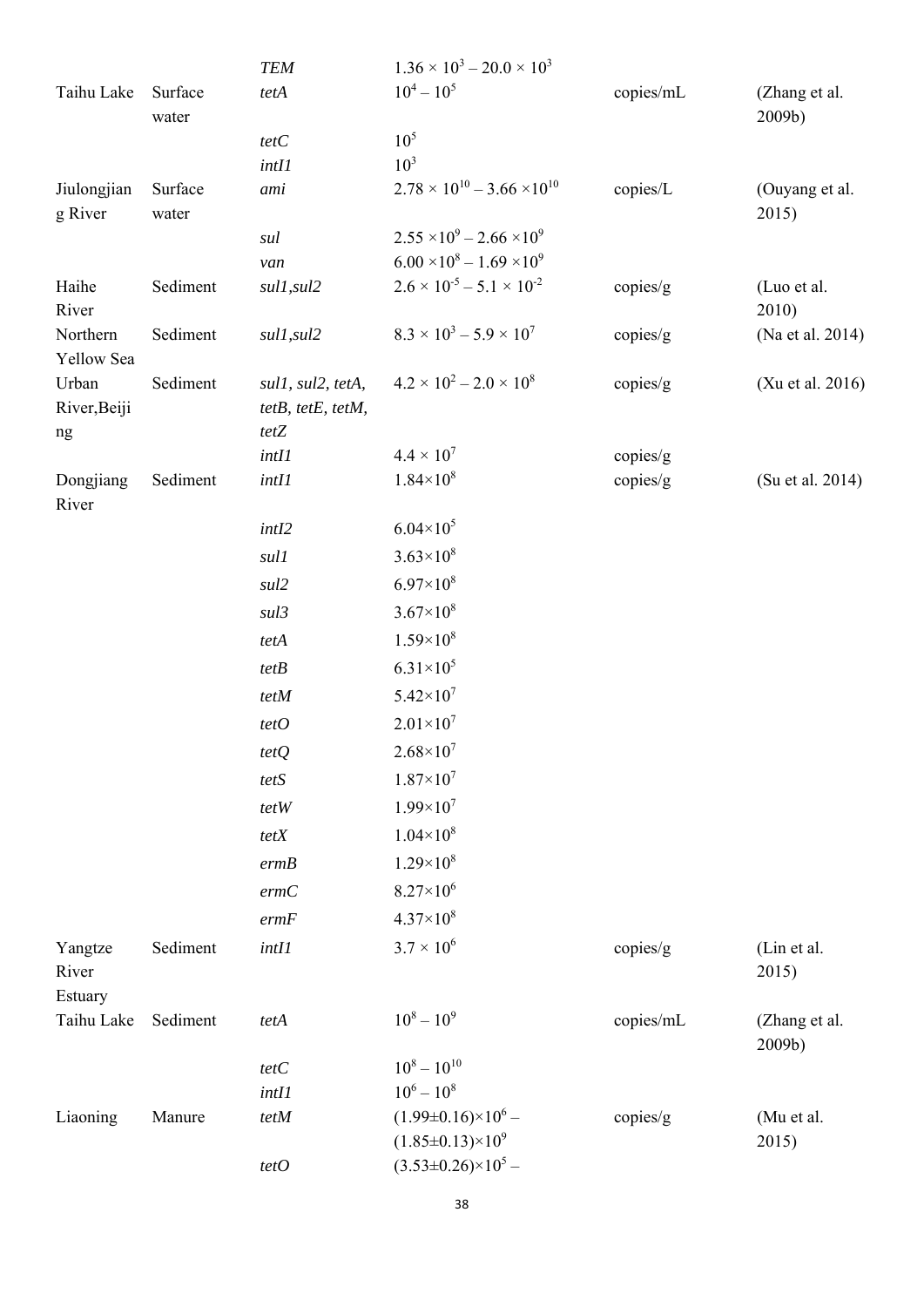|                |        |                  | $(1.69 \pm 0.14) \times 10^9$                            |                |                        |
|----------------|--------|------------------|----------------------------------------------------------|----------------|------------------------|
|                |        | tetQ             | $(3.10\pm0.33)\times10^{6}$ –                            |                |                        |
|                |        |                  | $(1.66 \pm 0.09) \times 10^9$                            |                |                        |
|                |        | tetW             | $(1.05\pm0.09)\times10^{7}$ –                            |                |                        |
|                |        |                  | $(6.84 \pm 0.65) \times 10^8$                            |                |                        |
|                |        | sul1             | $(9.35\pm0.87)\times10^{7} - (2.05\pm0.19)\times10^{10}$ |                |                        |
|                |        | sul2             | $(7.40\pm0.56)\times10^{7} - (1.48\pm0.17)\times10^{10}$ |                |                        |
|                |        | qnrS             | $(2.68\pm0.15)\times10^{6}$ –                            |                |                        |
|                |        |                  | $(8.42 \pm 0.78) \times 10^7$                            |                |                        |
|                |        | oqxB             | $(4.42\pm0.33)\times10^{8} - (2.02\pm0.12)\times10^{10}$ |                |                        |
|                |        | ermB             | $(1.70 \pm 0.14) \times 10^7$ –                          |                |                        |
|                |        |                  | $(1.31\pm0.10)\times10^{9}$                              |                |                        |
|                |        | ermC             | $(6.52 \pm 0.44) \times 10^5$ –                          |                |                        |
|                |        |                  | $(4.45\pm0.26)\times10^{7}$                              |                |                        |
|                |        |                  | $(2.60\pm0.18)\times10^{7}$ –                            |                |                        |
| Tianjin        | Manure | tetM             | $(1.41 \pm 0.11) \times 10^9$                            | copies/g       | (Mu et al.             |
|                |        |                  | $(5.41\pm0.46)\times10^{7}$ –                            |                | 2015)                  |
|                |        | tetO             |                                                          |                |                        |
|                |        |                  | $(8.26 \pm 0.81) \times 10^8$                            |                |                        |
|                |        | tetQ             | $(2.25\pm0.14)\times10^{8}$ –                            |                |                        |
|                |        |                  | $(2.96 \pm 0.25) \times 10^9$                            |                |                        |
|                |        | tetW             | $(1.89\pm0.15)\times10^{8}$ –                            |                |                        |
|                |        |                  | $(1.43\pm0.12)\times10^{9}$                              |                |                        |
|                |        | sul1             | $(1.46\pm0.08)\times10^{9} - (2.89\pm0.26)\times10^{10}$ |                |                        |
|                |        | sul2             | $(4.41\pm0.31)\times10^{8}$ –                            |                |                        |
|                |        |                  | $(7.48 \pm 0.52) \times 10^9$                            |                |                        |
|                |        | qnrS             | $(3.01 \pm 0.22) \times 10^8$ –                          |                |                        |
|                |        |                  | $(2.72 \pm 0.14) \times 10^{9}$                          |                |                        |
|                |        | oqxB             | $(5.16\pm0.42)\times10^{8} - (7.05\pm0.54)\times10^{10}$ |                |                        |
|                |        | ermB             | $(9.31 \pm 0.86) \times 10^7$ –                          |                |                        |
|                |        |                  | $(2.06\pm0.16)\times10^{9}$                              |                |                        |
|                |        | $\emph{ermC}$    | $(9.33\pm0.85)\times10^{6}$ –                            |                |                        |
|                |        |                  | $(7.65 \pm 0.52) \times 10^7$                            |                |                        |
| <b>Beijing</b> | Manure | tetM             | $1.47 \times 10^{-3} - 1.95 \times 10^{-2}$              | copies/16SrRNA | (Wang et al.<br>2016a) |
|                |        | tetO             | $9.23 \times 10^{-2} - 1.19 \times 10^{0}$               |                |                        |
|                |        | tetQ             | $1.77 \times 10^{-2} - 1.54 \times 10^{-1}$              |                |                        |
|                |        | tetW             | $1.70 \times 10^{-2} - 1.11 \times 10^{-1}$              |                |                        |
|                |        | tetA             | $1.56 \times 10^{-4} - 1.87 \times 10^{-3}$              |                |                        |
|                |        | tetC             | $4.48 \times 10^{-4} - 2.48 \times 10^{-3}$              |                |                        |
|                |        | tetG             | $7.44 \times 10^{-6} - 1.59 \times 10^{-3}$              |                |                        |
|                |        | tetL             | $9.33 \times 10^{-4} - 2.81 \times 10^{-1}$              |                |                        |
|                |        | tetA/P           | $2.50 \times 10^{-3} - 2.70 \times 10^{-2}$              |                |                        |
|                |        | tetX             | $7.04 \times 10^{-4} - 1.48 \times 10^{-1}$              |                |                        |
|                |        | sul1             | $1.80 \times 10^{-3} - 2.53 \times 10^{-2}$              |                |                        |
|                |        | sul <sub>2</sub> | $7.05 \times 10^{-4} - 3.34 \times 10^{-2}$              |                |                        |
|                |        | int11            | $1.85 \times 10^{-5} - 3.45 \times 10^{-3}$              |                |                        |
|                |        | int12            | $1.03 \times 10^{-4} - 1.08 \times 10^{-3}$              |                |                        |
|                |        |                  | 39                                                       |                |                        |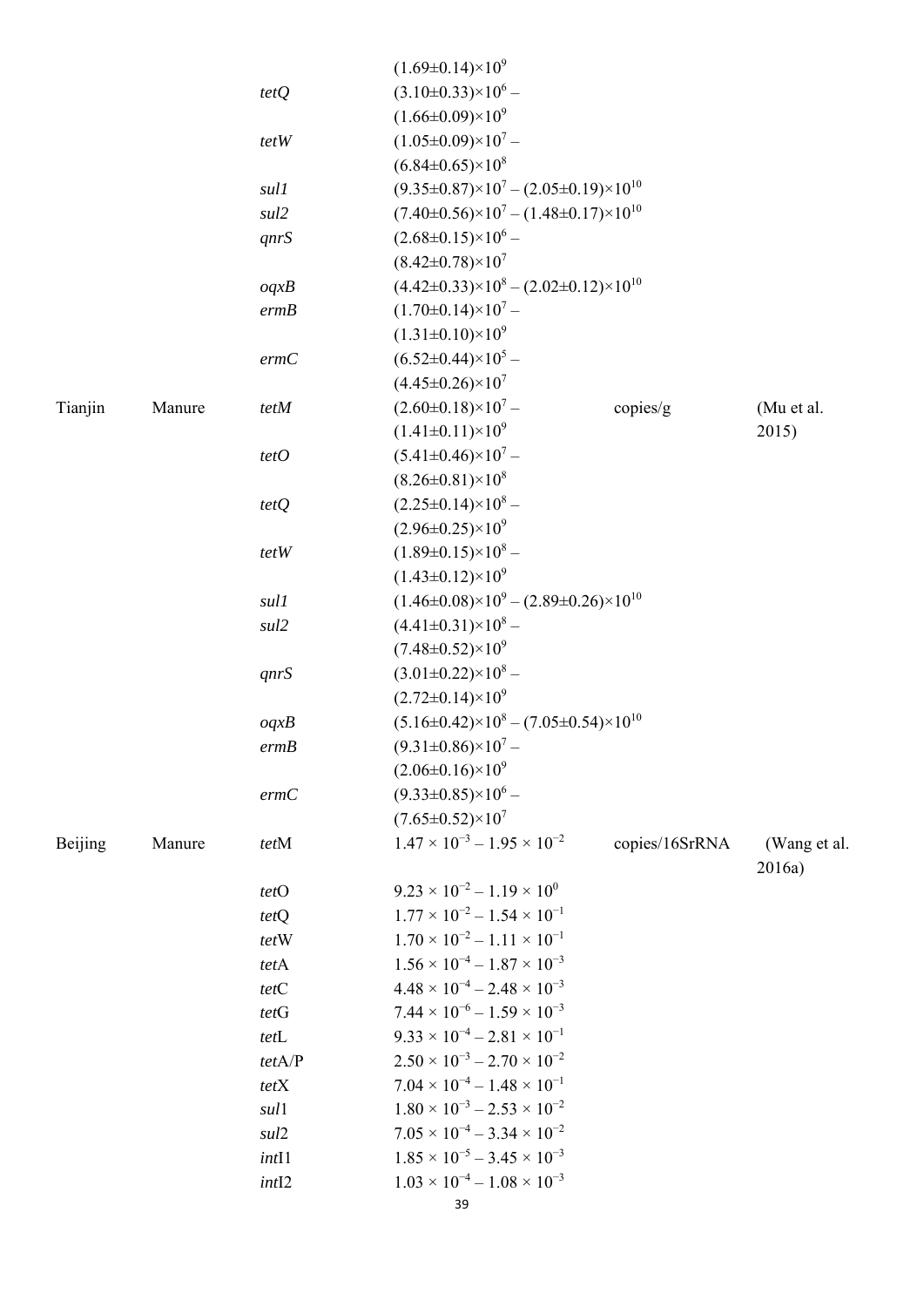| Hangzhou | Manure           | tetA                      | $3.28 \times 10^6 - 2.48 \times 10^8$                         | copies/g       | (Cheng et al.<br>2013) |
|----------|------------------|---------------------------|---------------------------------------------------------------|----------------|------------------------|
|          |                  | tetB                      | $7.29 \times 10^6 - 3.03 \times 10^8$                         |                |                        |
|          |                  | tetC                      | $1.47 \times 10^6 - 2.34 \times 10^7$                         |                |                        |
|          |                  | tetG                      | $1.68 \times 10^8 - 2.66 \times 10^9$                         |                |                        |
|          |                  | tetL                      | $3.74 \times 10^7 - 7.38 \times 10^8$                         |                |                        |
|          |                  | tetM                      | $6.63 \times 10^8 - 1.33 \times 10^9$                         |                |                        |
|          |                  | tetO                      | $2.23 \times 10^8 - 3.11 \times 10^9$                         |                |                        |
|          |                  | tetQ                      | $1.45 \times 10^9 - 3.18 \times 10^9$                         |                |                        |
|          |                  | tetW                      | $2.25 \times 10^8 - 1.64 \times 10^9$                         |                |                        |
|          |                  | tetX                      | $2.71 \times 10^7 - 1.65 \times 10^9$                         |                |                        |
|          |                  | sull                      | $3.59 \times 10^8 - 3.66 \times 10^9$                         |                |                        |
|          |                  | sulII                     | $7.14 \times 10^8 - 4.27 \times 10^9$                         |                |                        |
|          |                  | int11                     | $8.27 \times 10^8 - 3.15 \times 10^{10}$                      |                |                        |
| Hangzhou | Manure           | tetA                      | $4.7 \times 10^{9}$                                           | copies/g       | (Cheng et al.<br>2016) |
|          |                  | tetB                      | $1.44 \times 10^{8}$                                          |                |                        |
|          |                  | tetC                      | $3.94 \times 10^{7}$                                          |                |                        |
|          |                  | tetG                      | $2.30 \times 10^{10}$                                         |                |                        |
|          |                  | tetL                      | $1.18 \times 10^{9}$                                          |                |                        |
|          |                  | tetM                      | $5.15 \times 10^{9}$                                          |                |                        |
|          |                  | tetO                      | $1.01\times10^{11}$                                           |                |                        |
|          |                  | tetQ                      | $6.60 \times 10^{11}$                                         |                |                        |
|          |                  | tetW                      | $2.98 \times 10^{11}$                                         |                |                        |
|          |                  | tetX                      | $1.13\times10^{10}$                                           |                |                        |
|          |                  | sull                      | $1.14\times10^{11}$                                           |                |                        |
|          |                  | sulII                     | $4.90 \times 10^{10}$                                         |                |                        |
|          |                  | int11                     | $4.53 \times 10^{10}$                                         |                |                        |
| Shanghai | Manure &<br>soil | sull, sul2, sul3,<br>sulA | $2.37 \times 10^{-5} - 4.23 \times 10^{-2}$                   | copies/16SrRNA | (Ji et al. 2012)       |
|          |                  | tetBP                     | tetM, tetW, tetO, $2.23 \times 10^{-8} - 3.96 \times 10^{-3}$ |                |                        |
| Jiangsu  | Manure           | tetA                      | $10^4 - 10^9$                                                 | copies/g       | (Wang et al.<br>2016b) |
|          |                  | tetC                      | $10^5 - 10^8$                                                 |                |                        |
|          |                  | tetE                      | $10^5 - 10^8$                                                 |                |                        |
|          |                  | tetG                      | $10^5 - 10^9$                                                 |                |                        |
|          |                  | tetM                      | $10^5 - 10^{11}$                                              |                |                        |
|          |                  | tetO                      | $10^6 - 10^{10}$                                              |                |                        |
|          |                  | tetQ                      | $10^6 - 10^{10}$                                              |                |                        |
|          |                  | tetT                      | $10^5 - 10^9$                                                 |                |                        |
|          |                  | tetW                      | $10^4 - 10^{10}$                                              |                |                        |
|          |                  | sul1                      | $10^6 - 10^{10}$                                              |                |                        |
|          |                  | sul <sub>2</sub>          | $10^6 - 10^{11}$                                              |                |                        |
|          |                  | sul3                      | $10^4 - 10^9$                                                 |                |                        |
|          |                  |                           |                                                               |                |                        |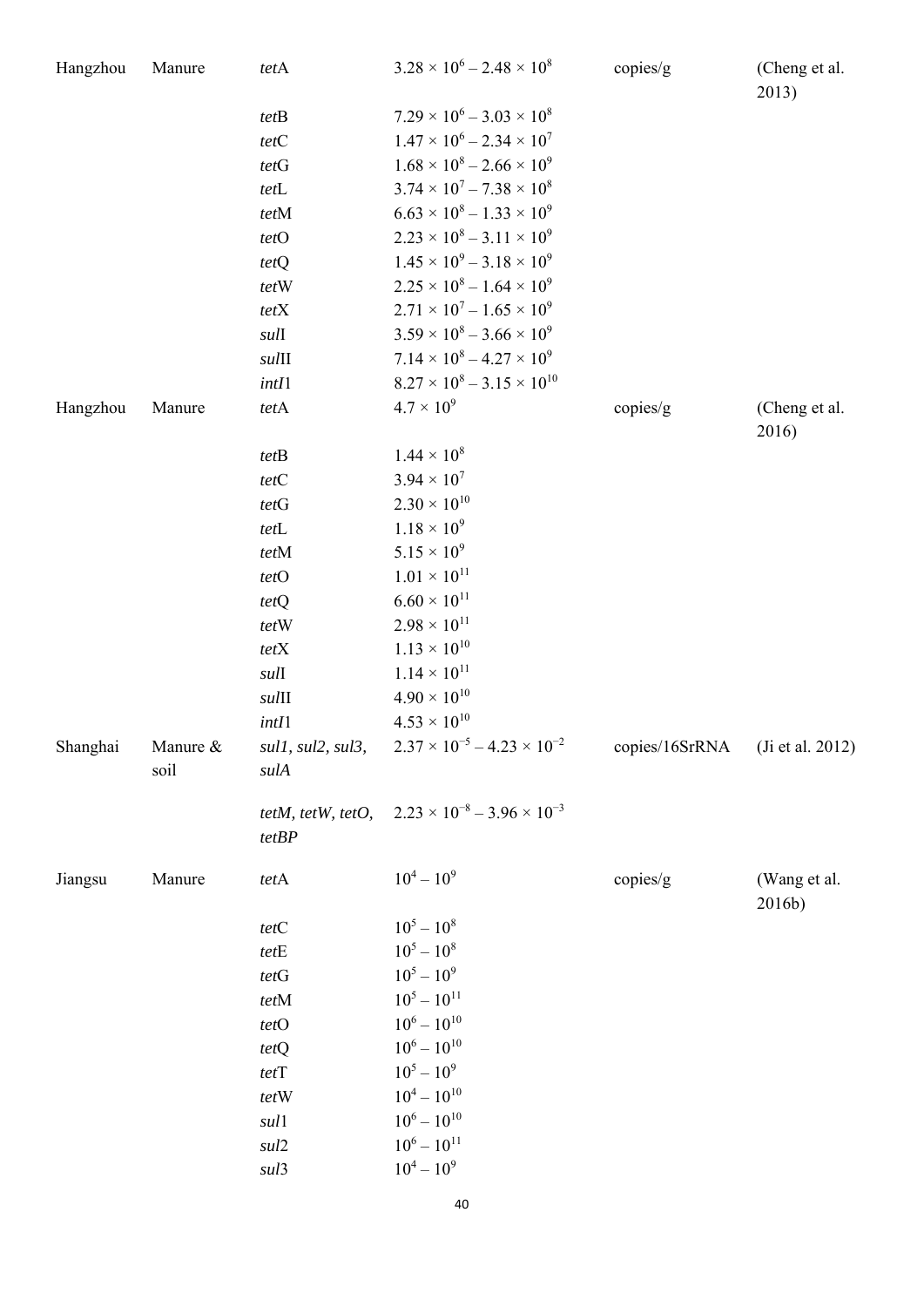|                     |        | qnrD             | $10^4 - 10^8$                             |                |                         |
|---------------------|--------|------------------|-------------------------------------------|----------------|-------------------------|
|                     |        | qnrS             | $10^4 - 10^8$                             |                |                         |
|                     |        | oqxB             | $10^4 - 10^9$                             |                |                         |
|                     |        | ermB             | $10^6 - 10^{11}$                          |                |                         |
|                     |        | ermC             | $10^5 - 10^{10}$                          |                |                         |
|                     |        | acrA             | $10^5 - 10^9$                             |                |                         |
|                     |        | acrB             | $10^4 - 10^9$                             |                |                         |
|                     |        | aadD             | $10^5 - 10^{10}$                          |                |                         |
|                     |        | aph              | $10^5 - 10^9$                             |                |                         |
|                     |        | aac              | $10^5 - 10^{10}$                          |                |                         |
| Jiangsu             | Manure | sul1             | $2.2 \times 10^{-2}$                      | copies/16SrRNA | (Zhang et al.<br>2015c) |
|                     |        | sul <sub>2</sub> | $8.99 \times 10^{-3}$                     |                |                         |
|                     |        | sul3             | $6.09 \times 10^{-3}$                     |                |                         |
|                     |        | sulA             | $0.2 \times 10^{-3}$                      |                |                         |
|                     |        | qnrA             | $32 \times 10^{-3}$                       |                |                         |
|                     |        | qnrS             | $0.12 \times 10^{-3}$                     |                |                         |
|                     |        | tetA             | $2.03 \times 10^{-3}$                     |                |                         |
|                     |        | $tetE$           | $2.45 \times 10^{-3}$                     |                |                         |
|                     |        | tetB             | $1.02 \times 10^{-3}$                     |                |                         |
|                     |        | tetO             | $2 \times 10^{-2}$                        |                |                         |
| Beijing,<br>Tianjin | Soil   | tetA             | $1.6 \times 10^{-5} - 1.2 \times 10^{-2}$ | copies/16SrRNA | (Chen et al.<br>2014)   |
|                     |        | tetB             | $nd - 2.1 \times 10^{-5}$                 |                |                         |
|                     |        | tetC             | $2.4 \times 10^{-6} - 1.2 \times 10^{-1}$ |                |                         |
|                     |        | tetD             | $nd - 2.6 \times 10^{-5}$                 |                |                         |
|                     |        | $tet\mathbf{E}$  | $nd - 1.5 \times 10^{-2}$                 |                |                         |
|                     |        | tetG             | $1.4 \times 10^{-5} - 4.3 \times 10^{-1}$ |                |                         |
|                     |        | tetK             | $nd - 1.7 \times 10^{-4}$                 |                |                         |
|                     |        | tetL             | $nd - 3.1 \times 10^{-4}$                 |                |                         |
|                     |        | tetM             | $nd - 1.1 \times 10^{-4}$                 |                |                         |
|                     |        | tetO             | $2.2 \times 10^{-6} - 8.2 \times 10^{-2}$ |                |                         |
|                     |        | tetS             | $1.4 \times 10^{-5} - 4.2 \times 10^{-1}$ |                |                         |
|                     |        | tetQ             | $nd - 4.2 \times 10^{-6}$                 |                |                         |
|                     |        | tetX             | $nd - 1.2 \times 10^{-3}$                 |                |                         |
|                     |        | sul1             | $4.9 \times 10^{-6} - 1.7$                |                |                         |
|                     |        | sul <sub>2</sub> | $5.8 \times 10^{-7} - 1.7 \times 10^{-1}$ |                |                         |
|                     |        | sul3             | $1.4 \times 10^{-6} - 5.5 \times 10^{-3}$ |                |                         |
| Liaoning            | Soil   | tetM             | $(2.67\pm0.19)\times10^{5}$ -             | copies/g       | (Mu et al.              |
|                     |        |                  | $(3.31 \pm 0.27) \times 10^7$             |                | 2015)                   |
|                     |        | tetO             | $(1.92 \pm 0.08) \times 10^5$ -           |                |                         |
|                     |        |                  | $(3.68 \pm 0.34) \times 10^7$             |                |                         |
|                     |        | tetQ             | $(1.91\pm0.14)\times10^{5}$ –             |                |                         |
|                     |        |                  | $(1.24 \pm 0.07) \times 10^7$             |                |                         |
|                     |        | tetW             | $(1.04\pm0.08)\times10^{5}$ -             |                |                         |
|                     |        |                  | $(7.17 \pm 0.66) \times 10^6$             |                |                         |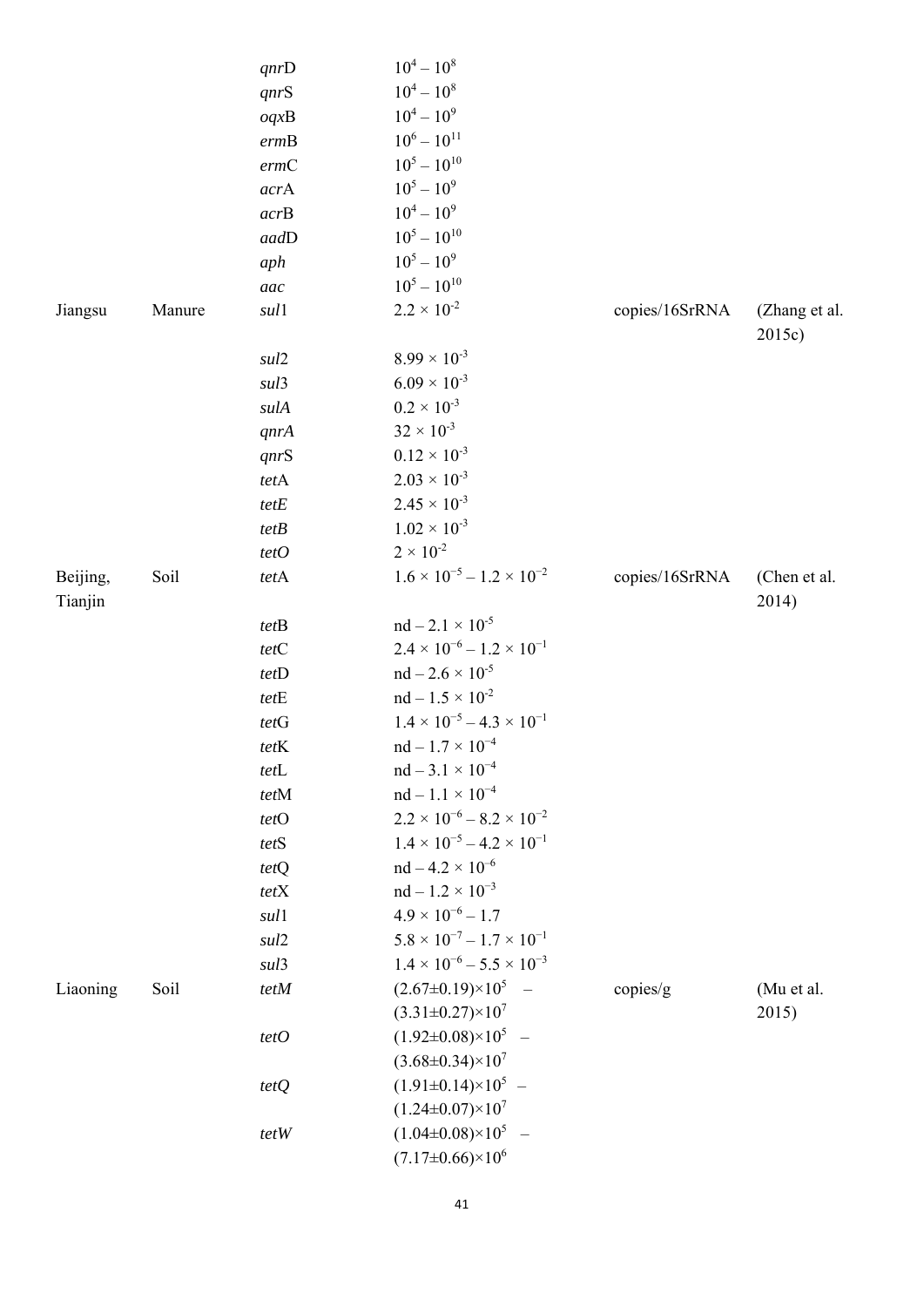|                |      | sul1             | $(4.89 \pm 0.37) \times 10^6$<br>$\overline{\phantom{a}}$ |                |                        |
|----------------|------|------------------|-----------------------------------------------------------|----------------|------------------------|
|                |      |                  | $(5.98 \pm 0.58) \times 10^8$                             |                |                        |
|                |      | sul2             | $(9.86 \pm 0.84) \times 10^6$                             |                |                        |
|                |      |                  | $(1.72 \pm 0.13) \times 10^9$                             |                |                        |
|                |      | qnrS             | $(3.76 \pm 0.24) \times 10^4$                             |                |                        |
|                |      |                  | $(2.92 \pm 0.21) \times 10^6$                             |                |                        |
|                |      | oqxB             | $(3.45\pm0.21)\times10^{7}$ -                             |                |                        |
|                |      |                  | $(1.53 \pm 0.09) \times 10^8$                             |                |                        |
|                |      | ermB             | $(1.79 \pm 0.15) \times 10^5$ -                           |                |                        |
|                |      |                  | $(1.79 \pm 0.11) \times 10^7$                             |                |                        |
|                |      | ermC             | $(1.64\pm0.13)\times10^{4}$ –                             |                |                        |
|                |      |                  | $(4.00 \pm 0.37) \times 10^5$                             |                |                        |
| Tianjin        | Soil | tetM             | $(7.40\pm0.72)\times10^{6}$ –                             | copies/g       | (Mu et al.             |
|                |      |                  | $(2.31 \pm 0.22) \times 10^7$                             |                | 2015)                  |
|                |      | tetO             | $(2.08\pm0.12)\times10^{7}$ –                             |                |                        |
|                |      |                  | $(1.82 \pm 0.14) \times 10^8$                             |                |                        |
|                |      | tetQ             | $(1.13\pm0.09)\times10^{7}$ –                             |                |                        |
|                |      |                  | $(5.06 \pm 0.41) \times 10^7$                             |                |                        |
|                |      | tetW             | $(2.69 \pm 0.21) \times 10^{6}$ –                         |                |                        |
|                |      |                  | $(2.38 \pm 0.17) \times 10^7$                             |                |                        |
|                |      | sul1             | $(4.84\pm0.33)\times10^{6}$ –                             |                |                        |
|                |      |                  | $(1.83 \pm 0.15) \times 10^8$                             |                |                        |
|                |      | sul2             | $(3.09\pm0.24)\times10^{6}$ –                             |                |                        |
|                |      |                  | $(1.74 \pm 0.14) \times 10^8$                             |                |                        |
|                |      | qnrS             | $(6.99 \pm 0.62) \times 10^5$ –                           |                |                        |
|                |      |                  | $(1.30 \pm 0.11) \times 10^7$                             |                |                        |
|                |      | oqxB             | $(3.52 \pm 0.28) \times 10^7$ –                           |                |                        |
|                |      |                  | $(5.30 \pm 0.45) \times 10^8$                             |                |                        |
|                |      | ermB             | $(6.81\pm0.54)\times10^{6}$ –                             |                |                        |
|                |      |                  | $(1.05 \pm 0.07) \times 10^7$                             |                |                        |
|                |      | ermC             | $(1.99\pm0.18)\times10^{5}$ –                             |                |                        |
|                |      |                  | $(4.20 \pm 0.33) \times 10^5$                             |                |                        |
| <b>Beijing</b> | Soil | tetM             | $1.18 \times 10^{-4} - 6.44 \times 10^{-4}$               | copies/16SrRNA | (Wang et al.<br>2016a) |
|                |      | tetO             | $7.39 \times 10^{-5} - 5.34 \times 10^{-4}$               |                |                        |
|                |      | tetQ             | $2.86 \times 10^{-5} - 1.82 \times 10^{-3}$               |                |                        |
|                |      | tetW             | $5.98 \times 10^{-5} - 3.68 \times 10^{-4}$               |                |                        |
|                |      | tetA             | $2.46 \times 10^{-4} - 4.96 \times 10^{-4}$               |                |                        |
|                |      | tetC             | $1.48 \times 10^{-3} - 4.37 \times 10^{-3}$               |                |                        |
|                |      | tetG             | $1.80 \times 10^{-4} - 1.75 \times 10^{-3}$               |                |                        |
|                |      | tetL             | $4.38 \times 10^{-4} - 2.80 \times 10^{-3}$               |                |                        |
|                |      | tetA/P           | $8.88 \times 10^{-5} - 8.63 \times 10^{-4}$               |                |                        |
|                |      | tetX             | $3.62 \times 10^{-6} - 1.08 \times 10^{-2}$               |                |                        |
|                |      | sul1             | $2.04 \times 10^{-3} - 1.82 \times 10^{-2}$               |                |                        |
|                |      | sul <sub>2</sub> | $4.44 \times 10^{-4} - 1.52 \times 10^{-2}$               |                |                        |
|                |      | int[1]           | $5.15 \times 10^{-4} - 3.80 \times 10^{-3}$               |                |                        |
|                |      | int12            | $4.39 \times 10^{-5} - 7.08 \times 10^{-4}$               |                |                        |
|                |      |                  | 42                                                        |                |                        |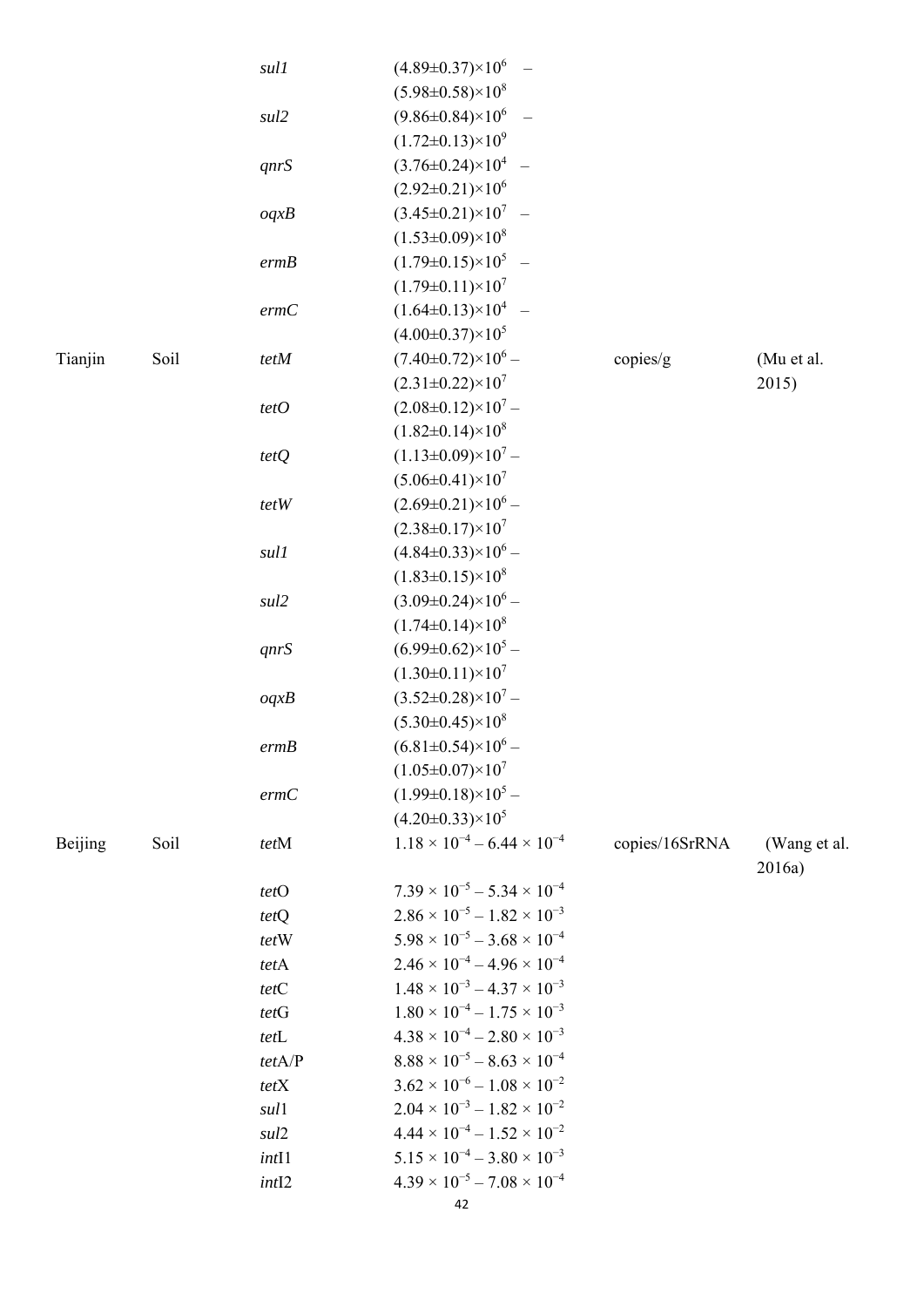| Beijing,<br>Tianjin, | Soil | tetM             | $2.96 \times 10^5 - 1.43 \times 10^9$ | copies/g       | (Wu et al.<br>2010)     |
|----------------------|------|------------------|---------------------------------------|----------------|-------------------------|
| Jiaxing              |      | tetO             | $3.68 \times 10^5 - 4.09 \times 10^8$ |                |                         |
|                      |      | tetQ             | $6.63 \times 10^5 - 4.30 \times 10^8$ |                |                         |
|                      |      | tetW             | $1.38 \times 10^5 - 3.48 \times 10^8$ |                |                         |
|                      |      | tetT             | $7.86 \times 10^4 - 1.41 \times 10^7$ |                |                         |
| Hangzhou             | Soil | tetA             | $4.7 \times 10^{6}$                   | copies/g       | (Cheng et al.<br>2016)  |
|                      |      | tetB             | $1.38 \times 10^{5}$                  |                |                         |
|                      |      | tetC             | $4.16 \times 10^{6}$                  |                |                         |
|                      |      | tetG             | $5.36 \times 10^{7}$                  |                |                         |
|                      |      | tetL             | $2.51 \times 10^{6}$                  |                |                         |
|                      |      | tetM             | $4.89 \times 10^{7}$                  |                |                         |
|                      |      | tetO             | $1.50 \times 10^8$                    |                |                         |
|                      |      | tetQ             | $2.83 \times 10^{8}$                  |                |                         |
|                      |      | tetW             | $3.15 \times 10^8$                    |                |                         |
|                      |      | tetX             | $6.15 \times 10^{6}$                  |                |                         |
|                      |      | sull             | $9.66 \times 10^{7}$                  |                |                         |
|                      |      | sulII            | $2.22 \times 10^{7}$                  |                |                         |
|                      |      | int11            | $42.03 \times 10^8$                   |                |                         |
| Jiangsu              | Soil | tet              | $10^6 - 10^8$                         | copies/g       | (Wang et al.<br>2016b)  |
|                      |      | sul              | $10^6 - 10^9$                         |                |                         |
|                      |      | qnr              | $10^4 - 10^6$                         |                |                         |
|                      |      | erm              | $10^4 - 10^7$                         |                |                         |
|                      |      | acr              | $10^4 - 10^7$                         |                |                         |
|                      |      | ami              | $10^4 - 10^7$                         |                |                         |
| Jiangsu              | Soil | sul1             | $39.19 \times 10^{-2}$                | copies/16SrRNA | (Zhang et al.<br>2015c) |
|                      |      | sul <sub>2</sub> | $0.42\times10^{\text{-}3}$            |                |                         |
|                      |      | sul3             | $0.48\times10^{\text{-}3}$            |                |                         |
|                      |      | sulA             | $0.71 \times 10^{-3}$                 |                |                         |
|                      |      | qnrS             | $0.08 \times 10^{-3}$                 |                |                         |
|                      |      | $tet\mathbf{A}$  | $0.02\times10^{\text{-}3}$            |                |                         |
|                      |      | tetE             | $1.35 \times 10^{-3}$                 |                |                         |
|                      |      | tetB             | $0.44 \times 10^{-3}$                 |                |                         |
|                      |      | tetO             | $10.55\times10^{\text{-2}}$           |                |                         |

## **References**

- Arikan, O.A.; Rice, C.; Codling, E. Occurrence of antibiotics and hormones in a major agricultural watershed. Desalination 2008;226:121‐133
- Aust, M.O.; Godlinski, F.; Travis, G.R.; Hao, X.; McAllister, T.A.; Leinweber, P.; Thiele‐Bruhn, S. Distribution of sulfamethazine, chlortetracycline and tylosin in manure and soil of Canadian feedlots after subtherapeutic use in cattle. Environmental pollution 2008;156:1243‐1251
- Behera, S.K.; Kim, H.W.; Oh, J.E.; Park, H.S. Occurrence and removal of antibiotics, hormones and several other pharmaceuticals in wastewater treatment plants of the largest industrial city of Korea. The Science of the total environment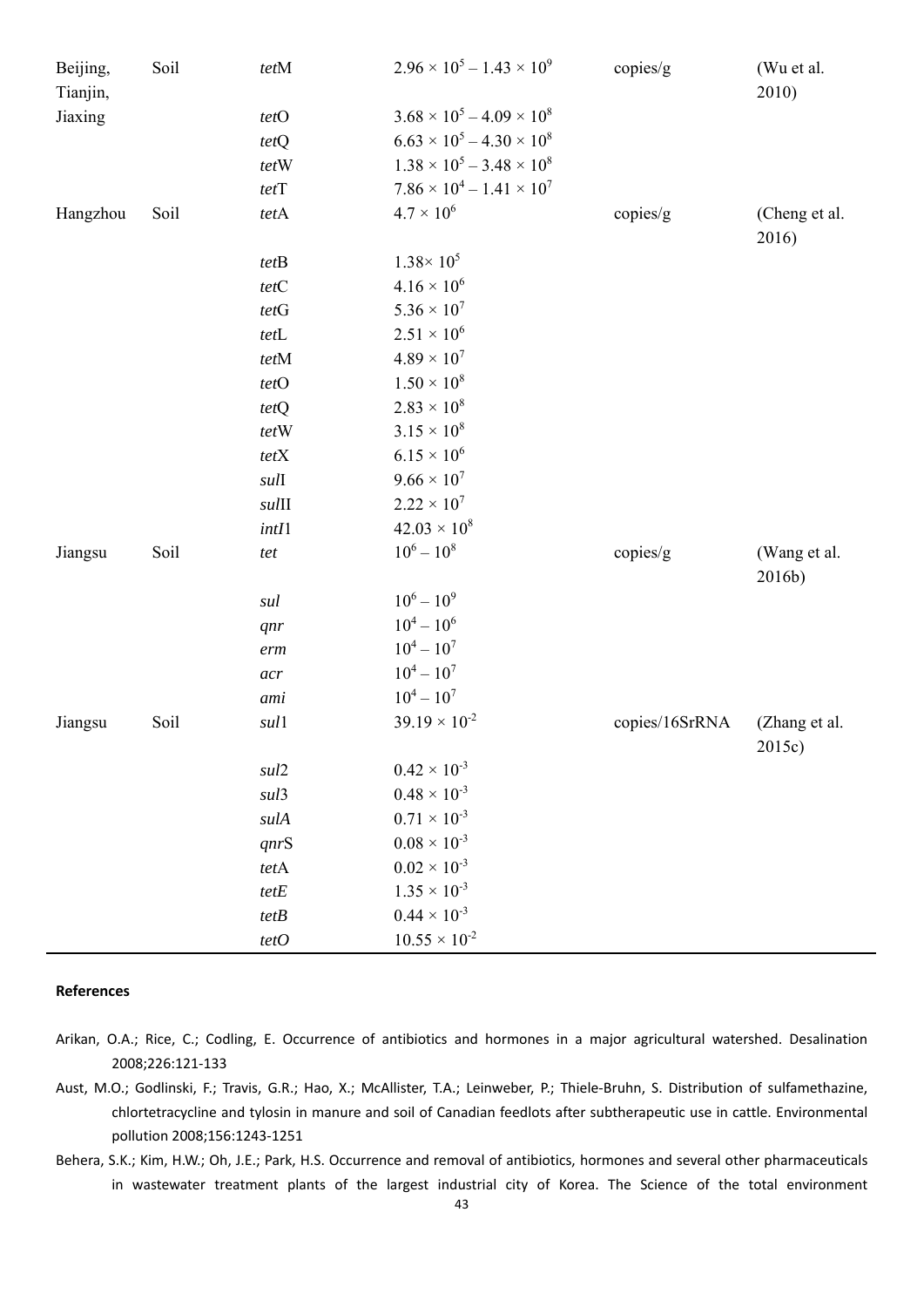2011;409:4351‐4360

- Brown, K.D.; Kulis, J.; Thomson, B.; Chapman, T.H.; Mawhinney, D.B. Occurrence of antibiotics in hospital, residential, and dairy effluent, municipal wastewater, and the Rio Grande in New Mexico. The Science of the total environment 2006;366:772‐783
- Chang, H.; Hu, J.; Wang, L.; Shao, B. Occurrence of sulfonamide antibiotics in sewage treatment plants. Chinese Science Bulletin 2008;53:514‐520
- Chang, X.; Meyer, M.T.; Liu, X.; Zhao, Q.; Chen, H.; Chen, J.A.; Qiu, Z.; Yang, L.; Cao, J.; Shu, W. Determination of antibiotics in sewage from hospitals, nursery and slaughter house, wastewater treatment plant and source water in Chongqing region of Three Gorge Reservoir in China. Environmental pollution 2010;158:1444‐1450
- Chen, C.; Li, J.; Chen, P.; Ding, R.; Zhang, P.; Li, X. Occurrence of antibiotics and antibiotic resistances in soils from wastewater irrigation areas in Beijing and Tianjin, China. Environmental pollution 2014;193:94‐101
- Chen, H.; Zhang, M.M. Effects of Advanced Treatment Systems on the Removal of Antibiotic Resistance Genes in Wastewater Treatment Plants from Hangzhou, China. Environmental science & technology 2013a;47:8157‐8163
- Chen, H.; Zhang, M.M. Occurrence and removal of antibiotic resistance genes in municipal wastewater and rural domestic sewage treatment systems in eastern China. Environment International 2013b;55:9‐14
- Chen, K.; Zhou, J.L. Occurrence and behavior of antibiotics in water and sediments from the Huangpu River, Shanghai, China. Chemosphere 2014;95:604‐612
- Cheng, W.; Chen, H.; Su, C.; Yan, S. Abundance and persistence of antibiotic resistance genes in livestock farms: a comprehensive investigation in eastern China. Environ Int 2013;61:1‐7
- Cheng, W.X.; Li, J.N.; Wu, Y.; Xu, L.K.; Su, C.; Qian, Y.Y.; Zhu, Y.G.; Chen, H. Behavior of antibiotics and antibiotic resistance genes in eco‐agricultural system: A case study. Journal of Hazardous Materials 2016;304:18‐25
- Christian, T.; Schneider, R.J.; Färber, H.A.; Skutlarek, D.; Meyer, M.T.; Goldbach, H.E. Determination of Antibiotic Residues in Manure, Soil, and Surface Waters. Acta hydrochimica et hydrobiologica 2003;31:36‐44
- Dinh, Q.T.; Alliot, F.; Moreau-Guigon, E.; Eurin, J.; Chevreuil, M.; Labadie, P. Measurement of trace levels of antibiotics in river water using on‐line enrichment and triple‐quadrupole LC–MS/MS. Talanta 2011;85:1238‐1245
- Du, J.; Ren, H.Q.; Geng, J.J.; Zhang, Y.; Xu, K.; Ding, L.L. Occurrence and abundance of tetracycline, sulfonamide resistance genes, and class 1 integron in five wastewater treatment plants. Environmental Science and Pollution Research 2014;21:7276‐7284
- Feitosa‐Felizzola, J.; Chiron, S. Occurrence and distribution of selected antibiotics in a small Mediterranean stream (Arc River, Southern France). J Hydrol 2009;364:50‐57
- Gao, L.; Shi, Y.; Li, W.; Niu, H.; Liu, J.; Cai, Y. Occurrence of antibiotics in eight sewage treatment plants in Beijing, China. Chemosphere 2012;86:665‐671
- Garcia‐Galan, M.J.; Diaz‐Cruz, S.; Barcelo, D. Multiresidue trace analysis of sulfonamide antibiotics and their metabolites in soils and sewage sludge by pressurized liquid extraction followed by liquid chromatography-electrospray-quadrupole linear ion trap mass spectrometry. Journal of chromatography A 2013;1275:32‐40
- Gulkowska, A.; Leung, H.W.; So, M.K.; Taniyasu, S.; Yamashita, N.; Yeung, L.W.; Richardson, B.J.; Lei, A.P.; Giesy, J.P.; Lam, P.K. Removal of antibiotics from wastewater by sewage treatment facilities in Hong Kong and Shenzhen, China. Water research 2008;42:395‐403
- Halling‐Sørensen, B.; Jacobsen, A.‐M.; Jensen, J.; SengeløV, G.; Vaclavik, E.; Ingerslev, F. Dissipation and effects of chlortetracycline and tylosin in two agricultural soils: A field‐scale study in southern Denmark. Environmental Toxicology and Chemistry 2005;24:802‐810
- Hamscher, G.; Pawelzick, H.T.; Höper, H.; Nau, H. Different behavior of tetracyclines and sulfonamides in sandy soils after repeated fertilization with liquid manure. Environmental Toxicology and Chemistry 2005;24:861‐868
- Ho, Y.B.; Zakaria, M.P.; Latif, P.A.; Saari, N. Occurrence of veterinary antibiotics and progesterone in broiler manure and agricultural soil in Malaysia. The Science of the total environment 2014;488‐489:261‐267
- Holzel, C.S.; Harms, K.S.; Kuchenhoff, H.; Kunz, A.; Muller, C.; Meyer, K.; Schwaiger, K.; Bauer, J. Phenotypic and genotypic bacterial antimicrobial resistance in liquid pig manure is variously associated with contents of tetracyclines and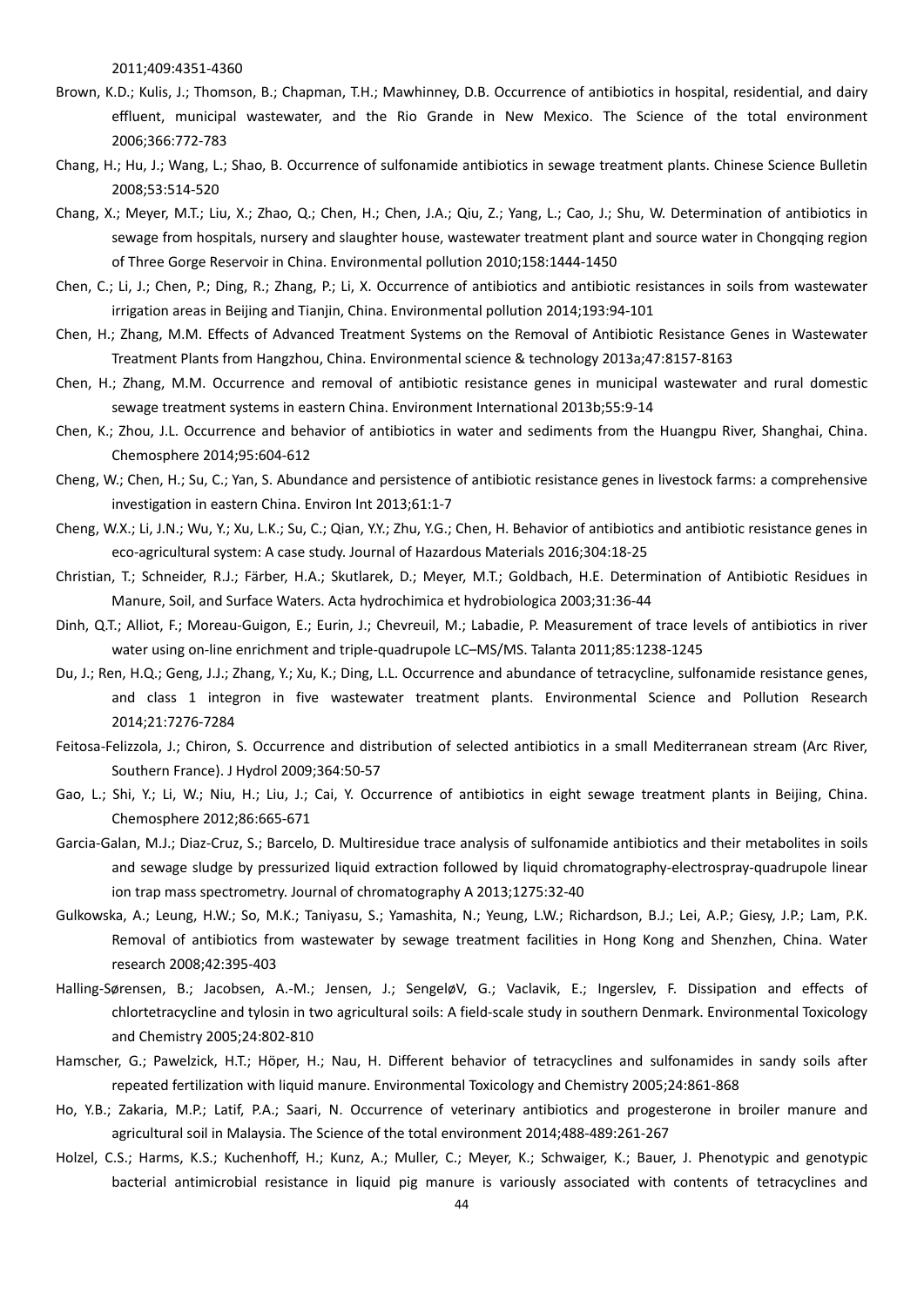sulfonamides. J Appl Microbiol 2010;108:1642‐1656

- Hou, J.; Wan, W.; Mao, D.; Wang, C.; Mu, Q.; Qin, S.; Luo, Y. Occurrence and distribution of sulfonamides, tetracyclines, quinolones, macrolides, and nitrofurans in livestock manure and amended soils of Northern China. Environmental science and pollution research international 2015;22:4545‐4554
- Hou, J.; Wang, C.; Mao, D.; Luo, Y. The occurrence and fate of tetracyclines in two pharmaceutical wastewater treatment plants of Northern China. Environmental science and pollution research international 2016;23:1722‐1731
- Hu, X.; He, K.; Zhou, Q. Occurrence, accumulation, attenuation and priority of typical antibiotics in sediments based on long‐term field and modeling studies. J Hazard Mater 2012;225‐226:91‐98
- Hu, X.G.; Luo, Y.; Zhou, Q.X.; Xu, L. Determination of Thirteen Antibiotics Residues in Manure by Solid Phase Extraction and High Performance Liquid Chromatography. Chinese J Anal Chem 2008;36:1162‐1166
- Hu, X.G.; Zhou, Q.X.; Luo, Y. Occurrence and source analysis of typical veterinary antibiotics in manure, soil, vegetables and groundwater from organic vegetable bases, northern China. Environmental pollution 2010;158:2992‐2998
- Huang, M.H.; Zhang, W.; Liu, C.; Hu, H.Y. Fate of trace tetracycline with resistant bacteria and resistance genes in an improved AAO wastewater treatment plant. Process Safety and Environmental Protection 2015;93:68‐74
- Huang, X.; Liu, C.X.; Li, K.; Liu, F.; Liao, D.R.; Liu, L.; Zhu, G.F.; Liao, J. Occurrence and distribution of veterinary antibiotics and tetracycline resistance genes in farmland soils around swine feedlots in Fujian Province, China. Environmental Science and Pollution Research 2013a;20:9066‐9074
- Huang, Y.J.; Cheng, M.M.; Li, W.H.; Wu, L.H.; Chen, Y.S.; Luo, Y.M.; Christie, P.; Zhang, H.B. Simultaneous extraction of four classes of antibiotics in soil, manure and sewage sludge and analysis by liquid chromatography‐tandem mass spectrometry with the isotope‐labelled internal standard method. Anal Methods‐Uk 2013b;5:3721‐3731
- Ji, X.L.; Shen, Q.H.; Liu, F.; Ma, J.; Xu, G.; Wang, Y.L.; Wu, M.H. Antibiotic resistance gene abundances associated with antibiotics and heavy metals in animal manures and agricultural soils adjacent to feedlots in Shanghai; China. Journal of Hazardous Materials 2012;235:178‐185
- Jia, A.; Wan, Y.; Xiao, Y.; Hu, J. Occurrence and fate of quinolone and fluoroquinolone antibiotics in a municipal sewage treatment plant. Water research 2012;46:387‐394
- Jiang, L.; Hu, X.; Xu, T.; Zhang, H.; Sheng, D.; Yin, D. Prevalence of antibiotic resistance genes and their relationship with antibiotics in the Huangpu River and the drinking water sources, Shanghai, China. The Science of the total environment 2013;458‐460:267‐272
- Karci, A.; Balcioglu, I.A. Investigation of the tetracycline, sulfonamide, and fluoroquinolone antimicrobial compounds in animal manure and agricultural soils in Turkey. The Science of the total environment 2009;407:4652-4664
- Kasprzyk‐Hordern, B.; Dinsdale, R.M.; Guwy, A.J. The removal of pharmaceuticals, personal care products, endocrine disruptors and illicit drugs during wastewater treatment and its impact on the quality of receiving waters. Water research 2009;43:363‐380
- Kay, P.; Blackwell, P.A.; Boxall, A.B.A. Fate of veterinary antibiotics in a macroporous tile drained clay soil. Environmental Toxicology and Chemistry 2004;23:1136‐1144
- Kim, K.‐R.; Owens, G.; Kwon, S.‐I.; So, K.‐H.; Lee, D.‐B.; Ok, Y.S. Occurrence and Environmental Fate of Veterinary Antibiotics in the Terrestrial Environment. Water, Air, Soil Pollut 2011;214:163‐174
- Kim, S.‐C.; Carlson, K. Temporal and Spatial Trends in the Occurrence of Human and Veterinary Antibiotics in Aqueous and River Sediment Matrices. Environmental science & technology 2007;41:50‐57
- Kim, S.D.; Cho, J.; Kim, I.S.; Vanderford, B.J.; Snyder, S.A. Occurrence and removal of pharmaceuticals and endocrine disruptors in South Korean surface, drinking, and waste waters. Water research 2007;41:1013‐1021
- Leung, H.W.; Minh, T.B.; Murphy, M.B.; Lam, J.C.; So, M.K.; Martin, M.; Lam, P.K.; Richardson, B.J. Distribution, fate and risk assessment of antibiotics in sewage treatment plants in Hong Kong, South China. Environ Int 2012;42:1‐9
- Li, B.; Zhang, T. Mass flows and removal of antibiotics in two municipal wastewater treatment plants. Chemosphere 2011;83:1284‐1289
- Li, B.; Zhang, T.; Xu, Z.; Fang, H.H. Rapid analysis of 21 antibiotics of multiple classes in municipal wastewater using ultra performance liquid chromatography‐tandem mass spectrometry. Analytica chimica acta 2009;645:64‐72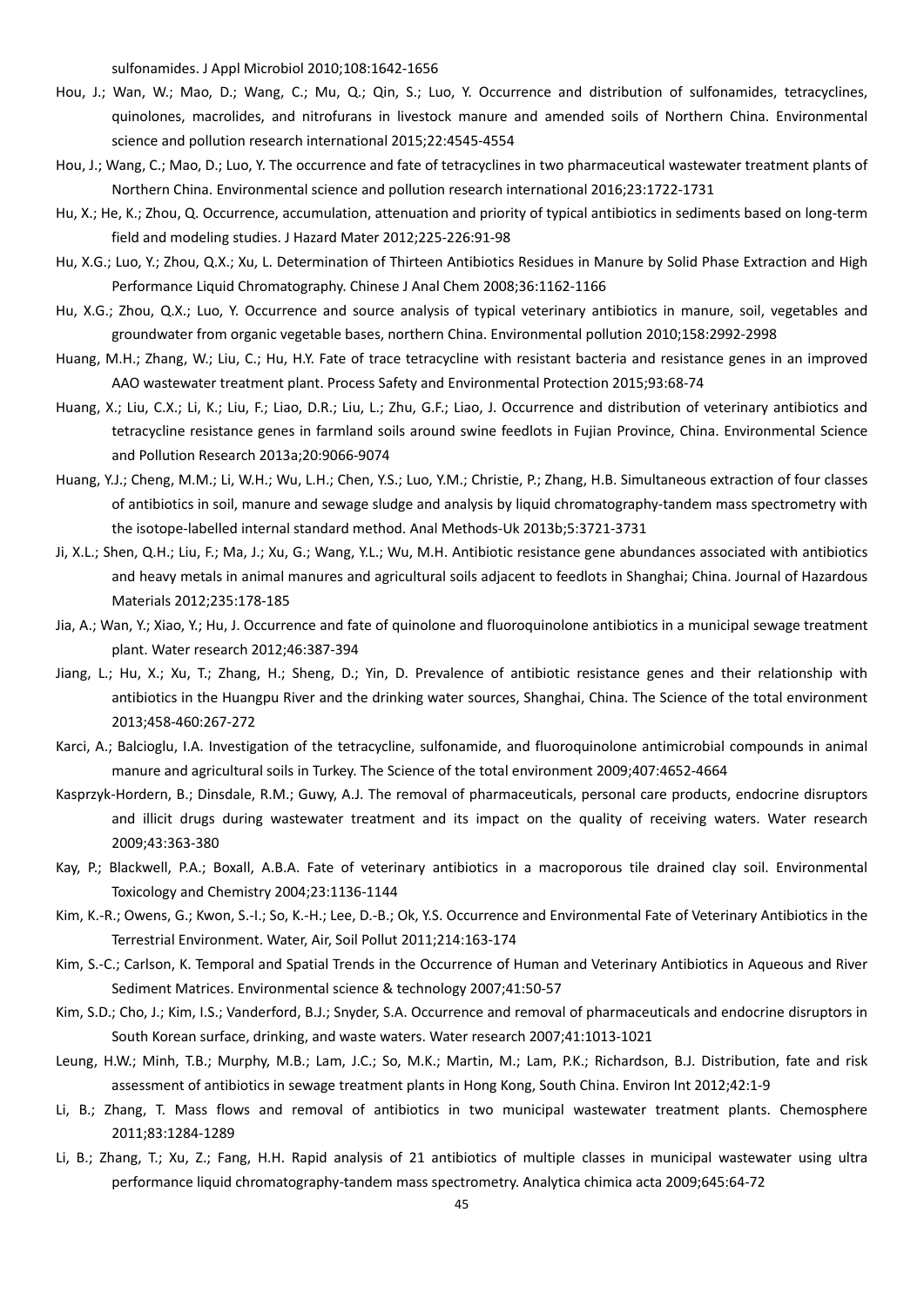- Li, C.; Lu, J.J.; Liu, J.; Zhang, G.L.; Tong, Y.B.; Ma, N. Exploring the correlations between antibiotics and antibiotic resistance genes in the wastewater treatment plants of hospitals in Xinjiang, China. Environmental Science and Pollution Research 2016a;23:15111‐15121
- Li, J.N.; Cheng, W.X.; Xu, L.K.; Jiao, Y.N.; Baig, S.A.; Chen, H. Occurrence and removal of antibiotics and the corresponding resistance genes in wastewater treatment plants: effluents' influence to downstream water environment. Environmental Science and Pollution Research 2016b;23:6826‐6835
- Li, N.; Zhang, X.; Wu, W.; Zhao, X. Occurrence, seasonal variation and risk assessment of antibiotics in the reservoirs in North China. Chemosphere 2014a;111:327‐335
- Li, W.; Shi, Y.; Gao, L.; Liu, J.; Cai, Y. Occurrence and removal of antibiotics in a municipal wastewater reclamation plant in Beijing, China. Chemosphere 2013a;92:435‐444
- Li, X.W.; Xie, Y.F.; Li, C.L.; Zhao, H.N.; Zhao, H.; Wang, N.; Wang, J.F. Investigation of residual fluoroquinolones in a soil-vegetable system in an intensive vegetable cultivation area in Northern China. The Science of the total environment 2014b;468‐469:258‐264
- Li, Y.‐x.; Zhang, X.‐l.; Li, W.; Lu, X.‐f.; Liu, B.; Wang, J. The residues and environmental risks of multiple veterinary antibiotics in animal faeces. Environmental Monitoring and Assessment 2013b;185:2211‐2220
- Li, Y.X.; Li, W.; Zhang, X.L.; Yang, M. Simultaneous Determination of Fourteen Veterinary Antibiotics in Animal Feces by Solid Phase Extraction and High Performance Liquid Chromatography. Chinese J Anal Chem 2012;40:213‐217
- Liang, X.; Chen, B.; Nie, X.; Shi, Z.; Huang, X.; Li, X. The distribution and partitioning of common antibiotics in water and sediment of the Pearl River Estuary, South China. Chemosphere 2013;92:1410‐1416
- Lin, L.; Yuan, K.; Liang, X.M.; Chen, X.; Zhao, Z.S.; Yang, Y.; Zou, S.C.; Luan, T.G.; Chen, B.W. Occurrences and distribution of sulfonamide and tetracycline resistance genes in the Yangtze River Estuary and nearby coastal area. Marine Pollution Bulletin 2015;100:304‐310
- Ling, Z.H.; Yang, Y.; Huang, Y.L.; Zou, S.C.; Luan, T.G. A preliminary investigation on the occurrence and distribution of antibiotic resistance genes in the Beijiang River, South China. Journal of Environmental Sciences 2013;25:1656‐1661
- Liu, M.; Zhang, Y.; Yang, M.; Tian, Z.; Ren, L.; Zhang, S. Abundance and Distribution of Tetracycline Resistance Genes and Mobile Elements in an Oxytetracycline Production Wastewater Treatment System. Environmental science & technology 2012;46:7551‐7557
- Luo, Y.; Mao, D.Q.; Rysz, M.; Zhou, D.X.; Zhang, H.J.; Xu, L.; Alvarez, P.J.J. Trends in Antibiotic Resistance Genes Occurrence in the Haihe River, China. Environmental science & technology 2010;44:7220‐7225
- Luo, Y.; Xu, L.; Rysz, M.; Wang, Y.; Zhang, H.; Alvarez, P.J. Occurrence and transport of tetracycline, sulfonamide, quinolone, and macrolide antibiotics in the Haihe River Basin, China. Environmental science & technology 2011;45:1827‐1833
- Mao, D.Q.; Yu, S.; Rysz, M.; Luo, Y.; Yang, F.X.; Li, F.X.; Hou, J.; Mu, Q.H.; Alvarez, P.J.J. Prevalence and proliferation of antibiotic resistance genes in two municipal wastewater treatment plants. Water research 2015;85:458‐466
- Martinez‐Carballo, E.; Gonzalez‐Barreiro, C.; Scharf, S.; Gans, O. Environmental monitoring study of selected veterinary antibiotics in animal manure and soils in Austria. Environmental pollution 2007;148:570‐579
- Matongo, S.; Birungi, G.; Moodley, B.; Ndungu, P. Pharmaceutical residues in water and sediment of Msunduzi River, KwaZulu‐Natal, South Africa. Chemosphere 2015;134:133‐140
- Mu, Q.; Li, J.; Sun, Y.; Mao, D.; Wang, Q.; Luo, Y. Occurrence of sulfonamide-, tetracycline-, plasmid-mediated quinolone- and macrolide‐resistance genes in livestock feedlots in Northern China. Environmental Science and Pollution Research 2015;22:6932‐6940
- Na, G.; Zhang, W.; Zhou, S.; Gao, H.; Lu, Z.; Wu, X.; Li, R.; Qiu, L.; Cai, Y.; Yao, Z. Sulfonamide antibiotics in the Northern Yellow Sea are related to resistant bacteria: implications for antibiotic resistance genes. Mar Pollut Bull 2014;84:70‐75
- Ok, Y.S.; Kim, S.C.; Kim, K.R.; Lee, S.S.; Moon, D.H.; Lim, K.J.; Sung, J.K.; Hur, S.O.; Yang, J.E. Monitoring of selected veterinary antibiotics in environmental compartments near a composting facility in Gangwon Province, Korea. Environ Monit Assess 2011;174:693‐701
- Ouyang, W.Y.; Huang, F.Y.; Zhao, Y.; Li, H.; Su, J.Q. Increased levels of antibiotic resistance in urban stream of Jiulongjiang River, China. Applied Microbiology and Biotechnology 2015;99:5697‐5707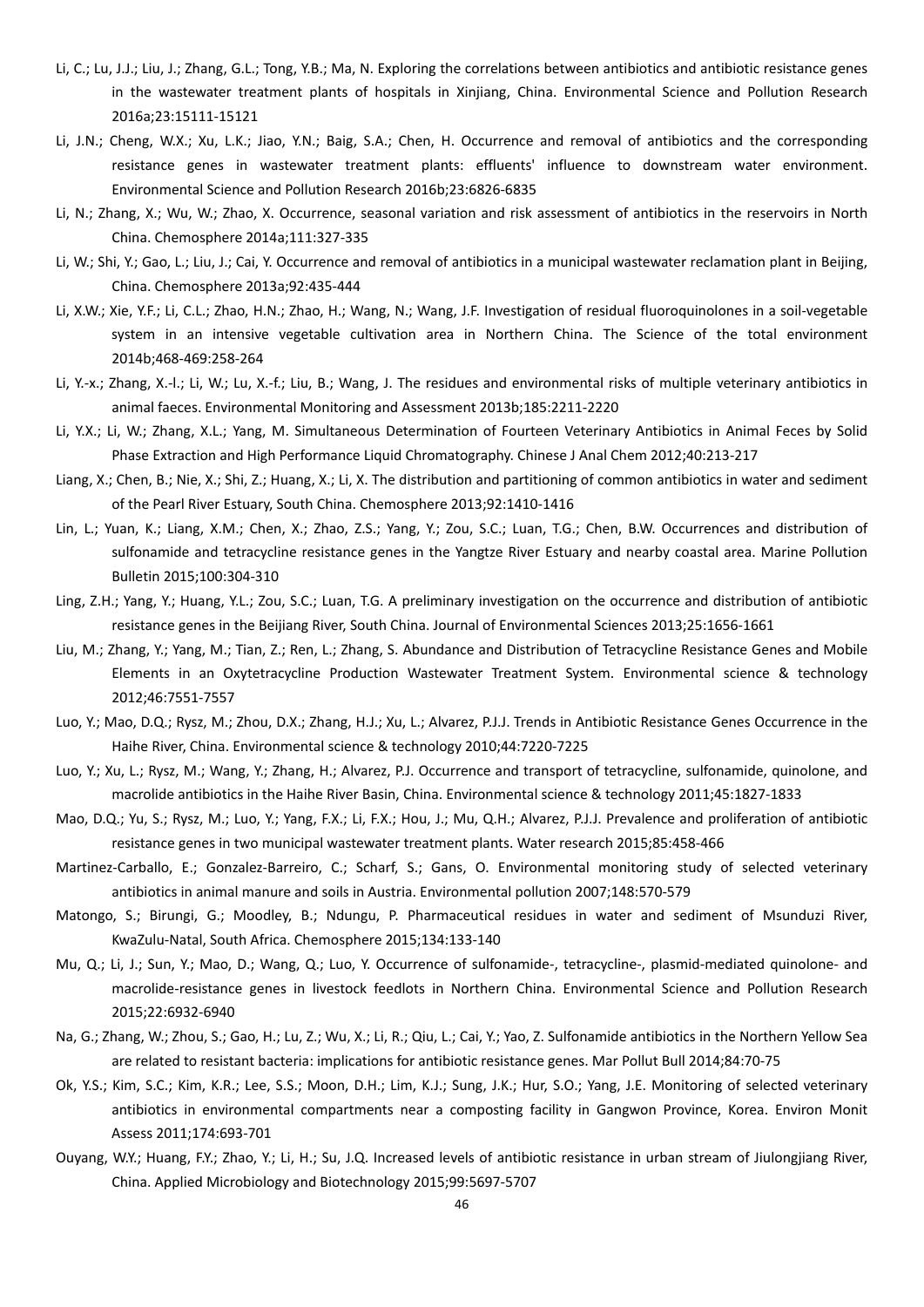- Pan, X.; Qiang, Z.; Ben, W.; Chen, M. Residual veterinary antibiotics in swine manure from concentrated animal feeding operations in Shandong Province, China. Chemosphere 2011;84:695‐700
- Peng, X.; Wang, Z.; Kuang, W.; Tan, J.; Li, K. A preliminary study on the occurrence and behavior of sulfonamides, ofloxacin and chloramphenicol antimicrobials in wastewaters of two sewage treatment plants in Guangzhou, China. The Science of the total environment 2006;371:314‐322
- Qiao, M.; Chen, W.D.; Su, J.Q.; Zhang, B.; Zhang, C. Fate of tetracyclines in swine manure of three selected swine farms in China. Journal of Environmental Sciences 2012;24:1047‐1052
- Rossmann, J.; Schubert, S.; Gurke, R.; Oertel, R.; Kirch, W. Simultaneous determination of most prescribed antibiotics in multiple urban wastewater by SPE‐LC‐MS/MS. J Chromatogr B Analyt Technol Biomed Life Sci 2014;969:162‐170
- Shao, B.; Chen, D.; Zhang, J.; Wu, Y.; Sun, C. Determination of 76 pharmaceutical drugs by liquid chromatography-tandem mass spectrometry in slaughterhouse wastewater. Journal of chromatography A 2009;1216:8312‐8318
- Shelver, W.L.; Hakk, H.; Larsen, G.L.; DeSutter, T.M.; Casey, F.X. Development of an ultra‐high‐pressure liquid chromatography‐tandem mass spectrometry multi‐residue sulfonamide method and its application to water, manure slurry, and soils from swine rearing facilities. Journal of chromatography A 2010;1217:1273‐1282
- Su, H.C.; Pan, C.G.; Ying, G.G.; Zhao, J.L.; Zhou, L.J.; Liu, Y.S.; Tao, R.; Zhang, R.Q.; He, L.Y. Contamination profiles of antibiotic resistance genes in the sediments at a catchment scale. The Science of the total environment 2014;490:708‐714
- Sun, Q.; Li, M.; Ma, C.; Chen, X.; Xie, X.; Yu, C.P. Seasonal and spatial variations of PPCP occurrence, removal and mass loading in three wastewater treatment plants located in different urbanization areas in Xiamen, China. Environmental pollution 2016;208:371‐381
- Tong, L.; Huang, S.; Wang, Y.; Liu, H.; Li, M. Occurrence of antibiotics in the aquatic environment of Jianghan Plain, central China. The Science of the total environment 2014;497‐498:180‐187
- Vazquez‐Roig, P.; Andreu, V.; Blasco, C.; Pico, Y. Risk assessment on the presence of pharmaceuticals in sediments, soils and waters of the Pego‐Oliva Marshlands (Valencia, eastern Spain). Science of the Total Environment 2012;440:24‐32
- Verlicchi, P.; Al Aukidy, M.; Jelic, A.; Petrović, M.; Barceló, D. Comparison of measured and predicted concentrations of selected pharmaceuticals in wastewater and surface water: A case study of a catchment area in the Po Valley (Italy). Science of The Total Environment 2014;470:844‐854
- Vieno, N.; Tuhkanen, T.; Kronberg, L. Elimination of pharmaceuticals in sewage treatment plants in Finland. Water research 2007;41:1001‐1012
- Vieno, N.M.; Tuhkanen, T.; Kronberg, L. Analysis of neutral and basic pharmaceuticals in sewage treatment plants and in recipient rivers using solid phase extraction and liquid chromatography–tandem mass spectrometry detection. Journal of Chromatography A 2006;1134:101‐111
- Wang, D.; Sui, Q.; Lu, S.G.; Zhao, W.T.; Qiu, Z.F.; Miao, Z.W.; Yu, G. Occurrence and removal of six pharmaceuticals and personal care products in a wastewater treatment plant employing anaerobic/anoxic/aerobic and UV processes in Shanghai, China. Environmental science and pollution research international 2014a;21:4276‐4285
- Wang, F.H.; Qiao, M.; Su, J.Q.; Chen, Z.; Zhou, X.; Zhu, Y.G. High throughput profiling of antibiotic resistance genes in urban park soils with reclaimed water irrigation. Environmental science & technology 2014b;48:9079‐9085
- Wang, J.; Ben, W.W.; Yang, M.; Zhang, Y.; Qiang, Z.M. Dissemination of veterinary antibiotics and corresponding resistance genes from a concentrated swine feedlot along the waste treatment paths. Environment International 2016a;92‐93:317‐323
- Wang, J.L.; Mao, D.Q.; Mu, Q.H.; Luo, Y. Fate and proliferation of typical antibiotic resistance genes in five full-scale pharmaceutical wastewater treatment plants. Science of the Total Environment 2015;526:366‐373
- Wang, N.; Guo, X.Y.; Yan, Z.; Wang, W.; Chen, B.; Ge, F.; Ye, B.P. A Comprehensive Analysis on Spread and Distribution Characteristic of Antibiotic Resistance Genes in Livestock Farms of Southeastern China. Plos One 2016b;11
- Watanabe, N.; Bergamaschi, B.A.; Loftin, K.A.; Meyer, M.T.; Harter, T. Use and Environmental Occurrence of Antibiotics in Freestall Dairy Farms with Manured Forage Fields. Environmental science & technology 2010;44:6591‐6600
- Wen, Q.X.; Yang, L.; Duan, R.; Chen, Z.Q. Monitoring and evaluation of antibiotic resistance genes in four municipal wastewater treatment plants in Harbin, Northeast China. Environmental pollution 2016;212:34‐40

Wu, L.; Pan, X.; Chen, L.; Huang, Y.; Teng, Y.; Luo, Y.; Christie, P. Occurrence and distribution of heavy metals and tetracyclines in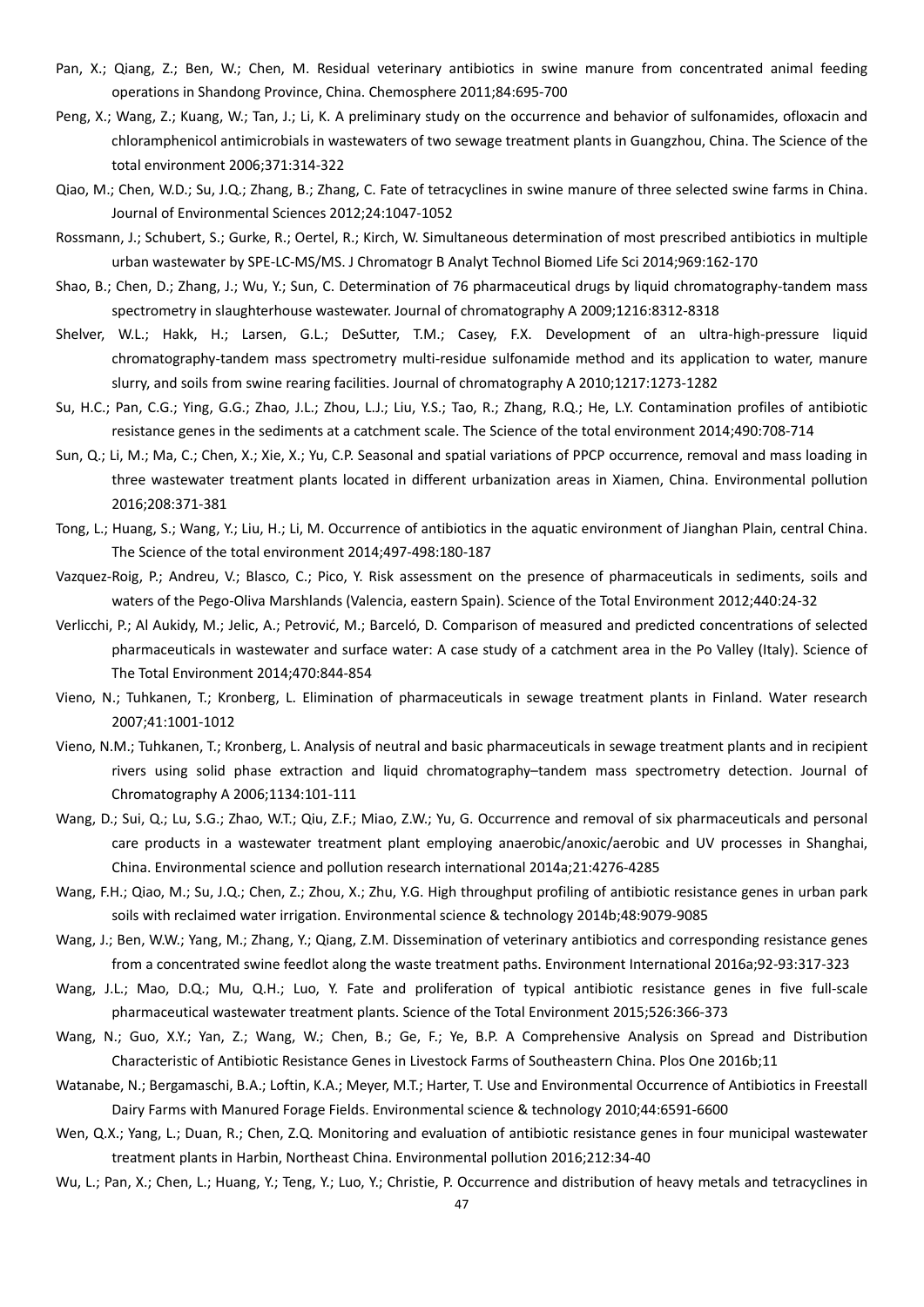agricultural soils after typical land use change in east China. Environmental science and pollution research international 2013;20:8342‐8354

- Wu, N.; Qiao, M.; Zhang, B.; Cheng, W.D.; Zhu, Y.G. Abundance and Diversity of Tetracycline Resistance Genes in Soils Adjacent to Representative Swine Feedlots in China. Environmental science & technology 2010;44:6933‐6939
- Xu, J.; Xu, Y.; Wang, H.; Guo, C.; Qiu, H.; He, Y.; Zhang, Y.; Li, X.; Meng, W. Occurrence of antibiotics and antibiotic resistance genes in a sewage treatment plant and its effluent‐receiving river. Chemosphere 2015;119:1379‐1385
- Xu, W.; Yan, W.; Li, X.; Zou, Y.; Chen, X.; Huang, W.; Miao, L.; Zhang, R.; Zhang, G.; Zou, S. Antibiotics in riverine runoff of the Pearl River Delta and Pearl River Estuary, China: concentrations, mass loading and ecological risks. Environmental pollution 2013;182:402‐407
- Xu, W.; Zhang, G.; Li, X.; Zou, S.; Li, P.; Hu, Z.; Li, J. Occurrence and elimination of antibiotics at four sewage treatment plants in the Pearl River Delta (PRD), South China. Water research 2007;41:4526‐4534
- Xu, Y.; Guo, C.S.; Luo, Y.; Lv, J.P.; Zhang, Y.; Lin, H.X.; Wang, L.; Xu, J. Occurrence and distribution of antibiotics, antibiotic resistance genes in the urban rivers in Beijing, China. Environmental pollution 2016;213:833‐840
- Xue, B.; Zhang, R.; Wang, Y.; Liu, X.; Li, J.; Zhang, G. Antibiotic contamination in a typical developing city in south China: occurrence and ecological risks in the Yongjiang River impacted by tributary discharge and anthropogenic activities. Ecotoxicology and environmental safety 2013;92:229‐236
- Yan, C.; Yang, Y.; Zhou, J.; Liu, M.; Nie, M.; Shi, H.; Gu, L. Antibiotics in the surface water of the Yangtze Estuary: occurrence, distribution and risk assessment. Environmental pollution 2013;175:22‐29
- Yan, Q.; Gao, X.; Huang, L.; Gan, X.M.; Zhang, Y.X.; Chen, Y.P.; Peng, X.Y.; Guo, J.S. Occurrence and fate of pharmaceutically active compounds in the largest municipal wastewater treatment plant in Southwest China: mass balance analysis and consumption back‐calculated model. Chemosphere 2014;99:160‐170
- Yang, J.F.; Ying, G.G.; Zhao, J.L.; Tao, R.; Su, H.C.; Chen, F. Simultaneous determination of four classes of antibiotics in sediments of the Pearl Rivers using RRLC‐MS/MS. The Science of the total environment 2010;408:3424‐3432
- Yang, J.F.; Ying, G.G.; Zhao, J.L.; Tao, R.; Su, H.C.; Liu, Y.S. Spatial and seasonal distribution of selected antibiotics in surface waters of the Pearl Rivers, China. Journal of environmental science and health Part B, Pesticides, food contaminants, and agricultural wastes 2011;46:272‐280
- Zhang, H.; Du, M.; Jiang, H.; Zhang, D.; Lin, L.; Ye, H.; Zhang, X. Occurrence, seasonal variation and removal efficiency of antibiotics and their metabolites in wastewater treatment plants, Jiulongjiang River Basin, South China. Environ Sci: Processes Impacts 2015a;17:225‐234
- Zhang, H.; Liu, P.; Feng, Y.; Yang, F. Fate of antibiotics during wastewater treatment and antibiotic distribution in the effluent‐receiving waters of the Yellow Sea, northern China. Mar Pollut Bull 2013;73:282‐290
- Zhang, H.; Luo, Y.; Wu, L.; Huang, Y.; Christie, P. Residues and potential ecological risks of veterinary antibiotics in manures and composts associated with protected vegetable farming. Environmental science and pollution research international 2015b;22:5908‐5918
- Zhang, R.; Zhang, G.; Zheng, Q.; Tang, J.; Chen, Y.; Xu, W.; Zou, Y.; Chen, X. Occurrence and risks of antibiotics in the Laizhou Bay, China: impacts of river discharge. Ecotoxicology and environmental safety 2012;80:208‐215
- Zhang, S.; Gu, J.; Wang, C.; Wang, P.; Jiao, S.; He, Z.; Han, B. Characterization of Antibiotics and Antibiotic Resistance Genes on an Ecological Farm System. Journal of Chemistry 2015c;
- Zhang, T.; Zhang, M.; Zhang, X.X.; Fang, H.H. Tetracycline Resistance Genes and Tetracycline Resistant Lactose‐Fermenting Enterobacteriaceae in Activated Sludge of Sewage Treatment Plants. Environmental science & technology 2009a;43:3455‐3460
- Zhang, X.‐X.; Zhang, T. Occurrence, Abundance, and Diversity of Tetracycline Resistance Genes in 15 Sewage Treatment Plants across China and Other Global Locations. Environmental science & technology 2011;45:2598‐2604
- Zhang, X.; Wu, B.; Zhang, Y.; Zhang, T.; Yang, L.; Fang, H.H.; Ford, T.; Cheng, S. Class 1 integronase gene and tetracycline resistance genes tetA and tetC in different water environments of Jiangsu Province, China. Ecotoxicology 2009b;18:652‐660
- Zhao, L.; Dong, Y.H.; Wang, H. Residues of veterinary antibiotics in manures from feedlot livestock in eight provinces of China. The Science of the total environment 2010;408:1069‐1075